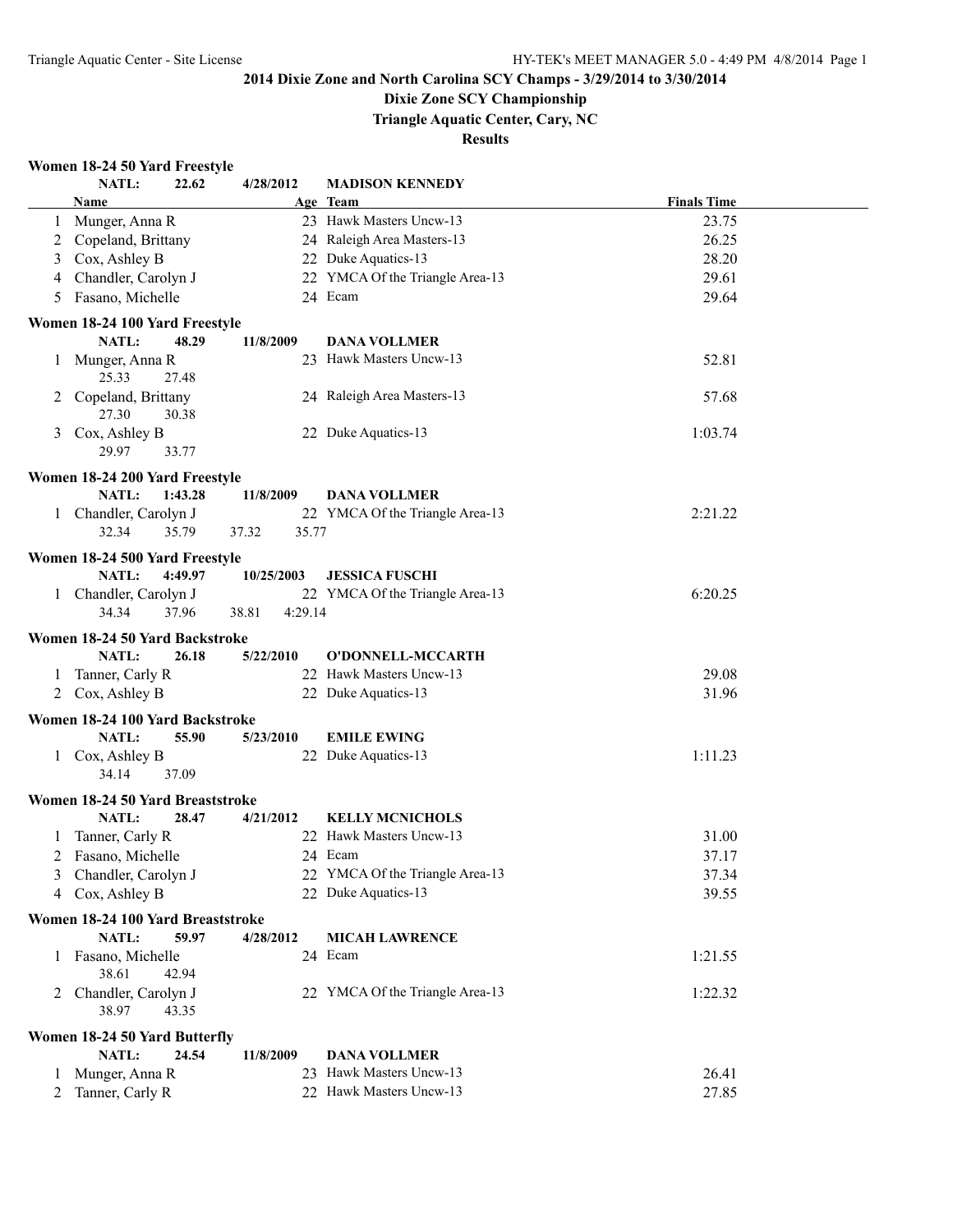## **Dixie Zone SCY Championship**

**Triangle Aquatic Center, Cary, NC**

|   | (Women 18-24 50 Yard Butterfly) |          |           |       |                                 |       |       |       |          |
|---|---------------------------------|----------|-----------|-------|---------------------------------|-------|-------|-------|----------|
|   | 3 Copeland, Brittany            |          |           |       | 24 Raleigh Area Masters-13      |       |       |       | 29.38    |
|   | 4 Fasano, Michelle              |          |           |       | 24 Ecam                         |       |       |       | 30.27    |
| 5 | Cox, Ashley B                   |          |           |       | 22 Duke Aquatics-13             |       |       |       | 30.58    |
|   | Women 18-24 100 Yard Butterfly  |          |           |       |                                 |       |       |       |          |
|   | <b>NATL:</b>                    | 52.30    | 11/8/2009 |       | <b>DANA VOLLMER</b>             |       |       |       |          |
|   | 1 Munger, Anna R                |          |           |       | 23 Hawk Masters Uncw-13         |       |       |       | 57.70    |
|   | 26.64                           | 31.06    |           |       |                                 |       |       |       |          |
|   | 2 Copeland, Brittany            |          |           |       | 24 Raleigh Area Masters-13      |       |       |       | 1:05.22  |
|   | 30.04                           | 35.18    |           |       |                                 |       |       |       |          |
|   | <b>Women 18-24 100 Yard IM</b>  |          |           |       |                                 |       |       |       |          |
|   | NATL:                           | 55.24    | 4/18/2010 |       | <b>KARA DENBY</b>               |       |       |       |          |
| 1 | Tanner, Carly R                 |          |           |       | 22 Hawk Masters Uncw-13         |       |       |       | 1:00.04  |
|   | 27.53                           | 32.51    |           |       |                                 |       |       |       |          |
| 2 | Fasano, Michelle                |          |           |       | 24 Ecam                         |       |       |       | 1:11.11  |
|   | 32.71                           | 38.40    |           |       |                                 |       |       |       |          |
| 3 | Cox, Ashley B                   |          |           |       | 22 Duke Aquatics-13             |       |       |       | 1:13.17  |
|   | 32.69                           | 40.48    |           |       |                                 |       |       |       |          |
|   | <b>Women 18-24 200 Yard IM</b>  |          |           |       |                                 |       |       |       |          |
|   | NATL:                           | 2:02.35  | 4/18/2010 |       | <b>KARA DENBY</b>               |       |       |       |          |
|   | 1 Fasano, Michelle              |          |           |       | 24 Ecam                         |       |       |       | 2:37.35  |
|   | 31.88                           | 42.62    | 44.80     | 38.05 |                                 |       |       |       |          |
|   | Women 25-29 50 Yard Freestyle   |          |           |       |                                 |       |       |       |          |
|   | NATL:                           | 22.62    | 1/25/2014 |       | <b>MADISON KENNEDY</b>          |       |       |       |          |
| 1 | Filipp, Danielle A              |          |           |       | 27 Unattached North Carolina-13 |       |       |       | 27.62    |
| 2 | Zhang, Evelyn                   |          |           |       | 26 Fort Bragg Masters-13        |       |       |       | 30.54    |
|   | Women 25-29 100 Yard Freestyle  |          |           |       |                                 |       |       |       |          |
|   | NATL:                           | 49.18    | 2/24/2013 |       | <b>KIM VANDENBERG</b>           |       |       |       |          |
| 1 | Filipp, Danielle A              |          |           |       | 27 Unattached North Carolina-13 |       |       |       | 59.62    |
|   | 28.46                           | 31.16    |           |       |                                 |       |       |       |          |
|   | Robbins, Mary                   |          |           |       | 29 One Step Beyond Cary-13      |       |       |       | 1:00.96  |
|   | 29.40                           | 31.56    |           |       |                                 |       |       |       |          |
| 3 | Olsen, Amanda M                 |          |           |       | 25 Unattached Georgia-45        |       |       |       | 1:11.88  |
|   | 35.28                           | 36.60    |           |       |                                 |       |       |       |          |
|   | Women 25-29 500 Yard Freestyle  |          |           |       |                                 |       |       |       |          |
|   | NATL:                           | 4:49.88  | 1/3/1996  |       | <b>SHEILA TAORMINA</b>          |       |       |       |          |
|   | 1 Olsen, Amanda M               |          |           |       | 25 Unattached Georgia-45        |       |       |       | 6:21.53  |
|   |                                 |          |           |       | 38.72                           | 38.64 | 38.61 | 38.34 |          |
|   | 38.53                           | 37.60    |           |       |                                 |       |       |       |          |
|   | Women 25-29 1000 Yard Freestyle |          |           |       |                                 |       |       |       |          |
|   | <b>NATL:</b>                    | 10:12.34 | 3/19/1994 |       | <b>LISA HAZEN</b>               |       |       |       |          |
| 1 | Stein, Dani                     |          |           |       | 26 Raleigh Area Masters-13      |       |       |       | 11:40.85 |
|   | 31.25                           | 34.18    | 34.71     | 35.04 | 35.08                           | 35.05 | 34.87 | 34.87 |          |
|   | 35.03                           | 35.09    | 35.04     | 35.56 | 35.54                           | 35.65 | 35.94 | 35.77 |          |
|   | 35.81                           | 35.88    | 35.90     | 34.59 |                                 |       |       |       |          |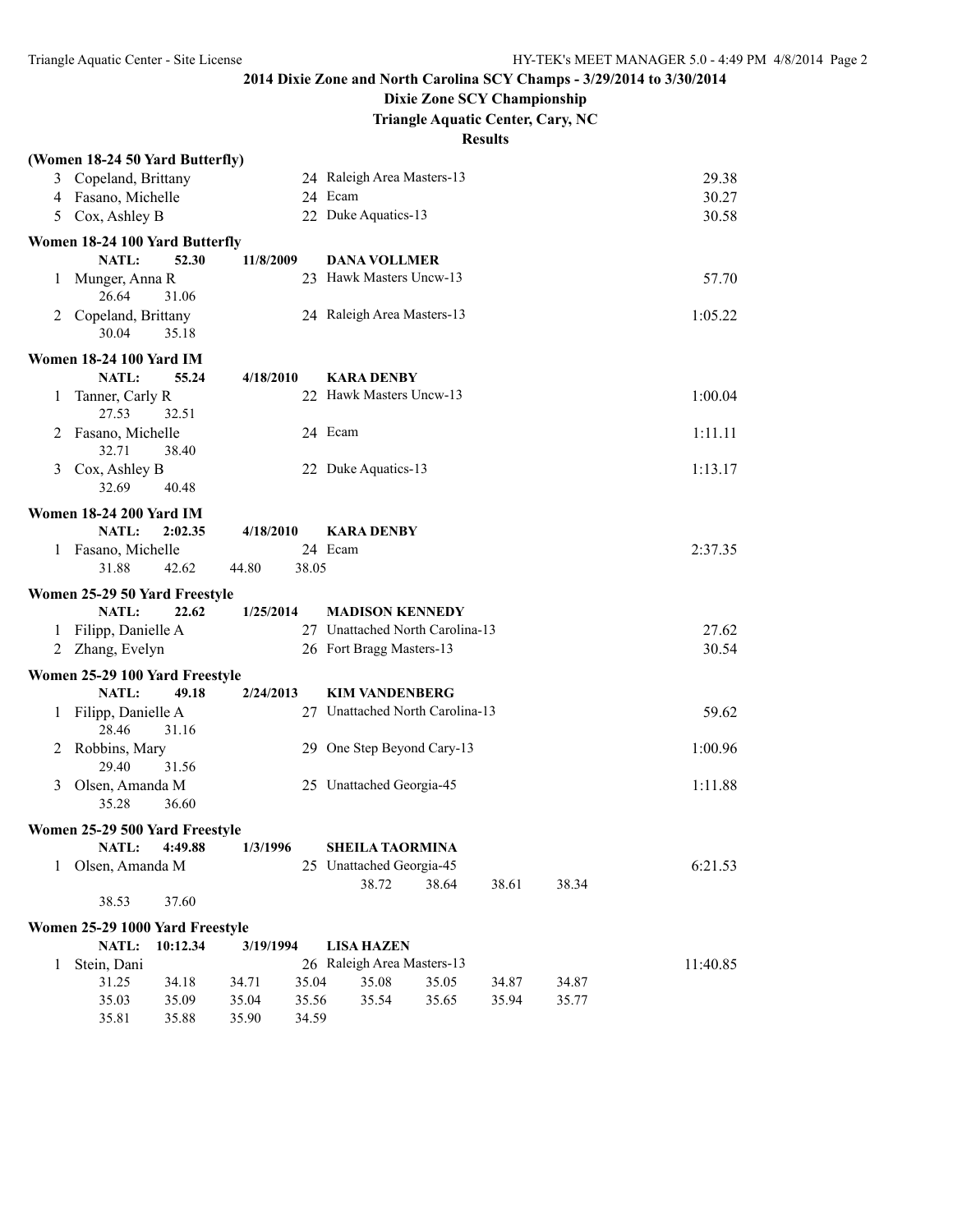## **Dixie Zone SCY Championship**

**Triangle Aquatic Center, Cary, NC**

|   | Women 25-29 1650 Yard Freestyle   |          |            |       |                                 |       |       |       |       |           |
|---|-----------------------------------|----------|------------|-------|---------------------------------|-------|-------|-------|-------|-----------|
|   | NATL:                             | 16:50.17 | 5/19/1991  |       | <b>KAREN BURTON</b>             |       |       |       |       |           |
| 1 | Olsen, Amanda M                   |          |            |       | 25 Unattached Georgia-45        |       |       |       |       | 21:17.93  |
|   | 34.81                             | 37.36    | 38.73      | 38.83 | 38.64                           | 38.94 | 38.78 | 38.74 |       |           |
|   | 39.28                             | 38.72    | 38.81      | 39.11 | 39.09                           | 39.23 | 39.25 | 39.00 |       |           |
|   | 38.81                             | 38.73    | 38.91      | 38.85 | 38.96                           | 38.93 | 39.41 | 39.09 |       |           |
|   | 38.85                             | 39.13    | 38.81      | 38.85 | 39.06                           | 38.76 | 38.95 | 38.91 | 37.60 |           |
|   | Women 25-29 50 Yard Breaststroke  |          |            |       |                                 |       |       |       |       |           |
|   | NATL:                             | 27.14    | 2/21/2010  |       | <b>MEGAN JENDRICK</b>           |       |       |       |       |           |
| 1 | Stein, Dani                       |          |            |       | 26 Raleigh Area Masters-13      |       |       |       |       | 33.93     |
| 2 | Filipp, Danielle A                |          |            |       | 27 Unattached North Carolina-13 |       |       |       |       | 35.66     |
|   |                                   |          |            |       |                                 |       |       |       |       |           |
|   | Women 25-29 100 Yard Breaststroke |          |            |       |                                 |       |       |       |       |           |
|   | NATL:                             | 59.58    | 2/6/2010   |       | <b>MEGAN JENDRICK</b>           |       |       |       |       |           |
| 1 | Stein, Dani                       |          |            |       | 26 Raleigh Area Masters-13      |       |       |       |       | 1:14.18   |
|   | 35.08                             | 39.10    |            |       |                                 |       |       |       |       |           |
| 2 | Filipp, Danielle A                |          |            |       | 27 Unattached North Carolina-13 |       |       |       |       | 1:15.57   |
|   | 36.11                             | 39.46    |            |       |                                 |       |       |       |       |           |
|   | Women 25-29 50 Yard Butterfly     |          |            |       |                                 |       |       |       |       |           |
|   | NATL:                             | 24.41    | 5/22/2010  |       | <b>TANICA JAMISON</b>           |       |       |       |       |           |
|   | 1 Filipp, Danielle A              |          |            |       | 27 Unattached North Carolina-13 |       |       |       |       | 29.39     |
|   | 2 Robbins, Mary                   |          |            |       | 29 One Step Beyond Cary-13      |       |       |       |       | 32.28     |
|   | <b>Women 25-29 100 Yard IM</b>    |          |            |       |                                 |       |       |       |       |           |
|   | NATL:                             | 54.43    | 2/6/2010   |       | <b>MEGAN JENDRICK</b>           |       |       |       |       |           |
| 1 | Filipp, Danielle A                |          |            |       | 27 Unattached North Carolina-13 |       |       |       |       | 1:09.00   |
|   | 31.58                             | 37.42    |            |       |                                 |       |       |       |       |           |
| 2 | Zhang, Evelyn                     |          |            |       | 26 Fort Bragg Masters-13        |       |       |       |       | 1:16.85   |
|   | 34.71                             | 42.14    |            |       |                                 |       |       |       |       |           |
|   | <b>Women 25-29 200 Yard IM</b>    |          |            |       |                                 |       |       |       |       |           |
|   | NATL:                             | 1:57.56  | 12/5/2013  |       | <b>JUSTINE MUELLER</b>          |       |       |       |       |           |
| 1 | Stein, Dani                       |          |            |       | 26 Raleigh Area Masters-13      |       |       |       |       | 2:20.61   |
|   | 30.44                             | 36.57    | 40.23      | 33.37 |                                 |       |       |       |       |           |
|   |                                   |          |            |       |                                 |       |       |       |       |           |
|   | <b>Women 25-29 400 Yard IM</b>    |          |            |       |                                 |       |       |       |       |           |
|   | NATL:                             | 4:19.02  | 2/22/2013  |       | <b>JUSTINE MUELLER</b>          |       |       |       |       |           |
|   | Stein, Dani                       |          |            |       | 26 Raleigh Area Masters-13      |       |       |       |       | <b>DQ</b> |
|   | 31.17                             | 35.90    | 38.91      | 37.87 | 40.91                           | 41.81 | 35.17 | 33.52 |       |           |
|   | Women 30-34 50 Yard Freestyle     |          |            |       |                                 |       |       |       |       |           |
|   | <b>NATL:</b>                      | 22.48    | 11/29/2012 |       | <b>ERIKA ERNDL</b>              |       |       |       |       |           |
| 1 | Jones, Ruth N                     |          |            |       | 30 Raleigh Area Masters-13      |       |       |       |       | 24.28     |
| 2 | Lynskey, Lindsey E                |          |            |       | 30 Hawk Masters Uncw-13         |       |       |       |       | 26.66     |
| 3 | Dahl, Jenny                       |          |            |       | 32 Hawk Masters Uncw-13         |       |       |       |       | 26.69     |
| 4 | Smith, Kristen B                  |          |            |       | 30 Hawk Masters Uncw-13         |       |       |       |       | 27.62     |
| 5 | Drury, Heather M                  |          |            |       | 30 Hawk Masters Uncw-13         |       |       |       |       | 27.70     |
| 6 | Perrottet, Jennifer K             |          |            |       | 34 Hawk Masters Uncw-13         |       |       |       |       | 28.47     |
|   | Women 30-34 100 Yard Freestyle    |          |            |       |                                 |       |       |       |       |           |
|   | NATL:                             | 48.03    | 2/23/2013  |       | <b>ERIKA ERNDL</b>              |       |       |       |       |           |
| 1 | Lynskey, Lindsey E                |          |            |       | 30 Hawk Masters Uncw-13         |       |       |       |       | 58.71     |
|   | 27.29                             | 31.42    |            |       |                                 |       |       |       |       |           |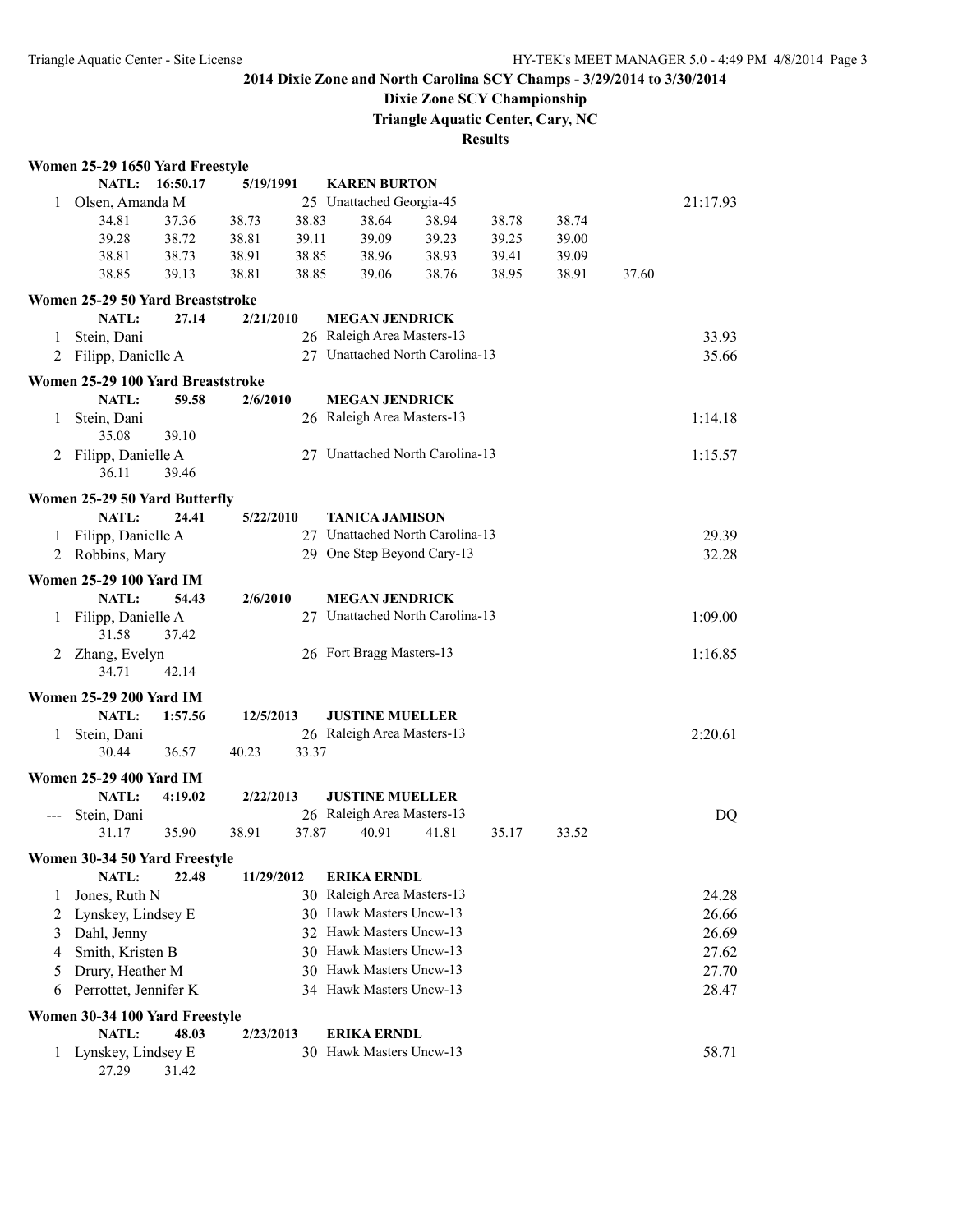## **Dixie Zone SCY Championship**

**Triangle Aquatic Center, Cary, NC**

|   | (Women 30-34 100 Yard Freestyle) |         |            |       |                            |       |       |       |          |
|---|----------------------------------|---------|------------|-------|----------------------------|-------|-------|-------|----------|
|   | 2 Smith, Kristen B               |         |            |       | 30 Hawk Masters Uncw-13    |       |       |       | 59.32    |
|   | 28.61                            | 30.71   |            |       |                            |       |       |       |          |
| 3 | Dahl, Jenny                      |         |            |       | 32 Hawk Masters Uncw-13    |       |       |       | 1:00.84  |
|   | 29.85                            | 30.99   |            |       |                            |       |       |       |          |
|   | Women 30-34 200 Yard Freestyle   |         |            |       |                            |       |       |       |          |
|   | NATL:                            | 1:43.46 | 11/30/2012 |       | <b>ERIKA ERNDL</b>         |       |       |       |          |
| 1 | Smith, Kristen B                 |         |            |       | 30 Hawk Masters Uncw-13    |       |       |       | 2:14.38  |
|   | 31.97                            | 34.11   | 34.54      | 33.76 |                            |       |       |       |          |
|   | 2 Lynskey, Lindsey E             |         |            |       | 30 Hawk Masters Uncw-13    |       |       |       | 2:15.54  |
|   | 32.01                            | 34.38   | 35.72      | 33.43 |                            |       |       |       |          |
|   | 3 Dahl, Jenny                    |         |            |       | 32 Hawk Masters Uncw-13    |       |       |       | 2:17.33  |
|   | 32.02                            | 35.38   | 36.13      | 33.80 |                            |       |       |       |          |
|   |                                  |         |            |       |                            |       |       |       |          |
|   | Women 30-34 500 Yard Freestyle   |         |            |       |                            |       |       |       |          |
|   | NATL:                            | 4:46.92 | 4/14/2012  |       | <b>DAWN HECKMAN</b>        |       |       |       |          |
| 1 | Smith, Kristen B                 |         |            |       | 30 Hawk Masters Uncw-13    |       |       |       | 5:57.21  |
|   | 34.44                            | 35.98   | 36.76      | 36.68 | 36.56                      | 35.79 | 35.41 | 35.51 |          |
|   | 34.99                            | 35.09   |            |       |                            |       |       |       |          |
| 2 | Perrottet, Jennifer K            |         |            |       | 34 Hawk Masters Uncw-13    |       |       |       | 6:12.34  |
|   | 33.03                            | 36.39   | 37.59      | 37.87 | 38.50                      | 38.48 | 37.85 | 38.14 |          |
|   | 38.17                            | 36.32   |            |       |                            |       |       |       |          |
| 3 | Ostberg, Kristen J               |         |            |       | 30 Raleigh Area Masters-13 |       |       |       | 6:23.33  |
|   | 34.79                            | 38.46   | 39.12      | 39.56 | 39.73                      | 39.01 | 39.03 | 38.33 |          |
|   | 37.91                            | 37.39   |            |       | 32 Hawk Masters Uncw-13    |       |       |       |          |
| 4 | Dahl, Jenny<br>34.57             | 39.67   | 40.65      | 40.80 | 39.83                      | 40.37 | 40.08 | 39.36 | 6:29.94  |
|   | 39.00                            | 35.61   |            |       |                            |       |       |       |          |
|   |                                  |         |            |       |                            |       |       |       |          |
|   | Women 30-34 1000 Yard Freestyle  |         |            |       |                            |       |       |       |          |
|   | NATL:                            | 9:51.93 | 4/15/2012  |       | <b>DAWN HECKMAN</b>        |       |       |       |          |
| 1 | Smith, Kristen B                 |         |            |       | 30 Hawk Masters Uncw-13    |       |       |       | 12:11.69 |
|   | 34.93                            | 38.14   | 36.96      | 36.63 | 36.63                      | 36.65 | 36.79 | 37.02 |          |
|   | 36.91                            | 36.73   | 36.40      | 36.49 | 36.80                      | 36.93 | 36.69 | 36.45 |          |
|   | 36.39                            | 36.61   | 36.01      | 35.53 |                            |       |       |       |          |
|   | Women 30-34 50 Yard Backstroke   |         |            |       |                            |       |       |       |          |
|   | NATL:                            | 24.96   | 5/1/2011   |       | <b>NORIKO INADA</b>        |       |       |       |          |
|   | 1 Dahl, Jenny                    |         |            |       | 32 Hawk Masters Uncw-13    |       |       |       | 30.61    |
|   | 2 Perrottet, Jennifer K          |         |            |       | 34 Hawk Masters Uncw-13    |       |       |       | 31.70    |
|   | 3 Lynskey, Lindsey E             |         |            |       | 30 Hawk Masters Uncw-13    |       |       |       | 36.02    |
|   | Women 30-34 100 Yard Backstroke  |         |            |       |                            |       |       |       |          |
|   | NATL:                            | 54.60   | 4/30/2011  |       | <b>NORIKO INADA</b>        |       |       |       |          |
| 1 | Perrottet, Jennifer K            |         |            |       | 34 Hawk Masters Uncw-13    |       |       |       | 1:05.89  |
|   | 32.36                            | 33.53   |            |       |                            |       |       |       |          |
|   | 2 Drury, Heather M               |         |            |       | 30 Hawk Masters Uncw-13    |       |       |       | 1:11.83  |
|   | 34.93                            | 36.90   |            |       |                            |       |       |       |          |
|   |                                  |         |            |       |                            |       |       |       |          |
|   | Women 30-34 200 Yard Backstroke  |         |            |       |                            |       |       |       |          |
|   | NATL:                            | 1:59.93 | 2/19/1996  |       | <b>K PIPES-NEILSEN</b>     |       |       |       |          |
| 1 | Perrottet, Jennifer K            |         |            |       | 34 Hawk Masters Uncw-13    |       |       |       | 2:21.94  |
|   | 33.93                            | 35.23   | 36.36      | 36.42 |                            |       |       |       |          |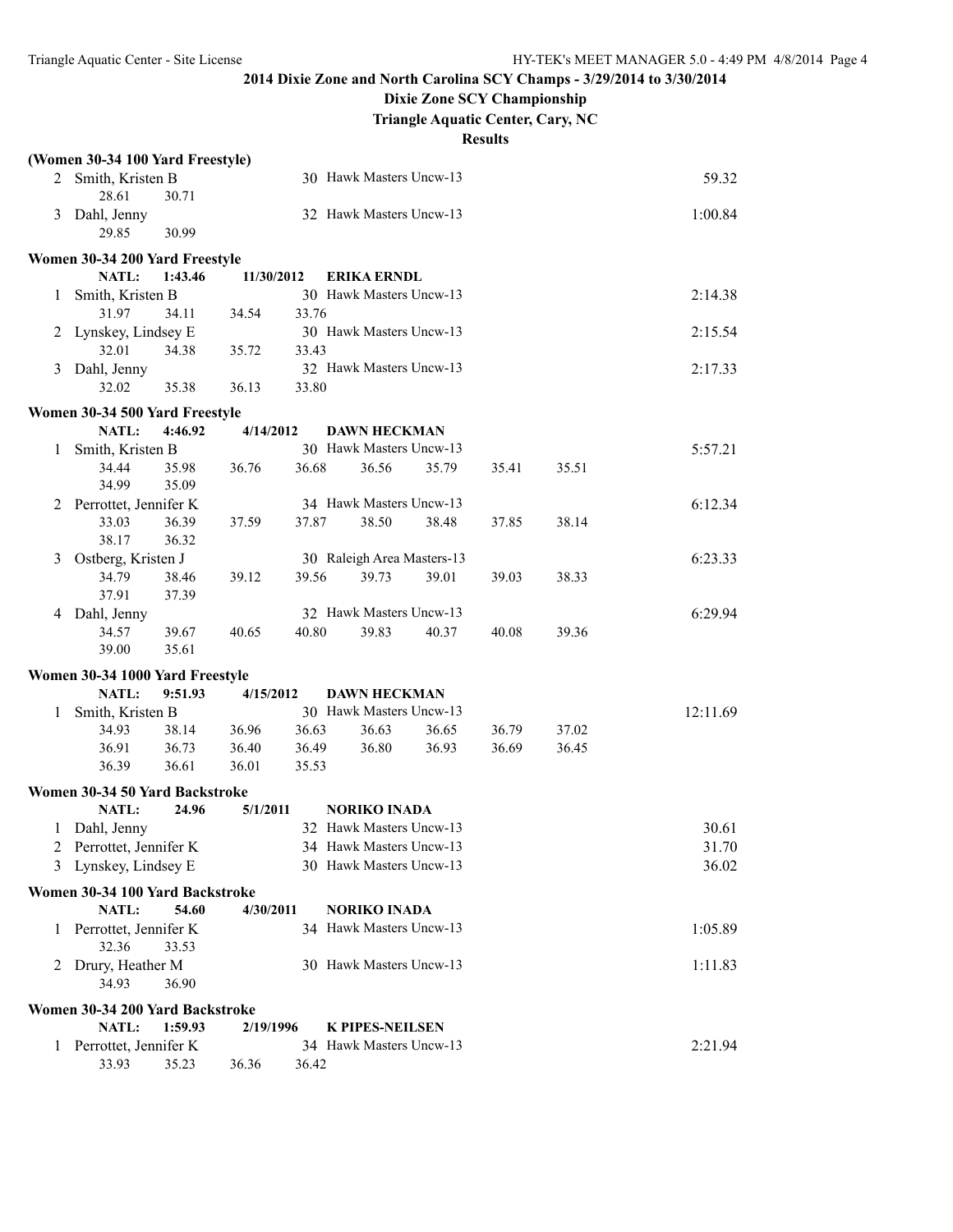### **Dixie Zone SCY Championship**

**Triangle Aquatic Center, Cary, NC**

|   | Women 30-34 50 Yard Breaststroke                   |                |                                      |         |
|---|----------------------------------------------------|----------------|--------------------------------------|---------|
|   | NATL:<br>28.48                                     | 5/4/2008       | <b>KATIE MCCLELLAND</b>              |         |
| 1 | Dahl, Jenny                                        |                | 32 Hawk Masters Uncw-13              | 36.79   |
| 2 | Ostberg, Kristen J                                 |                | 30 Raleigh Area Masters-13           | 37.45   |
| 3 | Smith, Kristen B                                   |                | 30 Hawk Masters Uncw-13              | 38.84   |
|   | 4 Lynskey, Lindsey E                               |                | 30 Hawk Masters Uncw-13              | 40.31   |
|   | Women 30-34 100 Yard Breaststroke                  |                |                                      |         |
|   | <b>NATL:</b><br>1:02.08                            | 5/4/2008       | <b>KATIE MCCLELLAND</b>              |         |
|   | Ostberg, Kristen J<br>1<br>38.97<br>42.73          |                | 30 Raleigh Area Masters-13           | 1:21.70 |
|   | Women 30-34 50 Yard Butterfly                      |                |                                      |         |
|   | NATL:<br>24.18                                     | 4/15/2000      | <b>ANGEL MARTINO</b>                 |         |
| 1 | Jones, Ruth N                                      |                | 30 Raleigh Area Masters-13           | 25.80   |
| 2 | Dahl, Jenny                                        |                | 32 Hawk Masters Uncw-13              | 27.93   |
| 3 | Perrottet, Jennifer K                              |                | 34 Hawk Masters Uncw-13              | 30.30   |
| 4 | Lynskey, Lindsey E                                 |                | 30 Hawk Masters Uncw-13              | 33.26   |
|   | Women 30-34 100 Yard Butterfly                     |                |                                      |         |
|   | 55.01<br><b>NATL:</b>                              | 5/16/1999      | <b>ANGEL MARTINO</b>                 |         |
| 1 | Perrottet, Jennifer K<br>31.09<br>36.16            |                | 34 Hawk Masters Uncw-13              | 1:07.25 |
| 2 | Drury, Heather M<br>31.45<br>38.07                 |                | 30 Hawk Masters Uncw-13              | 1:09.52 |
|   | Women 30-34 200 Yard Butterfly                     |                |                                      |         |
|   | <b>NATL:</b><br>2:03.46                            | 5/12/1996      | <b>K PIPES-NEILSEN</b>               |         |
| 1 | Perrottet, Jennifer K                              |                | 34 Hawk Masters Uncw-13              | 2:38.41 |
|   | 34.58<br>39.57                                     | 41.24<br>43.02 |                                      |         |
|   | <b>Women 30-34 100 Yard IM</b>                     |                |                                      |         |
|   | NATL:<br>57.01                                     | 4/15/2000      | <b>ANGEL MARTINO</b>                 |         |
| 1 | Perrottet, Jennifer K<br>31.28<br>37.59            |                | 34 Hawk Masters Uncw-13              | 1:08.87 |
| 2 | Dahl, Jenny<br>32.87<br>36.95                      |                | 32 Hawk Masters Uncw-13              | 1:09.82 |
| 3 | Drury, Heather M<br>32.56<br>40.36                 |                | 30 Hawk Masters Uncw-13              | 1:12.92 |
| 4 | Ostberg, Kristen J<br>38.01                        |                | 30 Raleigh Area Masters-13           | 1:14.21 |
|   | 36.20                                              |                |                                      |         |
|   | <b>Women 30-34 200 Yard IM</b><br>NATL:<br>1:58.80 | 3/11/2009      | <b>ERIKA ERNDL</b>                   |         |
|   | 1 Ostberg, Kristen J<br>34.45<br>42.30             | 44.12<br>38.20 | 30 Raleigh Area Masters-13           | 2:39.07 |
|   | <b>Women 30-34 400 Yard IM</b>                     |                |                                      |         |
|   | <b>NATL:</b><br>4:14.84                            | 1/20/2013      | <b>ERIKA ERNDL</b>                   |         |
|   | 1 Perrottet, Jennifer K                            |                | 34 Hawk Masters Uncw-13              | 5:14.44 |
|   | 33.52<br>37.31                                     | 37.78<br>38.25 | 45.76<br>47.18<br>36.56<br>38.08     |         |
|   | Women 35-39 50 Yard Freestyle                      |                |                                      |         |
|   | NATL:<br>22.34                                     | 2/25/2007      | <b>DARA TORRES</b>                   |         |
| 1 | Lindauer, Kerry                                    |                | 39 North Carolina Masters Swimmin-13 | 24.87   |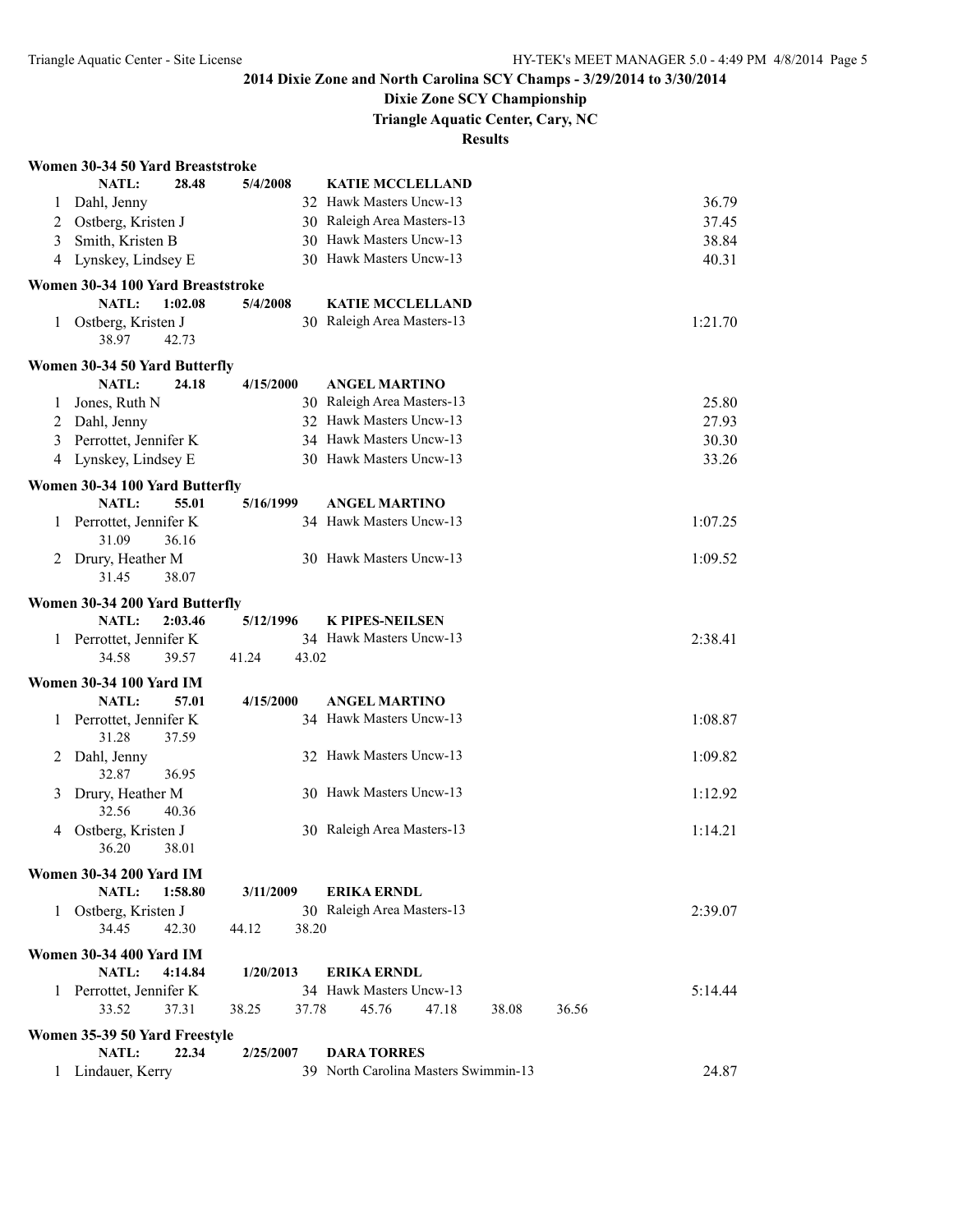# **Dixie Zone SCY Championship**

## **Triangle Aquatic Center, Cary, NC**

|                | (Women 35-39 50 Yard Freestyle)                    |                                  |                                      |                |                |                |       |          |
|----------------|----------------------------------------------------|----------------------------------|--------------------------------------|----------------|----------------|----------------|-------|----------|
|                | 2 Uhl, Alicia K                                    |                                  | 37 North Carolina Masters Swimmin-13 |                |                |                |       | 25.45    |
| $\mathfrak{Z}$ | Stump, Karen M                                     |                                  | 35 Unattached North Carolina-13      |                |                |                |       | 26.16    |
|                | 4 Gutermuth, Samantha J                            |                                  | 36 Hawk Masters Uncw-13              |                |                |                |       | 28.98    |
| 5              | Fogleman, Jana                                     |                                  | 35 Hawk Masters Uncw-13              |                |                |                |       | 31.41    |
|                | Women 35-39 100 Yard Freestyle                     |                                  |                                      |                |                |                |       |          |
|                | NATL:<br>49.72                                     | 2/25/2007                        | <b>DARA TORRES</b>                   |                |                |                |       |          |
| $\mathbf{1}$   | Lindauer, Kerry<br>28.55<br>26.01                  |                                  | 39 North Carolina Masters Swimmin-13 |                |                |                |       | 54.56    |
| 2              | Stump, Karen M<br>27.17<br>29.99                   |                                  | 35 Unattached North Carolina-13      |                |                |                |       | 57.16    |
| 3              | De Hart, Jenny E<br>29.50<br>32.72                 |                                  | 36 Stonewall Masters-12              |                |                |                |       | 1:02.22  |
|                | 4 Old, Cath A<br>30.87<br>33.87                    |                                  | 36 Triad Masters Swimming Greens-13  |                |                |                |       | 1:04.74  |
| 5              | Gutermuth, Samantha J<br>30.72<br>34.60            |                                  | 36 Hawk Masters Uncw-13              |                |                |                |       | 1:05.32  |
|                | Women 35-39 100 Yard Freestyle 100 Split Request   |                                  |                                      |                |                |                |       |          |
|                | <b>NATL:</b><br>49.72                              | 2/25/2007                        | <b>DARA TORRES</b>                   |                |                |                |       |          |
|                | 1 Lindauer, Kerry                                  |                                  | 39 North Carolina Masters Swimmin-13 |                |                |                |       | 54.55    |
|                | Women 35-39 200 Yard Freestyle                     |                                  |                                      |                |                |                |       |          |
|                | NATL:<br>1:51.55                                   | 5/3/1997                         | <b>K PIPES-NEILSEN</b>               |                |                |                |       |          |
| $\mathbf{1}$   | Carson, Emily C                                    |                                  | 35 Raleigh Area Masters-13           |                |                |                |       | 2:05.48  |
|                | 29.40<br>31.31                                     | 32.19<br>32.58                   |                                      |                |                |                |       |          |
| 2              | Old, Cath A<br>35.43<br>38.34                      | 38.57<br>40.08                   | 36 Triad Masters Swimming Greens-13  |                |                |                |       | 2:32.42  |
| 3              | Rosenblat, Daniela                                 |                                  | 38 Swim Fort Lauderdale-50           |                |                |                |       | 2:45.24  |
|                | 39.43<br>42.81                                     | 40.33<br>42.67                   |                                      |                |                |                |       |          |
|                |                                                    |                                  |                                      |                |                |                |       |          |
|                | Women 35-39 500 Yard Freestyle<br>NATL:<br>4:56.09 | 5/3/1997                         | <b>K PIPES-NEILSEN</b>               |                |                |                |       |          |
| 1              | Uhl, Alicia K                                      |                                  | 37 North Carolina Masters Swimmin-13 |                |                |                |       | 5:30.01  |
|                | 30.39<br>32.79                                     | 33.57<br>33.12                   | 33.96                                | 33.83          | 34.22          | 33.76          |       |          |
|                | 33.22<br>31.15                                     |                                  |                                      |                |                |                |       |          |
| 2              | De Hart, Jenny E                                   |                                  | 36 Stonewall Masters-12              |                |                |                |       | 6:04.46  |
|                | 31.07<br>35.17                                     | 36.46<br>36.39                   | 36.55                                | 37.20          | 37.80          | 37.81          |       |          |
|                | 37.89<br>38.12                                     |                                  |                                      |                |                |                |       |          |
| 3              | Gutermuth, Samantha J                              |                                  | 36 Hawk Masters Uncw-13              |                |                |                |       | 7:11.81  |
|                | 37.84<br>41.24<br>44.36<br>41.90                   | 43.49<br>42.93                   | 44.24                                | 45.18          | 44.90          | 45.73          |       |          |
|                | Women 35-39 1650 Yard Freestyle                    |                                  |                                      |                |                |                |       |          |
|                | NATL: 17:13.99                                     | 5/4/1997                         | <b>K PIPES-NEILSEN</b>               |                |                |                |       |          |
| 1              | Bishop, Jessica L                                  |                                  | 39 North Carolina Aquatic Club Ma-13 |                |                |                |       | 21:28.63 |
|                | 34.99<br>37.31                                     | 38.37<br>38.77                   | 38.55                                | 39.04          | 38.76          | 38.72          |       |          |
|                | 39.14<br>38.98                                     | 39.19<br>39.15                   | 38.92                                | 39.31          | 39.26          | 39.31          |       |          |
|                | 39.21<br>38.86<br>39.64<br>39.61                   | 38.93<br>38.98<br>39.86<br>40.13 | 39.36<br>40.28                       | 39.06<br>40.38 | 39.19<br>39.99 | 39.34<br>39.89 | 38.15 |          |
|                |                                                    |                                  |                                      |                |                |                |       |          |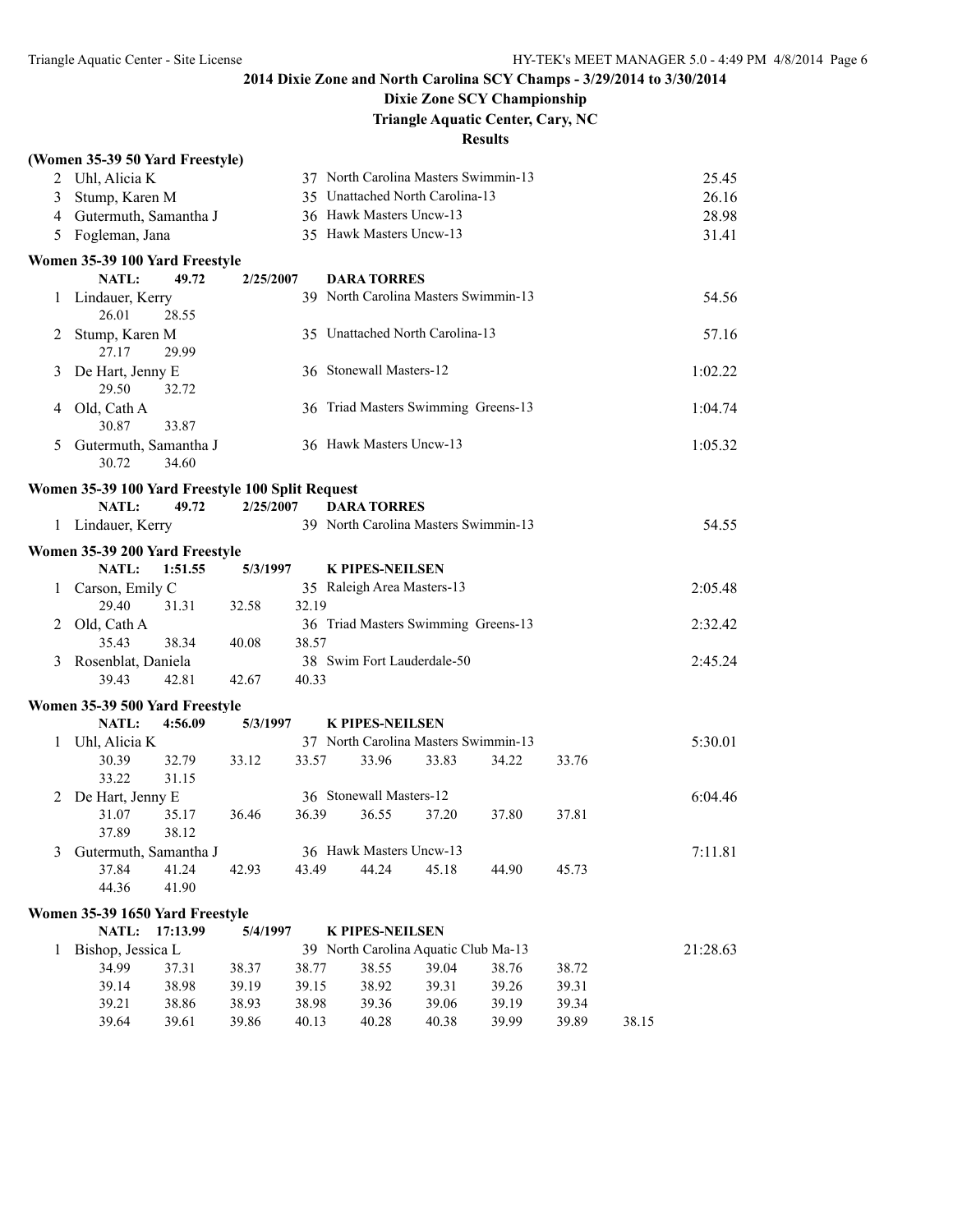### **Dixie Zone SCY Championship**

**Triangle Aquatic Center, Cary, NC**

|              | Women 35-39 50 Yard Backstroke            |         |           |       |                                      |         |
|--------------|-------------------------------------------|---------|-----------|-------|--------------------------------------|---------|
|              | <b>NATL:</b>                              | 25.97   | 5/22/2010 |       | <b>SHERI HART</b>                    |         |
| 1            | Uhl, Alicia K                             |         |           |       | 37 North Carolina Masters Swimmin-13 | 30.02   |
|              | 2 Old, Cath A                             |         |           |       | 36 Triad Masters Swimming Greens-13  | 31.53   |
| 3            | Gutermuth, Samantha J                     |         |           |       | 36 Hawk Masters Uncw-13              | 34.26   |
| 4            | De Hart, Jenny E                          |         |           |       | 36 Stonewall Masters-12              | 35.66   |
|              | Women 35-39 100 Yard Backstroke           |         |           |       |                                      |         |
|              | NATL:                                     | 56.14   | 5/23/2010 |       | <b>SHERI HART</b>                    |         |
| 1            | Stringer, Jen<br>31.05                    | 32.09   |           |       | 38 North Carolina Masters Swimmin-13 | 1:03.14 |
| 2            | Old, Cath A<br>33.65                      | 34.48   |           |       | 36 Triad Masters Swimming Greens-13  | 1:08.13 |
| 3            | Gutermuth, Samantha J<br>37.65            | 38.43   |           |       | 36 Hawk Masters Uncw-13              | 1:16.08 |
| 4            | De Hart, Jenny E<br>37.46                 | 40.55   |           |       | 36 Stonewall Masters-12              | 1:18.01 |
|              | Women 35-39 200 Yard Backstroke           |         |           |       |                                      |         |
|              | NATL:                                     | 2:00.54 | 3/14/1998 |       | <b>K PIPES-NEILSEN</b>               |         |
| $\mathbf{1}$ | Old, Cath A                               |         |           |       | 36 Triad Masters Swimming Greens-13  | 2:32.99 |
|              | 35.23                                     | 37.85   | 40.50     | 39.41 |                                      |         |
|              |                                           |         |           |       |                                      |         |
|              | Women 35-39 50 Yard Breaststroke<br>NATL: | 29.63   | 4/15/2012 |       | <b>CYNTHIA LEWIS</b>                 |         |
| 1            | Lindauer, Kerry                           |         |           |       | 39 North Carolina Masters Swimmin-13 | 32.52   |
|              | 2 Uhl, Alicia K                           |         |           |       | 37 North Carolina Masters Swimmin-13 | 33.16   |
|              |                                           |         |           |       | 36 Stonewall Masters-12              | 34.57   |
|              | 3 De Hart, Jenny E                        |         |           |       | 36 Hawk Masters Uncw-13              |         |
| 4            | Gutermuth, Samantha J                     |         |           |       | 38 Swim Fort Lauderdale-50           | 39.99   |
| 5            | Rosenblat, Daniela                        |         |           |       |                                      | 40.50   |
| 6            | Fogleman, Jana                            |         |           |       | 35 Hawk Masters Uncw-13              | 41.79   |
|              | Women 35-39 100 Yard Breaststroke         |         |           |       |                                      |         |
|              | NATL:                                     | 1:03.46 | 4/15/2012 |       | <b>CYNTHIA LEWIS</b>                 |         |
| 1            | Lindauer, Kerry<br>32.94                  | 38.01   |           |       | 39 North Carolina Masters Swimmin-13 | 1:10.95 |
| 2            | Uhl, Alicia K<br>35.04                    | 38.79   |           |       | 37 North Carolina Masters Swimmin-13 | 1:13.83 |
| 3            | De Hart, Jenny E<br>35.43                 | 41.12   |           |       | 36 Stonewall Masters-12              | 1:16.55 |
| 4            | Rosenblat, Daniela<br>43.68               | 46.87   |           |       | 38 Swim Fort Lauderdale-50           | 1:30.55 |
|              | Women 35-39 200 Yard Breaststroke         |         |           |       |                                      |         |
|              | NATL:                                     | 2:17.84 | 4/1/2012  |       | <b>CYNTHIA LEWIS</b>                 |         |
| 1            | Rosenblat, Daniela                        |         |           |       | 38 Swim Fort Lauderdale-50           | 3:14.57 |
|              | 43.82                                     | 49.74   | 50.74     | 50.27 |                                      |         |
|              | Women 35-39 50 Yard Butterfly             |         |           |       |                                      |         |
|              | <b>NATL:</b>                              | 25.54   | 5/18/2003 |       | <b>S VON DER LIPPE</b>               |         |
| 1            | Stump, Karen M                            |         |           |       | 35 Unattached North Carolina-13      | 28.07   |
| 2            | De Hart, Jenny E                          |         |           |       | 36 Stonewall Masters-12              | 33.02   |
| 3            | Gutermuth, Samantha J                     |         |           |       | 36 Hawk Masters Uncw-13              | 33.47   |
| 4            | Rosenblat, Daniela                        |         |           |       | 38 Swim Fort Lauderdale-50           | 40.37   |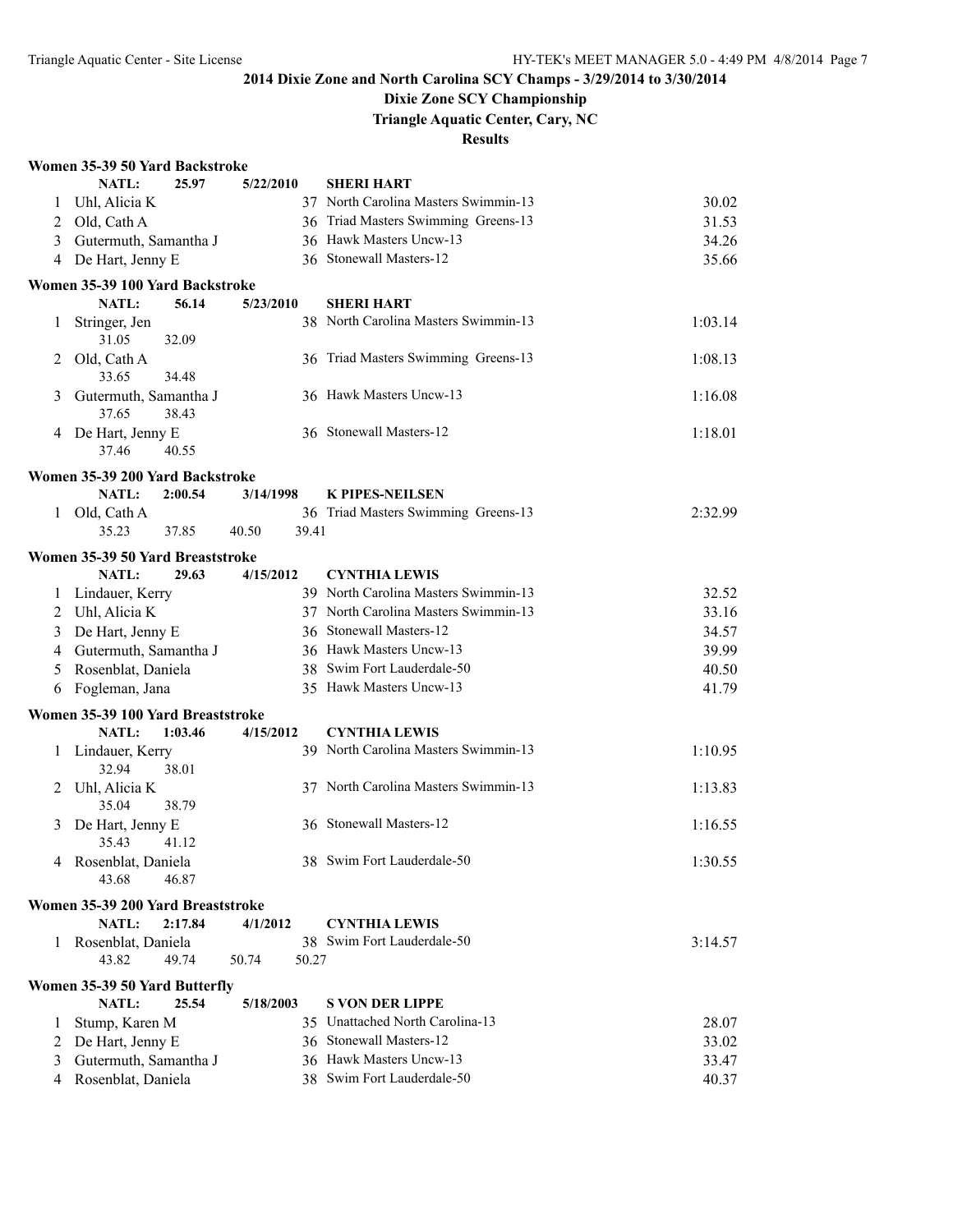## **Dixie Zone SCY Championship**

**Triangle Aquatic Center, Cary, NC**

**Results**

### **Women 35-39 100 Yard Butterfly**

|    | Women 35-39 TUU Yard Butterily          |           |                                      |         |
|----|-----------------------------------------|-----------|--------------------------------------|---------|
|    | NATL:<br>55.78                          | 5/18/2003 | <b>S VON DER LIPPE</b>               |         |
| 1  | Carson, Emily C<br>29.45<br>33.70       |           | 35 Raleigh Area Masters-13           | 1:03.15 |
| 2  | Stump, Karen M<br>29.77<br>33.52        |           | 35 Unattached North Carolina-13      | 1:03.29 |
| 3  | Bishop, Jessica L<br>35.73<br>39.12     |           | 39 North Carolina Aquatic Club Ma-13 | 1:14.85 |
|    | 4 De Hart, Jenny E<br>34.71<br>42.42    |           | 36 Stonewall Masters-12              | 1:17.13 |
|    | Women 35-39 100 Yard IM                 |           |                                      |         |
|    | NATL:<br>57.67                          | 5/23/2010 | <b>SHERI HART</b>                    |         |
| 1  | Lindauer, Kerry<br>28.68<br>34.27       |           | 39 North Carolina Masters Swimmin-13 | 1:02.95 |
| 2  | Uhl, Alicia K<br>28.87<br>34.25         |           | 37 North Carolina Masters Swimmin-13 | 1:03.12 |
| 3  | De Hart, Jenny E<br>32.37<br>34.84      |           | 36 Stonewall Masters-12              | 1:07.21 |
| 4  | Carson, Emily C<br>36.81<br>30.82       |           | 35 Raleigh Area Masters-13           | 1:07.63 |
| 5  | Gutermuth, Samantha J<br>34.73<br>40.55 |           | 36 Hawk Masters Uncw-13              | 1:15.28 |
| 6  | Fogleman, Jana<br>39.01<br>45.85        |           | 35 Hawk Masters Uncw-13              | 1:24.86 |
|    | <b>Women 35-39 200 Yard IM</b>          |           |                                      |         |
|    | NATL:<br>2:05.24                        | 3/14/1998 | <b>K PIPES-NEILSEN</b>               |         |
| 1. | Rosenblat, Daniela                      |           | 38 Swim Fort Lauderdale-50           | 3:08.85 |
|    | 55.39<br>41.23<br>49.48                 | 42.75     |                                      |         |
|    | <b>Women 35-39 400 Yard IM</b>          |           |                                      |         |
|    | NATL:<br>4:24.18                        | 3/14/1998 | <b>K PIPES-NEILSEN</b>               |         |
|    | 1 De Hart, Jenny E                      |           | 36 Stonewall Masters-12              | 5:18.35 |
|    | 34.67<br>42.35<br>40.99                 | 40.66     | 42.44<br>43.49<br>37.78<br>35.97     |         |
|    | 2 Bishop, Jessica L                     |           | 39 North Carolina Aquatic Club Ma-13 | 5:47.11 |
|    | 35.11<br>40.10<br>43.59                 | 43.29     | 54.52<br>53.90<br>38.79<br>37.81     |         |
|    | Women 40-44 50 Yard Freestyle           |           |                                      |         |
|    | NATL:<br>21.91                          | 4/15/2007 | <b>DARA TORRES</b>                   |         |
|    | 1 Buckley-Kornatz, Jennifer A           |           | 42 Greensboro Swimming Associatio-13 | 26.84   |
| 2  | Stuart, Julie                           |           | 40 Greater Knoxville Masters-15      | 28.28   |
| 3  | Vella, Leanne                           |           | 44 Hawk Masters Uncw-13              | 30.21   |
| 4  | Hefner, Kara L                          |           | 43 Well                              | 31.51   |
| 5  | Brown, Misty                            |           | 41 Hawk Masters Uncw-13              | 32.53   |
| 6  | Grego, Sonia                            |           | 44 Durham Area Masters Aquatics-13   | 34.34   |
|    | Women 40-44 100 Yard Freestyle          |           |                                      |         |
|    | <b>NATL:</b><br>48.34                   | 4/15/2007 | <b>DANA TORRES</b>                   |         |
| 1  | Braun, Erika L<br>24.52<br>26.73        |           | 42 Raleigh Area Masters-13           | 51.25   |
| 2  | Buckley-Kornatz, Jennifer A             |           |                                      |         |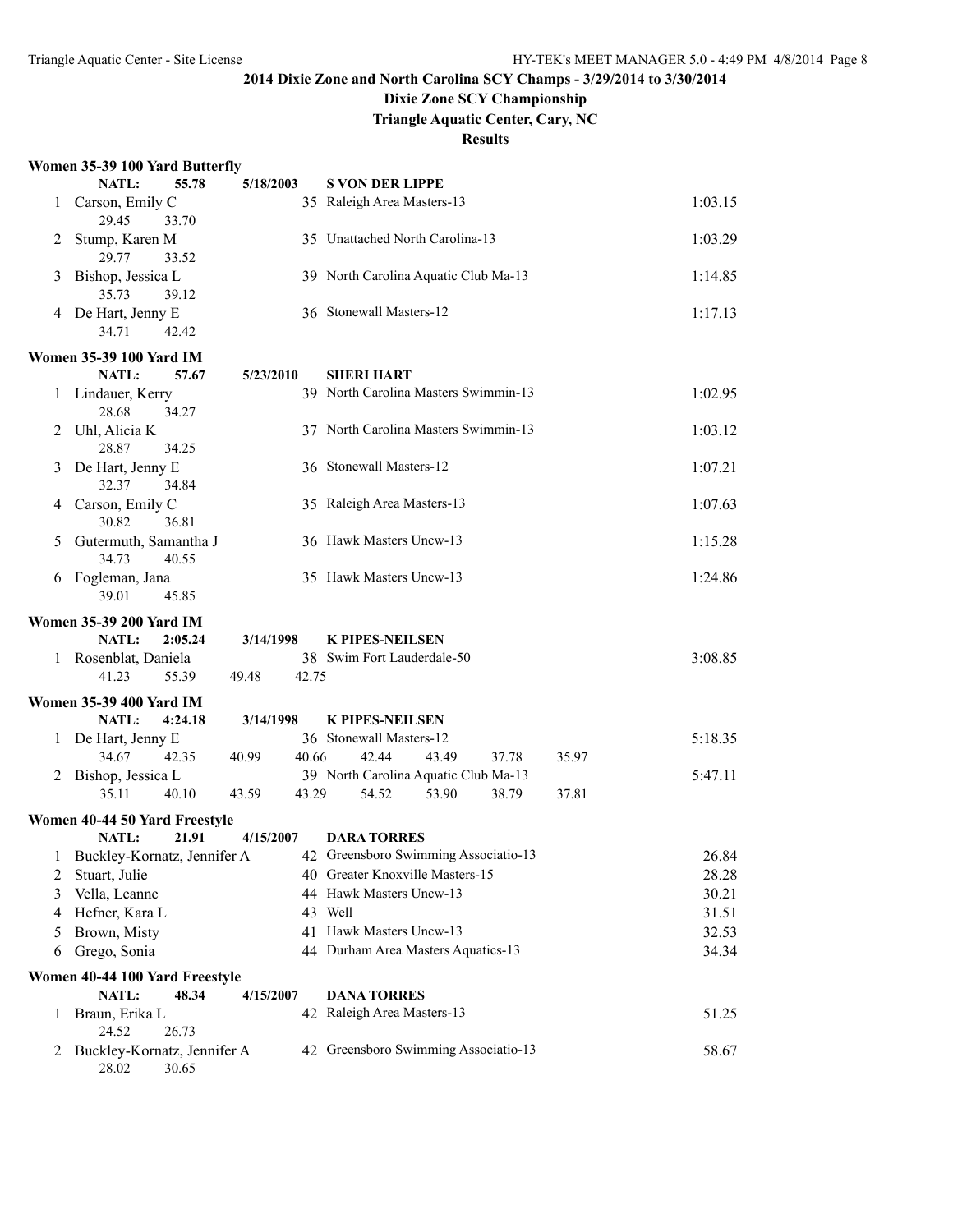**Dixie Zone SCY Championship**

**Triangle Aquatic Center, Cary, NC**

|   | (Women 40-44 100 Yard Freestyle) |          |            |         |                                      |         |         |         |          |
|---|----------------------------------|----------|------------|---------|--------------------------------------|---------|---------|---------|----------|
|   | 3 Vella, Leanne<br>31.62         | 33.71    |            |         | 44 Hawk Masters Uncw-13              |         |         |         | 1:05.33  |
| 4 | Hefner, Kara L<br>33.03          | 36.06    |            | 43 Well |                                      |         |         |         | 1:09.09  |
| 5 | Ammon, Julie R<br>46.43          | 52.12    |            |         | 43 Fort Bragg Masters-13             |         |         |         | 1:38.55  |
|   | Women 40-44 200 Yard Freestyle   |          |            |         |                                      |         |         |         |          |
|   | NATL:                            | 1:51.06  | 12/22/2002 |         | <b>K PIPES-NEILSEN</b>               |         |         |         |          |
| 1 | Braun, Erika L                   |          |            |         | 42 Raleigh Area Masters-13           |         |         |         | 1:55.98  |
|   | 26.39                            | 29.27    | 29.99      | 30.33   |                                      |         |         |         |          |
| 2 | Hogan, Patricia S                |          |            |         | 44 North Carolina Aquatic Club Ma-13 |         |         |         | 2:22.22  |
|   | 33.17                            | 36.07    | 36.87      | 36.11   |                                      |         |         |         |          |
| 3 | Wilkerson, Felicia S             |          |            |         | 42 Hawk Masters Uncw-13              |         |         |         | 2:28.95  |
|   | 33.02                            | 38.90    | 39.24      | 37.79   |                                      |         |         |         |          |
| 4 | Vella, Leanne                    |          |            |         | 44 Hawk Masters Uncw-13              |         |         |         | 2:30.90  |
|   | 34.26                            | 38.72    | 39.59      | 38.33   |                                      |         |         |         |          |
| 5 | Hefner, Kara L                   |          |            | 43 Well |                                      |         |         |         | 2:33.49  |
|   | 33.87                            | 37.99    | 40.79      | 40.84   |                                      |         |         |         |          |
| 6 | Grego, Sonia                     |          |            |         | 44 Durham Area Masters Aquatics-13   |         |         |         | 2:53.76  |
|   | 38.12                            | 44.10    | 45.88      | 45.66   |                                      |         |         |         |          |
|   | Women 40-44 500 Yard Freestyle   |          |            |         |                                      |         |         |         |          |
|   | NATL:                            | 4:58.98  | 10/5/2002  |         | <b>K PIPES-NEILSEN</b>               |         |         |         |          |
|   | Vella, Leanne                    |          |            |         | 44 Hawk Masters Uncw-13              |         |         |         | 6:57.94  |
|   | 37.90                            | 41.90    | 42.78      | 42.27   | 43.06                                | 42.96   | 42.38   | 42.33   |          |
|   | 41.88                            | 40.48    |            |         |                                      |         |         |         |          |
| 2 | Ammon, Julie R                   |          |            |         | 43 Fort Bragg Masters-13             |         |         |         | 10:04.37 |
|   | 55.22                            | 57.25    | 1:01.21    | 1:01.21 | 1:02.06                              | 1:04.44 | 1:00.87 | 1:02.02 |          |
|   | 1:00.92                          | 59.17    |            |         |                                      |         |         |         |          |
|   | Women 40-44 1000 Yard Freestyle  |          |            |         |                                      |         |         |         |          |
|   | NATL:                            | 10:20.45 | 12/21/2003 |         | <b>K PIPES-NEILSEN</b>               |         |         |         |          |
| 1 | Hogan, Patricia S                |          |            |         | 44 North Carolina Aquatic Club Ma-13 |         |         |         | 13:26.76 |
|   | 35.49                            | 38.88    | 40.00      | 40.31   | 40.49                                | 40.81   | 40.46   | 41.05   |          |
|   | 40.87                            | 40.56    | 41.01      | 40.59   | 40.93                                | 40.71   | 40.80   | 40.94   |          |
|   | 40.60                            | 41.99    | 40.54      | 39.73   |                                      |         |         |         |          |
| 2 | Brown, Misty                     |          |            |         | 41 Hawk Masters Uncw-13              |         |         |         | 14:33.77 |
|   | 41.22                            | 43.39    | 44.77      | 44.95   | 45.02                                | 44.55   | 45.41   | 45.44   |          |
|   | 44.73                            | 43.72    | 43.93      | 44.37   | 43.60                                | 43.36   | 43.38   | 43.02   |          |
|   | 43.92                            | 43.36    | 42.24      | 39.39   |                                      |         |         |         |          |
| 3 | Wilkerson, Felicia S             |          |            |         | 42 Hawk Masters Uncw-13              |         |         |         | 14:34.80 |
|   | 37.02                            | 40.74    | 42.09      | 43.23   | 42.61                                | 43.66   | 44.50   | 44.14   |          |
|   | 44.17                            | 44.95    | 45.08      | 44.78   | 44.58                                | 45.05   | 45.24   | 45.54   |          |
|   | 45.43                            | 46.03    | 44.18      | 41.78   |                                      |         |         |         |          |
| 4 | Volz, Kristin R                  |          |            |         | 40 Swim Fort Lauderdale-50           |         |         |         | 16:06.12 |
|   | 45.12                            | 47.68    | 46.46      | 48.05   | 48.45                                | 48.50   | 48.41   | 48.98   |          |
|   | 48.81                            | 48.96    | 49.68      | 48.73   | 49.04                                | 49.91   | 48.83   | 49.19   |          |
|   | 49.43                            | 49.16    | 47.72      | 45.01   |                                      |         |         |         |          |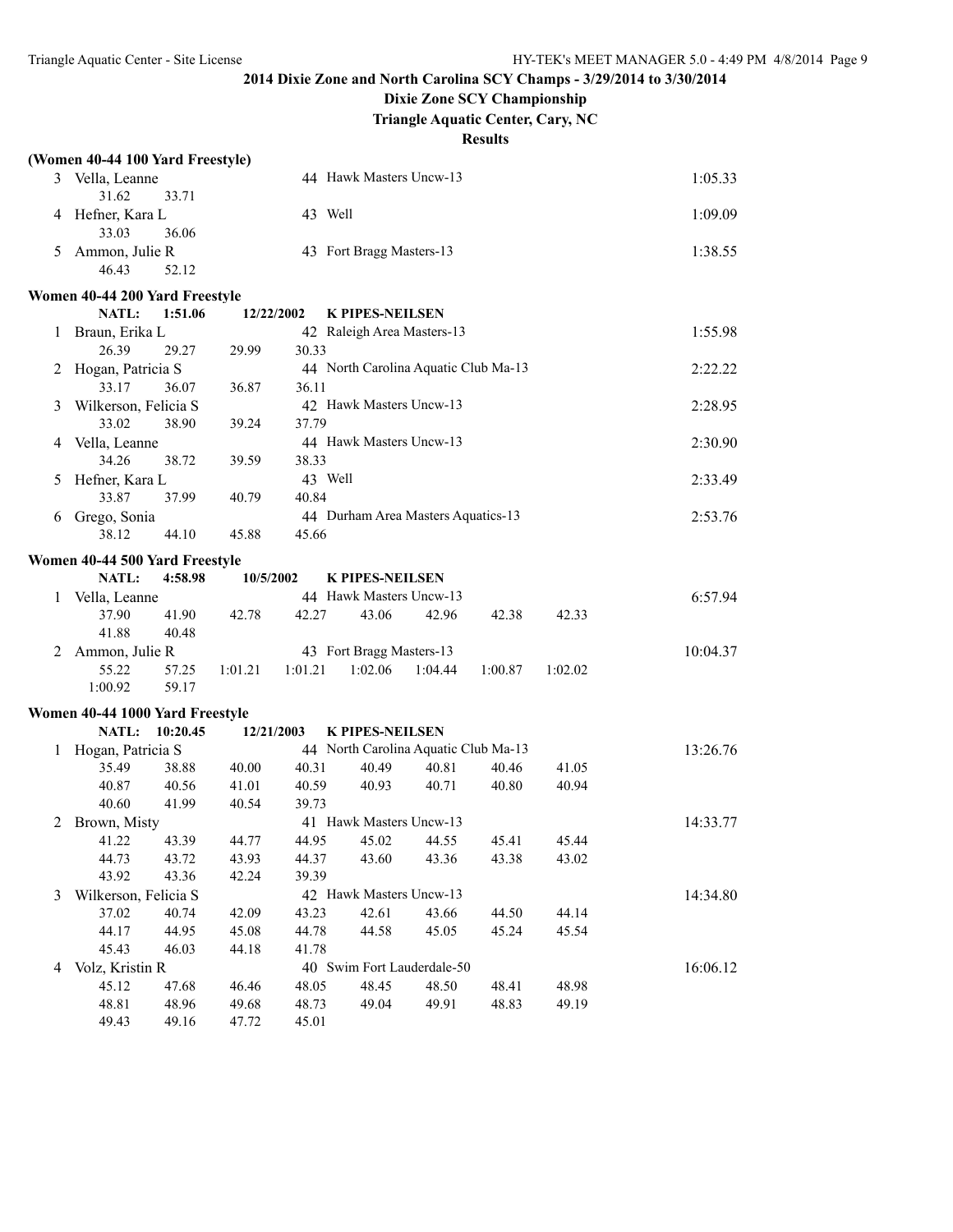## **Dixie Zone SCY Championship**

**Triangle Aquatic Center, Cary, NC**

|              | Women 40-44 1650 Yard Freestyle   |          |           |       |                                      |       |       |       |       |          |
|--------------|-----------------------------------|----------|-----------|-------|--------------------------------------|-------|-------|-------|-------|----------|
|              | NATL:                             | 17:15.20 | 12/7/2002 |       | <b>K PIPES-NEILSEN</b>               |       |       |       |       |          |
| 1            | Hogan, Patricia S                 |          |           |       | 44 North Carolina Aquatic Club Ma-13 |       |       |       |       | 22:05.06 |
|              | 35.08                             | 37.98    | 38.84     | 39.30 | 40.10                                | 39.88 | 41.75 | 39.78 |       |          |
|              | 40.06                             | 40.22    | 40.50     | 40.83 | 41.02                                | 40.21 | 40.70 | 41.30 |       |          |
|              | 40.40                             | 40.59    | 40.47     | 40.56 | 40.24                                | 40.78 | 40.62 | 40.78 |       |          |
|              | 41.06                             | 40.98    | 41.19     | 41.09 | 41.28                                | 39.54 | 40.07 | 39.95 | 37.91 |          |
| 2            | Brown, Misty                      |          |           |       | 41 Hawk Masters Uncw-13              |       |       |       |       | 24:09.69 |
|              | 41.30                             | 43.26    | 43.68     | 44.38 | 44.64                                | 44.88 | 44.21 | 44.64 |       |          |
|              | 44.74                             | 44.12    | 43.92     | 44.04 | 44.34                                | 44.12 | 44.90 | 44.02 |       |          |
|              | 44.37                             | 43.85    | 44.03     | 44.28 | 43.58                                | 44.69 | 43.63 | 44.06 |       |          |
|              | 43.99                             | 44.08    | 44.45     | 44.32 | 43.79                                | 43.51 | 43.38 | 43.14 | 41.35 |          |
|              |                                   |          |           |       |                                      |       |       |       |       |          |
|              | Women 40-44 50 Yard Backstroke    |          |           |       |                                      |       |       |       |       |          |
|              | NATL:                             | 26.12    | 5/1/2011  |       | <b>SHERI HART</b>                    |       |       |       |       |          |
| 1            | Hogan, Patricia S                 |          |           |       | 44 North Carolina Aquatic Club Ma-13 |       |       |       |       | 34.85    |
| 2            | Nelson, Stephanie A               |          |           |       | 42 Sailfish Aquatics Masters-13      |       |       |       |       | 37.33    |
|              | 3 Hefner, Kara L                  |          |           |       | 43 Well                              |       |       |       |       | 45.72    |
|              | Women 40-44 100 Yard Backstroke   |          |           |       |                                      |       |       |       |       |          |
|              | NATL:                             | 56.03    | 4/30/2011 |       | <b>SHERI HART</b>                    |       |       |       |       |          |
|              |                                   |          |           |       |                                      |       |       |       |       | 1:00.02  |
| $\mathbf{1}$ | Braun, Erika L                    |          |           |       | 42 Raleigh Area Masters-13           |       |       |       |       |          |
|              | 28.50                             | 31.52    |           |       |                                      |       |       |       |       |          |
| 2            | Hogan, Patricia S                 |          |           |       | 44 North Carolina Aquatic Club Ma-13 |       |       |       |       | 1:13.88  |
|              | 36.17                             | 37.71    |           |       |                                      |       |       |       |       |          |
| 3            | Nelson, Stephanie A               |          |           |       | 42 Sailfish Aquatics Masters-13      |       |       |       |       | 1:17.78  |
|              | 38.75                             | 39.03    |           |       |                                      |       |       |       |       |          |
| 4            | Grego, Sonia                      |          |           |       | 44 Durham Area Masters Aquatics-13   |       |       |       |       | 1:34.71  |
|              | 44.43                             | 50.28    |           |       |                                      |       |       |       |       |          |
|              | Women 40-44 200 Yard Backstroke   |          |           |       |                                      |       |       |       |       |          |
|              | NATL:                             | 2:04.43  | 4/24/2010 |       | <b>KRISTIN GARY</b>                  |       |       |       |       |          |
| 1            | Hogan, Patricia S                 |          |           |       | 44 North Carolina Aquatic Club Ma-13 |       |       |       |       | 2:34.65  |
|              | 36.63                             | 38.17    | 40.18     | 39.67 |                                      |       |       |       |       |          |
| 2            | Nelson, Stephanie A               |          |           |       | 42 Sailfish Aquatics Masters-13      |       |       |       |       | 2:45.51  |
|              | 40.48                             | 42.13    | 42.36     | 40.54 |                                      |       |       |       |       |          |
| 3            | Hefner, Kara L                    |          |           |       | 43 Well                              |       |       |       |       | 3:21.75  |
|              | 47.35                             | 50.31    | 51.53     | 52.56 |                                      |       |       |       |       |          |
|              |                                   |          |           |       | 40 Swim Fort Lauderdale-50           |       |       |       |       |          |
| 4            | Volz, Kristin R                   |          |           |       |                                      |       |       |       |       | 3:39.27  |
|              | 51.47                             | 55.69    | 57.74     | 54.37 |                                      |       |       |       |       |          |
|              | Women 40-44 100 Yard Breaststroke |          |           |       |                                      |       |       |       |       |          |
|              | <b>NATL:</b>                      | 1:03.00  | 5/4/2008  |       | <b>S VON DER LIPPE</b>               |       |       |       |       |          |
| 1            | Braun, Erika L                    |          |           |       | 42 Raleigh Area Masters-13           |       |       |       |       | 1:07.85  |
|              | 31.46                             | 36.39    |           |       |                                      |       |       |       |       |          |
| 2            | Volz, Kristin R                   |          |           |       | 40 Swim Fort Lauderdale-50           |       |       |       |       | 1:38.28  |
|              | 47.54                             | 50.74    |           |       |                                      |       |       |       |       |          |
|              |                                   |          |           |       |                                      |       |       |       |       |          |
|              | Women 40-44 200 Yard Breaststroke |          |           |       |                                      |       |       |       |       |          |
|              | NATL:                             | 2:17.06  | 5/14/2006 |       | <b>S VON DER LIPPE</b>               |       |       |       |       |          |
| 1            | Volz, Kristin R                   |          |           |       | 40 Swim Fort Lauderdale-50           |       |       |       |       | 3:29.48  |
|              | 49.21                             | 54.06    | 53.92     | 52.29 |                                      |       |       |       |       |          |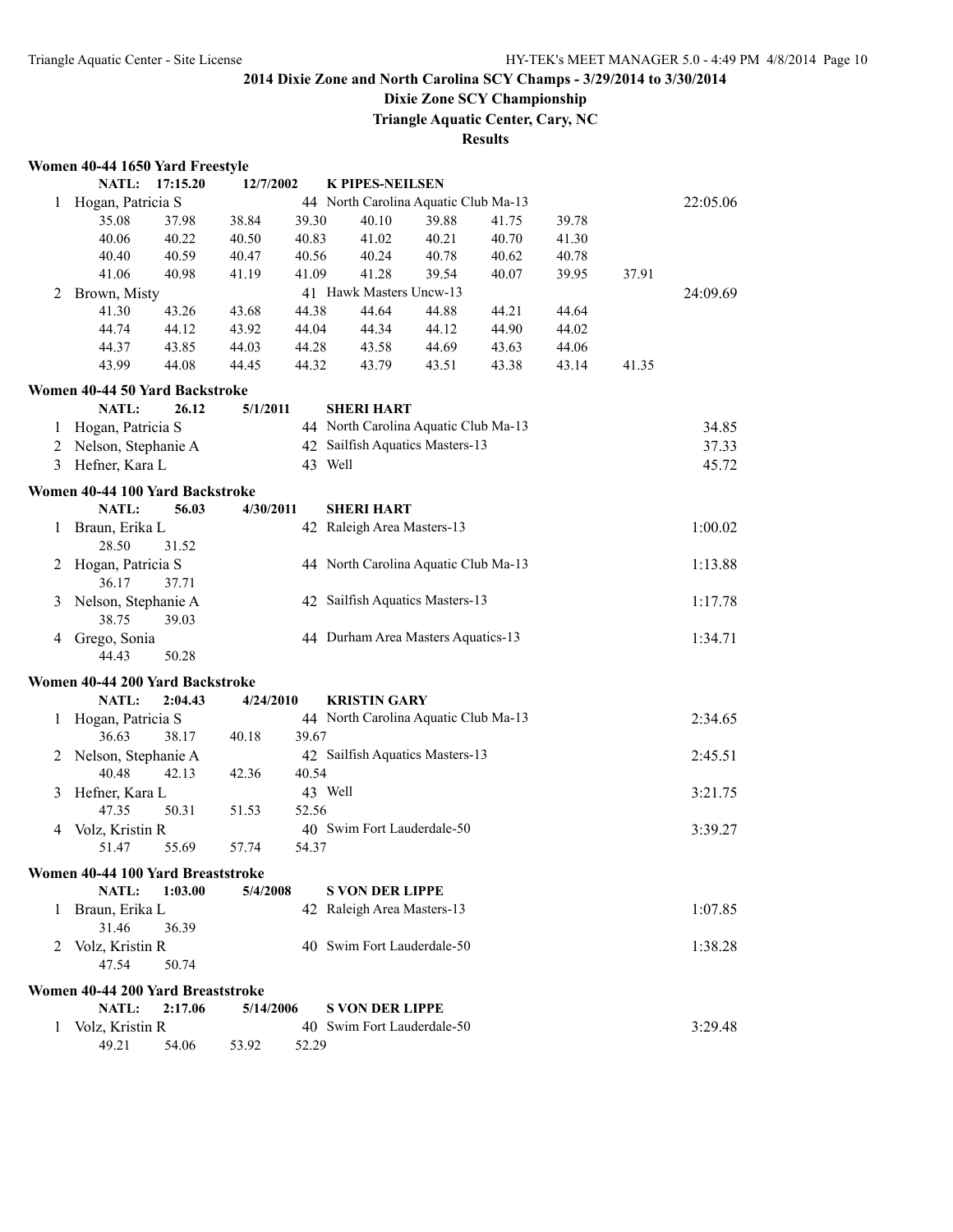## **Dixie Zone SCY Championship**

**Triangle Aquatic Center, Cary, NC**

|   | Women 40-44 50 Yard Butterfly                   |       |                                                           |         |
|---|-------------------------------------------------|-------|-----------------------------------------------------------|---------|
|   | 25.14<br><b>NATL:</b><br>5/10/2009              |       | <b>S VON DER LIPPE</b>                                    |         |
|   | 1 Braun, Erika L                                |       | 42 Raleigh Area Masters-13                                | 25.45   |
|   | 2 Buckley-Kornatz, Jennifer A                   |       | 42 Greensboro Swimming Associatio-13                      | 30.44   |
| 3 | Hogan, Patricia S                               |       | 44 North Carolina Aquatic Club Ma-13                      | 38.01   |
|   | 4 Hefner, Kara L                                |       | 43 Well                                                   | 38.05   |
|   | Women 40-44 100 Yard Butterfly                  |       |                                                           |         |
|   | <b>NATL:</b><br>54.83<br>5/10/2009              |       | <b>S VON DER LIPPE</b>                                    |         |
|   | 1 Buckley-Kornatz, Jennifer A<br>31.50<br>36.78 |       | 42 Greensboro Swimming Associatio-13                      | 1:08.28 |
| 2 | Stuart, Julie<br>32.37<br>36.49                 |       | 40 Greater Knoxville Masters-15                           | 1:08.86 |
| 3 | Hefner, Kara L                                  |       | 43 Well                                                   | 1:29.16 |
|   | 39.86<br>49.30                                  |       |                                                           |         |
| 4 | Volz, Kristin R<br>49.30<br>53.50               |       | 40 Swim Fort Lauderdale-50                                | 1:42.80 |
|   | <b>Women 40-44 100 Yard IM</b>                  |       |                                                           |         |
|   | 57.95<br>NATL:<br>4/28/2012                     |       | <b>ERIKA BRAUN</b>                                        |         |
| 1 | Braun, Erika L<br>26.74<br>32.90                |       | 42 Raleigh Area Masters-13                                | 59.64   |
| 2 | Stuart, Julie<br>32.42<br>37.75                 |       | 40 Greater Knoxville Masters-15                           | 1:10.17 |
| 3 | Buckley-Kornatz, Jennifer A<br>32.72<br>39.00   |       | 42 Greensboro Swimming Associatio-13                      | 1:11.72 |
| 4 | Nelson, Stephanie A                             |       | 42 Sailfish Aquatics Masters-13                           | 1:18.82 |
| 5 | 35.85<br>42.97<br>Vella, Leanne                 |       | 44 Hawk Masters Uncw-13                                   | 1:19.68 |
|   | 38.78<br>40.90                                  |       |                                                           |         |
| 6 | Brown, Misty<br>43.05<br>49.71                  |       | 41 Hawk Masters Uncw-13                                   | 1:32.76 |
| 7 | Grego, Sonia                                    |       | 44 Durham Area Masters Aquatics-13                        | 1:33.70 |
|   | 42.90<br>50.80                                  |       |                                                           |         |
| 8 | Volz, Kristin R<br>46.24<br>47.70               |       | 40 Swim Fort Lauderdale-50                                | 1:33.94 |
|   | <b>Women 40-44 200 Yard IM</b>                  |       |                                                           |         |
|   | NATL:<br>2:04.85<br>5/4/2008                    |       | <b>S VON DER LIPPE</b>                                    |         |
|   | 1 Buckley-Kornatz, Jennifer A                   |       | 42 Greensboro Swimming Associatio-13                      | 2:35.82 |
|   | 32.79<br>39.23<br>47.79                         | 36.01 |                                                           |         |
| 2 | Nelson, Stephanie A                             |       | 42 Sailfish Aquatics Masters-13                           | 2:49.37 |
|   | 36.45<br>42.41<br>51.01                         | 39.50 |                                                           |         |
| 3 | Volz, Kristin R<br>49.61<br>54.62<br>55.88      | 44.16 | 40 Swim Fort Lauderdale-50                                | 3:24.27 |
|   |                                                 |       |                                                           |         |
|   | <b>Women 40-44 400 Yard IM</b>                  |       |                                                           |         |
| 1 | NATL:<br>4:28.43<br>5/4/2008<br>Stuart, Julie   |       | <b>S VON DER LIPPE</b><br>40 Greater Knoxville Masters-15 | 5:34.42 |
|   | 2:00.85<br>41.66<br>47.09                       | 48.36 | 40.37<br>36.25                                            |         |
| 2 | Volz, Kristin R                                 |       | 40 Swim Fort Lauderdale-50                                | 7:07.96 |
|   | 52.18<br>58.45<br>1:54.70                       | 54.30 | 54.94<br>48.29<br>45.21                                   |         |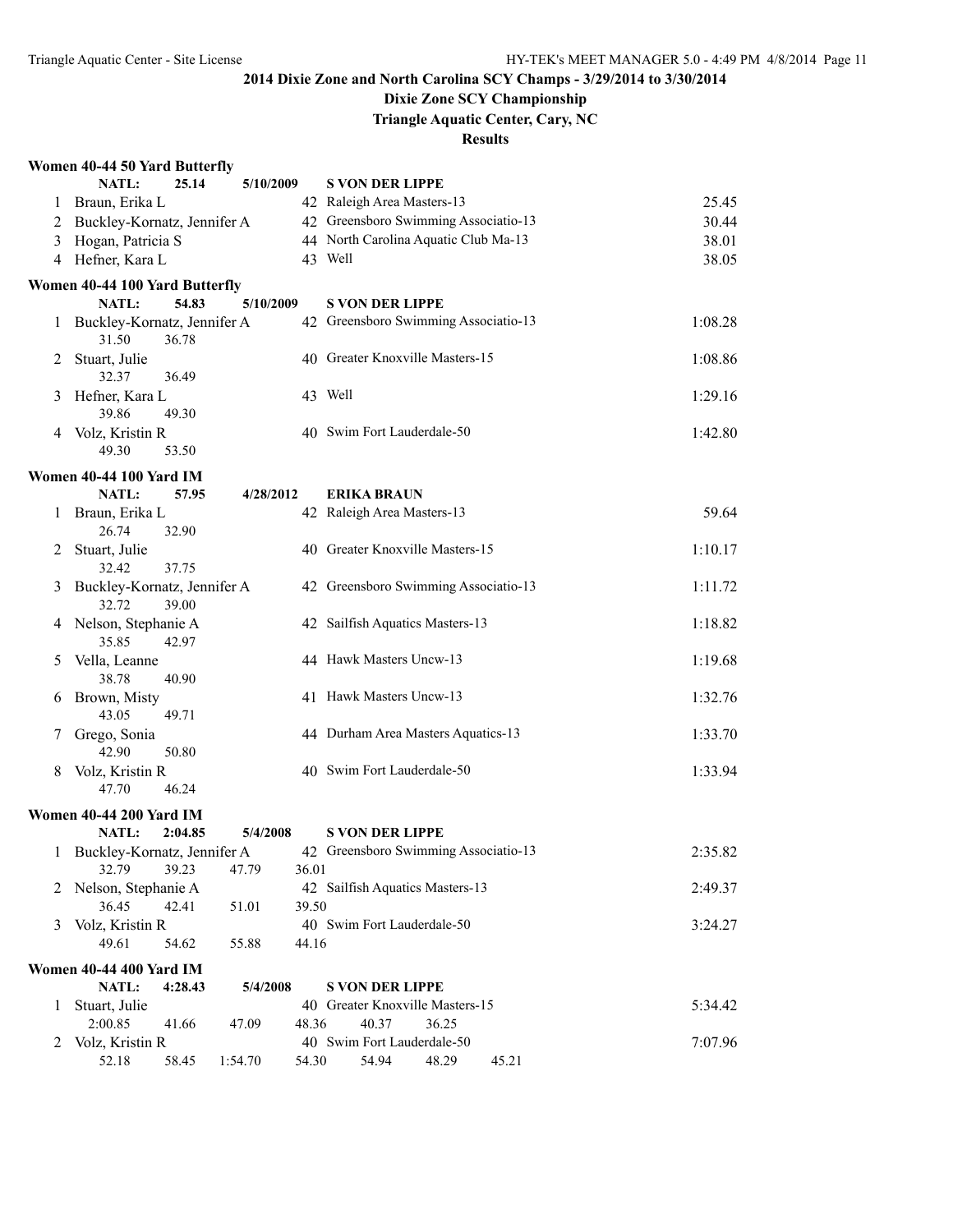## **Dixie Zone SCY Championship**

**Triangle Aquatic Center, Cary, NC**

#### **Results**

#### **Women 45-49 50 Yard Freestyle**

|     | <b>NATL:</b>                   | 24.00   | 5/4/2008   |       | <b>SUSAN WALSH</b>                       |       |         |       |         |
|-----|--------------------------------|---------|------------|-------|------------------------------------------|-------|---------|-------|---------|
| 1   | Maycock, Cary W                |         |            |       | 45 Greensboro Swimming Associatio-13     |       |         |       | 27.70   |
| 2   | Fuss, Karen K                  |         |            |       | 48 Grand Strand Masters Swimming-55      |       |         |       | 28.09   |
| 3   | Murray, Desiree W              |         |            |       | 45 Duke Aquatics-13                      |       |         |       | 29.25   |
| 4   | Hulett, Jennifer A             |         |            |       | 45 Raleigh Area Masters-13               |       |         |       | 29.51   |
| 5   | Wilkins, Yvonne                |         |            |       | 47 Rocky Mount YMCA Masters-13           |       |         |       | 30.03   |
| 6   | Soleo, Cari S                  |         |            |       | 45 YMCA Of the Triangle Area-13          |       |         |       | 31.54   |
| 7   | Greene, Dana M                 |         |            |       | 45 Raleigh Area Masters-13               |       |         |       | 37.01   |
| 8   | Casper, Juliet M               |         |            |       | 46 Grand Strand Masters Swimming-55      |       |         |       | 38.81   |
| 9   | DeBord, Tina R                 |         |            |       | 48 Swim Fort Lauderdale-50               |       |         |       | 39.43   |
|     | Women 45-49 100 Yard Freestyle |         |            |       |                                          |       |         |       |         |
|     | NATL:                          | 52.23   | 12/16/2007 |       | <b>K PIPES-NEILSEN</b>                   |       |         |       |         |
| 1   | Maycock, Cary W                |         |            |       | 45 Greensboro Swimming Associatio-13     |       |         |       | 1:00.52 |
|     | 29.13                          | 31.39   |            |       |                                          |       |         |       |         |
| 2   | Fuss, Karen K                  |         |            |       | 48 Grand Strand Masters Swimming-55      |       |         |       | 1:02.67 |
|     | 30.28                          | 32.39   |            |       |                                          |       |         |       |         |
| 3   | Soleo, Cari S                  |         |            |       | 45 YMCA Of the Triangle Area-13          |       |         |       | 1:07.90 |
|     | 32.42                          | 35.48   |            |       |                                          |       |         |       |         |
| 4   | Wilkins, Yvonne                |         |            |       | 47 Rocky Mount YMCA Masters-13           |       |         |       | 1:16.83 |
|     | 35.69                          | 41.14   |            |       |                                          |       |         |       |         |
| 5   | Casper, Juliet M               |         |            |       | 46 Grand Strand Masters Swimming-55      |       |         |       | 1:33.87 |
|     | 44.27                          | 49.60   |            |       |                                          |       |         |       |         |
|     | Women 45-49 200 Yard Freestyle |         |            |       |                                          |       |         |       |         |
|     | <b>NATL:</b>                   | 1:53.28 | 12/16/2007 |       | <b>K PIPES-NEILSEN</b>                   |       |         |       |         |
| 1   | Williams, Heidi                |         |            |       | 45 Durham Area Masters Aquatics-13       |       |         |       | 2:11.81 |
|     | 30.90                          | 33.43   | 34.08      | 33.40 |                                          |       |         |       |         |
| 2   | Maycock, Cary W                |         |            |       | 45 Greensboro Swimming Associatio-13     |       |         |       | 2:13.76 |
|     | 30.60                          | 33.50   | 34.82      | 34.84 |                                          |       |         |       |         |
| 3   | DeBord, Tina R                 |         |            |       | 48 Swim Fort Lauderdale-50               |       |         |       | 3:30.20 |
|     | 44.67                          | 54.32   | 56.18      | 55.03 |                                          |       |         |       |         |
| 4   | Casper, Juliet M               |         |            |       | 46 Grand Strand Masters Swimming-55      |       |         |       | 3:38.82 |
|     | 47.08                          | 56.71   | 1:00.18    | 54.85 |                                          |       |         |       |         |
| --- | Soleo, Cari S<br>33.28         | 38.42   | 39.41      | 39.01 | 45 YMCA Of the Triangle Area-13          |       |         |       | DQ      |
|     |                                |         |            |       |                                          |       |         |       |         |
|     | Women 45-49 500 Yard Freestyle |         |            |       |                                          |       |         |       |         |
|     | NATL:                          | 5:04.13 | 4/11/2009  |       | <b>K PIPES-NEILSEN</b>                   |       |         |       |         |
|     | 1 Maycock, Cary W              |         |            |       | 45 Greensboro Swimming Associatio-13     |       |         |       | 6:13.08 |
|     | 32.06<br>39.09                 | 35.37   | 37.27      | 37.88 | 37.94                                    | 38.54 | 38.45   | 38.68 |         |
|     |                                | 37.80   |            |       | 49 Ecam                                  |       |         |       | 6:35.50 |
| 2   | Eagle, Lisa                    |         |            |       |                                          |       |         |       |         |
|     |                                |         |            |       |                                          |       |         |       |         |
|     | 34.83                          | 38.31   | 39.83      | 40.34 | 40.48                                    | 40.59 | 2:41.12 |       |         |
| 3   | Soleo, Cari S<br>33.32         | 39.26   | 41.55      | 41.89 | 45 YMCA Of the Triangle Area-13<br>42.34 | 42.06 | 42.57   | 42.89 | 6:48.23 |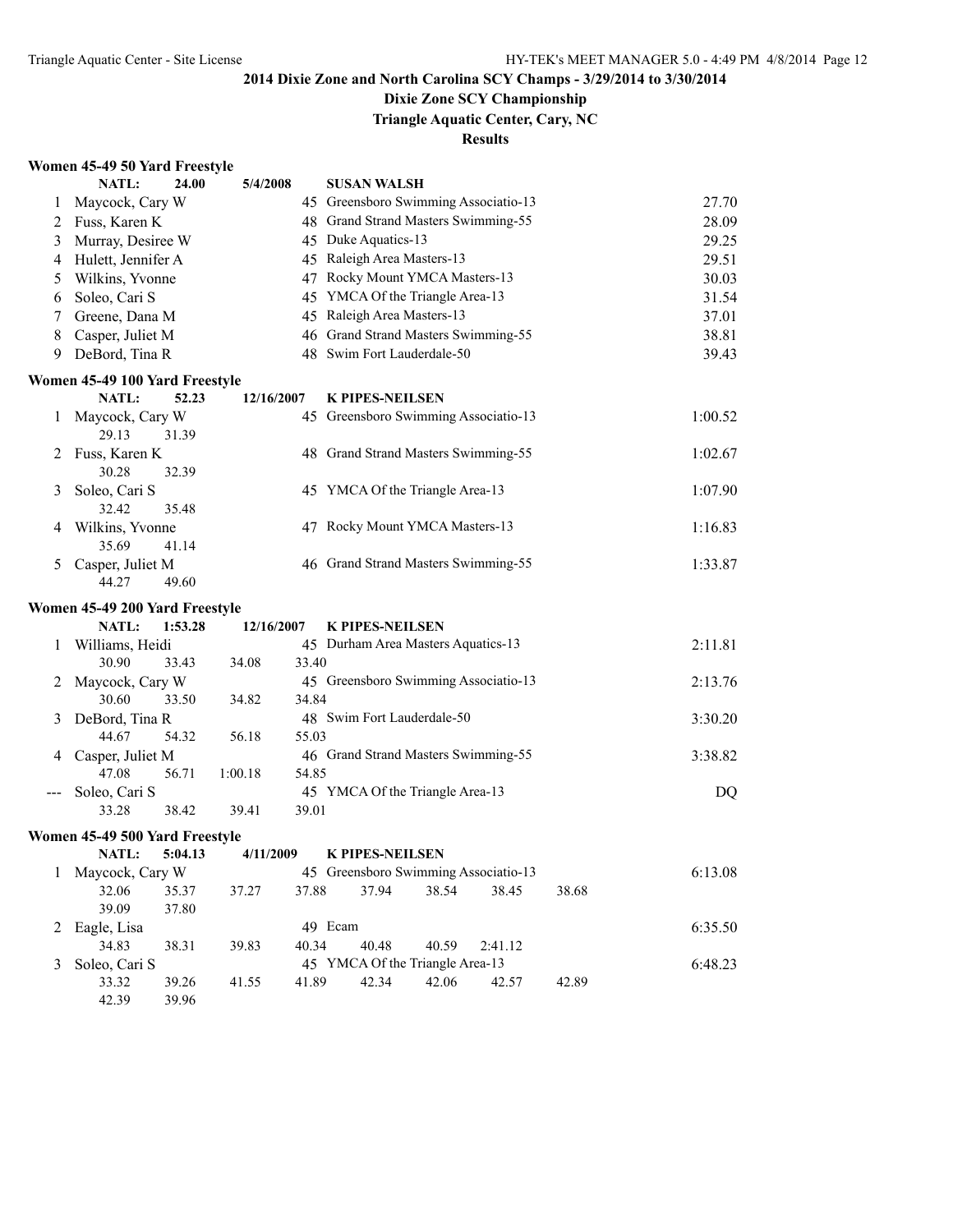## **Dixie Zone SCY Championship**

**Triangle Aquatic Center, Cary, NC**

|              | Women 45-49 1000 Yard Freestyle |          |            |         |                                                      |       |       |       |       |          |
|--------------|---------------------------------|----------|------------|---------|------------------------------------------------------|-------|-------|-------|-------|----------|
|              | <b>NATL:</b>                    | 10:32.91 | 4/19/2009  |         | <b>K PIPES-NEILSEN</b>                               |       |       |       |       |          |
| 1            | Williams, Heidi                 |          |            |         | 45 Durham Area Masters Aquatics-13                   |       |       |       |       | 11:56.56 |
|              | 32.84                           | 35.49    | 36.09      | 36.19   | 36.19                                                | 36.50 | 36.43 | 36.08 |       |          |
|              | 36.45                           | 36.13    | 36.09      | 36.06   | 35.89                                                | 36.16 | 36.30 | 36.14 |       |          |
|              | 35.96                           | 35.97    | 35.57      | 34.03   |                                                      |       |       |       |       |          |
| 2            | Maycock, Cary W                 |          |            |         | 45 Greensboro Swimming Associatio-13                 |       |       |       |       | 12:48.41 |
|              | 33.35                           | 36.79    | 38.44      | 38.60   | 38.85                                                | 38.65 | 38.56 | 39.11 |       |          |
|              | 39.80                           | 39.30    | 39.07      | 39.33   | 39.39                                                | 39.16 | 39.27 | 38.72 |       |          |
|              | 39.00                           | 39.02    | 38.02      | 35.98   |                                                      |       |       |       |       |          |
| 3            | Eagle, Lisa                     |          |            |         | 49 Ecam                                              |       |       |       |       | 13:28.66 |
|              | 37.09                           | 37.99    | 39.67      | 40.15   | 40.65                                                | 40.77 | 40.89 | 41.54 |       |          |
|              | 41.25                           | 41.34    | 41.02      | 41.13   | 40.97                                                | 41.32 | 41.05 | 40.99 |       |          |
|              | 40.65                           |          |            | 1:19.27 |                                                      |       |       |       |       |          |
|              | Women 45-49 1650 Yard Freestyle |          |            |         |                                                      |       |       |       |       |          |
|              | NATL:                           | 17:49.73 | 4/22/2007  |         | <b>K PIPES-NEILSEN</b>                               |       |       |       |       |          |
| 1            | Williams, Heidi                 |          |            |         | 45 Durham Area Masters Aquatics-13                   |       |       |       |       | 19:51.84 |
|              | 31.19                           | 34.35    | 35.37      | 35.51   | 35.50                                                | 36.05 | 35.87 | 36.27 |       |          |
|              | 36.31                           | 36.62    | 36.33      | 36.72   | 36.20                                                | 36.26 | 36.32 | 36.35 |       |          |
|              | 36.56                           | 36.43    | 36.48      | 36.52   | 36.20                                                | 36.21 | 36.81 | 36.84 |       |          |
|              | 37.03                           | 36.56    | 36.80      | 36.52   | 36.31                                                | 36.83 | 37.13 | 36.33 | 35.06 |          |
| 2            | Eagle, Lisa                     |          |            |         | 49 Ecam                                              |       |       |       |       | 22:28.01 |
|              | 35.74                           | 38.44    | 39.03      | 39.85   | 40.07                                                | 40.12 | 44.15 | 40.69 |       |          |
|              | 40.62                           | 40.91    | 41.09      | 41.28   | 41.47                                                | 41.14 | 41.37 | 41.36 |       |          |
|              | 40.99                           | 41.45    | 41.04      | 40.97   | 41.19                                                | 40.93 | 40.67 | 41.17 |       |          |
|              | 41.61                           | 41.03    | 41.11      | 41.37   | 41.41                                                | 41.33 | 41.46 | 41.49 | 41.46 |          |
|              |                                 |          |            |         |                                                      |       |       |       |       |          |
|              | Women 45-49 50 Yard Backstroke  |          |            |         |                                                      |       |       |       |       |          |
|              | <b>NATL:</b>                    | 27.35    | 12/21/2008 |         | <b>K PIPES-NEILSEN</b><br>45 Raleigh Area Masters-13 |       |       |       |       |          |
| 1            | Hulett, Jennifer A              |          |            |         |                                                      |       |       |       |       | 33.50    |
| 2            | Wilkins, Yvonne                 |          |            |         | 47 Rocky Mount YMCA Masters-13                       |       |       |       |       | 34.46    |
| 3            | Fuss, Karen K                   |          |            |         | 48 Grand Strand Masters Swimming-55                  |       |       |       |       | 36.31    |
| 4            | Eagle, Lisa                     |          |            |         | 49 Ecam                                              |       |       |       |       | 37.52    |
| 5            | Soleo, Cari S                   |          |            |         | 45 YMCA Of the Triangle Area-13                      |       |       |       |       | 43.69    |
| 6            | Casper, Juliet M                |          |            |         | 46 Grand Strand Masters Swimming-55                  |       |       |       |       | 48.27    |
|              | Women 45-49 100 Yard Backstroke |          |            |         |                                                      |       |       |       |       |          |
|              | NATL:                           | 57.83    | 5/23/2010  |         | <b>ELLEN REYNOLDS</b>                                |       |       |       |       |          |
| $\mathbf{1}$ | Williams, Heidi                 |          |            |         | 45 Durham Area Masters Aquatics-13                   |       |       |       |       | 1:14.62  |
|              | 36.91                           | 37.71    |            |         |                                                      |       |       |       |       |          |
| 2            | Wilkins, Yvonne                 |          |            |         | 47 Rocky Mount YMCA Masters-13                       |       |       |       |       | 1:14.74  |
|              | 35.95                           | 38.79    |            |         |                                                      |       |       |       |       |          |
| 3            | Eagle, Lisa                     |          |            |         | 49 Ecam                                              |       |       |       |       | 1:20.25  |
|              | 39.66                           | 40.59    |            |         |                                                      |       |       |       |       |          |
| 4            | Soleo, Cari S                   |          |            |         | 45 YMCA Of the Triangle Area-13                      |       |       |       |       | 1:37.50  |
|              | 47.66                           | 49.84    |            |         |                                                      |       |       |       |       |          |
| 5.           | Casper, Juliet M                |          |            |         | 46 Grand Strand Masters Swimming-55                  |       |       |       |       | 1:47.05  |
|              | 52.66                           | 54.39    |            |         |                                                      |       |       |       |       |          |
|              | Women 45-49 200 Yard Backstroke |          |            |         |                                                      |       |       |       |       |          |
|              | NATL:                           | 2:04.65  | 4/19/2009  |         | <b>K PIPES-NEILSEN</b>                               |       |       |       |       |          |
| 1            | Wilkins, Yvonne                 |          |            |         | 47 Rocky Mount YMCA Masters-13                       |       |       |       |       | 2:52.30  |
|              | 40.27                           | 42.82    | 45.86      | 43.35   |                                                      |       |       |       |       |          |
|              |                                 |          |            |         |                                                      |       |       |       |       |          |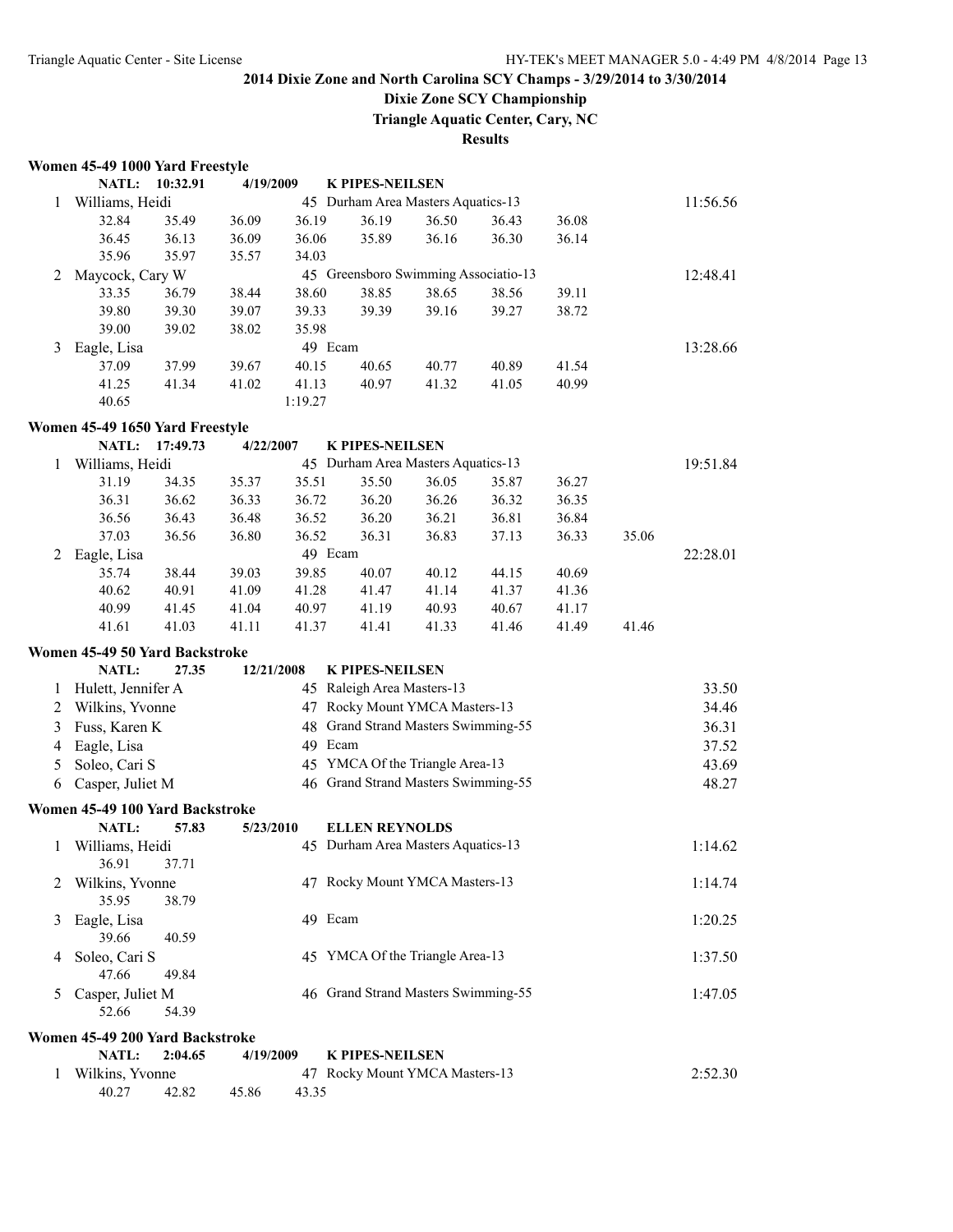## **Dixie Zone SCY Championship**

**Triangle Aquatic Center, Cary, NC**

|     | (Women 45-49 200 Yard Backstroke) |                  |                                      |            |
|-----|-----------------------------------|------------------|--------------------------------------|------------|
|     | 2 Eagle, Lisa                     |                  | 49 Ecam                              | 2:56.29    |
|     | 41.30<br>44.12                    | 44.93<br>45.94   |                                      |            |
| 3   | Casper, Juliet M                  |                  | 46 Grand Strand Masters Swimming-55  | 3:56.06    |
|     | 56.89<br>59.48                    | 58.32<br>1:01.37 |                                      |            |
|     | Women 45-49 50 Yard Breaststroke  |                  |                                      |            |
|     | NATL:<br>30.17                    | 5/20/2007        | <b>CAROLINE KRATTLI</b>              |            |
| 1   | Murray, Desiree W                 |                  | 45 Duke Aquatics-13                  | 36.63      |
| 2   | Maycock, Cary W                   |                  | 45 Greensboro Swimming Associatio-13 | 38.16      |
| 3   | Fuss, Karen K                     |                  | 48 Grand Strand Masters Swimming-55  | 38.70      |
| 4   | Wilkins, Yvonne                   |                  | 47 Rocky Mount YMCA Masters-13       | 39.78      |
| 5   | Eagle, Lisa                       |                  | 49 Ecam                              | 40.73      |
| 6   | Soleo, Cari S                     |                  | 45 YMCA Of the Triangle Area-13      | 44.49      |
| 7   | Greene, Dana M                    |                  | 45 Raleigh Area Masters-13           | 48.26      |
|     |                                   |                  |                                      |            |
|     | Women 45-49 100 Yard Breaststroke |                  |                                      |            |
|     | NATL:<br>1:05.85                  | 3/27/2011        | <b>S VON DER LIPPE</b>               |            |
| 1   | Eagle, Lisa                       |                  | 49 Ecam                              | 1:27.60    |
|     | 42.18<br>45.42                    |                  |                                      |            |
|     | Casper, Juliet M                  |                  | 46 Grand Strand Masters Swimming-55  | 1:58.95    |
|     | 58.56<br>1:00.39                  |                  |                                      |            |
|     | Wilkins, Yvonne                   |                  | 47 Rocky Mount YMCA Masters-13       | DQ         |
|     | 41.55<br>47.47                    |                  |                                      |            |
|     | Women 45-49 200 Yard Breaststroke |                  |                                      |            |
|     | NATL:<br>2:22.76                  | 5/1/2011         | <b>S VON DER LIPPE</b>               |            |
|     | Eagle, Lisa                       |                  | 49 Ecam                              | 3:11.77    |
|     | 43.26<br>49.40                    | 48.63<br>50.48   |                                      |            |
|     | Greene, Dana M                    |                  | 45 Raleigh Area Masters-13           | <b>DNF</b> |
|     | 54.01                             |                  |                                      |            |
|     | Women 45-49 50 Yard Butterfly     |                  |                                      |            |
|     | NATL:<br>25.96                    | 4/21/2013        | <b>SUSAN WILLIAMS</b>                |            |
| 1   | Fuss, Karen K                     |                  | 48 Grand Strand Masters Swimming-55  | 31.94      |
| 2   | Hulett, Jennifer A                |                  | 45 Raleigh Area Masters-13           | 33.42      |
| 3   | Soleo, Cari S                     |                  | 45 YMCA Of the Triangle Area-13      | 37.00      |
| 4   | Eagle, Lisa                       |                  | 49 Ecam                              | 37.10      |
| 5   | Greene, Dana M                    |                  | 45 Raleigh Area Masters-13           | 51.01      |
|     |                                   |                  |                                      |            |
|     | Women 45-49 100 Yard Butterfly    |                  |                                      |            |
|     | NATL:<br>56.97                    | 5/1/2011         | <b>S VON DER LIPPE</b>               |            |
| 1   | Williams, Heidi                   |                  | 45 Durham Area Masters Aquatics-13   | 1:12.39    |
|     | 33.42<br>38.97                    |                  |                                      |            |
|     | <b>Women 45-49 100 Yard IM</b>    |                  |                                      |            |
|     | NATL:<br>59.39                    | 4/28/2012        | <b>FALL WILLEBOORDSE</b>             |            |
| 1   | Murray, Desiree W                 |                  | 45 Duke Aquatics-13                  | 1:13.21    |
|     | 34.89<br>38.32                    |                  |                                      |            |
| 2   | Wilkins, Yvonne                   |                  | 47 Rocky Mount YMCA Masters-13       | 1:16.49    |
|     | 34.77<br>41.72                    |                  |                                      |            |
| 3   | Soleo, Cari S                     |                  | 45 YMCA Of the Triangle Area-13      | 1:25.10    |
|     | 40.58<br>44.52                    |                  |                                      |            |
| --- | Greene, Dana M                    |                  | 45 Raleigh Area Masters-13           | DQ         |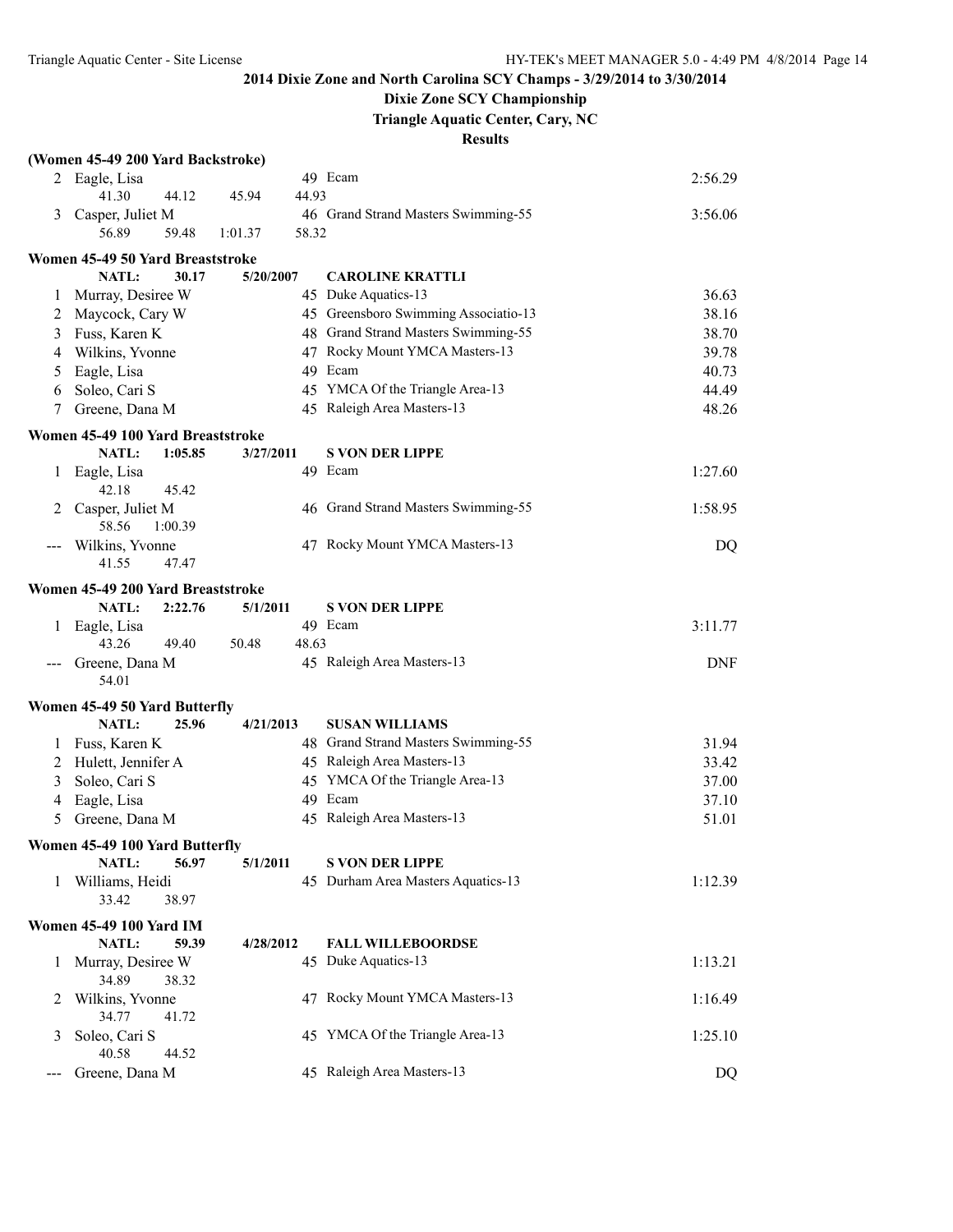## **Dixie Zone SCY Championship**

**Triangle Aquatic Center, Cary, NC**

|   | <b>Women 45-49 200 Yard IM</b>                                   |                |            |                                                  |                            |       |       |                |  |
|---|------------------------------------------------------------------|----------------|------------|--------------------------------------------------|----------------------------|-------|-------|----------------|--|
|   | NATL:                                                            | 2:07.26        | 12/16/2007 | <b>K PIPES-NEILSEN</b>                           |                            |       |       |                |  |
| 1 | Maycock, Cary W                                                  |                |            | 45 Greensboro Swimming Associatio-13             |                            |       |       | 2:45.44        |  |
|   | 36.08<br>43.97                                                   | 48.98          | 36.41      |                                                  |                            |       |       |                |  |
|   | Women 50-54 50 Yard Freestyle                                    |                |            |                                                  |                            |       |       |                |  |
|   | <b>NATL:</b>                                                     | 24.67          | 5/12/2013  | <b>LESLIE LIVINGSTON</b>                         |                            |       |       |                |  |
| 1 | Walsh, Sue                                                       |                |            | 52 North Carolina Aquatic Club Ma-13             |                            |       |       | 24.60          |  |
| 2 | Perdue, Tammy O                                                  |                |            | 51 Ecam                                          |                            |       |       |                |  |
| 3 | Thomas, Ann B                                                    |                |            |                                                  | 53 Swim Fort Lauderdale-50 |       |       |                |  |
| 4 | Barrell, Sharon M                                                |                |            | 52 Durham Area Masters Aquatics-13               |                            |       |       | 28.98<br>30.34 |  |
| 5 | Whelchel, Nancy L                                                |                |            | 54 Raleigh Area Masters-13                       |                            |       |       | 32.31          |  |
| 6 | Pawlowski, Kathy                                                 |                |            | 52 Hawk Masters Uncw-13                          |                            |       |       | 33.08          |  |
| 7 | Rehanek, Rhonda G                                                |                |            | 50 Grand Strand Masters Swimming-55              |                            |       |       | 35.67          |  |
|   |                                                                  |                |            |                                                  |                            |       |       |                |  |
|   | Women 50-54 100 Yard Freestyle 100 Split Request<br><b>NATL:</b> | 54.38          | 5/17/2002  | <b>LAURA VAL</b>                                 |                            |       |       |                |  |
| 1 | Thomas, Ann B                                                    |                |            | 53 Swim Fort Lauderdale-50                       |                            |       |       | 1:04.90        |  |
|   |                                                                  |                |            |                                                  |                            |       |       |                |  |
|   | Women 50-54 100 Yard Freestyle                                   |                |            |                                                  |                            |       |       |                |  |
|   | NATL:                                                            | 54.38          | 5/17/2002  | <b>LAURA VAL</b>                                 |                            |       |       |                |  |
| 1 | Walsh, Sue                                                       |                |            | 52 North Carolina Aquatic Club Ma-13             |                            |       |       | 54.89          |  |
|   | 26.04<br>28.85                                                   |                |            |                                                  |                            |       |       |                |  |
| 2 | Perdue, Tammy O                                                  |                |            | 51 Ecam                                          |                            |       |       | 1:01.60        |  |
|   | 29.68<br>31.92<br>Quillen, Diane E                               |                |            | 50 Greensboro Swimming Associatio-13             |                            |       |       | 1:05.57        |  |
| 3 | 31.58<br>33.99                                                   |                |            |                                                  |                            |       |       |                |  |
| 4 | Barrell, Sharon M                                                |                |            | 52 Durham Area Masters Aquatics-13               |                            |       |       | 1:10.04        |  |
|   | 32.92                                                            | 37.12          |            |                                                  |                            |       |       |                |  |
| 5 | Whelchel, Nancy L                                                |                |            | 54 Raleigh Area Masters-13                       |                            |       |       | 1:10.45        |  |
|   | 34.85                                                            | 35.60          |            |                                                  |                            |       |       |                |  |
| 6 | Pawlowski, Kathy                                                 |                |            | 52 Hawk Masters Uncw-13                          |                            |       |       | 1:11.70        |  |
|   | 34.90<br>36.80                                                   |                |            |                                                  |                            |       |       |                |  |
| 7 | Rehanek, Rhonda G                                                |                |            | 50 Grand Strand Masters Swimming-55              |                            |       |       | 1:24.22        |  |
|   | 38.67<br>45.55                                                   |                |            |                                                  |                            |       |       |                |  |
|   | Women 50-54 200 Yard Freestyle                                   |                |            |                                                  |                            |       |       |                |  |
|   | NATL:                                                            | 1:58.53        | 5/10/2013  | <b>JILL HERNANDEZ</b>                            |                            |       |       |                |  |
| 1 | Pawlowski, Kathy                                                 |                |            | 52 Hawk Masters Uncw-13                          |                            |       |       | 2:38.46        |  |
|   | 37.00<br>40.15                                                   | 41.85          | 39.46      |                                                  |                            |       |       |                |  |
|   |                                                                  |                |            |                                                  |                            |       |       |                |  |
|   | Women 50-54 500 Yard Freestyle                                   |                |            |                                                  |                            |       |       |                |  |
|   | <b>NATL:</b>                                                     | 5:14.56        | 5/12/2013  | <b>JILL HERNANDEZ</b><br>52 Hawk Masters Uncw-13 |                            |       |       |                |  |
| 1 | Pawlowski, Kathy<br>37.74                                        |                |            |                                                  | 42.71                      |       |       | 6:57.87        |  |
|   | 41.90<br>42.97                                                   | 42.47<br>39.40 | 42.95      | 42.43                                            |                            | 42.82 | 42.48 |                |  |
|   |                                                                  |                |            |                                                  |                            |       |       |                |  |
|   | Women 50-54 1000 Yard Freestyle                                  |                |            |                                                  |                            |       |       |                |  |
|   | NATL:                                                            | 11:08.78       | 2/17/2012  | <b>CAROLINE KRATTLI</b>                          |                            |       |       |                |  |
| 1 | Whelchel, Nancy L                                                |                |            | 54 Raleigh Area Masters-13                       |                            |       |       | 14:13.71       |  |
|   | 38.74<br>42.01                                                   | 42.82          | 43.08      | 43.74                                            | 44.04                      | 43.69 | 43.12 |                |  |
|   | 43.23<br>43.18                                                   | 43.25          | 42.95      | 42.85                                            | 42.84                      | 42.87 | 42.92 |                |  |
|   | 42.90<br>43.41                                                   | 42.77          | 39.30      |                                                  |                            |       |       |                |  |
|   | Quillen, Diane E                                                 |                |            | 50 Greensboro Swimming Associatio-13             |                            |       |       | <b>DNF</b>     |  |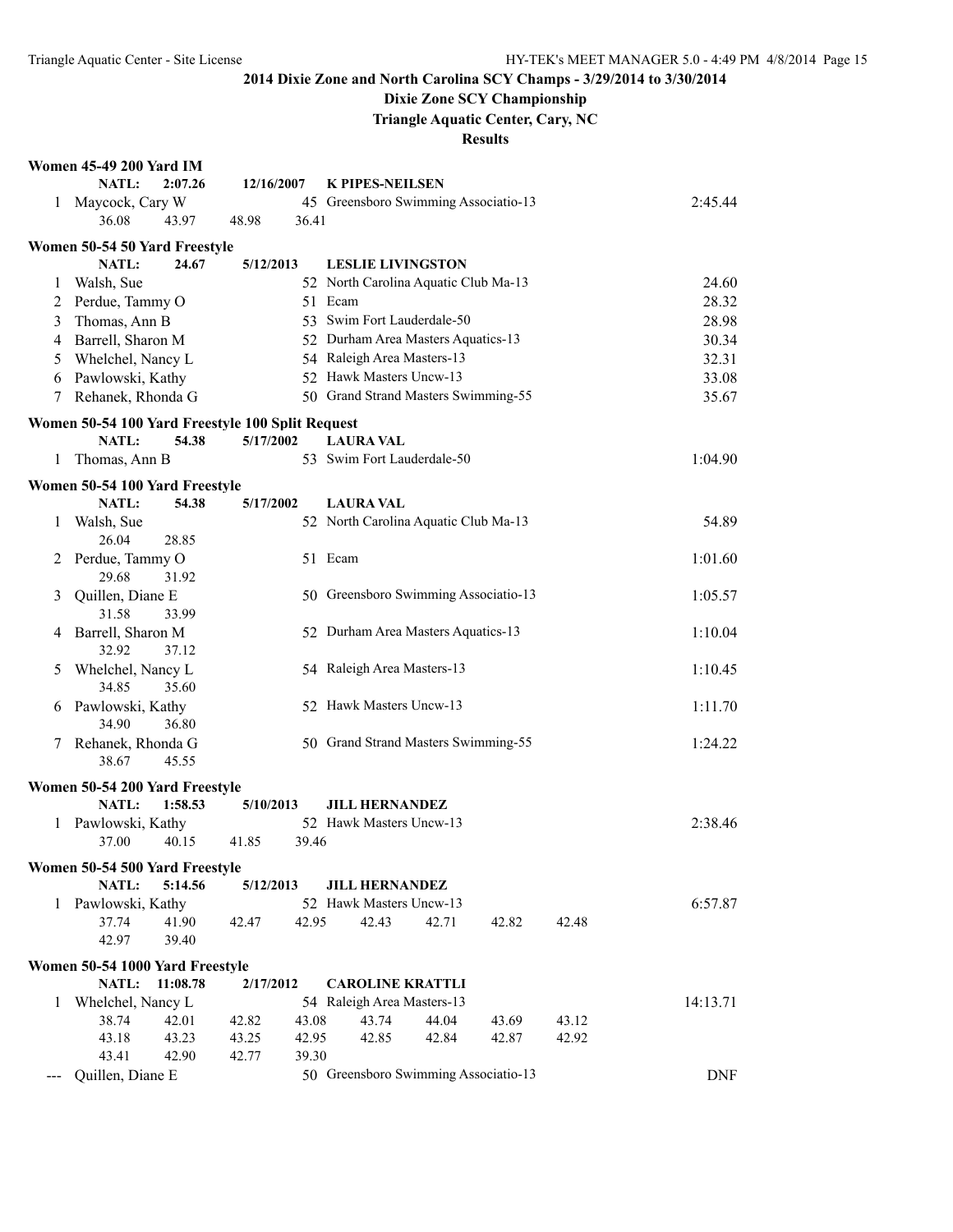## **Dixie Zone SCY Championship**

**Triangle Aquatic Center, Cary, NC**

|   | Women 50-54 50 Yard Backstroke        |                |                                      |         |
|---|---------------------------------------|----------------|--------------------------------------|---------|
|   | <b>NATL:</b><br>27.04                 | 5/10/2013      | <b>LESLIE LIVINGSTON</b>             |         |
| 1 | Walsh, Sue                            |                | 52 North Carolina Aquatic Club Ma-13 | 29.48   |
| 2 | Barrell, Sharon M                     |                | 52 Durham Area Masters Aquatics-13   | 36.10   |
| 3 | Thomas, Ann B                         |                | 53 Swim Fort Lauderdale-50           | 36.60   |
|   | 4 Rehanek, Rhonda G                   |                | 50 Grand Strand Masters Swimming-55  | 47.73   |
|   | Women 50-54 100 Yard Backstroke       |                |                                      |         |
|   | <b>NATL:</b><br>1:01.29               | 4/27/2012      | <b>K PIPES-NEILSEN</b>               |         |
|   | 1 Barrell, Sharon M<br>39.72<br>41.15 |                | 52 Durham Area Masters Aquatics-13   | 1:20.87 |
| 2 | Thomas, Ann B<br>39.27<br>41.81       |                | 53 Swim Fort Lauderdale-50           | 1:21.08 |
|   | Women 50-54 50 Yard Breaststroke      |                |                                      |         |
|   | NATL:<br>32.37                        | 5/21/2010      | <b>BRIGITTE HEUER</b>                |         |
| 1 | Thomas, Ann B                         |                | 53 Swim Fort Lauderdale-50           | 39.98   |
|   | --- Rehanek, Rhonda G                 |                | 50 Grand Strand Masters Swimming-55  | DQ      |
|   | Women 50-54 100 Yard Breaststroke     |                |                                      |         |
|   | <b>NATL:</b><br>1:09.21               | 2/18/2012      | <b>CAROLINE KRATTLI</b>              |         |
| 1 | Quillen, Diane E<br>40.96<br>44.96    |                | 50 Greensboro Swimming Associatio-13 | 1:25.92 |
| 2 | Rehanek, Rhonda G<br>57.91<br>51.60   |                | 50 Grand Strand Masters Swimming-55  | 1:49.51 |
|   | Women 50-54 200 Yard Breaststroke     |                |                                      |         |
|   | NATL:<br>2:29.92                      | 2/20/2012      | <b>CAROLINE KRATTLI</b>              |         |
|   | 1 Quillen, Diane E                    |                | 50 Greensboro Swimming Associatio-13 | 3:07.29 |
|   | 41.91<br>47.27                        | 49.55<br>48.56 |                                      |         |
|   | Women 50-54 50 Yard Butterfly         |                |                                      |         |
|   | NATL:<br>25.70                        | 5/11/2013      | <b>LESLIE LIVINGSTON</b>             |         |
| 1 | Walsh, Sue                            |                | 52 North Carolina Aquatic Club Ma-13 | 27.50   |
| 2 | Perdue, Tammy O                       |                | 51 Ecam                              | 30.63   |
| 3 | Quillen, Diane E                      |                | 50 Greensboro Swimming Associatio-13 | 32.72   |
|   | <b>Women 50-54 100 Yard IM</b>        |                |                                      |         |
|   | NATL:<br>1:02.18                      | 4/28/2012      | <b>K PIPES-NEILSEN</b>               |         |
|   | 1 Perdue, Tammy O<br>33.35<br>37.43   |                | 51 Ecam                              | 1:10.78 |
|   | 2 Quillen, Diane E<br>35.08<br>40.26  |                | 50 Greensboro Swimming Associatio-13 | 1:15.34 |
| 3 | Thomas, Ann B<br>34.75<br>41.36       |                | 53 Swim Fort Lauderdale-50           | 1:16.11 |
| 4 | Whelchel, Nancy L<br>40.84<br>41.47   |                | 54 Raleigh Area Masters-13           | 1:22.31 |
|   | <b>Women 50-54 200 Yard IM</b>        |                |                                      |         |
|   | <b>NATL:</b><br>2:14.40               | 5/12/2013      | <b>JILL HERNANDEZ</b>                |         |
| 1 | Thomas, Ann B                         |                | 53 Swim Fort Lauderdale-50           | 2:55.51 |
|   | 37.53<br>45.46                        | 38.55<br>53.97 |                                      |         |
| 2 | Whelchel, Nancy L                     |                | 54 Raleigh Area Masters-13           | 2:57.77 |
|   |                                       |                |                                      |         |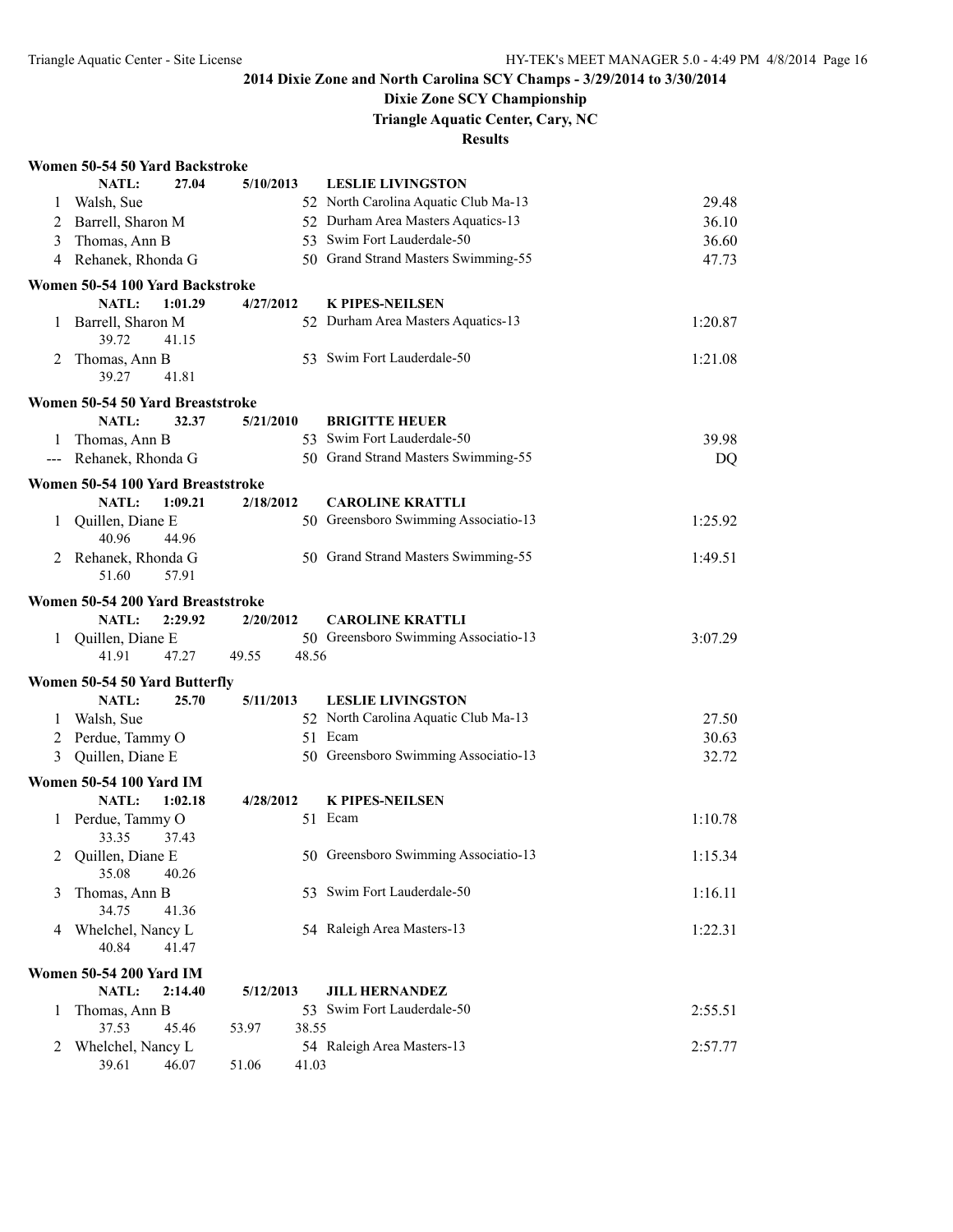## **Dixie Zone SCY Championship**

**Triangle Aquatic Center, Cary, NC**

|              | Women 55-59 50 Yard Freestyle            |          |           |       |                                                  |       |       |       |       |          |
|--------------|------------------------------------------|----------|-----------|-------|--------------------------------------------------|-------|-------|-------|-------|----------|
|              | <b>NATL:</b>                             | 25.29    | 5/10/2009 |       | <b>LAURA VAL</b>                                 |       |       |       |       |          |
|              | 1 Addison, Polly F                       |          |           |       | 56 Raleigh Area Masters-13                       |       |       |       |       | 31.72    |
|              | 2 Levintow, Kathy A                      |          |           |       | 57 Hawk Masters Uncw-13                          |       |       |       |       | 38.06    |
|              | Women 55-59 100 Yard Freestyle           |          |           |       |                                                  |       |       |       |       |          |
|              | <b>NATL:</b>                             | 54.72    | 5/4/2008  |       | <b>LAURA VAL</b>                                 |       |       |       |       |          |
|              | 1 Addison, Polly F                       |          |           |       | 56 Raleigh Area Masters-13                       |       |       |       |       | 1:11.59  |
|              | 33.70                                    | 37.89    |           |       |                                                  |       |       |       |       |          |
|              | Women 55-59 500 Yard Freestyle           |          |           |       |                                                  |       |       |       |       |          |
|              | NATL:                                    | 5:27.33  | 1/25/2009 |       | <b>LAURA VAL</b>                                 |       |       |       |       |          |
|              | 1 Levintow, Kathy A                      |          |           |       | 57 Hawk Masters Uncw-13                          |       |       |       |       | 7:45.17  |
|              | 42.48                                    | 45.97    | 46.75     | 48.03 | 46.68                                            | 47.49 | 47.38 | 47.41 |       |          |
|              | 47.45                                    | 45.53    |           |       |                                                  |       |       |       |       |          |
|              | Women 55-59 1650 Yard Freestyle          |          |           |       |                                                  |       |       |       |       |          |
|              | NATL:                                    | 18:56.04 | 4/16/2010 |       | <b>LAURA VAL</b>                                 |       |       |       |       |          |
| 1            | Crowder, Barbara W                       |          |           |       | 56 Duke Aquatics-13                              |       |       |       |       | 21:05.51 |
|              | 34.08                                    | 36.89    | 37.64     | 38.12 | 38.38                                            | 38.19 | 38.26 | 38.29 |       |          |
|              | 38.47                                    | 38.43    | 38.37     | 38.28 | 38.35                                            | 38.08 | 38.47 | 38.41 |       |          |
|              | 38.68                                    | 38.44    | 38.87     | 38.70 | 38.89                                            | 38.96 | 39.09 | 38.88 |       |          |
|              | 39.13                                    | 39.03    | 39.24     | 39.07 | 38.78                                            | 38.42 | 38.81 | 38.53 | 37.28 |          |
|              | Women 55-59 50 Yard Backstroke           |          |           |       |                                                  |       |       |       |       |          |
|              | <b>NATL:</b>                             | 28.88    | 3/28/2010 |       | <b>LAURA VAL</b>                                 |       |       |       |       |          |
|              | 1 Larson, Linda L                        |          |           |       | 58 Swim Fort Lauderdale-50                       |       |       |       |       | 35.23    |
|              | 2 Levintow, Kathy A                      |          |           |       | 57 Hawk Masters Uncw-13                          |       |       |       |       | 46.73    |
|              |                                          |          |           |       |                                                  |       |       |       |       |          |
|              | Women 55-59 100 Yard Backstroke          |          |           |       |                                                  |       |       |       |       |          |
|              | NATL:                                    | 1:04.65  | 5/23/2010 |       | <b>LAURA VAL</b>                                 |       |       |       |       |          |
|              | 1 Larson, Linda L<br>37.35               | 37.85    |           |       | 58 Swim Fort Lauderdale-50                       |       |       |       |       | 1:15.20  |
|              | 2 Levintow, Kathy A                      |          |           |       | 57 Hawk Masters Uncw-13                          |       |       |       |       | 1:40.42  |
|              | 50.58                                    | 49.84    |           |       |                                                  |       |       |       |       |          |
|              |                                          |          |           |       |                                                  |       |       |       |       |          |
|              | Women 55-59 200 Yard Backstroke<br>NATL: | 2:21.27  | 2/6/2010  |       | <b>LAURA VAL</b>                                 |       |       |       |       |          |
|              | 1 Larson, Linda L                        |          |           |       | 58 Swim Fort Lauderdale-50                       |       |       |       |       | 2:44.97  |
|              | 40.18                                    | 42.13    | 41.65     | 41.01 |                                                  |       |       |       |       |          |
|              | 2 Levintow, Kathy A                      |          |           |       | 57 Hawk Masters Uncw-13                          |       |       |       |       | 3:29.33  |
|              | 51.40                                    | 52.52    | 53.88     | 51.53 |                                                  |       |       |       |       |          |
|              |                                          |          |           |       |                                                  |       |       |       |       |          |
|              | Women 55-59 50 Yard Breaststroke         |          |           |       |                                                  |       |       |       |       |          |
|              | <b>NATL:</b>                             | 33.76    | 5/14/2011 |       | <b>LISA BENNETT</b>                              |       |       |       |       |          |
| $\mathbf{1}$ | Alton, Dale M                            |          |           |       | 56 Georgia Masters-45<br>57 Hawk Masters Uncw-13 |       |       |       |       | 38.07    |
| 2            | Levintow, Kathy A                        |          |           |       |                                                  |       |       |       |       | 48.77    |
|              | Women 55-59 100 Yard Breaststroke        |          |           |       |                                                  |       |       |       |       |          |
|              | NATL:                                    | 1:13.91  | 5/13/2011 |       | <b>LISA BENNETT</b>                              |       |       |       |       |          |
| 1            | Alton, Dale M                            |          |           |       | 56 Georgia Masters-45                            |       |       |       |       | 1:23.00  |
|              | 39.00                                    | 44.00    |           |       |                                                  |       |       |       |       |          |
|              | 2 Levintow, Kathy A                      |          |           |       | 57 Hawk Masters Uncw-13                          |       |       |       |       | 1:43.87  |
|              | 50.32                                    | 53.55    |           |       |                                                  |       |       |       |       |          |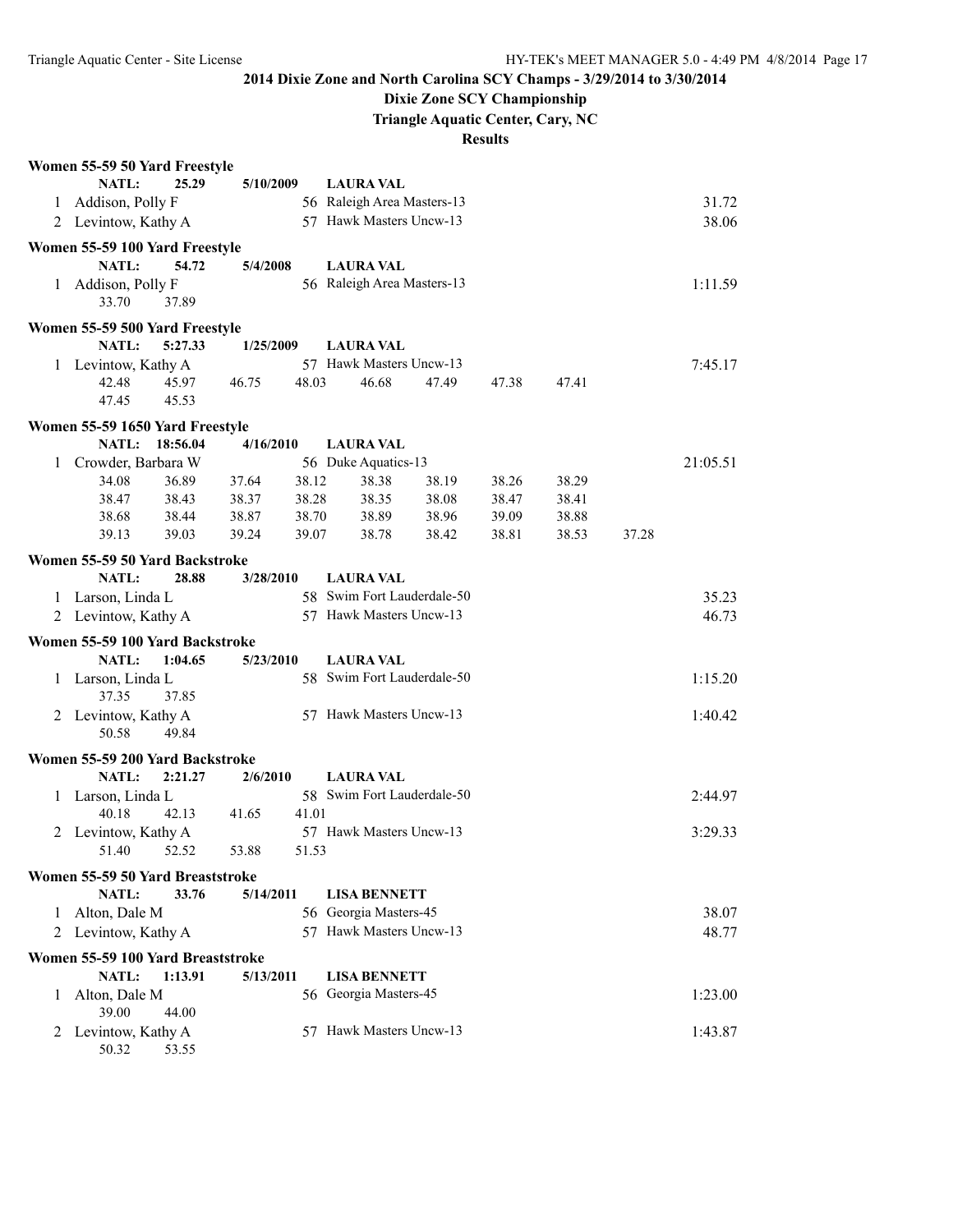## **Dixie Zone SCY Championship**

**Triangle Aquatic Center, Cary, NC**

|   | Women 55-59 200 Yard Breaststroke                  |                |                                         |         |  |  |  |  |  |
|---|----------------------------------------------------|----------------|-----------------------------------------|---------|--|--|--|--|--|
|   | 2:40.19<br><b>NATL:</b>                            | 5/10/2009      | <b>CATHERINE KOHN</b>                   |         |  |  |  |  |  |
| 1 | Alton, Dale M                                      |                | 56 Georgia Masters-45                   | 3:04.92 |  |  |  |  |  |
|   | 41.65<br>47.09                                     | 48.19<br>47.99 |                                         |         |  |  |  |  |  |
| 2 | Levintow, Kathy A                                  |                | 57 Hawk Masters Uncw-13                 | 3:37.92 |  |  |  |  |  |
|   | 50.52<br>54.53                                     | 56.03<br>56.84 |                                         |         |  |  |  |  |  |
|   | Women 55-59 50 Yard Butterfly                      |                |                                         |         |  |  |  |  |  |
|   | 27.45<br><b>NATL:</b>                              | 5/11/2013      | <b>TRACI GRANGER</b>                    |         |  |  |  |  |  |
|   | 1 Addison, Polly F                                 |                | 56 Raleigh Area Masters-13              | 38.68   |  |  |  |  |  |
|   |                                                    |                |                                         |         |  |  |  |  |  |
|   | Women 55-59 100 Yard Butterfly                     |                |                                         |         |  |  |  |  |  |
|   | NATL:<br>1:01.31                                   | 5/10/2009      | <b>LAURA VAL</b>                        |         |  |  |  |  |  |
|   | 1 Larson, Linda L                                  |                | 58 Swim Fort Lauderdale-50              | 1:25.74 |  |  |  |  |  |
|   | 40.50<br>45.24                                     |                |                                         |         |  |  |  |  |  |
|   | Women 55-59 200 Yard Butterfly                     |                |                                         |         |  |  |  |  |  |
|   | NATL:<br>2:16.28                                   | 5/10/2009      | <b>LAURA VAL</b>                        |         |  |  |  |  |  |
|   | 1 Crowder, Barbara W                               |                | 56 Duke Aquatics-13                     | 2:52.55 |  |  |  |  |  |
|   | 34.31<br>41.25                                     | 50.45<br>46.54 |                                         |         |  |  |  |  |  |
|   | <b>Women 55-59 100 Yard IM</b>                     |                |                                         |         |  |  |  |  |  |
|   | NATL:<br>1:05.21                                   | 5/20/2007      | <b>LAURA VAL</b>                        |         |  |  |  |  |  |
|   | 1 Addison, Polly F                                 |                | 56 Raleigh Area Masters-13              | 1:24.31 |  |  |  |  |  |
|   | 38.22<br>46.09                                     |                |                                         |         |  |  |  |  |  |
|   | 2 Levintow, Kathy A                                |                | 57 Hawk Masters Uncw-13                 | 1:37.48 |  |  |  |  |  |
|   | 48.57<br>48.91                                     |                |                                         |         |  |  |  |  |  |
|   |                                                    |                |                                         |         |  |  |  |  |  |
|   | <b>Women 55-59 200 Yard IM</b><br>NATL:<br>2:21.91 |                |                                         |         |  |  |  |  |  |
|   | 1 Crowder, Barbara W                               | 5/22/2010      | <b>LAURA VAL</b><br>56 Duke Aquatics-13 | 2:36.91 |  |  |  |  |  |
|   | 33.35<br>40.75                                     | 46.81<br>36.00 |                                         |         |  |  |  |  |  |
| 2 | Larson, Linda L                                    |                | 58 Swim Fort Lauderdale-50              | 2:54.97 |  |  |  |  |  |
|   | 39.75<br>43.34                                     | 54.03<br>37.85 |                                         |         |  |  |  |  |  |
| 3 | Levintow, Kathy A                                  |                | 57 Hawk Masters Uncw-13                 | 3:23.99 |  |  |  |  |  |
|   | 51.30<br>52.04                                     | 56.22<br>44.43 |                                         |         |  |  |  |  |  |
|   |                                                    |                |                                         |         |  |  |  |  |  |
|   | <b>Women 55-59 400 Yard IM</b>                     |                |                                         |         |  |  |  |  |  |
|   | NATL:<br>5:03.92                                   | 5/7/2010       | <b>LAURA VAL</b>                        |         |  |  |  |  |  |
|   | 1 Crowder, Barbara W                               |                | 56 Duke Aquatics-13                     | 5:39.98 |  |  |  |  |  |
|   | 34.11<br>41.30                                     | 45.05<br>44.45 | 48.48<br>50.31<br>38.68<br>37.60        |         |  |  |  |  |  |
|   | 2 Larson, Linda L                                  |                | 58 Swim Fort Lauderdale-50              | 6:22.43 |  |  |  |  |  |
|   | 45.92<br>54.40                                     | 45.96<br>44.56 | 41.39<br>40.54<br>54.79<br>54.87        |         |  |  |  |  |  |
|   | Women 60-64 50 Yard Freestyle                      |                |                                         |         |  |  |  |  |  |
|   | NATL:<br>26.57                                     | 4/21/2012      | <b>LAURA VAL</b>                        |         |  |  |  |  |  |
| 1 | Hilton, Patti K                                    |                | 61 Grand Strand Masters Swimming-55     | 33.73   |  |  |  |  |  |
| 2 | Deats, Cathy L                                     |                | 64 Raleigh Area Masters-13              | 48.86   |  |  |  |  |  |
|   | Women 60-64 100 Yard Freestyle                     |                |                                         |         |  |  |  |  |  |
|   | <b>NATL:</b><br>56.45                              | 4/29/2012      | <b>LAURA VAL</b>                        |         |  |  |  |  |  |
| 1 | Hilton, Patti K                                    |                | 61 Grand Strand Masters Swimming-55     | 1:15.87 |  |  |  |  |  |
|   | 39.41<br>36.46                                     |                |                                         |         |  |  |  |  |  |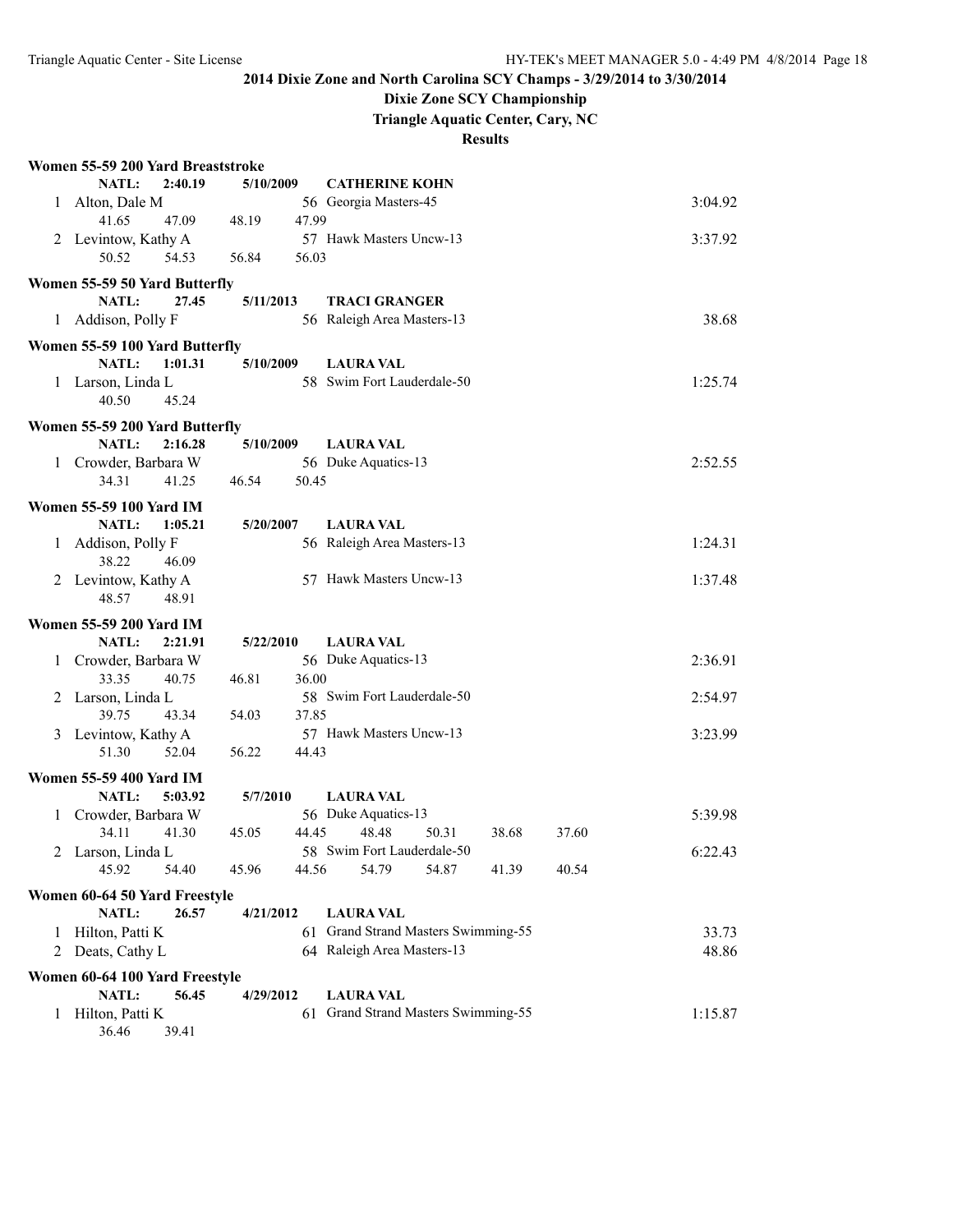## **Dixie Zone SCY Championship**

**Triangle Aquatic Center, Cary, NC**

|   | Women 60-64 200 Yard Freestyle                    |          |           |       |                                                          |       |       |       |          |
|---|---------------------------------------------------|----------|-----------|-------|----------------------------------------------------------|-------|-------|-------|----------|
|   | NATL:                                             | 2:06.14  | 4/5/2013  |       | <b>LAURA VAL</b>                                         |       |       |       |          |
|   | 1 Hilton, Patti K                                 |          |           |       | 61 Grand Strand Masters Swimming-55                      |       |       |       | 2:43.61  |
|   | 37.27                                             | 41.66    | 43.08     | 41.60 |                                                          |       |       |       |          |
|   | Women 60-64 500 Yard Freestyle                    |          |           |       |                                                          |       |       |       |          |
|   | NATL:                                             | 5:42.84  | 3/30/2012 |       | <b>LAURA VAL</b>                                         |       |       |       |          |
|   | 1 Hilton, Patti K                                 |          |           |       | 61 Grand Strand Masters Swimming-55                      |       |       |       | 7:10.29  |
|   | 38.15                                             | 41.32    | 43.00     | 43.83 | 44.29                                                    | 44.02 | 43.80 | 44.24 |          |
|   | 44.58                                             | 43.06    |           |       |                                                          |       |       |       |          |
|   | Women 60-64 1000 Yard Freestyle                   |          |           |       |                                                          |       |       |       |          |
|   | NATL:                                             | 11:41.77 | 3/30/2012 |       | <b>LAURA VAL</b>                                         |       |       |       |          |
|   | 1 Munger, Dot                                     |          |           |       | 62 Colonials 1776-8                                      |       |       |       | 12:21.96 |
|   | 34.58                                             | 36.70    | 37.08     | 37.68 | 37.68                                                    | 38.22 | 37.47 | 37.72 |          |
|   | 37.62                                             | 37.33    | 36.87     | 36.98 | 37.10                                                    | 37.23 | 37.60 | 37.21 |          |
|   | 37.15                                             | 37.34    | 36.96     | 35.44 |                                                          |       |       |       |          |
|   | 2 Hilton, Patti K                                 |          |           |       | 61 Grand Strand Masters Swimming-55                      |       |       |       | 14:27.26 |
|   | 38.01                                             | 41.91    | 42.78     | 43.29 | 43.53                                                    | 43.71 | 43.37 | 43.43 |          |
|   | 43.88                                             | 44.15    | 43.44     | 43.83 | 43.70                                                    | 44.61 | 43.83 | 44.39 |          |
|   | 44.49                                             | 44.54    | 43.65     | 42.72 |                                                          |       |       |       |          |
|   |                                                   |          |           |       |                                                          |       |       |       |          |
|   | Women 60-64 50 Yard Backstroke                    |          |           |       |                                                          |       |       |       |          |
|   | NATL:<br>1 Hilton, Patti K                        | 29.72    | 5/10/2013 |       | <b>LAURA VAL</b><br>61 Grand Strand Masters Swimming-55  |       |       |       | 40.50    |
|   |                                                   |          |           |       |                                                          |       |       |       |          |
|   | Women 60-64 100 Yard Backstroke                   |          |           |       |                                                          |       |       |       |          |
|   | NATL:                                             | 1:03.72  | 5/12/2013 |       | <b>LAURA VAL</b>                                         |       |       |       |          |
|   | 1 Hilton, Patti K                                 |          |           |       | 61 Grand Strand Masters Swimming-55                      |       |       |       | 1:28.84  |
|   | 43.59                                             | 45.25    |           |       |                                                          |       |       |       |          |
|   | Women 60-64 50 Yard Breaststroke                  |          |           |       |                                                          |       |       |       |          |
|   | NATL:                                             | 35.09    | 5/10/2013 |       | <b>MELINDA WOLFF</b>                                     |       |       |       |          |
|   | 1 Munger, Dot                                     |          |           |       | 62 Colonials 1776-8                                      |       |       |       | 38.17    |
|   | 2 Merena, Elizabeth J                             |          |           |       | 61 Bearcat Masters-6                                     |       |       |       | 40.95    |
|   | 3 Deats, Cathy L                                  |          |           |       | 64 Raleigh Area Masters-13                               |       |       |       | 1:00.01  |
|   |                                                   |          |           |       |                                                          |       |       |       |          |
|   | Women 60-64 100 Yard Breaststroke<br><b>NATL:</b> |          |           |       |                                                          |       |       |       |          |
|   |                                                   | 1:18.75  | 4/13/2012 |       | <b>DEB WALKER</b><br>61 Grand Strand Masters Swimming-55 |       |       |       |          |
|   | 1 Hilton, Patti K<br>47.46                        | 51.20    |           |       |                                                          |       |       |       | 1:38.66  |
|   |                                                   |          |           |       |                                                          |       |       |       |          |
|   | Women 60-64 200 Yard Breaststroke                 |          |           |       |                                                          |       |       |       |          |
|   | NATL:                                             | 2:52.02  | 4/15/2012 |       | <b>DEB WALKER</b>                                        |       |       |       |          |
|   | 1 Merena, Elizabeth J                             |          |           |       | 61 Bearcat Masters-6                                     |       |       |       | 3:24.40  |
|   | 46.04                                             | 51.30    | 53.93     | 53.13 |                                                          |       |       |       |          |
|   | Women 60-64 50 Yard Butterfly                     |          |           |       |                                                          |       |       |       |          |
|   | NATL:                                             | 29.14    | 5/11/2013 |       | <b>CHARLOTTE DAVIS</b>                                   |       |       |       |          |
|   | 1 Hilton, Patti K                                 |          |           |       | 61 Grand Strand Masters Swimming-55                      |       |       |       | 38.70    |
|   |                                                   |          |           |       |                                                          |       |       |       |          |
|   | Women 60-64 100 Yard IM<br>NATL:                  | 1:07.60  | 5/18/2013 |       | <b>LAURA VAL</b>                                         |       |       |       |          |
| 1 | Hilton, Patti K                                   |          |           |       | 61 Grand Strand Masters Swimming-55                      |       |       |       | 1:28.65  |
|   | 43.51 45.14                                       |          |           |       |                                                          |       |       |       |          |
|   |                                                   |          |           |       |                                                          |       |       |       |          |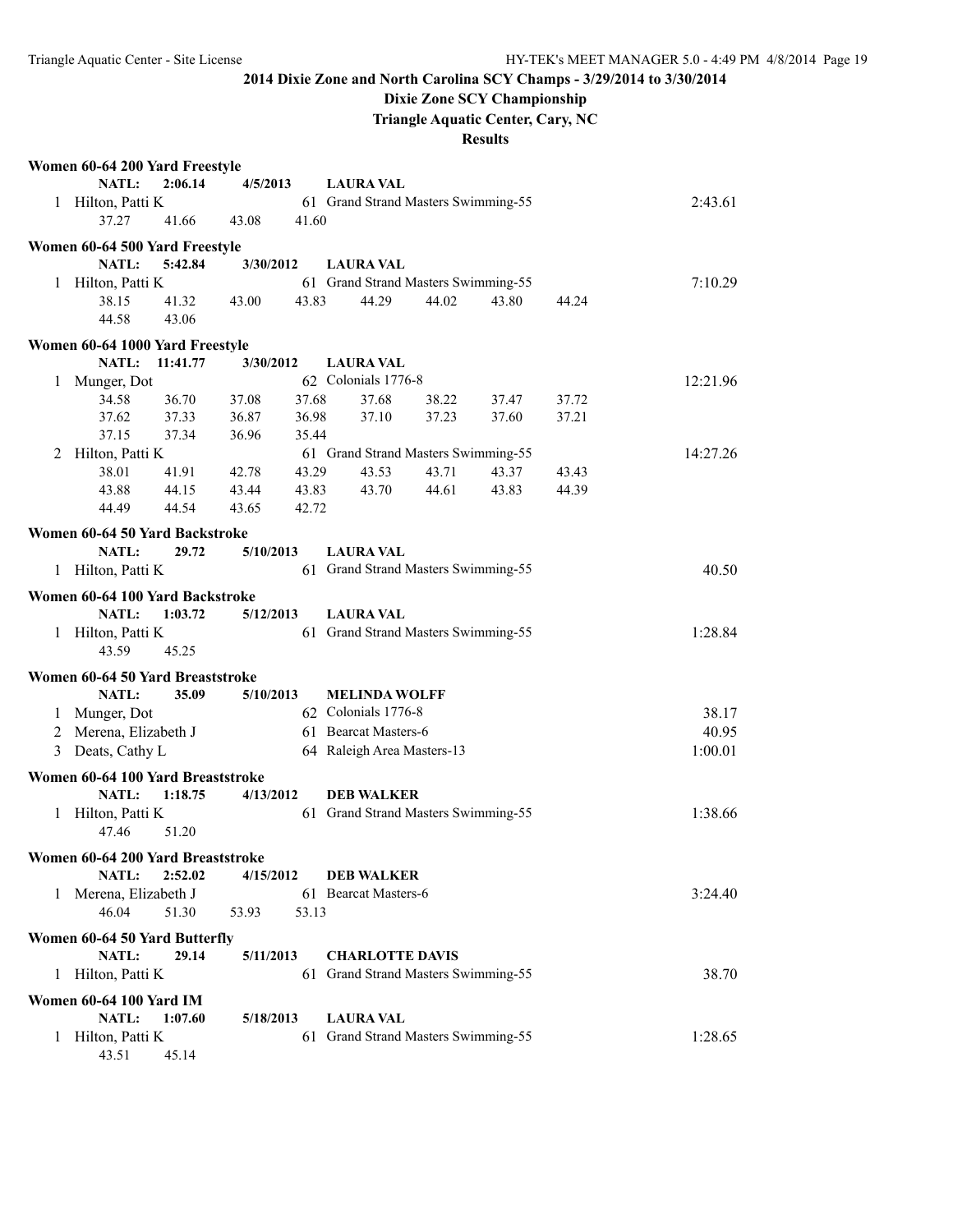### **Dixie Zone SCY Championship**

**Triangle Aquatic Center, Cary, NC**

|   | (Women 60-64 100 Yard IM)<br>2 Merena, Elizabeth J<br>44.13<br>45.75        |                    | 61 Bearcat Masters-6                                        | 1:29.88          |
|---|-----------------------------------------------------------------------------|--------------------|-------------------------------------------------------------|------------------|
|   | Women 65-69 50 Yard Freestyle<br>28.94<br><b>NATL:</b><br>1 Preller, Joan K | 5/12/2013          | <b>DIANN UUSTAL</b><br>65 Grand Strand Masters Swimming-55  | 43.72            |
|   | Women 65-69 100 Yard Freestyle                                              |                    |                                                             |                  |
|   | <b>NATL:</b><br>1:05.21<br>1 Preller, Joan K<br>46.58<br>52.33              | 3/31/2012          | <b>CAROLYN BOAK</b><br>65 Grand Strand Masters Swimming-55  | 1:38.91          |
|   | Women 65-69 500 Yard Freestyle                                              |                    |                                                             |                  |
|   | <b>NATL:</b><br>6:25.03                                                     | 2/16/2014          | <b>BARBARA DUNBAR</b>                                       |                  |
|   | 1 Panayotoff, Kristi M<br>53.38<br>58.39<br>55.39<br>57.66                  | 57.31<br>57.72     | 65 Maine Masters Swim Club-2<br>58.26<br>57.81<br>57.92     | 9:31.56<br>57.72 |
|   | Women 65-69 100 Yard Backstroke                                             |                    |                                                             |                  |
|   | <b>NATL:</b><br>1:11.27                                                     | 5/12/2013          | <b>DIANN UUSTAL</b>                                         |                  |
|   | 1 Panayotoff, Kristi M<br>49.56<br>52.67                                    |                    | 65 Maine Masters Swim Club-2                                | 1:42.23          |
|   | Women 65-69 200 Yard Backstroke                                             |                    |                                                             |                  |
|   | <b>NATL:</b><br>2:38.39                                                     | 3/23/2014          | <b>DIANN UUSTAL</b>                                         |                  |
|   | 1 Panayotoff, Kristi M<br>51.81<br>55.77                                    | 57.49<br>57.34     | 65 Maine Masters Swim Club-2                                | 3:42.41          |
|   | Women 65-69 50 Yard Breaststroke                                            |                    |                                                             |                  |
|   | <b>NATL:</b><br>37.74<br>1 Preller, Joan K                                  | 4/25/2004          | <b>JOANN LEILICH</b><br>65 Grand Strand Masters Swimming-55 | 55.07            |
|   | Women 65-69 100 Yard Breaststroke                                           |                    |                                                             |                  |
|   | NATL:<br>1:23.95                                                            | 4/25/2004          | <b>JOANN LEILICH</b>                                        |                  |
|   | 1 Preller, Joan K<br>56.88<br>1:02.61                                       |                    | 65 Grand Strand Masters Swimming-55                         | 1:59.49          |
|   | Women 65-69 200 Yard Breaststroke                                           |                    |                                                             |                  |
|   | <b>NATL:</b><br>3:01.50                                                     | 4/4/2004           | <b>JOANN LEILICH</b>                                        |                  |
|   | 1 Panayotoff, Kristi M<br>1:04.36<br>57.19                                  | 1:07.50<br>1:04.39 | 65 Maine Masters Swim Club-2                                | 4:13.44          |
|   | Women 65-69 50 Yard Butterfly                                               |                    |                                                             |                  |
|   | NATL:<br>31.19                                                              | 3/21/2014          | <b>DIANN UUSTAL</b>                                         |                  |
| 1 | Panayotoff, Kristi M                                                        |                    | 65 Maine Masters Swim Club-2                                | 48.04            |
| 2 | Preller, Joan K                                                             |                    | 65 Grand Strand Masters Swimming-55                         | 50.38            |
|   | Women 65-69 100 Yard Butterfly                                              |                    |                                                             |                  |
|   | NATL:<br>1:15.04                                                            | 5/1/2011           | <b>CAROLYN BOAK</b>                                         |                  |
|   | 1 Panayotoff, Kristi M<br>51.61<br>56.15                                    |                    | 65 Maine Masters Swim Club-2                                | 1:47.76          |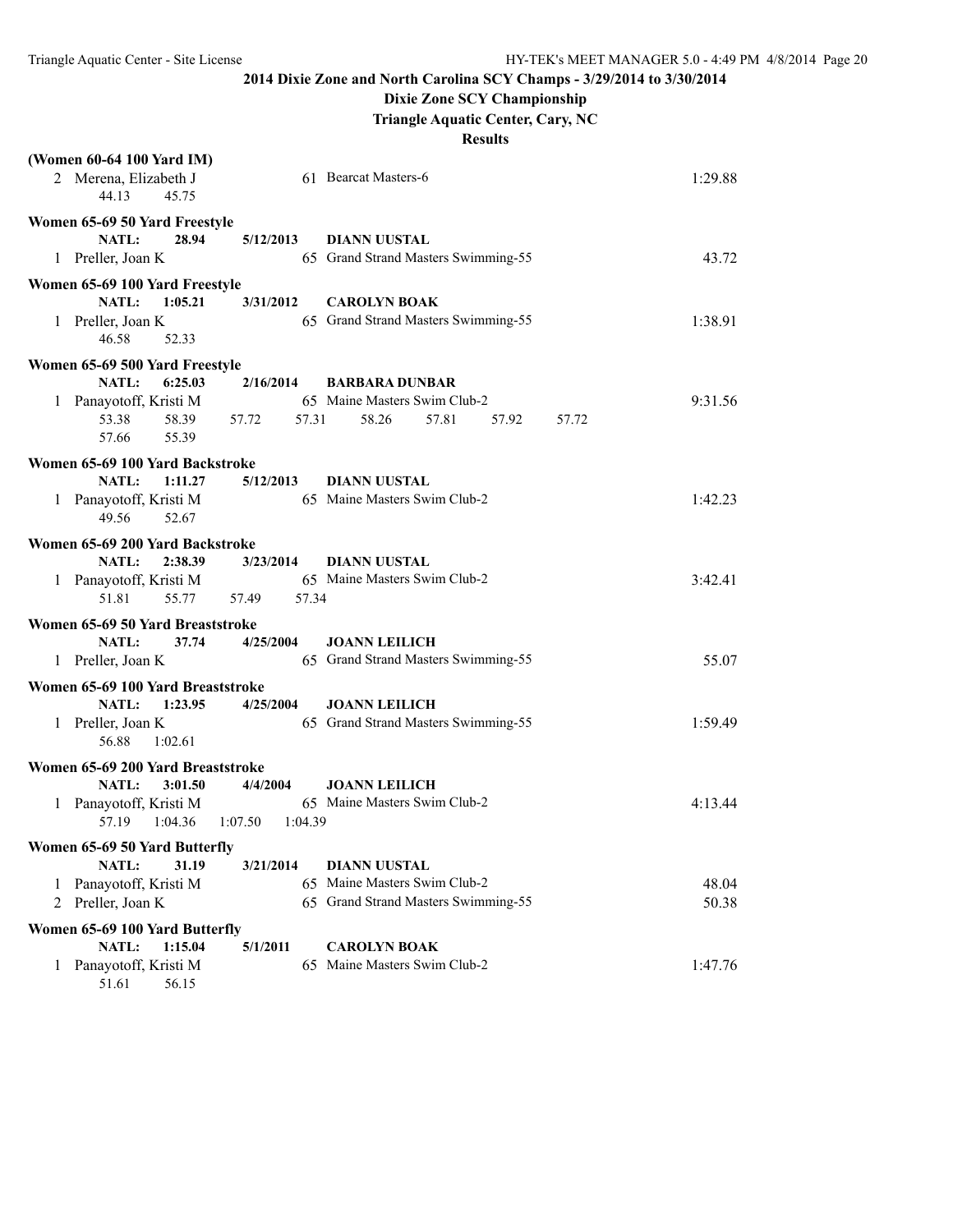53.15 56.95

### **2014 Dixie Zone and North Carolina SCY Champs - 3/29/2014 to 3/30/2014**

### **Dixie Zone SCY Championship**

**Triangle Aquatic Center, Cary, NC**

|              | Women 65-69 200 Yard Butterfly                   |                    |                                      |         |
|--------------|--------------------------------------------------|--------------------|--------------------------------------|---------|
|              | NATL:<br>2:55.91                                 | 3/23/2014          | <b>BARBARA DUNBAR</b>                |         |
| $\mathbf{1}$ | Panayotoff, Kristi M                             |                    | 65 Maine Masters Swim Club-2         | 3:57.63 |
|              | 53.09<br>1:01.66                                 | 1:01.05<br>1:01.83 |                                      |         |
|              | <b>Women 65-69 100 Yard IM</b>                   |                    |                                      |         |
|              | NATL:<br>1:12.91                                 | 10/22/2011         | <b>DIANN UUSTAL</b>                  |         |
|              | 1 Panayotoff, Kristi M                           |                    | 65 Maine Masters Swim Club-2         | 1:45.75 |
|              | 49.68<br>56.07                                   |                    |                                      |         |
|              | <b>Women 65-69 200 Yard IM</b>                   |                    |                                      |         |
|              | NATL:<br>2:46.27                                 | 5/1/2011           | <b>CAROLYN BOAK</b>                  |         |
|              | 1 Panayotoff, Kristi M                           |                    | 65 Maine Masters Swim Club-2         | 3:44.33 |
|              | 51.09<br>56.32                                   | 1:03.09<br>53.83   |                                      |         |
|              |                                                  |                    |                                      |         |
|              | <b>Women 65-69 400 Yard IM</b>                   |                    |                                      |         |
|              | <b>NATL:</b><br>5:49.24                          | 4/29/2011          | <b>CAROLYN BOAK</b>                  |         |
|              | 1 Panayotoff, Kristi M                           |                    | 65 Maine Masters Swim Club-2         | 7:50.86 |
|              | 51.89<br>57.47                                   | 58.02<br>58.08     | 1:05.85<br>1:07.67<br>57.75<br>54.13 |         |
|              | Women 70-74 50 Yard Freestyle                    |                    |                                      |         |
|              | NATL:<br>31.05                                   | 4/30/2000          | <b>GAIL ROPER</b>                    |         |
| 1            | Bricken, Susan W                                 |                    | 70 Christiansburg Blue Fin Master-12 | 35.18   |
| 2            | Hovey, Mary Anna                                 |                    | 70 Durham Area Masters Aquatics-13   | 41.71   |
| 3            | Blackwell, Ceil W                                |                    | 73 Raleigh Area Masters-13           | 42.06   |
|              | Women 70-74 100 Yard Freestyle                   |                    |                                      |         |
|              | NATL:<br>1:09.79                                 | 4/30/2000          | <b>GAIL ROPER</b>                    |         |
| 1            | Bricken, Susan W                                 |                    | 70 Christiansburg Blue Fin Master-12 | 1:21.76 |
|              | 37.95<br>43.81                                   |                    |                                      |         |
| 2            | Hovey, Mary Anna                                 |                    | 70 Durham Area Masters Aquatics-13   | 1:39.52 |
|              | 52.12<br>47.40                                   |                    |                                      |         |
|              |                                                  |                    |                                      |         |
|              | Women 70-74 50 Yard Backstroke<br>NATL:<br>36.91 | 5/20/2007          | <b>BETSY JORDAN</b>                  |         |
|              | 1 Bricken, Susan W                               |                    | 70 Christiansburg Blue Fin Master-12 | 43.22   |
|              |                                                  |                    | 73 Raleigh Area Masters-13           | 47.66   |
|              | 2 Blackwell, Ceil W                              |                    | 70 Durham Area Masters Aquatics-13   |         |
| 3            | Hovey, Mary Anna                                 |                    |                                      | 51.90   |
|              | Women 70-74 100 Yard Backstroke                  |                    |                                      |         |
|              | NATL:<br>1:21.68                                 | 4/13/2013          | <b>JOY WARD</b>                      |         |
| 1            | Blackwell, Ceil W                                |                    | 73 Raleigh Area Masters-13           | 1:51.54 |
|              | 54.40<br>57.14                                   |                    |                                      |         |
| 2            | Hovey, Mary Anna                                 |                    | 70 Durham Area Masters Aquatics-13   | 1:53.99 |
|              | 59.19<br>54.80                                   |                    |                                      |         |
|              | Women 70-74 50 Yard Butterfly                    |                    |                                      |         |
|              | NATL:<br>35.06                                   | 4/30/2000          | <b>GAIL ROPER</b>                    |         |
| 1            | Blackwell, Ceil W                                |                    | 73 Raleigh Area Masters-13           | 55.76   |
|              | <b>Women 70-74 100 Yard IM</b>                   |                    |                                      |         |
|              | NATL:<br>1:21.97                                 | 4/30/2000          | <b>GAIL ROPER</b>                    |         |
| $\mathbf{1}$ | Blackwell, Ceil W                                | 73                 | Raleigh Area Masters-13              | 1:50.10 |
|              |                                                  |                    |                                      |         |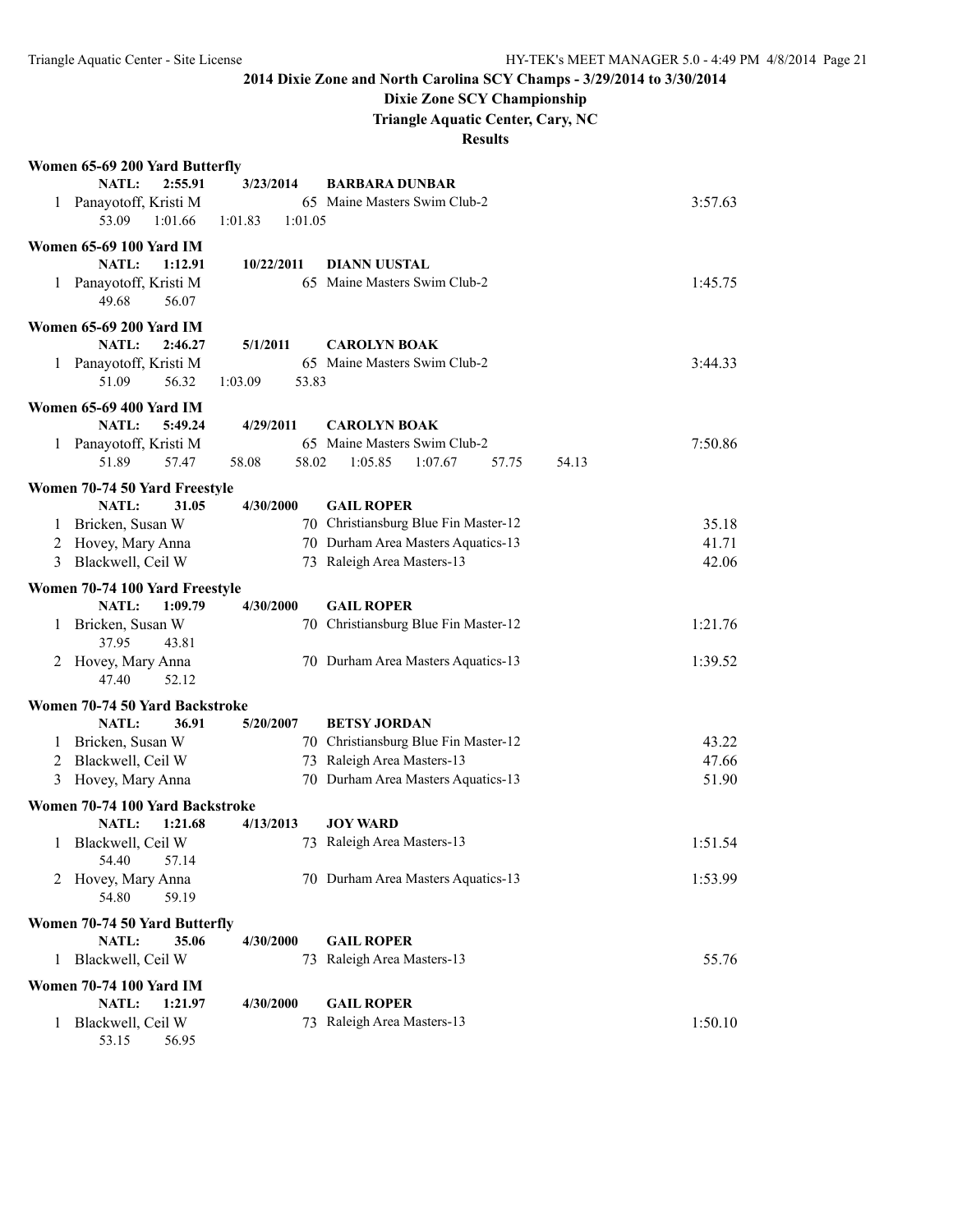# **Dixie Zone SCY Championship**

**Triangle Aquatic Center, Cary, NC**

#### **Results**

#### **(Women 70-74 100 Yard IM)**

56.11 58.52

2 Hovey, Mary Anna 70 Durham Area Masters Aquatics-13 1:54.63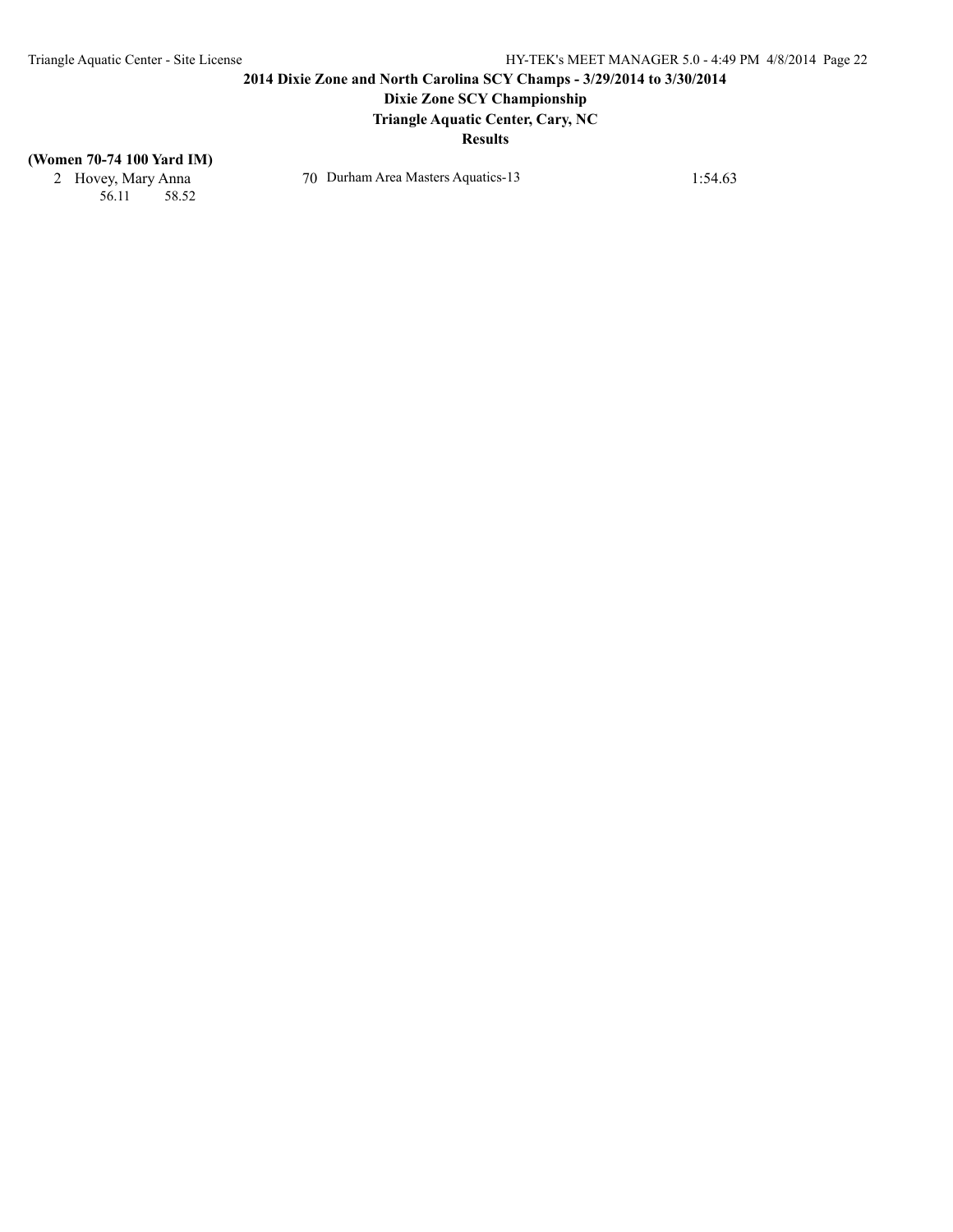# **Dixie Zone SCY Championship**

**Triangle Aquatic Center, Cary, NC**

|   | Men 18-24 100 Yard Freestyle                           |                |                                      |         |
|---|--------------------------------------------------------|----------------|--------------------------------------|---------|
|   | NATL:<br>42.59                                         | 12/1/2012      | <b>EUGENE GODSOE</b>                 |         |
| 1 | Henry, Bryan R<br>26.52<br>28.78                       |                | 21 Raleigh Area Masters-13           | 55.30   |
|   |                                                        |                |                                      |         |
|   | Men 18-24 100 Yard Backstroke<br><b>NATL:</b><br>45.36 | 11/30/2012     | <b>EUGENE GODSOE</b>                 |         |
| 1 | Henry, Bryan R                                         |                | 21 Raleigh Area Masters-13           | 1:01.40 |
|   | 29.94<br>31.46                                         |                |                                      |         |
|   | Men 18-24 100 Yard Breaststroke                        |                |                                      |         |
|   | NATL:<br>54.45                                         | 4/28/2012      | <b>NELSON WESTBY</b>                 |         |
|   | 1 Henry, Bryan R<br>33.39<br>37.50                     |                | 21 Raleigh Area Masters-13           | 1:10.89 |
|   | <b>Men 18-24 200 Yard IM</b>                           |                |                                      |         |
|   | NATL:<br>1:49.35                                       | 2/14/2010      | <b>RUSSELL PAYNE</b>                 |         |
| 1 | Henry, Bryan R                                         |                | 21 Raleigh Area Masters-13           | 2:16.47 |
|   | 28.90<br>33.10                                         | 42.35<br>32.12 |                                      |         |
|   | Men 25-29 50 Yard Freestyle                            |                |                                      |         |
|   | <b>NATL:</b><br>18.67                                  | 2/13/2010      | <b>F BOUSQUET</b>                    |         |
| 1 | McGinnis, Matthew W                                    |                | 28 YMCA Of the Triangle Area-13      | 20.09   |
| 2 | Martinez, Travis                                       |                | 25 Rocky Mount YMCA Masters-13       | 22.41   |
| 3 | Samulski, Richard                                      |                | 26 North Carolina Aquatic Club Ma-13 | 23.19   |
| 4 | Rossbach, David W                                      |                | 26 Raleigh Area Masters-13           | 24.53   |
| 5 | Thames, Steven G                                       |                | 26 Arlington Masters-10              | 24.65   |
| 6 | Worsinger, Christopher R                               |                | 27 Rocky Mount YMCA Masters-13       | 26.62   |
| 7 | De la Cruz, Juan J                                     |                | 25 Hawk Masters Uncw-13              | 31.76   |
|   | Men 25-29 100 Yard Freestyle                           |                |                                      |         |
|   | NATL:<br>42.13                                         | 12/7/2013      | <b>DARIAN TOWNSEND</b>               |         |
| 1 | McGinnis, Matthew W<br>21.12<br>22.26                  |                | 28 YMCA Of the Triangle Area-13      | 43.38   |
| 2 | Jenkinson, Matthew D<br>25.03<br>26.95                 |                | 27 YMCA Of the Triangle Area-13      | 51.98   |
| 3 | Samulski, Richard                                      |                | 26 North Carolina Aquatic Club Ma-13 | 52.68   |
|   | 25.40<br>27.28                                         |                |                                      |         |
| 4 | Rossbach, David W<br>25.48<br>27.57                    |                | 26 Raleigh Area Masters-13           | 53.05   |
| 5 | Loveland, Brian H                                      |                | 29 Raleigh Area Masters-13           | 55.34   |
|   | 26.09<br>29.25                                         |                |                                      |         |
| 6 | Worsinger, Christopher R<br>29.26<br>31.30             |                | 27 Rocky Mount YMCA Masters-13       | 1:00.56 |
|   | De la Cruz, Juan J                                     |                | 25 Hawk Masters Uncw-13              | 1:19.25 |
|   | 37.30<br>41.95                                         |                |                                      |         |
|   | Men 25-29 200 Yard Freestyle                           |                |                                      |         |
|   | NATL:<br>1:31.93                                       | 12/6/2013      | <b>DARIAN TOWNSEND</b>               |         |
| 1 | Jenkinson, Matthew D<br>26.27<br>28.85                 | 30.19<br>29.51 | 27 YMCA Of the Triangle Area-13      | 1:54.82 |
| 2 | Rossbach, David W                                      |                | 26 Raleigh Area Masters-13           | 1:57.58 |
|   | 27.39<br>29.70                                         | 30.27<br>30.22 |                                      |         |
|   |                                                        |                |                                      |         |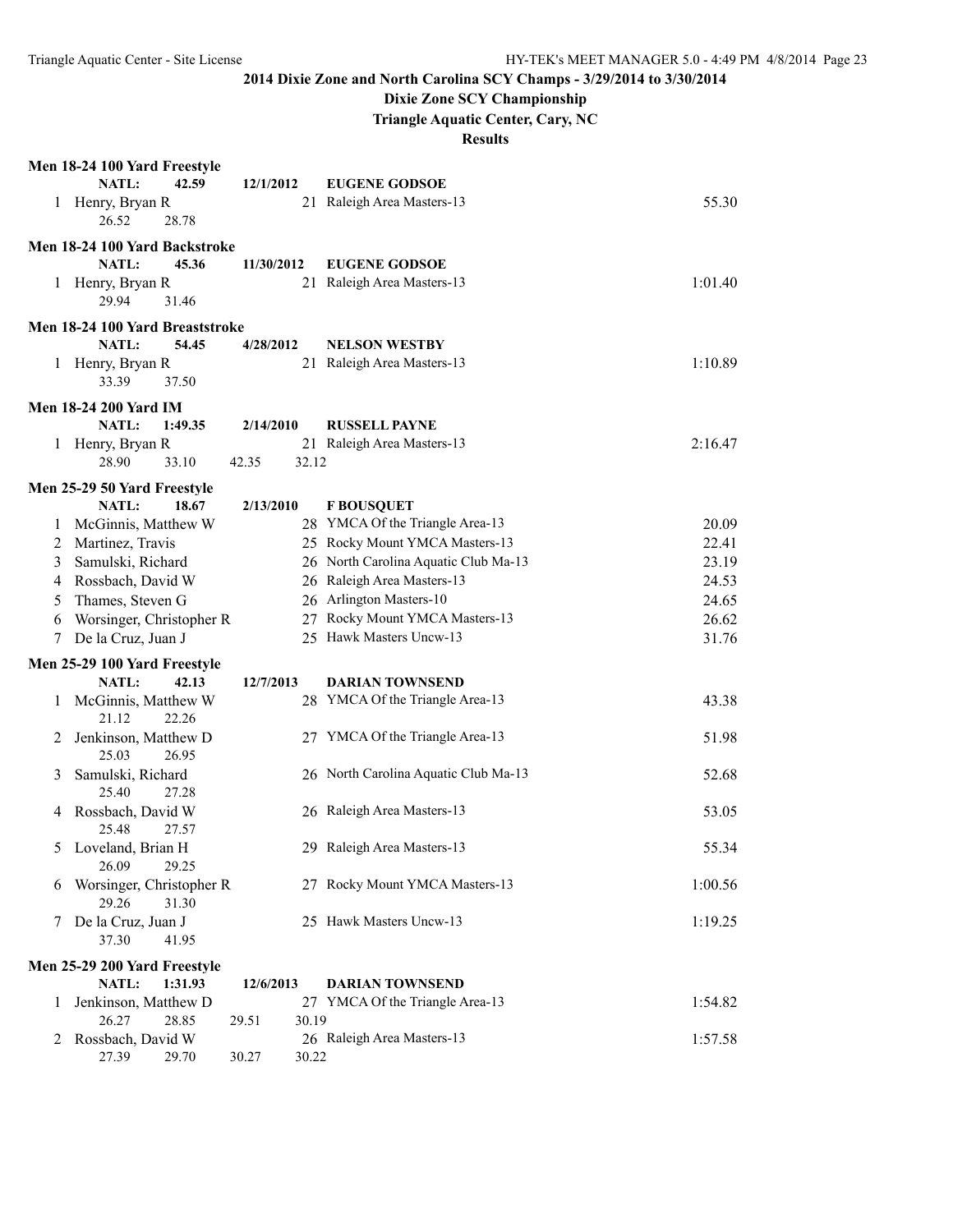## **Dixie Zone SCY Championship**

**Triangle Aquatic Center, Cary, NC**

|              | (Men 25-29 200 Yard Freestyle)                           |            |       |                                      |       |       |       |          |
|--------------|----------------------------------------------------------|------------|-------|--------------------------------------|-------|-------|-------|----------|
|              | 3 Thames, Steven G                                       |            |       | 26 Arlington Masters-10              |       |       |       | 2:01.23  |
|              | 27.13<br>29.81                                           | 31.91      | 32.38 |                                      |       |       |       |          |
|              | 4 Krebs, David K                                         |            |       | 29 Durham Area Masters Aquatics-13   |       |       |       | 2:15.85  |
|              | 30.19<br>32.58                                           | 35.81      | 37.27 |                                      |       |       |       |          |
|              | Men 25-29 500 Yard Freestyle                             |            |       |                                      |       |       |       |          |
|              | NATL:<br>4:20.82                                         | 4/17/2010  |       | <b>ANDY GRANT</b>                    |       |       |       |          |
| $\mathbf{1}$ | Jenkinson, Matthew D                                     |            |       | 27 YMCA Of the Triangle Area-13      |       |       |       | 5:28.15  |
|              | 29.81<br>27.41                                           | 31.54      | 32.86 | 34.06                                | 34.80 | 34.68 | 34.33 |          |
|              | 33.36<br>35.30                                           |            |       |                                      |       |       |       |          |
|              |                                                          |            |       |                                      |       |       |       |          |
|              | Men 25-29 1000 Yard Freestyle<br><b>NATL:</b><br>9:19.61 | 3/15/2014  |       | <b>TOBIAS WORK</b>                   |       |       |       |          |
|              | Krebs, David K                                           |            |       | 29 Durham Area Masters Aquatics-13   |       |       |       | 13:23.75 |
| 1.           | 32.65<br>35.29                                           | 36.29      | 37.48 | 37.45                                | 39.50 | 40.32 | 41.30 |          |
|              | 42.31<br>41.57                                           | 41.40      | 43.10 | 42.09                                | 42.06 | 42.79 | 42.76 |          |
|              | 43.46<br>42.04                                           | 40.84      | 39.05 |                                      |       |       |       |          |
|              |                                                          |            |       |                                      |       |       |       |          |
|              | Men 25-29 50 Yard Backstroke                             |            |       |                                      |       |       |       |          |
|              | <b>NATL:</b><br>21.46                                    | 4/16/2010  |       | <b>ADAM MANIA</b>                    |       |       |       |          |
| 1            | Rossbach, David W                                        |            |       | 26 Raleigh Area Masters-13           |       |       |       | 27.37    |
|              | 2 Samulski, Richard                                      |            |       | 26 North Carolina Aquatic Club Ma-13 |       |       |       | 28.59    |
|              | 3 De la Cruz, Juan J                                     |            |       | 25 Hawk Masters Uncw-13              |       |       |       | 50.21    |
|              | Men 25-29 100 Yard Backstroke                            |            |       |                                      |       |       |       |          |
|              | <b>NATL:</b><br>45.95                                    | 4/15/2010  |       | ADAM MANIA                           |       |       |       |          |
| 1            | Jenkinson, Matthew D                                     |            |       | 27 YMCA Of the Triangle Area-13      |       |       |       | 58.08    |
|              | 28.42<br>29.66                                           |            |       |                                      |       |       |       |          |
| 2            | Rossbach, David W                                        |            |       | 26 Raleigh Area Masters-13           |       |       |       | 59.22    |
|              | 28.91<br>30.31                                           |            |       |                                      |       |       |       |          |
| 3            | Samulski, Richard                                        |            |       | 26 North Carolina Aquatic Club Ma-13 |       |       |       | 1:01.43  |
|              | 29.43<br>32.00                                           |            |       |                                      |       |       |       |          |
| 4            | Thames, Steven G                                         |            |       | 26 Arlington Masters-10              |       |       |       | 1:07.76  |
|              | 32.45<br>35.31                                           |            |       |                                      |       |       |       |          |
| 5            | Krebs, David K                                           |            |       | 29 Durham Area Masters Aquatics-13   |       |       |       | 1:09.47  |
|              | 34.00<br>35.47                                           |            |       |                                      |       |       |       |          |
|              | Men 25-29 200 Yard Backstroke                            |            |       |                                      |       |       |       |          |
|              | 1:46.57<br><b>NATL:</b>                                  | 11/18/2011 |       | <b>ADAM MANIA</b>                    |       |       |       |          |
|              | 1 De la Cruz, Juan J                                     |            |       | 25 Hawk Masters Uncw-13              |       |       |       | 4:16.06  |
|              | 58.01<br>1:07.33                                         | 2:10.72    |       |                                      |       |       |       |          |
|              |                                                          |            |       |                                      |       |       |       |          |
|              | Men 25-29 50 Yard Breaststroke                           |            |       |                                      |       |       |       |          |
|              | NATL:<br>23.87                                           | 5/21/2010  |       | <b>MARK GANGLOFF</b>                 |       |       |       |          |
| $\mathbf{I}$ | Underwood, Jarrod                                        |            |       | 26 Raleigh Area Masters-13           |       |       |       | 28.04    |
| 2            | Martinez, Travis                                         |            |       | 25 Rocky Mount YMCA Masters-13       |       |       |       | 29.89    |
| 3            | Huffman, Richard L                                       |            |       | 25 YMCA Seahorse Swim Team - Hick-1  |       |       |       | 33.54    |
| 4            | Worsinger, Christopher R                                 |            |       | 27 Rocky Mount YMCA Masters-13       |       |       |       | 36.07    |
|              | Men 25-29 100 Yard Breaststroke                          |            |       |                                      |       |       |       |          |
|              | NATL:<br>52.30                                           | 5/22/2010  |       | <b>MARK GANGLOFF</b>                 |       |       |       |          |
| 1            | Underwood, Jarrod                                        |            |       | 26 Raleigh Area Masters-13           |       |       |       | 1:04.44  |
|              | 30.14<br>34.30                                           |            |       |                                      |       |       |       |          |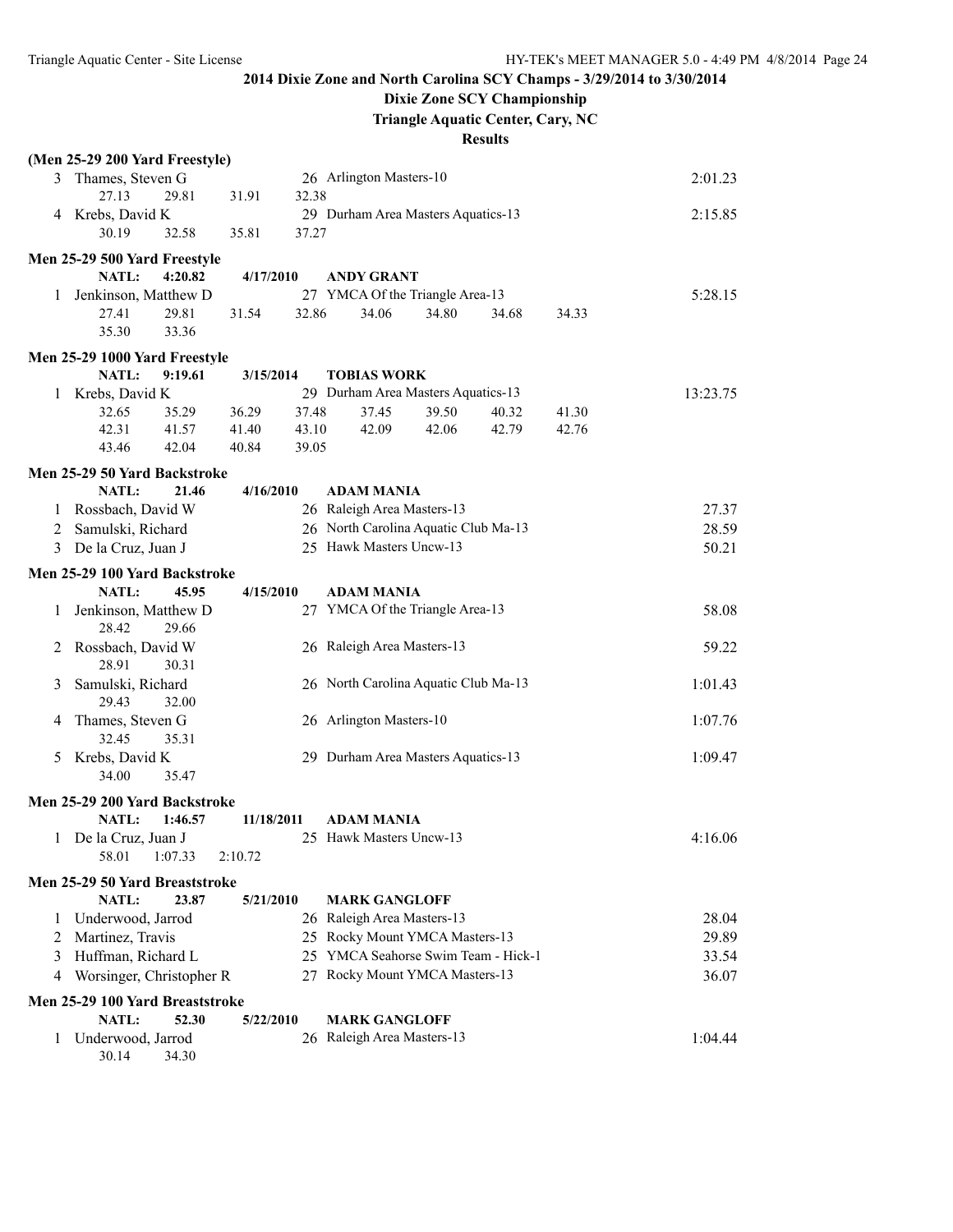## **Dixie Zone SCY Championship**

**Triangle Aquatic Center, Cary, NC**

|        | (Men 25-29 100 Yard Breaststroke)      |                |                                                                 |                |
|--------|----------------------------------------|----------------|-----------------------------------------------------------------|----------------|
|        | 2 Loveland, Brian H<br>30.85<br>35.66  |                | 29 Raleigh Area Masters-13                                      | 1:06.51        |
|        | 3 Huffman, Richard L<br>34.47<br>37.51 |                | 25 YMCA Seahorse Swim Team - Hick-1                             | 1:11.98        |
|        | Men 25-29 200 Yard Breaststroke        |                |                                                                 |                |
|        | 1:57.46<br><b>NATL:</b>                | 5/20/2007      | <b>GARY MARSHALL</b>                                            |                |
|        | 1 Huffman, Richard L                   |                | 25 YMCA Seahorse Swim Team - Hick-1                             | 2:35.42        |
|        | 34.96<br>39.34                         | 40.29<br>40.83 |                                                                 |                |
|        | Men 25-29 50 Yard Butterfly            |                |                                                                 |                |
|        | <b>NATL:</b><br>21.11                  | 11/30/2012     | <b>DAVIS TARWATER</b>                                           |                |
|        | 1 Worsinger, Christopher R             |                | 27 Rocky Mount YMCA Masters-13                                  | 28.16          |
|        | Men 25-29 100 Yard IM                  |                |                                                                 |                |
|        | <b>NATL:</b><br>48.27                  | 2/13/2010      | <b>MARK GANGLOFF</b>                                            |                |
| 1      | Underwood, Jarrod                      |                | 26 Raleigh Area Masters-13                                      | 57.62          |
|        | 26.31<br>31.31                         |                |                                                                 |                |
| 2      | Jenkinson, Matthew D                   |                | 27 YMCA Of the Triangle Area-13                                 | 58.81          |
|        | 27.59<br>31.22                         |                |                                                                 |                |
| 3      | Rossbach, David W                      |                | 26 Raleigh Area Masters-13                                      | 59.90          |
|        | 27.32<br>32.58                         |                | 25 YMCA Seahorse Swim Team - Hick-1                             |                |
|        | 4 Huffman, Richard L<br>35.61<br>33.02 |                |                                                                 | 1:08.63        |
| 5      | Worsinger, Christopher R               |                | 27 Rocky Mount YMCA Masters-13                                  | 1:10.68        |
|        | 38.02<br>32.66                         |                |                                                                 |                |
|        | <b>Men 25-29 200 Yard IM</b>           |                |                                                                 |                |
|        | <b>NATL:</b><br>1:41.88                | 12/5/2013      | <b>DARIAN TOWNSEND</b>                                          |                |
| 1      | Jenkinson, Matthew D                   |                | 27 YMCA Of the Triangle Area-13                                 | 2:10.45        |
|        | 28.71<br>33.42                         | 29.95<br>38.37 |                                                                 |                |
| 2      | Underwood, Jarrod                      |                | 26 Raleigh Area Masters-13                                      | 2:13.62        |
|        | 26.53<br>34.40                         | 34.69<br>38.00 |                                                                 |                |
| 3      | Loveland, Brian H                      |                | 29 Raleigh Area Masters-13                                      | 2:20.55        |
|        | 28.97<br>36.49                         | 34.83<br>40.26 |                                                                 |                |
|        | 4 Huffman, Richard L                   |                | 25 YMCA Seahorse Swim Team - Hick-1                             | 2:28.52        |
|        | 31.93<br>40.03                         | 36.21<br>40.35 |                                                                 |                |
|        | <b>Men 25-29 400 Yard IM</b>           |                |                                                                 |                |
|        | <b>NATL:</b><br>3:52.43                | 5/20/2007      | <b>ERIK SCALISE</b>                                             |                |
| 1      | Martinez, Travis<br>27.38              | 34.54          | 25 Rocky Mount YMCA Masters-13<br>42.79<br>42.58                | 4:40.31        |
|        | 31.85                                  | 35.03          | 33.39                                                           | 32.75          |
|        | Men 30-34 50 Yard Freestyle            |                |                                                                 |                |
|        | <b>NATL:</b><br>19.65                  | 1/28/2012      | NICHOLAS BRUNELLI                                               |                |
| 1      | Gallagher, Dan R                       |                | 34 Hawk Masters Uncw-13<br>32 North Carolina Masters Swimmin-13 | 21.85<br>24.33 |
| 2<br>3 | Breen, Fulton<br>Shaw, Chris           |                | 31 Maryland Masters-9                                           | 25.48          |
| 4      | Nguyen, Sonny                          |                | 34 Maine Masters Swim Club-2                                    | 26.50          |
| 5      | Estes, David                           | 33             | Raleigh Area Masters-13                                         | 28.59          |
| 6      | Lerzundy, Carlos A                     |                | 32 Duke Aquatics-13                                             | 30.43          |
|        |                                        |                |                                                                 |                |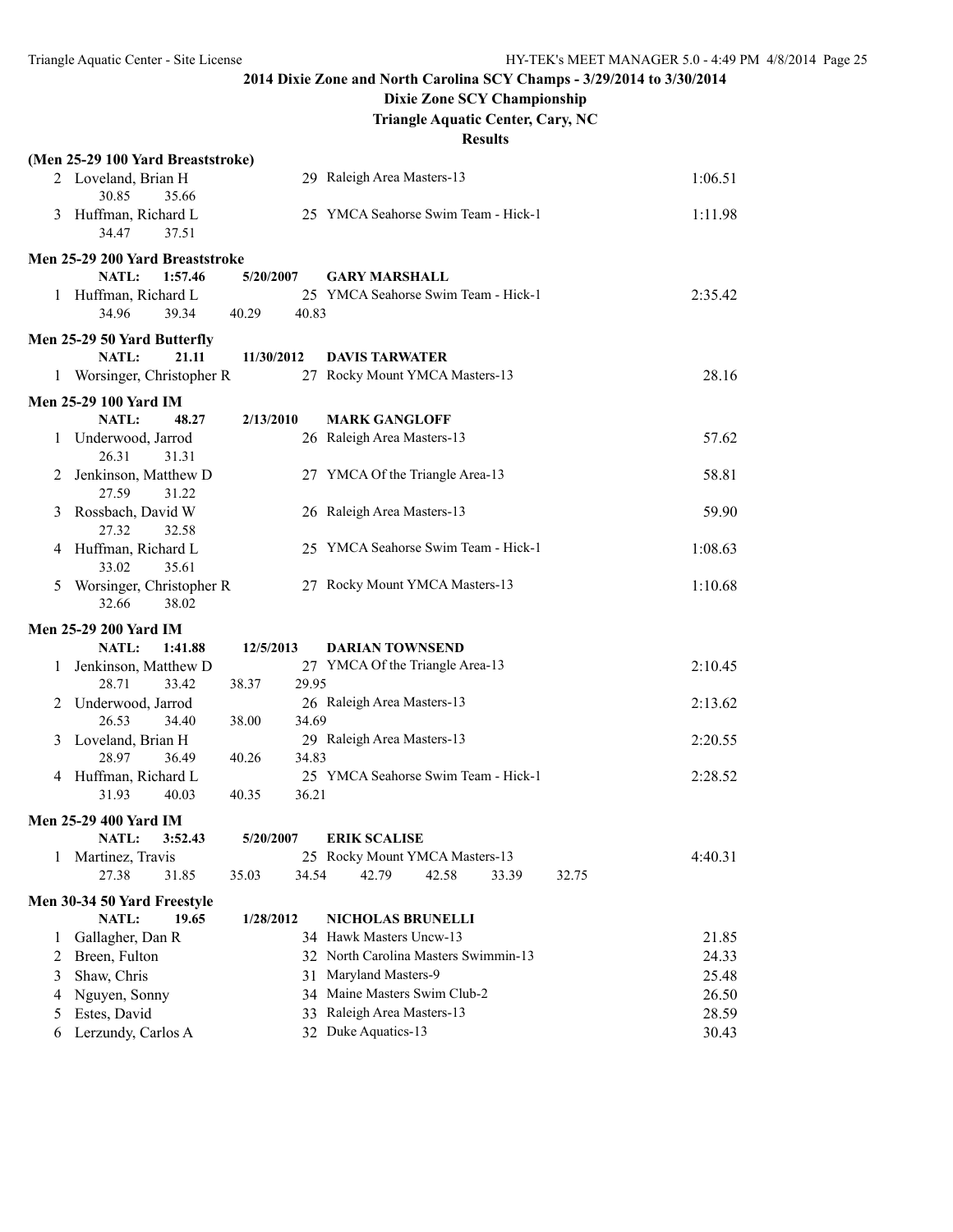## **Dixie Zone SCY Championship**

**Triangle Aquatic Center, Cary, NC**

|         | Men 30-34 100 Yard Freestyle             |         |            |       |                                      |         |
|---------|------------------------------------------|---------|------------|-------|--------------------------------------|---------|
|         | NATL:                                    | 44.53   | 12/19/2004 |       | <b>MIKE PICOTTE</b>                  |         |
| 1       | Shaw, Chris                              |         |            |       | 31 Maryland Masters-9                | 58.25   |
|         | 27.14                                    | 31.11   |            |       |                                      |         |
| 2       | Estes, David                             |         |            |       | 33 Raleigh Area Masters-13           | 1:04.36 |
|         | 31.11                                    | 33.25   |            |       |                                      |         |
|         | Men 30-34 200 Yard Freestyle             |         |            |       |                                      |         |
|         | NATL:                                    | 1:38.03 | 5/16/1999  |       | <b>JON OLSEN</b>                     |         |
|         | 1 Gallagher, Dan R                       |         |            |       | 34 Hawk Masters Uncw-13              | 1:58.25 |
|         | 24.84                                    | 28.20   | 31.66      | 33.55 |                                      |         |
| 2       | Estes, David                             |         |            |       | 33 Raleigh Area Masters-13           | 2:19.13 |
|         | 32.14                                    | 34.74   | 36.08      | 36.17 |                                      |         |
| 3       | Breen, Fulton                            |         |            |       | 32 North Carolina Masters Swimmin-13 | 2:19.52 |
|         | 25.61                                    | 29.41   | 45.26      | 39.24 |                                      |         |
|         | Lerzundy, Carlos A<br>39.21              | 1:43.28 | 55.00      |       | 32 Duke Aquatics-13                  | DQ      |
|         |                                          |         |            |       |                                      |         |
|         | Men 30-34 50 Yard Backstroke             |         |            |       |                                      |         |
|         | NATL:                                    | 22.64   | 1/15/2012  |       | <b>KEVIN DOAK</b>                    |         |
|         | 1 Nguyen, Sonny                          |         |            |       | 34 Maine Masters Swim Club-2         | 33.18   |
|         | Men 30-34 100 Yard Backstroke            |         |            |       |                                      |         |
|         | <b>NATL:</b>                             | 48.93   | 1/15/2012  |       | <b>KEVIN DOAK</b>                    |         |
| 1       | Breen, Fulton                            |         |            |       | 32 North Carolina Masters Swimmin-13 | 1:03.78 |
|         | 30.33                                    | 33.45   |            |       |                                      |         |
| 2       | Gallagher, Dan R                         |         |            |       | 34 Hawk Masters Uncw-13              | 1:10.93 |
|         | 33.47                                    | 37.46   |            |       |                                      |         |
| 3       | Nguyen, Sonny                            |         |            |       | 34 Maine Masters Swim Club-2         | 1:12.03 |
|         | 35.37                                    | 36.66   |            |       |                                      |         |
|         | Men 30-34 200 Yard Backstroke            |         |            |       |                                      |         |
|         | NATL:                                    | 1:47.33 | 1/28/2012  |       | <b>NICHOLAS BRUNELLI</b>             |         |
|         | 1 Nguyen, Sonny                          |         |            |       | 34 Maine Masters Swim Club-2         | 2:49.71 |
|         | 40.34                                    | 42.15   | 43.90      | 43.32 |                                      |         |
|         | Men 30-34 50 Yard Breaststroke           |         |            |       |                                      |         |
|         | <b>NATL:</b>                             | 24.84   | 4/30/2011  |       | <b>ED MOSES</b>                      |         |
|         | 1 Nguyen, Sonny                          |         |            |       | 34 Maine Masters Swim Club-2         | 32.40   |
| 2       | Shaw, Chris                              |         |            |       | 31 Maryland Masters-9                | 35.88   |
|         | Men 30-34 100 Yard Breaststroke          |         |            |       |                                      |         |
|         | NATL:                                    | 53.44   | 4/29/2011  |       | <b>ED MOSES</b>                      |         |
| 1       | Nguyen, Sonny                            |         |            |       | 34 Maine Masters Swim Club-2         | 1:11.11 |
|         | 33.58                                    | 37.53   |            |       |                                      |         |
|         |                                          |         |            |       |                                      |         |
|         | Men 30-34 200 Yard Breaststroke<br>NATL: | 1:56.02 | 5/1/2011   |       | <b>ED MOSES</b>                      |         |
|         |                                          |         |            |       | 34 Maine Masters Swim Club-2         |         |
|         | 1 Nguyen, Sonny<br>35.90                 | 39.56   | 41.66      | 40.87 |                                      | 2:37.99 |
|         |                                          |         |            |       |                                      |         |
|         | Men 30-34 50 Yard Butterfly              |         |            |       |                                      |         |
|         | NATL:                                    | 21.44   | 12/5/2009  |       | <b>ZSOLT GASPAR</b>                  |         |
| $\perp$ | Nguyen, Sonny                            |         |            |       | 34 Maine Masters Swim Club-2         | 29.33   |
| 2       | Shaw, Chris                              |         |            |       | 31 Maryland Masters-9                | 30.67   |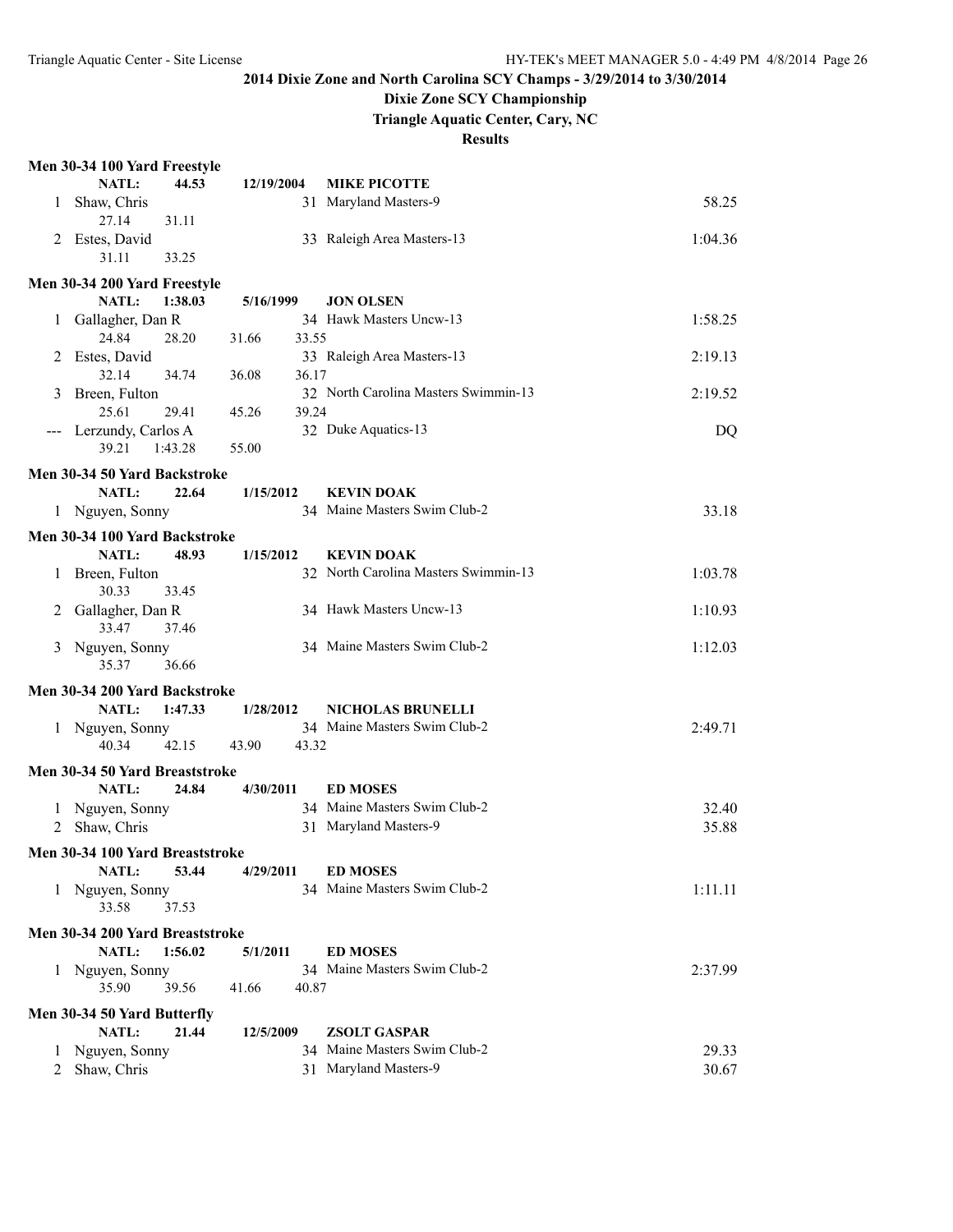31.49 30.91

**2014 Dixie Zone and North Carolina SCY Champs - 3/29/2014 to 3/30/2014**

**Dixie Zone SCY Championship**

**Triangle Aquatic Center, Cary, NC**

|              | (Men 30-34 50 Yard Butterfly) |         |           |       |                                    |       |       |       |         |
|--------------|-------------------------------|---------|-----------|-------|------------------------------------|-------|-------|-------|---------|
|              | 3 Estes, David                |         |           |       | 33 Raleigh Area Masters-13         |       |       |       | 31.74   |
|              | Men 30-34 100 Yard Butterfly  |         |           |       |                                    |       |       |       |         |
|              | NATL:                         | 47.77   | 5/21/2010 |       | <b>ZSOLT GASPAR</b>                |       |       |       |         |
|              | 1 Gallagher, Dan R            |         |           |       | 34 Hawk Masters Uncw-13            |       |       |       | 59.44   |
|              | 27.35                         | 32.09   |           |       |                                    |       |       |       |         |
|              | Men 30-34 200 Yard Butterfly  |         |           |       |                                    |       |       |       |         |
|              | <b>NATL:</b>                  | 1:49.52 | 5/16/1994 |       | <b>PETER EGAN</b>                  |       |       |       |         |
|              | 1 Nguyen, Sonny               |         |           |       | 34 Maine Masters Swim Club-2       |       |       |       | 2:52.16 |
|              | 36.36                         | 43.50   | 47.62     | 44.68 |                                    |       |       |       |         |
|              | <b>Men 30-34 100 Yard IM</b>  |         |           |       |                                    |       |       |       |         |
|              | <b>NATL:</b>                  | 49.81   | 4/28/2012 |       | <b>NICHOLAS BRUNELLI</b>           |       |       |       |         |
| 1            | Nguyen, Sonny                 |         |           |       | 34 Maine Masters Swim Club-2       |       |       |       | 1:05.73 |
|              | 31.43                         | 34.30   |           |       |                                    |       |       |       |         |
| 2            | Shaw, Chris                   |         |           |       | 31 Maryland Masters-9              |       |       |       | 1:11.95 |
|              | 32.16                         | 39.79   |           |       |                                    |       |       |       |         |
|              | Men 35-39 50 Yard Freestyle   |         |           |       |                                    |       |       |       |         |
|              | NATL:                         | 20.14   | 5/4/2008  |       | <b>JOSH DAVIS</b>                  |       |       |       |         |
| 1            | Fletcher, Van                 |         |           |       | 38 Raleigh Area Masters-13         |       |       |       | 22.08   |
| 2            | De Hart, Pieter A             |         |           |       | 35 Stonewall Masters-12            |       |       |       | 23.14   |
| 3            | Lutz, Andrew G                |         |           |       | 38 Raleigh Area Masters-13         |       |       |       | 23.60   |
| 4            | Dallamura, Scott J            |         |           |       | 35 Hawk Masters Uncw-13            |       |       |       | 23.73   |
| 5            | Sadosky, Daniel M             |         |           |       | 39 Raleigh Area Masters-13         |       |       |       | 24.03   |
| 6            | Carmine, Jay R                |         |           |       | 36 Hawk Masters Uncw-13            |       |       |       | 24.18   |
| 7            | Llinas, Alex C                |         |           |       | 36 Hawk Masters Uncw-13            |       |       |       | 25.08   |
| 8            | Gerschutz, Andrew             |         |           |       | 36 Duke Aquatics-13                |       |       |       | 25.85   |
|              | Men 35-39 100 Yard Freestyle  |         |           |       |                                    |       |       |       |         |
|              | <b>NATL:</b>                  | 44.24   | 4/20/2009 |       | <b>VLAD PYSHNENKO</b>              |       |       |       |         |
| $\mathbf{1}$ | Fletcher, Van                 |         |           |       | 38 Raleigh Area Masters-13         |       |       |       | 48.52   |
|              | 23.34                         | 25.18   |           |       |                                    |       |       |       |         |
| 2            | De Hart, Pieter A             |         |           |       | 35 Stonewall Masters-12            |       |       |       | 51.32   |
|              | 24.31<br>Dallamura, Scott J   | 27.01   |           |       | 35 Hawk Masters Uncw-13            |       |       |       | 51.94   |
| 3            | 25.11                         | 26.83   |           |       |                                    |       |       |       |         |
| 4            | Sadosky, Daniel M             |         |           |       | 39 Raleigh Area Masters-13         |       |       |       | 53.02   |
|              | 25.09                         | 27.93   |           |       |                                    |       |       |       |         |
| 5            | Carmine, Jay R                |         |           |       | 36 Hawk Masters Uncw-13            |       |       |       | 53.61   |
|              | 25.42                         | 28.19   |           |       |                                    |       |       |       |         |
| 6            | Llinas, Alex C                |         |           |       | 36 Hawk Masters Uncw-13            |       |       |       | 55.61   |
|              | 26.92                         | 28.69   |           |       |                                    |       |       |       |         |
| 7            | Wuchter, Timothy M            |         |           |       | 39 Durham Area Masters Aquatics-13 |       |       |       | 1:06.43 |
|              | 31.32                         | 35.11   |           |       |                                    |       |       |       |         |
|              | Men 35-39 500 Yard Freestyle  |         |           |       |                                    |       |       |       |         |
|              | NATL:                         | 4:33.97 | 5/17/2002 |       | <b>RONALD KARNAUGH</b>             |       |       |       |         |
|              | 1 Fletcher, Van               |         |           |       | 38 Raleigh Area Masters-13         |       |       |       | 5:08.42 |
|              | 26.63                         | 30.38   | 31.16     | 31.44 | 31.38                              | 31.59 | 31.92 | 31.52 |         |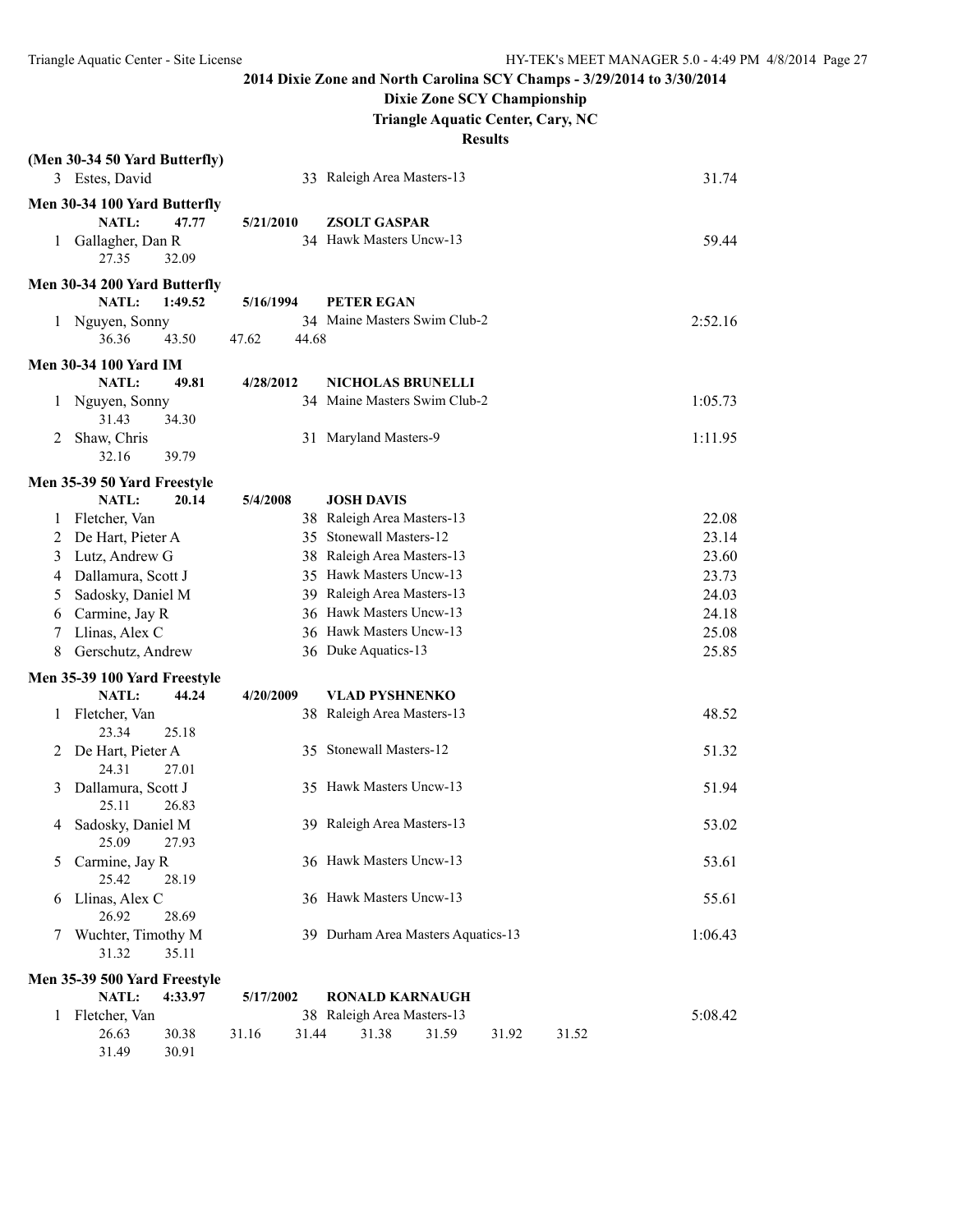## **Dixie Zone SCY Championship**

**Triangle Aquatic Center, Cary, NC**

|              | (Men 35-39 500 Yard Freestyle) |          |           |       |                                    |       |       |       |       |          |
|--------------|--------------------------------|----------|-----------|-------|------------------------------------|-------|-------|-------|-------|----------|
| 2            | Stringer, Sean                 |          |           |       | 38 Raleigh Area Masters-13         |       |       |       |       | 5:23.28  |
|              | 28.37                          | 31.64    | 31.95     | 32.12 | 32.12                              | 32.34 | 33.28 | 34.15 |       |          |
|              | 33.65                          | 33.66    |           |       |                                    |       |       |       |       |          |
| 3            | De Hart, Pieter A              |          |           |       | 35 Stonewall Masters-12            |       |       |       |       | 5:46.46  |
|              | 30.92                          | 33.77    | 34.65     | 35.43 | 34.98                              | 35.66 | 35.27 | 35.42 |       |          |
|              | 35.85                          | 34.51    |           |       |                                    |       |       |       |       |          |
|              | Men 35-39 1000 Yard Freestyle  |          |           |       |                                    |       |       |       |       |          |
|              | <b>NATL:</b>                   | 9:27.97  | 5/20/2010 |       | <b>ERIC CHRISTENSEN</b>            |       |       |       |       |          |
| 1            | Porco, Filippo M               |          |           |       | 36 Duke Aquatics-13                |       |       |       |       | 12:25.61 |
|              | 32.90                          | 36.31    | 37.26     | 37.28 | 35.80                              | 36.86 | 37.23 | 37.82 |       |          |
|              | 37.95                          | 38.22    | 37.77     | 38.03 | 38.09                              | 38.09 | 37.89 | 38.50 |       |          |
|              | 37.99                          | 38.04    | 38.12     | 35.46 |                                    |       |       |       |       |          |
|              | Men 35-39 1650 Yard Freestyle  |          |           |       |                                    |       |       |       |       |          |
|              | <b>NATL:</b>                   | 15:53.88 | 5/18/2003 |       | <b>JEFF ERWIN</b>                  |       |       |       |       |          |
| 1            | De Hart, Pieter A              |          |           |       | 35 Stonewall Masters-12            |       |       |       |       | 18:37.27 |
|              | 28.11                          | 31.86    | 33.16     | 33.12 | 32.93                              | 32.88 | 33.53 | 33.48 |       |          |
|              | 33.09                          | 33.40    | 33.62     | 33.41 | 34.16                              | 34.23 | 34.53 | 34.70 |       |          |
|              | 35.01                          | 34.59    | 34.40     | 34.94 | 35.19                              | 34.67 | 34.71 | 34.31 |       |          |
|              | 34.91                          | 34.45    | 34.65     | 34.60 | 35.28                              | 34.37 | 34.45 | 33.68 | 32.85 |          |
| 2            | Carmine, Jay R                 |          |           |       | 36 Hawk Masters Uncw-13            |       |       |       |       | 19:37.02 |
|              | 31.38                          | 34.59    | 35.60     | 35.58 | 36.09                              | 35.90 | 36.12 | 36.48 |       |          |
|              | 36.57                          | 36.65    | 36.50     | 36.37 | 36.66                              | 35.96 | 35.82 | 35.82 |       |          |
|              | 35.57                          | 35.31    | 35.42     | 35.33 | 35.38                              | 35.73 | 35.57 | 35.69 |       |          |
|              | 35.67                          | 35.77    | 35.73     | 35.70 | 35.92                              | 36.00 | 35.92 | 35.37 | 34.85 |          |
|              | Men 35-39 50 Yard Backstroke   |          |           |       |                                    |       |       |       |       |          |
|              | NATL:                          | 22.70    | 5/4/2008  |       | <b>JOSH DAVIS</b>                  |       |       |       |       |          |
| 1            | Fletcher, Van                  |          |           |       | 38 Raleigh Area Masters-13         |       |       |       |       | 27.08    |
| 2            | Carmine, Jay R                 |          |           |       | 36 Hawk Masters Uncw-13            |       |       |       |       | 29.66    |
| 3            | Gerschutz, Andrew              |          |           |       | 36 Duke Aquatics-13                |       |       |       |       | 30.82    |
| 4            | Wuchter, Timothy M             |          |           |       | 39 Durham Area Masters Aquatics-13 |       |       |       |       | 34.66    |
|              | Men 35-39 100 Yard Backstroke  |          |           |       |                                    |       |       |       |       |          |
|              | <b>NATL:</b>                   | 49.12    | 5/4/2008  |       | <b>JOSH DAVIS</b>                  |       |       |       |       |          |
| 1            | Fletcher, Van                  |          |           |       | 38 Raleigh Area Masters-13         |       |       |       |       | 57.50    |
|              | 27.48                          | 30.02    |           |       |                                    |       |       |       |       |          |
| 2            | Gerschutz, Andrew              |          |           |       | 36 Duke Aquatics-13                |       |       |       |       | 1:06.35  |
|              | 31.51                          | 34.84    |           |       |                                    |       |       |       |       |          |
|              | Men 35-39 200 Yard Backstroke  |          |           |       |                                    |       |       |       |       |          |
|              | NATL:                          | 1:47.72  | 5/4/2008  |       | <b>JOSH DAVIS</b>                  |       |       |       |       |          |
| $\mathbf{1}$ | De Hart, Pieter A              |          |           |       | 35 Stonewall Masters-12            |       |       |       |       | 2:07.87  |
|              | 30.26                          | 32.23    | 32.90     | 32.48 |                                    |       |       |       |       |          |
|              |                                |          |           |       | 36 Duke Aquatics-13                |       |       |       |       |          |
|              | 2 Porco, Filippo M<br>39.62    | 41.71    | 43.31     | 41.07 |                                    |       |       |       |       | 2:45.71  |
|              |                                |          |           |       |                                    |       |       |       |       |          |
|              | Men 35-39 50 Yard Breaststroke |          |           |       |                                    |       |       |       |       |          |
|              | NATL:                          | 25.35    | 5/21/2010 |       | <b>STEVE WEST</b>                  |       |       |       |       |          |
| 1            | Llinas, Alex C                 |          |           |       | 36 Hawk Masters Uncw-13            |       |       |       |       | 30.13    |
| 2            | Stringer, Sean                 |          |           |       | 38 Raleigh Area Masters-13         |       |       |       |       | 30.62    |
| 3            | De Hart, Pieter A              |          |           |       | 35 Stonewall Masters-12            |       |       |       |       | 30.88    |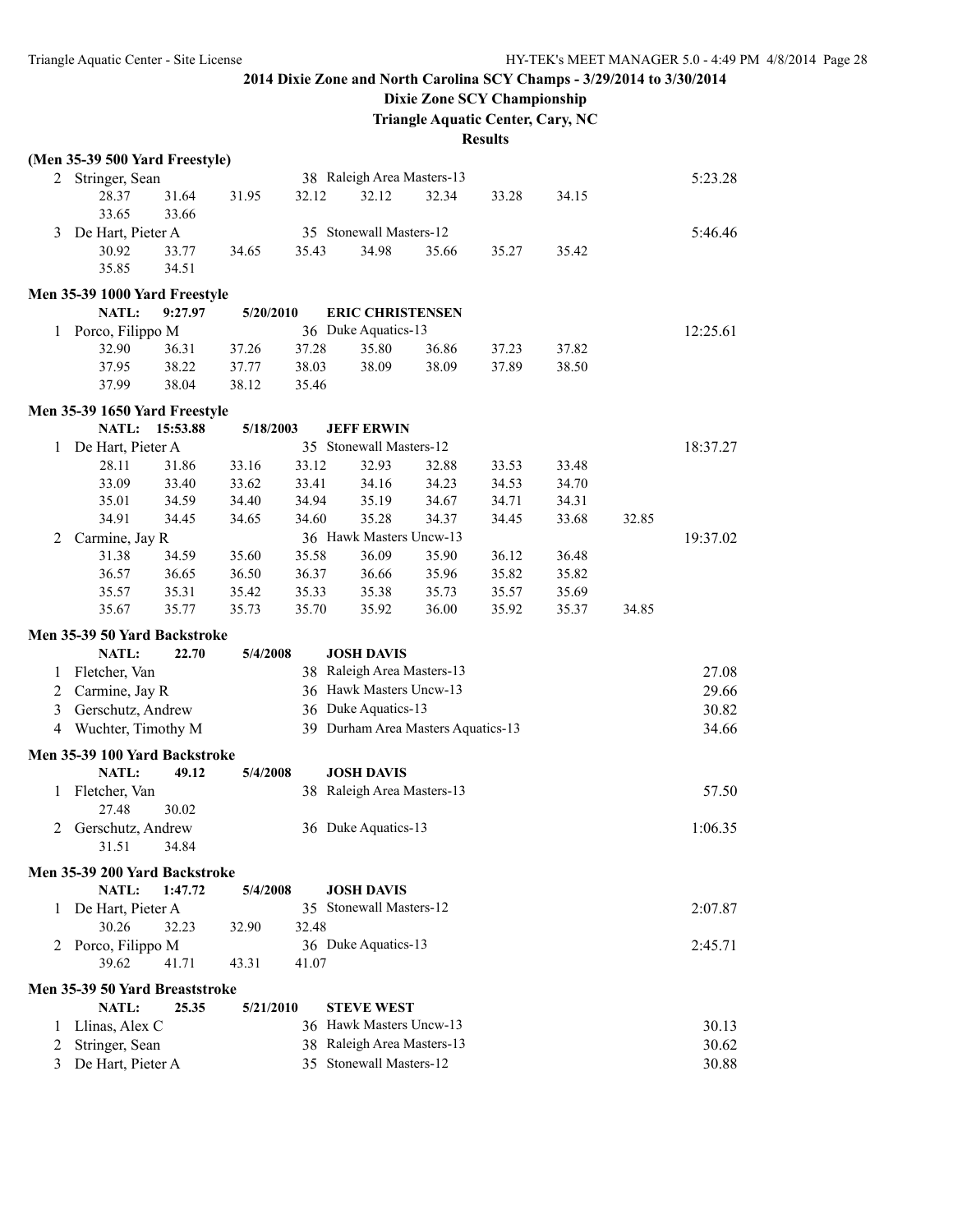## **Dixie Zone SCY Championship**

**Triangle Aquatic Center, Cary, NC**

|   | (Men 35-39 50 Yard Breaststroke)     |                |                                    |         |
|---|--------------------------------------|----------------|------------------------------------|---------|
|   | 4 Sadosky, Daniel M                  |                | 39 Raleigh Area Masters-13         | 32.40   |
| 5 | Wuchter, Timothy M                   |                | 39 Durham Area Masters Aquatics-13 | 38.32   |
|   | Men 35-39 100 Yard Breaststroke      |                |                                    |         |
|   | <b>NATL:</b><br>55.12                | 4/29/2011      | <b>JEFF COMMINGS</b>               |         |
|   | 1 Llinas, Alex C<br>30.56<br>35.63   |                | 36 Hawk Masters Uncw-13            | 1:06.19 |
| 2 | Carmine, Jay R<br>32.53<br>35.59     |                | 36 Hawk Masters Uncw-13            | 1:08.12 |
| 3 | Wuchter, Timothy M<br>39.89<br>43.98 |                | 39 Durham Area Masters Aquatics-13 | 1:23.87 |
|   | Men 35-39 200 Yard Breaststroke      |                |                                    |         |
|   | NATL:<br>1:59.23                     | 12/16/2001     | <b>RON KARNAUGH</b>                |         |
| 1 | Llinas, Alex C                       |                | 36 Hawk Masters Uncw-13            | 2:26.95 |
|   | 33.60<br>36.39                       | 37.95<br>39.01 |                                    |         |
| 2 | Carmine, Jay R                       |                | 36 Hawk Masters Uncw-13            | 2:29.87 |
|   | 38.84<br>34.91                       | 38.73<br>37.39 |                                    |         |
|   | Men 35-39 50 Yard Butterfly          |                |                                    |         |
|   | <b>NATL:</b><br>22.26                | 4/29/2011      | <b>JOSH DAVIS</b>                  |         |
| 1 | Fletcher, Van                        |                | 38 Raleigh Area Masters-13         | 24.89   |
| 2 | Dallamura, Scott J                   |                | 35 Hawk Masters Uncw-13            | 25.00   |
| 3 | De Hart, Pieter A                    |                | 35 Stonewall Masters-12            | 25.63   |
| 4 | Gerschutz, Andrew                    |                | 36 Duke Aquatics-13                | 27.62   |
| 5 | Llinas, Alex C                       |                | 36 Hawk Masters Uncw-13            | 29.21   |
| 6 | Porco, Filippo M                     |                | 36 Duke Aquatics-13                | 30.96   |
|   | Men 35-39 100 Yard Butterfly         |                |                                    |         |
|   | NATL:<br>49.35                       | 1/15/2012      | <b>IGOR MARCHENKO</b>              |         |
|   | 1 Dallamura, Scott J                 |                | 35 Hawk Masters Uncw-13            | 56.87   |
|   | 26.54<br>30.33                       |                |                                    |         |
| 2 | De Hart, Pieter A                    |                | 35 Stonewall Masters-12            | 57.59   |
|   | 26.61<br>30.98                       |                |                                    |         |
| 3 | Horton, Robert C                     |                | 38 Durham Area Masters Aquatics-13 | 1:31.57 |
|   | 42.14<br>49.43                       |                |                                    |         |
|   | Men 35-39 200 Yard Butterfly         |                |                                    |         |
|   | 1:50.74<br>NATL:                     | 5/16/1999      | <b>BOBBY PATTEN</b>                |         |
|   | 1 Porco, Filippo M                   |                | 36 Duke Aquatics-13                | 2:41.03 |
|   | 34.11<br>39.60                       | 43.78<br>43.54 |                                    |         |
| 2 | Carmine, Jay R                       |                | 36 Hawk Masters Uncw-13            | 2:41.65 |
|   | 35.65<br>42.69                       | 44.09<br>39.22 |                                    |         |
|   | <b>Men 35-39 100 Yard IM</b>         |                |                                    |         |
|   | NATL:<br>50.06                       | 5/4/2008       | <b>JOSH DAVIS</b>                  |         |
|   | 1 Fletcher, Van<br>25.41<br>30.54    |                | 38 Raleigh Area Masters-13         | 55.95   |
| 2 | De Hart, Pieter A<br>26.67<br>31.69  |                | 35 Stonewall Masters-12            | 58.36   |
| 3 | Carmine, Jay R<br>28.47<br>32.27     |                | 36 Hawk Masters Uncw-13            | 1:00.74 |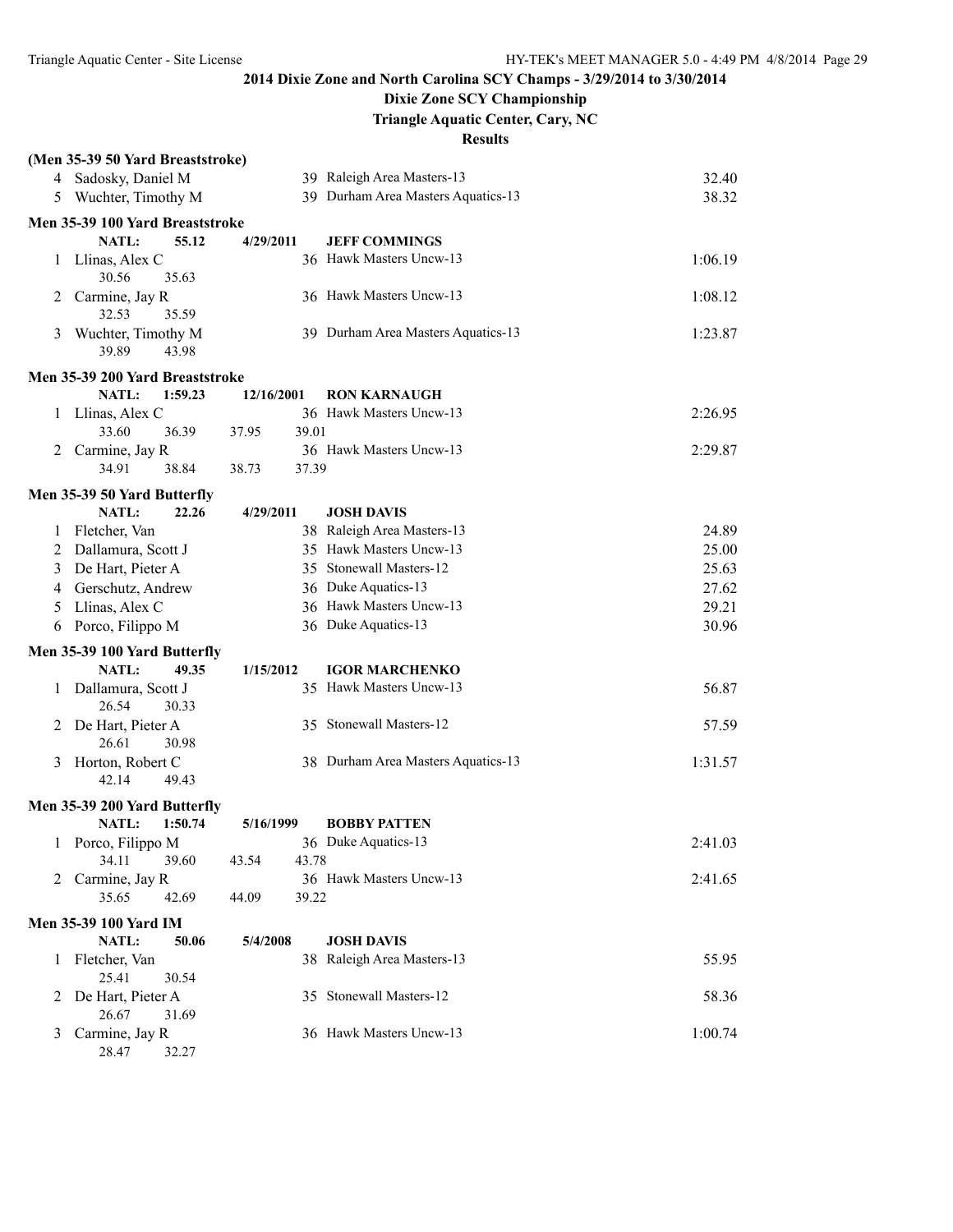## **Dixie Zone SCY Championship**

**Triangle Aquatic Center, Cary, NC**

|       | (Men 35-39 100 Yard IM)                          |                |                                      |         |
|-------|--------------------------------------------------|----------------|--------------------------------------|---------|
|       | 4 Llinas, Alex C                                 |                | 36 Hawk Masters Uncw-13              | 1:03.76 |
|       | 30.81<br>32.95                                   |                |                                      |         |
| 5     | Wuchter, Timothy M<br>34.83<br>39.76             |                | 39 Durham Area Masters Aquatics-13   | 1:14.59 |
| $---$ | Stringer, Sean                                   |                | 38 Raleigh Area Masters-13           | DQ      |
|       | 25.99<br>34.07                                   |                |                                      |         |
|       | <b>Men 35-39 200 Yard IM</b>                     |                |                                      |         |
|       | NATL:<br>1:48.74                                 | 12/22/2002     | <b>RONALD KARNAUGH</b>               |         |
| 1     | De Hart, Pieter A                                |                | 35 Stonewall Masters-12              | 2:07.21 |
|       | 26.75<br>32.52                                   | 37.87<br>30.07 |                                      |         |
| 2     | Stringer, Sean                                   |                | 38 Raleigh Area Masters-13           | 2:13.39 |
|       | 26.30<br>32.04                                   | 42.03<br>33.02 |                                      |         |
| 3     | Carmine, Jay R                                   |                | 36 Hawk Masters Uncw-13              | 2:30.20 |
|       | 32.21<br>39.00                                   | 42.60<br>36.39 |                                      |         |
|       |                                                  |                |                                      |         |
|       | <b>Men 35-39 400 Yard IM</b>                     |                |                                      |         |
|       | NATL:<br>3:56.76                                 | 12/16/2001     | <b>RON KARNAUGH</b>                  |         |
| 1     | Carmine, Jay R                                   |                | 36 Hawk Masters Uncw-13              | 4:56.14 |
|       | 31.57<br>37.44                                   | 39.41<br>39.93 | 40.19<br>41.04<br>34.26<br>32.30     |         |
|       | Men 40-44 50 Yard Freestyle                      |                |                                      |         |
|       | NATL:<br>20.84                                   | 4/26/2009      | <b>MICHAEL ROSS</b>                  |         |
| 1     | Erdem, Burak                                     |                | 40 Hawk Masters Uncw-13              | 23.07   |
| 2     | Pletcher, Todd                                   |                | 44 Hawk Masters Uncw-13              | 23.75   |
| 3     | Lutz, Michael H                                  |                | 42 Colonials 1776-8                  | 24.67   |
| 4     | Czarnowski, John M                               |                | 42 Greensboro Swimming Associatio-13 | 25.74   |
|       | Cockrum, John                                    |                | 40 Hawk Masters Uncw-13              |         |
| 5     |                                                  |                |                                      | 27.55   |
| 6     | Moore, Steven E                                  |                | 42 One Step Beyond Cary-13           | 28.67   |
| 7     | Martz, Adam J                                    |                | 43 Swim Fort Lauderdale-50           | 30.93   |
|       | Men 40-44 100 Yard Freestyle                     |                |                                      |         |
|       | <b>NATL:</b><br>45.35                            | 5/4/2008       | <b>MICHAEL ROSS</b>                  |         |
| 1     | Andersen, Morten                                 |                | 43 SwimMAC Masters - Charlotte-13    | 51.03   |
|       | 24.86<br>26.17                                   |                |                                      |         |
| 2     | Erdem, Burak                                     |                | 40 Hawk Masters Uncw-13              | 52.82   |
|       | 25.65<br>27.17                                   |                |                                      |         |
| 3     | Pletcher, Todd                                   |                | 44 Hawk Masters Uncw-13              | 53.53   |
|       | 25.25<br>28.28                                   |                |                                      |         |
| 4     | Farrell, Andrew J                                |                | 43 Swim Fort Lauderdale-50           | 54.24   |
|       | 25.50<br>28.74                                   |                |                                      |         |
| 5     | Pardo, Robert R                                  |                | 40 Swim Fort Lauderdale-50           | 56.91   |
|       | 27.73<br>29.18                                   |                |                                      |         |
| 6     | Czarnowski, John M                               |                | 42 Greensboro Swimming Associatio-13 | 57.78   |
|       | 26.91<br>30.87                                   |                |                                      |         |
| 7     | Martz, Adam J                                    |                | 43 Swim Fort Lauderdale-50           | 1:10.03 |
|       | 34.53<br>35.50                                   |                |                                      |         |
|       |                                                  |                |                                      |         |
|       | Men 40-44 200 Yard Freestyle<br>NATL:<br>1:38.94 | 5/4/2008       | <b>MICHAEL ROSS</b>                  |         |
|       |                                                  |                | 43 SwimMAC Masters - Charlotte-13    |         |
| 1     | Andersen, Morten<br>25.70                        |                |                                      | 1:51.11 |
|       | 28.23                                            | 27.93<br>29.25 |                                      |         |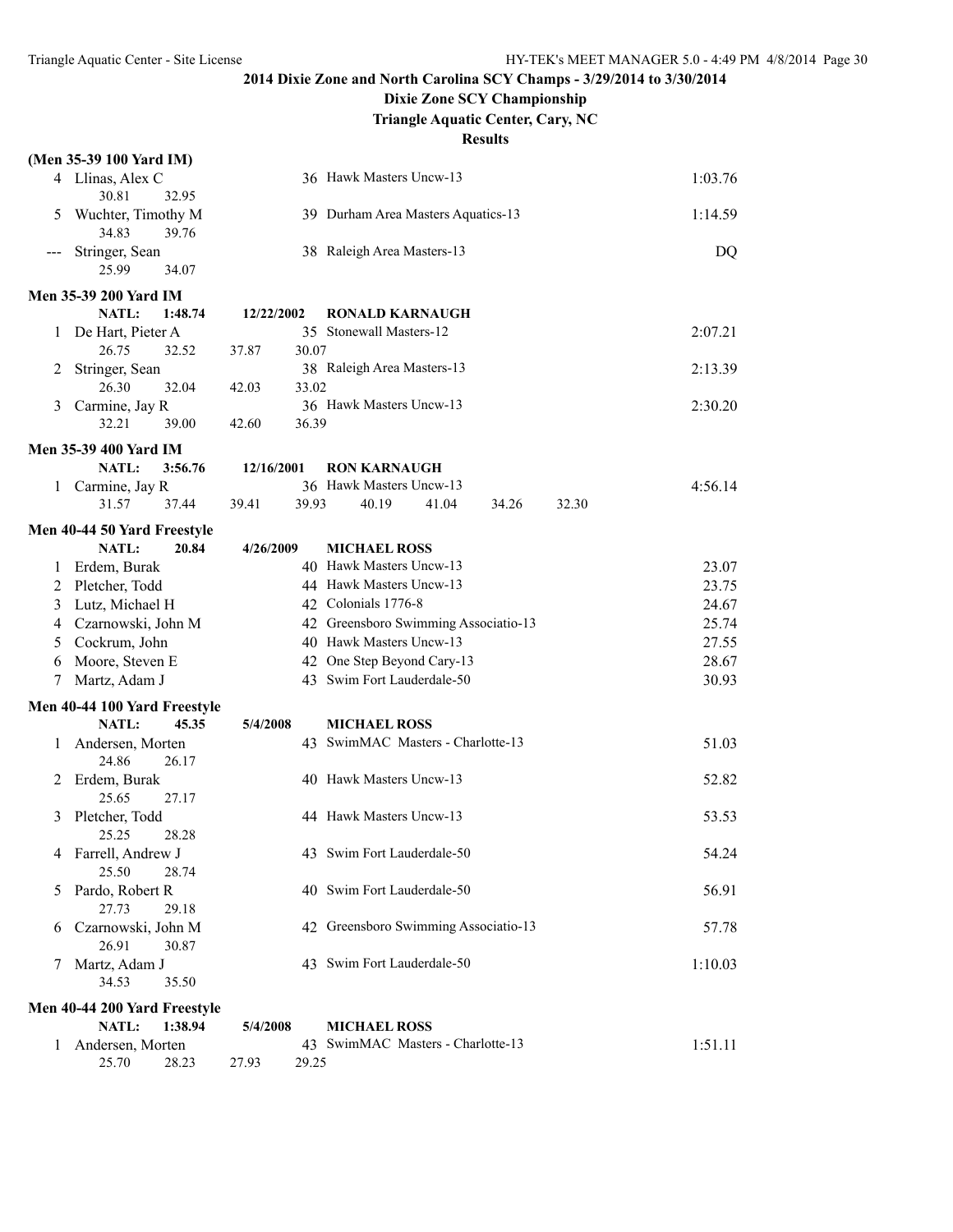# **Dixie Zone SCY Championship**

**Triangle Aquatic Center, Cary, NC**

|              | (Men 40-44 200 Yard Freestyle) |          |          |       |                            |       |       |       |       |          |
|--------------|--------------------------------|----------|----------|-------|----------------------------|-------|-------|-------|-------|----------|
|              | 2 Tiozzo, Eduard               |          |          |       | 40 Swim Fort Lauderdale-50 |       |       |       |       | 1:54.95  |
|              | 26.59                          | 28.97    | 29.62    | 29.77 |                            |       |       |       |       |          |
| 3            | Farrell, Andrew J              |          |          |       | 43 Swim Fort Lauderdale-50 |       |       |       |       | 2:01.07  |
|              | 27.15                          | 30.95    | 32.55    | 30.42 |                            |       |       |       |       |          |
|              | 4 Pardo, Robert R              |          |          |       | 40 Swim Fort Lauderdale-50 |       |       |       |       | 2:02.89  |
|              | 29.22                          | 31.68    | 31.07    | 30.92 |                            |       |       |       |       |          |
| 5            | Catterson, William H           |          |          |       | 41 Raleigh Area Masters-13 |       |       |       |       | 2:03.61  |
|              | 27.97                          | 31.80    | 33.15    | 30.69 |                            |       |       |       |       |          |
| 6            | Lutz, Michael H                |          |          |       | 42 Colonials 1776-8        |       |       |       |       | 2:05.42  |
|              | 27.55                          | 31.36    | 33.47    | 33.04 |                            |       |       |       |       |          |
| 7            | Rubacky, Mark S                |          |          |       | 44 Raleigh Area Masters-13 |       |       |       |       | 2:08.93  |
|              | 30.08                          | 32.37    | 33.41    | 33.07 |                            |       |       |       |       |          |
| 8            | Cockrum, John                  |          |          |       | 40 Hawk Masters Uncw-13    |       |       |       |       | 2:29.14  |
|              | 33.51                          | 38.26    | 39.51    | 37.86 |                            |       |       |       |       |          |
| 9            | Martz, Adam J                  |          |          |       | 43 Swim Fort Lauderdale-50 |       |       |       |       | 2:45.30  |
|              | 37.80                          | 44.03    | 44.72    | 38.75 |                            |       |       |       |       |          |
|              | Men 40-44 500 Yard Freestyle   |          |          |       |                            |       |       |       |       |          |
|              | NATL:                          | 4:39.86  | 5/8/2010 |       | <b>ALEX KOSTICH</b>        |       |       |       |       |          |
| $\mathbf{1}$ | Farrell, Andrew J              |          |          |       | 43 Swim Fort Lauderdale-50 |       |       |       |       | 5:30.45  |
|              | 28.51                          | 32.04    | 33.73    | 34.45 | 34.23                      | 34.43 | 34.75 | 33.91 |       |          |
|              | 33.63                          | 30.77    |          |       |                            |       |       |       |       |          |
| 2            | Rubacky, Mark S                |          |          |       | 44 Raleigh Area Masters-13 |       |       |       |       | 5:38.43  |
|              | 31.19                          | 32.96    | 34.05    | 34.53 | 34.78                      | 34.28 | 34.70 | 34.45 |       |          |
|              | 34.27                          | 33.22    |          |       |                            |       |       |       |       |          |
| 3            | Catterson, William H           |          |          |       | 41 Raleigh Area Masters-13 |       |       |       |       | 5:49.37  |
|              | 30.03                          | 34.82    | 35.87    | 36.17 | 36.49                      | 36.37 | 36.39 | 36.10 |       |          |
|              | 35.01                          | 32.12    |          |       |                            |       |       |       |       |          |
|              | Men 40-44 1000 Yard Freestyle  |          |          |       |                            |       |       |       |       |          |
|              | <b>NATL:</b>                   | 9:32.66  | 5/7/2010 |       | <b>ALEX KOSTICH</b>        |       |       |       |       |          |
| 1            | Farrell, Andrew J              |          |          |       | 43 Swim Fort Lauderdale-50 |       |       |       |       | 11:17.88 |
|              | 31.07                          | 32.87    | 33.54    | 34.25 | 33.80                      | 33.94 | 34.04 | 34.20 |       |          |
|              | 34.40                          | 34.52    | 35.97    | 34.03 | 34.06                      | 34.29 | 34.02 | 33.77 |       |          |
|              | 33.77                          | 34.57    | 33.66    | 33.11 |                            |       |       |       |       |          |
| 2            | Rubacky, Mark S                |          |          |       | 44 Raleigh Area Masters-13 |       |       |       |       | 11:23.08 |
|              | 31.87                          | 33.42    | 34.66    | 34.72 | 35.09                      | 34.56 | 34.14 | 34.52 |       |          |
|              | 34.41                          | 34.56    | 34.39    | 34.18 | 34.55                      | 34.83 | 34.19 | 34.49 |       |          |
|              | 34.50                          | 34.15    | 33.83    | 32.02 |                            |       |       |       |       |          |
| 3            | Pardo, Robert R                |          |          |       | 40 Swim Fort Lauderdale-50 |       |       |       |       | 11:29.25 |
|              | 32.36                          | 34.27    | 34.49    | 34.51 | 34.45                      | 34.81 | 34.54 | 34.58 |       |          |
|              | 34.82                          | 34.68    | 34.97    | 34.64 | 34.60                      | 34.44 | 34.97 | 34.56 |       |          |
|              | 34.35                          | 34.76    | 35.12    | 33.33 |                            |       |       |       |       |          |
|              | Men 40-44 1650 Yard Freestyle  |          |          |       |                            |       |       |       |       |          |
|              | NATL:                          | 15:51.52 | 5/9/2010 |       | <b>ALEX KOSTICH</b>        |       |       |       |       |          |
| 1            | Rubacky, Mark S                |          |          |       | 44 Raleigh Area Masters-13 |       |       |       |       | 18:57.37 |
|              | 31.20                          | 33.50    | 34.78    | 35.10 | 35.31                      | 35.72 | 34.91 | 34.44 |       |          |
|              | 34.36                          | 34.78    | 34.71    | 34.78 | 34.67                      | 34.75 | 34.92 | 34.61 |       |          |
|              | 34.75                          | 34.50    | 34.39    | 34.65 | 34.61                      | 34.60 | 34.44 | 34.76 |       |          |
|              | 34.45                          | 34.46    | 35.20    | 34.97 | 34.63                      | 34.71 | 33.88 | 33.70 | 32.13 |          |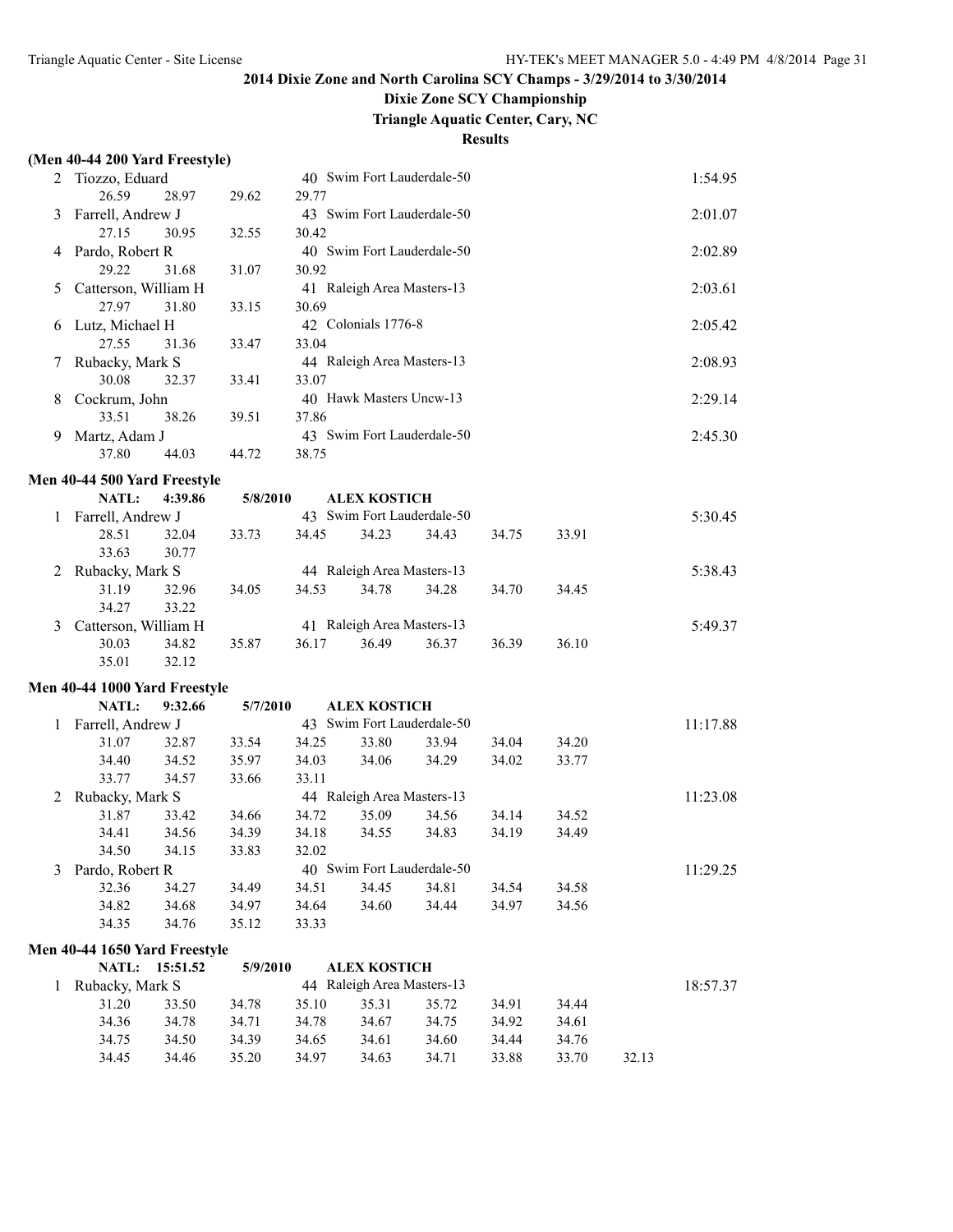### **Dixie Zone SCY Championship**

**Triangle Aquatic Center, Cary, NC**

#### **Results**

#### **Men 40-44 50 Yard Backstroke**

|                     | NATL:<br>22.77                                       | 4/26/2009      | <b>MICHAEL ROSS</b>                  |         |
|---------------------|------------------------------------------------------|----------------|--------------------------------------|---------|
| 1                   | Erdem, Burak                                         |                | 40 Hawk Masters Uncw-13              | 26.16   |
| 2                   | Pletcher, Todd                                       |                | 44 Hawk Masters Uncw-13              | 28.16   |
| 3                   | Farrell, Andrew J                                    |                | 43 Swim Fort Lauderdale-50           | 29.08   |
| 4                   | Czarnowski, John M                                   |                | 42 Greensboro Swimming Associatio-13 | 32.78   |
| 5                   | Rubacky, Mark S                                      |                | 44 Raleigh Area Masters-13           | 35.00   |
| 6                   | Martz, Adam J                                        |                | 43 Swim Fort Lauderdale-50           | 39.61   |
|                     |                                                      |                |                                      |         |
|                     | Men 40-44 100 Yard Backstroke                        |                | <b>MICHAEL ROSS</b>                  |         |
|                     | <b>NATL:</b><br>48.49                                | 4/26/2009      | 40 Hawk Masters Uncw-13              |         |
| 1                   | Erdem, Burak<br>28.15<br>28.63                       |                |                                      | 56.78   |
|                     |                                                      |                | 40 Swim Fort Lauderdale-50           |         |
| 2                   | Tiozzo, Eduard<br>29.84<br>31.10                     |                |                                      | 1:00.94 |
|                     |                                                      |                | 42 Greensboro Swimming Associatio-13 |         |
| 3                   | Czarnowski, John M                                   |                |                                      | 1:11.53 |
|                     | 34.56<br>36.97                                       |                | 42 Ecam                              |         |
| 4                   | Patterson, Robert B<br>36.33<br>38.22                |                |                                      | 1:14.55 |
|                     |                                                      |                |                                      |         |
|                     | Men 40-44 200 Yard Backstroke                        |                |                                      |         |
|                     | <b>NATL:</b><br>1:50.09                              | 5/4/2008       | <b>MICHAEL ROSS</b>                  |         |
| 1                   | Erdem, Burak                                         |                | 40 Hawk Masters Uncw-13              | 2:07.60 |
|                     | 29.93<br>32.76                                       | 33.12<br>31.79 |                                      |         |
| *2                  | Pletcher, Todd                                       |                | 44 Hawk Masters Uncw-13              | 2:23.54 |
|                     | 34.32<br>36.70                                       | 37.08<br>35.44 |                                      |         |
| $*_{2}$             | Rubacky, Mark S                                      |                | 44 Raleigh Area Masters-13           | 2:52.50 |
|                     | 41.63<br>42.42                                       | 43.73<br>44.72 |                                      |         |
|                     | Men 40-44 50 Yard Breaststroke                       |                |                                      |         |
|                     | <b>NATL:</b><br>25.69                                | 4/27/2012      | <b>STEVE WEST</b>                    |         |
| 1.                  | Czarnowski, John M                                   |                | 42 Greensboro Swimming Associatio-13 | 33.73   |
| 2                   | Martz, Adam J                                        |                | 43 Swim Fort Lauderdale-50           | 41.89   |
| $\qquad \qquad - -$ | Cockrum, John                                        |                | 40 Hawk Masters Uncw-13              | DQ      |
|                     | Men 40-44 100 Yard Breaststroke                      |                |                                      |         |
|                     | NATL:<br>55.79                                       | 4/28/2012      | <b>STEVE WEST</b>                    |         |
| 1                   | Andersen, Morten                                     |                | 43 SwimMAC Masters - Charlotte-13    | 1:04.95 |
|                     | 31.05<br>33.90                                       |                |                                      |         |
| 2                   | Pletcher, Todd                                       |                | 44 Hawk Masters Uncw-13              | 1:12.92 |
|                     | 34.35<br>38.57                                       |                |                                      |         |
| 3                   | Rubacky, Mark S                                      |                | 44 Raleigh Area Masters-13           | 1:17.83 |
|                     | 36.11<br>41.72                                       |                |                                      |         |
| 4                   | Czarnowski, John M                                   | 42             | Greensboro Swimming Associatio-13    | 1:18.55 |
|                     | 37.35<br>41.20                                       |                |                                      |         |
|                     |                                                      |                |                                      |         |
|                     | Men 40-44 50 Yard Butterfly<br><b>NATL:</b><br>22.61 | 4/26/2009      | <b>MICHAEL ROSS</b>                  |         |
| $\perp$             | Erdem, Burak                                         | 40             | Hawk Masters Uncw-13                 | 25.11   |
| 2                   | Pletcher, Todd                                       |                | 44 Hawk Masters Uncw-13              | 26.59   |
| 3                   | Erdem, Murat                                         |                | 42 Hawk Masters Uncw-13              | 27.35   |
|                     | Czarnowski, John M                                   | 42             | Greensboro Swimming Associatio-13    | 29.66   |
| 4                   | Moore, Steven E                                      | 42             | One Step Beyond Cary-13              | 33.22   |
| 5                   | Martz, Adam J                                        |                | 43 Swim Fort Lauderdale-50           | 38.98   |
| 6                   |                                                      |                |                                      |         |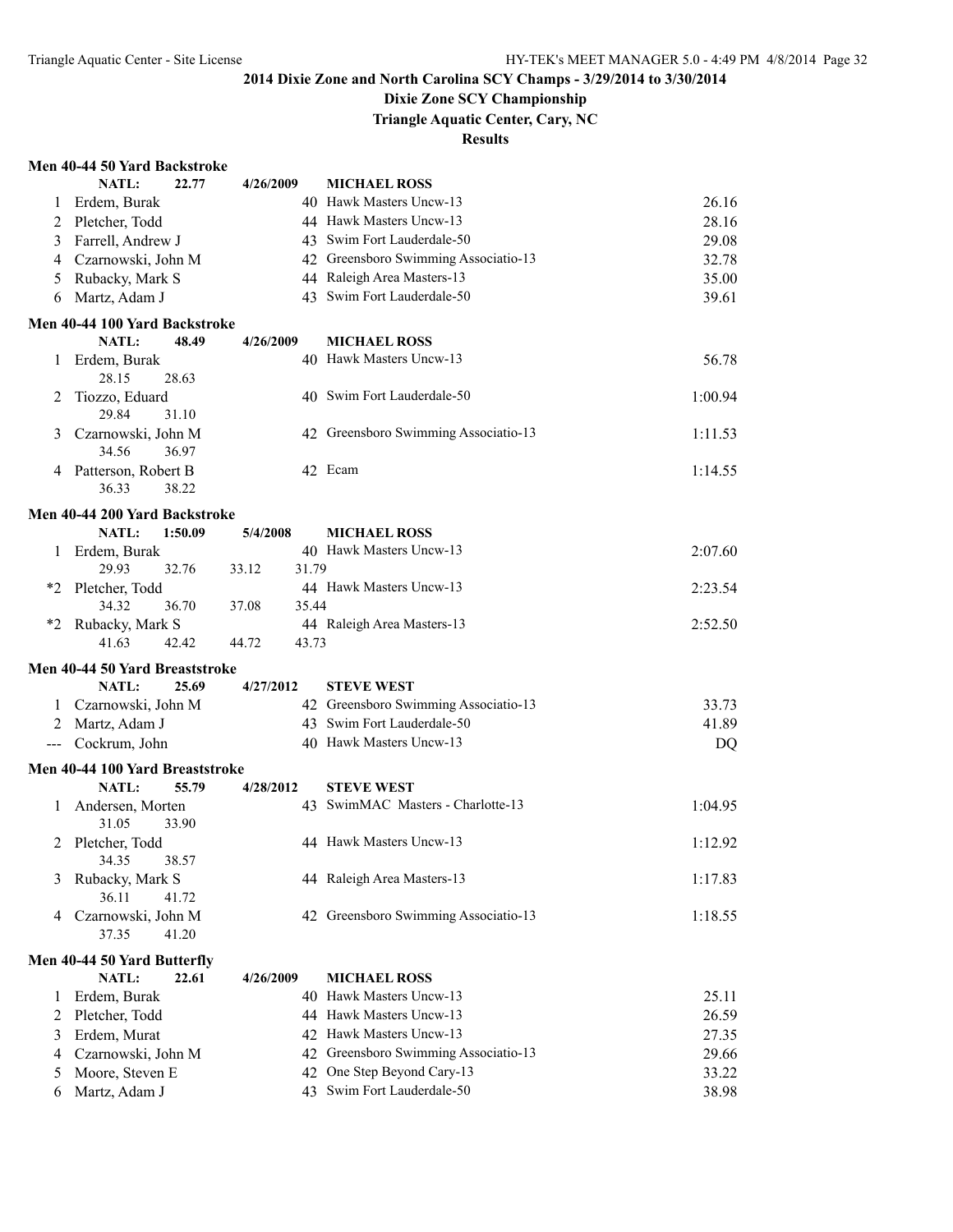### **Dixie Zone SCY Championship**

**Triangle Aquatic Center, Cary, NC**

#### **Results**

#### **Men 40-44 100 Yard Butterfly**

|              | NATL:<br>49.27                     | 5/4/2008       | <b>MICHAEL ROSS</b>                                      |         |
|--------------|------------------------------------|----------------|----------------------------------------------------------|---------|
| $\mathbf{I}$ | Andersen, Morten                   |                | 43 SwimMAC Masters - Charlotte-13                        | 55.34   |
|              | 26.12<br>29.22                     |                |                                                          |         |
|              | Crankshaw, Erik                    |                | 41 Duke Aquatics-13                                      | 57.74   |
|              | 27.24<br>30.50                     |                |                                                          |         |
| 3            | Erdem, Murat                       |                | 42 Hawk Masters Uncw-13                                  | 1:00.58 |
|              | 27.67<br>32.91                     |                |                                                          |         |
|              | Catterson, William H               |                | 41 Raleigh Area Masters-13                               | 1:02.13 |
|              | 27.47<br>34.66<br>Lutz, Michael H  |                | 42 Colonials 1776-8                                      | 1:06.61 |
| 5            | 30.46<br>36.15                     |                |                                                          |         |
|              |                                    |                |                                                          |         |
|              | <b>Men 40-44 100 Yard IM</b>       |                |                                                          |         |
|              | 51.85<br><b>NATL:</b>              | 5/23/2010      | <b>MICHAEL ROSS</b>                                      |         |
| 1            | Andersen, Morten<br>27.51<br>30.87 |                | 43 SwimMAC Masters - Charlotte-13                        | 58.38   |
| 2            | Tiozzo, Eduard                     |                | 40 Swim Fort Lauderdale-50                               | 58.54   |
|              | 27.25<br>31.29                     |                |                                                          |         |
| 3            | Erdem, Burak                       |                | 40 Hawk Masters Uncw-13                                  | 58.87   |
|              | 26.62<br>32.25                     |                |                                                          |         |
| 4            | Pletcher, Todd                     |                | 44 Hawk Masters Uncw-13                                  | 1:00.78 |
|              | 27.64<br>33.14                     |                |                                                          |         |
| 5            | Erdem, Murat                       |                | 42 Hawk Masters Uncw-13                                  | 1:04.44 |
|              | 29.55<br>34.89                     |                |                                                          |         |
| 6            | Farrell, Andrew J                  |                | 43 Swim Fort Lauderdale-50                               | 1:05.08 |
|              | 28.15<br>36.93                     |                |                                                          |         |
| 7            | Rubacky, Mark S                    |                | 44 Raleigh Area Masters-13                               | 1:09.20 |
|              | 32.21<br>36.99                     |                |                                                          |         |
| 8            | Czarnowski, John M                 |                | 42 Greensboro Swimming Associatio-13                     | 1:10.90 |
|              | 33.04<br>37.86                     |                |                                                          |         |
| 9            | Patterson, Robert B                |                | 42 Ecam                                                  | 1:13.02 |
|              | 33.78<br>39.24                     |                | 40 Hawk Masters Uncw-13                                  |         |
| 10           | Cockrum, John<br>1:26.82           |                |                                                          | 1:26.68 |
|              |                                    |                |                                                          |         |
|              | <b>Men 40-44 200 Yard IM</b>       |                |                                                          |         |
|              | NATL:<br>1:51.85                   | 4/26/2009      | <b>MICHAEL ROSS</b><br>43 SwimMAC Masters - Charlotte-13 |         |
| 1            | Andersen, Morten<br>25.86<br>32.72 | 36.46<br>30.08 |                                                          | 2:05.12 |
|              | Tiozzo, Eduard                     |                | 40 Swim Fort Lauderdale-50                               | 2:09.36 |
|              | 27.45<br>33.43                     | 30.87<br>37.61 |                                                          |         |
| 3            | Catterson, William H               |                | 41 Raleigh Area Masters-13                               | 2:21.33 |
|              | 28.28<br>39.42                     | 32.38<br>41.25 |                                                          |         |
| 4            | Pardo, Robert R                    |                | 40 Swim Fort Lauderdale-50                               | 2:30.90 |
|              | 33.00<br>41.17                     | 44.90<br>31.83 |                                                          |         |
| 5            | Rubacky, Mark S                    |                | 44 Raleigh Area Masters-13                               | 2:31.06 |
|              | 32.65<br>38.83                     | 34.98<br>44.60 |                                                          |         |
| 6            | Erdem, Murat                       |                | 42 Hawk Masters Uncw-13                                  | 2:34.85 |
|              | 31.68<br>41.59                     | 36.79<br>44.79 |                                                          |         |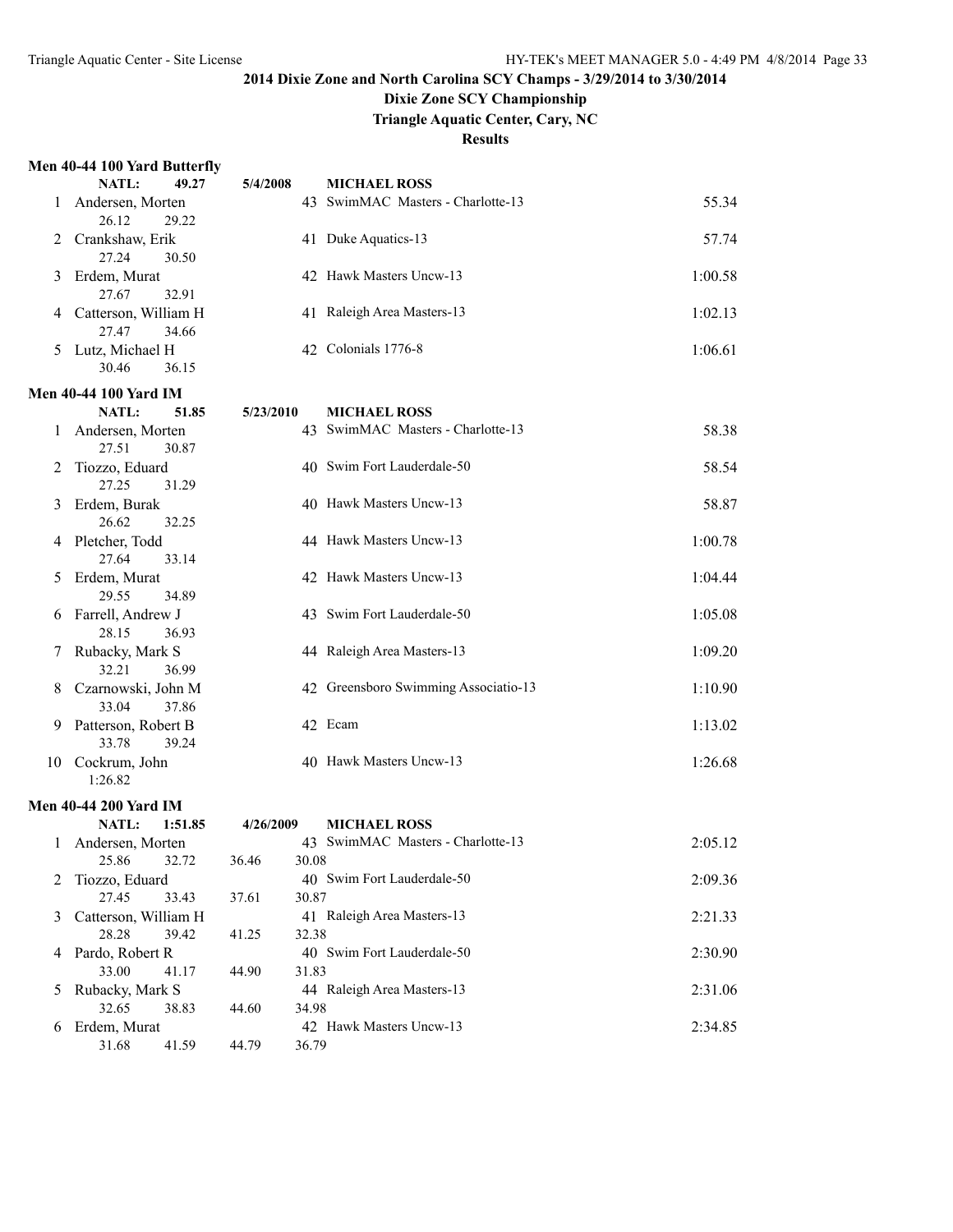### **Dixie Zone SCY Championship**

**Triangle Aquatic Center, Cary, NC**

| <b>Men 40-44 400 Yard IM</b> |       |               |
|------------------------------|-------|---------------|
|                              | NATL: | $4:0^{\circ}$ |

|              | <b>NATL:</b>                 | 4:01.87        | 4/19/2009 |       | <b>ROQUE SANTOS</b>                  |       |       |       |         |
|--------------|------------------------------|----------------|-----------|-------|--------------------------------------|-------|-------|-------|---------|
| 1            | Crankshaw, Erik              |                |           |       | 41 Duke Aquatics-13                  |       |       |       | 4:36.75 |
|              | 28.97                        | 33.05          | 36.11     | 34.89 | 40.54                                | 40.59 | 32.86 | 29.74 |         |
|              | 2 Pardo, Robert R            |                |           |       | 40 Swim Fort Lauderdale-50           |       |       |       | 5:17.86 |
|              | 34.06                        | 40.08          | 43.33     | 41.66 | 46.25                                | 46.65 | 34.65 | 31.18 |         |
|              | Men 45-49 50 Yard Freestyle  |                |           |       |                                      |       |       |       |         |
|              | NATL:                        | 21.06          | 5/21/2010 |       | <b>RICHARD HUGHEY</b>                |       |       |       |         |
| 1            | Martin, Chris D              |                |           |       | 47 Hawk Masters Uncw-13              |       |       |       | 23.81   |
| 2            | Anderson, Earl E             |                |           |       | 49 Hawk Masters Uncw-13              |       |       |       | 24.07   |
| 3            | Finn, John P                 |                |           |       | 45 SwimMAC Masters - Charlotte-13    |       |       |       | 24.67   |
| 4            | Beck, Thomas                 |                |           |       | 49 Raleigh Area Masters-13           |       |       |       | 25.33   |
| 5            | Kornatz, Kurt                |                |           |       | 46 Greensboro Swimming Associatio-13 |       |       |       | 26.87   |
| 6            | O'Neale, Trey                |                |           |       | 46 Sailfish Aquatics Masters-13      |       |       |       | 27.89   |
| 7            | Gray, Richard L              |                |           |       | 45 YMCA Of the Triangle Area-13      |       |       |       | 28.26   |
| 8            | Stahl, Jim S                 |                |           |       | 49 Sailfish Aquatics Masters-13      |       |       |       | 33.08   |
|              | Men 45-49 100 Yard Freestyle |                |           |       |                                      |       |       |       |         |
|              | NATL:                        | 46.46          | 5/22/2010 |       | <b>DAVID SIMS</b>                    |       |       |       |         |
| 1            | Martin, Chris D              |                |           |       | 47 Hawk Masters Uncw-13              |       |       |       | 51.42   |
|              | 24.81                        | 26.61          |           |       |                                      |       |       |       |         |
| 2            | Anderson, Earl E             |                |           |       | 49 Hawk Masters Uncw-13              |       |       |       | 53.02   |
|              | 25.32                        | 27.70          |           |       |                                      |       |       |       |         |
| 3            | Beck, Thomas                 |                |           |       | 49 Raleigh Area Masters-13           |       |       |       | 57.24   |
|              | 27.11                        | 30.13          |           |       | 46 Greensboro Swimming Associatio-13 |       |       |       |         |
| 4            | Kornatz, Kurt<br>28.17       | 31.06          |           |       |                                      |       |       |       | 59.23   |
| 5            | O'Neale, Trey                |                |           |       | 46 Sailfish Aquatics Masters-13      |       |       |       | 1:00.09 |
|              | 28.73                        | 31.36          |           |       |                                      |       |       |       |         |
| 6            | Gray, Richard L              |                |           |       | 45 YMCA Of the Triangle Area-13      |       |       |       | 1:00.14 |
|              | 29.61                        | 30.53          |           |       |                                      |       |       |       |         |
| 7            | Stahl, Jim S                 |                |           |       | 49 Sailfish Aquatics Masters-13      |       |       |       | 1:17.25 |
|              | 35.76                        | 41.49          |           |       |                                      |       |       |       |         |
|              | Men 45-49 200 Yard Freestyle |                |           |       |                                      |       |       |       |         |
|              | <b>NATL:</b>                 | 1:41.69        | 5/21/2010 |       | <b>DAVID SIMS</b>                    |       |       |       |         |
| 1            | Martin, Chris D              |                |           |       | 47 Hawk Masters Uncw-13              |       |       |       | 1:54.31 |
|              | 26.74                        | 29.15          | 28.89     | 29.53 |                                      |       |       |       |         |
| 2            | Beck, Thomas                 |                |           |       | 49 Raleigh Area Masters-13           |       |       |       | 2:06.91 |
|              | 29.74                        | 32.01          | 32.57     | 32.59 |                                      |       |       |       |         |
|              | Men 45-49 500 Yard Freestyle |                |           |       |                                      |       |       |       |         |
|              | NATL:                        | 4:39.10        | 5/20/2007 |       | <b>DENNIS BAKER</b>                  |       |       |       |         |
| $\mathbf{1}$ | Martin, Chris D              |                |           |       | 47 Hawk Masters Uncw-13              |       |       |       | 5:12.77 |
|              | 28.28                        | 31.14          | 31.63     | 32.05 | 31.86                                | 31.69 | 31.62 | 31.62 |         |
|              | 31.74                        | 31.14          |           |       |                                      |       |       |       |         |
| 2            | Beck, Thomas                 |                |           |       | 49 Raleigh Area Masters-13           |       |       |       | 6:05.80 |
|              | 32.75                        | 34.71          | 35.69     | 37.50 | 37.60                                | 37.48 | 38.30 | 37.94 |         |
|              | 37.38                        | 36.45          |           |       |                                      |       |       |       |         |
| 3            | O'Neale, Trey                |                |           |       | 46 Sailfish Aquatics Masters-13      |       |       |       | 6:07.22 |
|              | 31.80<br>38.13               | 34.47<br>36.18 | 36.42     | 37.56 | 38.02                                | 38.17 | 37.95 | 38.52 |         |
|              |                              |                |           |       |                                      |       |       |       |         |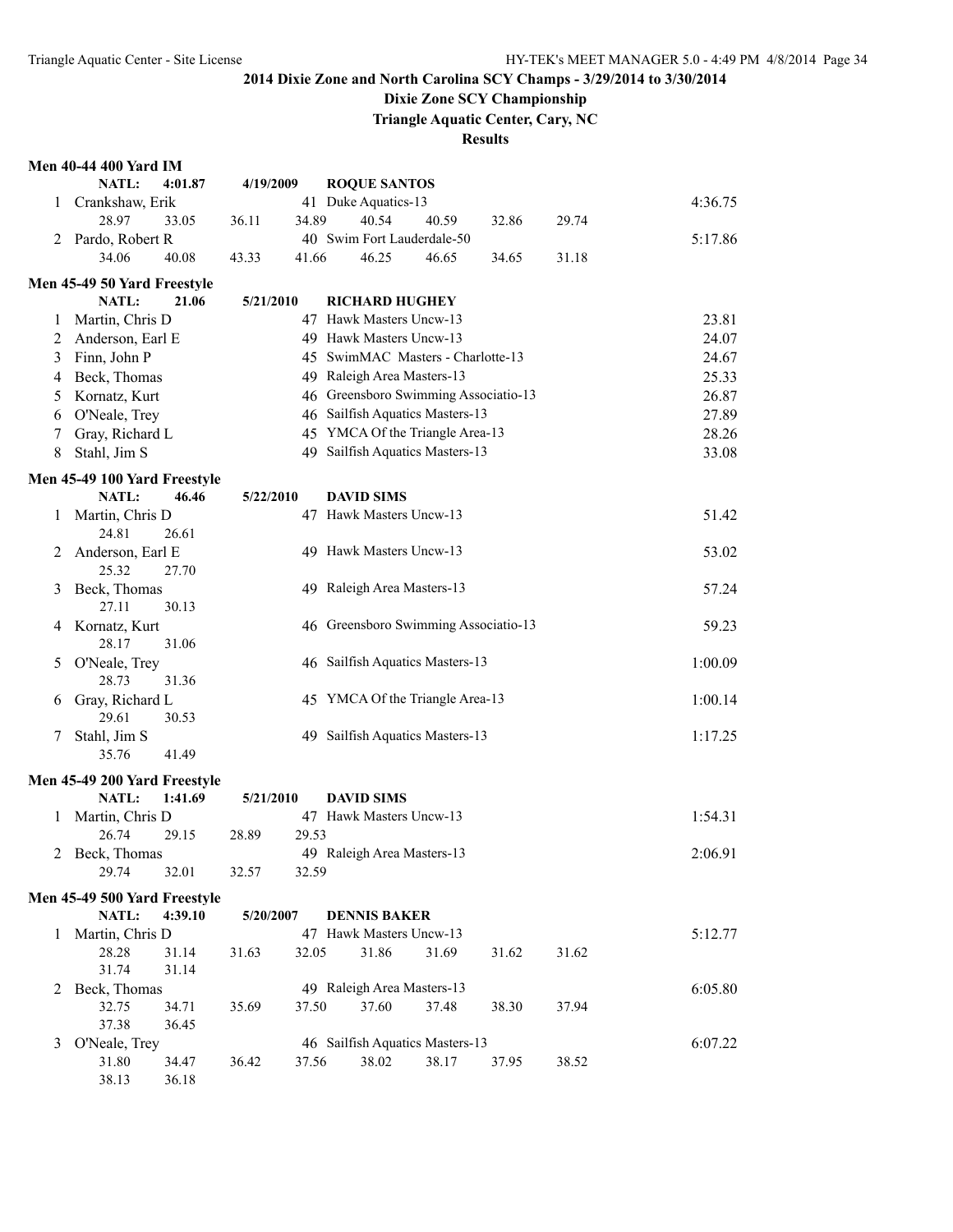## **Dixie Zone SCY Championship**

**Triangle Aquatic Center, Cary, NC**

|   | Men 45-49 1000 Yard Freestyle   |                |            |       |                                      |       |       |       |       |          |
|---|---------------------------------|----------------|------------|-------|--------------------------------------|-------|-------|-------|-------|----------|
|   | NATL:                           | 9:43.93        | 5/20/2010  |       | <b>KEITH SWITZER</b>                 |       |       |       |       |          |
| 1 | Kern, Paul E                    |                |            |       | 45 Triad Masters Swimming Greens-13  |       |       |       |       | 14:55.25 |
|   | 37.43                           | 41.87          | 44.62      | 45.36 | 45.10                                | 45.54 | 46.00 | 46.08 |       |          |
|   | 45.67                           | 46.04          | 45.72      | 46.11 | 47.03                                | 46.46 | 45.15 | 44.77 |       |          |
|   | 45.71                           | 45.33          | 43.88      | 41.38 |                                      |       |       |       |       |          |
| 2 | Ratley, Warren C                |                |            |       | 49 Grand Strand Masters Swimming-55  |       |       |       |       | 15:23.88 |
|   | 40.53                           | 47.36          | 50.59      | 48.49 | 48.22                                | 46.97 | 47.86 | 47.49 |       |          |
|   | 47.72                           | 46.95          | 47.76      | 46.19 | 46.70                                | 46.80 | 45.54 | 45.76 |       |          |
|   | 44.61                           | 45.81          | 43.24      | 39.29 |                                      |       |       |       |       |          |
|   |                                 |                |            |       |                                      |       |       |       |       |          |
|   | Men 45-49 1650 Yard Freestyle   | NATL: 16:08.05 |            |       |                                      |       |       |       |       |          |
|   |                                 |                | 5/20/2010  |       | <b>JEFF ERWIN</b>                    |       |       |       |       |          |
| 1 | Martin, Chris D                 |                |            |       | 47 Hawk Masters Uncw-13              |       |       |       |       | 17:54.10 |
|   | 29.63                           | 32.57          | 33.12      | 33.50 | 34.01                                | 33.63 | 33.17 | 33.07 |       |          |
|   | 32.93                           | 33.09          | 32.83      | 32.92 | 32.81                                | 32.88 | 32.67 | 32.66 |       |          |
|   | 32.61                           | 32.65          | 32.60      | 32.32 | 32.48                                | 32.64 | 32.41 | 32.37 |       |          |
|   | 32.52                           | 32.64          | 32.47      | 32.49 | 32.22                                | 32.30 | 32.39 | 31.50 | 30.00 |          |
| 2 | Ratley, Warren C                |                |            |       | 49 Grand Strand Masters Swimming-55  |       |       |       |       | 25:35.88 |
|   | 42.21                           | 45.81          | 48.29      | 50.10 | 48.82                                | 48.06 | 48.12 | 47.98 |       |          |
|   | 48.86                           | 48.28          | 48.08      | 46.89 | 47.43                                | 47.00 | 47.00 | 46.85 |       |          |
|   | 47.01                           | 47.09          | 46.58      | 47.02 | 47.87                                | 47.16 | 45.33 | 46.08 |       |          |
|   | 46.52                           | 45.70          | 45.50      | 45.32 | 45.82                                | 44.53 | 44.26 | 43.50 | 40.81 |          |
|   | Men 45-49 50 Yard Backstroke    |                |            |       |                                      |       |       |       |       |          |
|   | <b>NATL:</b>                    | 23.96          | 4/29/2012  |       | <b>CHRIS STEVENSON</b>               |       |       |       |       |          |
| 1 | Martin, Chris D                 |                |            |       | 47 Hawk Masters Uncw-13              |       |       |       |       | 28.12    |
|   |                                 |                |            |       |                                      |       |       |       |       |          |
|   | Men 45-49 100 Yard Backstroke   |                |            |       |                                      |       |       |       |       |          |
|   | NATL:                           | 51.55          | 4/30/2011  |       | <b>CHRIS STEVENSON</b>               |       |       |       |       |          |
| 1 | Martin, Chris D                 |                |            |       | 47 Hawk Masters Uncw-13              |       |       |       |       | 1:01.57  |
|   | 29.82                           | 31.75          |            |       |                                      |       |       |       |       |          |
| 2 | Knox, Giles A                   |                |            |       | 46 North Carolina Masters Swimmin-13 |       |       |       |       | 1:06.92  |
|   | 32.69                           | 34.23          |            |       |                                      |       |       |       |       |          |
|   | Men 45-49 50 Yard Breaststroke  |                |            |       |                                      |       |       |       |       |          |
|   | NATL:                           | 26.58          | 12/20/2008 |       | <b>WALLY DICKS</b>                   |       |       |       |       |          |
| 1 | Finn, John P                    |                |            |       | 45 SwimMAC Masters - Charlotte-13    |       |       |       |       | 30.24    |
| 2 | Anderson, Earl E                |                |            |       | 49 Hawk Masters Uncw-13              |       |       |       |       | 32.12    |
| 3 | O'Neale, Trey                   |                |            |       | 46 Sailfish Aquatics Masters-13      |       |       |       |       | 34.96    |
|   | 4 Kornatz, Kurt                 |                |            |       | 46 Greensboro Swimming Associatio-13 |       |       |       |       | 35.86    |
|   | Stahl, Jim S                    |                |            |       | 49 Sailfish Aquatics Masters-13      |       |       |       |       | 39.28    |
| 5 |                                 |                |            |       |                                      |       |       |       |       |          |
|   | Men 45-49 100 Yard Breaststroke |                |            |       |                                      |       |       |       |       |          |
|   | NATL:                           | 57.24          | 12/7/2013  |       | <b>TODD TORRES</b>                   |       |       |       |       |          |
| 1 | Finn, John P                    |                |            |       | 45 SwimMAC Masters - Charlotte-13    |       |       |       |       | 1:05.93  |
|   | 30.54                           | 35.39          |            |       |                                      |       |       |       |       |          |
| 2 | Anderson, Earl E                |                |            |       | 49 Hawk Masters Uncw-13              |       |       |       |       | 1:09.89  |
|   | 33.04                           | 36.85          |            |       |                                      |       |       |       |       |          |
| 3 | Knox, Giles A                   |                |            |       | 46 North Carolina Masters Swimmin-13 |       |       |       |       | 1:11.34  |
|   | 33.55                           | 37.79          |            |       |                                      |       |       |       |       |          |
| 4 | Bitzenhofer, Mike A             |                |            |       | 49 Raleigh Area Masters-13           |       |       |       |       | 1:11.88  |
|   | 34.36                           | 37.52          |            |       |                                      |       |       |       |       |          |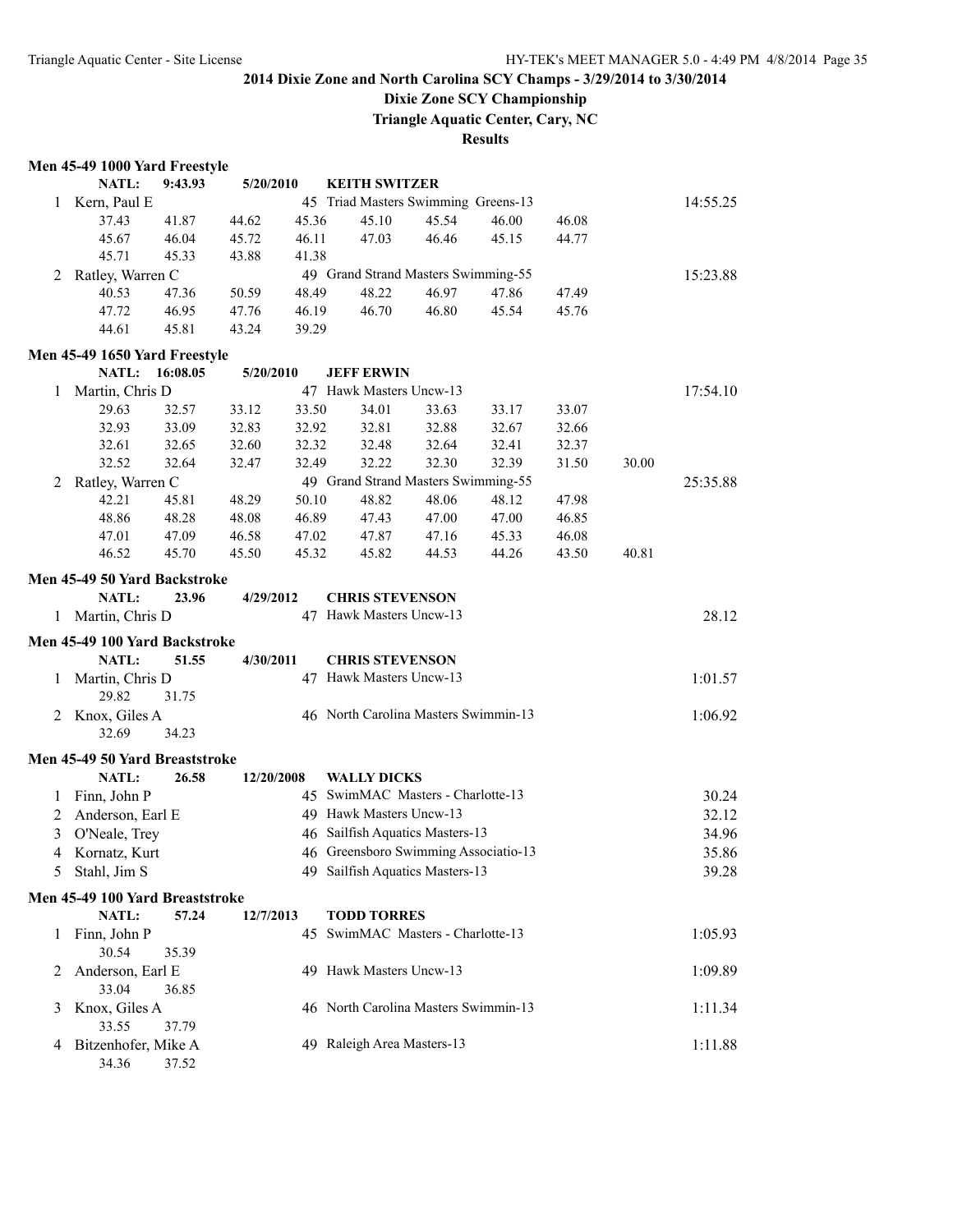## **Dixie Zone SCY Championship**

**Triangle Aquatic Center, Cary, NC**

|              | (Men 45-49 100 Yard Breaststroke)  |                |                                      |         |
|--------------|------------------------------------|----------------|--------------------------------------|---------|
|              | 5 O'Neale, Trey                    |                | 46 Sailfish Aquatics Masters-13      | 1:15.02 |
|              | 35.96<br>39.06                     |                |                                      |         |
| 6            | Kornatz, Kurt                      |                | 46 Greensboro Swimming Associatio-13 | 1:21.43 |
|              | 39.06<br>42.37                     |                |                                      |         |
|              | Men 45-49 200 Yard Breaststroke    |                |                                      |         |
|              | NATL:<br>2:08.33                   | 5/10/2009      | <b>DAVID GUTHRIE</b>                 |         |
|              | 1 Kern, Paul E                     |                | 45 Triad Masters Swimming Greens-13  | 3:02.51 |
|              | 40.44<br>46.78                     | 47.70<br>47.59 |                                      |         |
|              | Men 45-49 50 Yard Butterfly        |                |                                      |         |
|              | <b>NATL:</b><br>22.67              | 5/4/2008       | <b>PAUL SMITH</b>                    |         |
|              | Bitzenhofer, Mike A                |                | 49 Raleigh Area Masters-13           | 25.55   |
| 2            | Martin, Chris D                    |                | 47 Hawk Masters Uncw-13              | 26.37   |
| 3            | Finn, John P                       |                | 45 SwimMAC Masters - Charlotte-13    | 26.64   |
| 4            | Anderson, Earl E                   |                | 49 Hawk Masters Uncw-13              | 26.87   |
| 5            | Lynd, Howard W                     |                | 47 Unattached Southeastern-15        | 28.71   |
| 6            | Beck, Thomas                       |                | 49 Raleigh Area Masters-13           | 29.04   |
| 7            | Gray, Richard L                    |                | 45 YMCA Of the Triangle Area-13      | 30.29   |
| 8            | Stahl, Jim S                       |                | 49 Sailfish Aquatics Masters-13      | 41.06   |
|              | Men 45-49 100 Yard Butterfly       |                |                                      |         |
|              | NATL:<br>50.90                     | 5/21/2010      | <b>DAVID SIMS</b>                    |         |
| 1            | Bitzenhofer, Mike A                |                | 49 Raleigh Area Masters-13           | 56.13   |
|              | 26.33<br>29.80                     |                |                                      |         |
| 2            | Knox, Giles A                      |                | 46 North Carolina Masters Swimmin-13 | 1:02.38 |
|              | 29.32<br>33.06                     |                |                                      |         |
| 3            | Gray, Richard L                    |                | 45 YMCA Of the Triangle Area-13      | 1:09.01 |
|              | 33.06<br>35.95                     |                |                                      |         |
| 4            | Kern, Paul E                       |                | 45 Triad Masters Swimming Greens-13  | 1:20.07 |
|              | 37.13<br>42.94                     |                | 49 Hawk Masters Uncw-13              |         |
|              | Anderson, Earl E<br>29.34<br>38.24 |                |                                      | DQ      |
|              |                                    |                |                                      |         |
|              | Men 45-49 200 Yard Butterfly       |                |                                      |         |
|              | <b>NATL:</b><br>1:50.73            | 12/6/2008      | <b>DENNIS BAKER</b>                  |         |
| 1            | Anderson, Earl E<br>47.10<br>41.74 | 46.33<br>50.16 | 49 Hawk Masters Uncw-13              | 3:05.33 |
|              |                                    |                |                                      |         |
|              | <b>Men 45-49 100 Yard IM</b>       |                |                                      |         |
|              | <b>NATL:</b><br>52.14              | 5/23/2010      | <b>RICHARD HUGHEY</b>                |         |
| $\mathbf{I}$ | Martin, Chris D                    |                | 47 Hawk Masters Uncw-13              | 1:00.41 |
|              | 27.43<br>32.98                     |                | 45 SwimMAC Masters - Charlotte-13    | 1:01.28 |
| 2            | Finn, John P<br>28.47<br>32.81     |                |                                      |         |
| 3            | Bitzenhofer, Mike A                |                | 49 Raleigh Area Masters-13           | 1:03.49 |
|              | 29.47<br>34.02                     |                |                                      |         |
| 4            | Anderson, Earl E                   |                | 49 Hawk Masters Uncw-13              | 1:03.69 |
|              | 31.42<br>32.27                     |                |                                      |         |
| 5            | Beck, Thomas                       |                | 49 Raleigh Area Masters-13           | 1:08.06 |
|              | 31.61<br>36.45                     |                |                                      |         |
| 6            | Kornatz, Kurt                      |                | 46 Greensboro Swimming Associatio-13 | 1:08.91 |
|              | 31.62<br>37.29                     |                |                                      |         |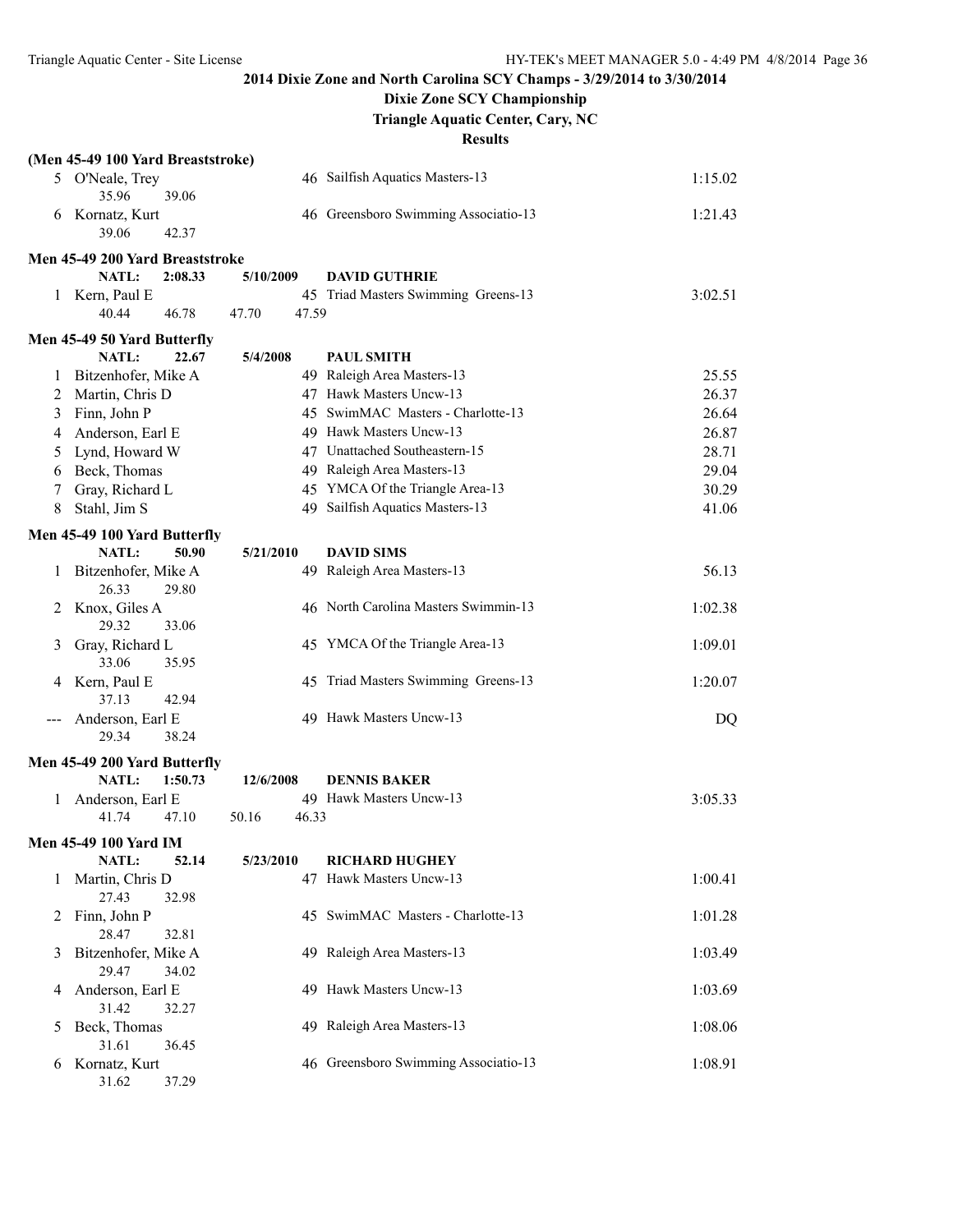### **Dixie Zone SCY Championship**

**Triangle Aquatic Center, Cary, NC**

| (Men 45-49 100 Yard IM) |  |  |
|-------------------------|--|--|

|       | (Men 45-49 100 Yard IM)            |                |                                      |         |
|-------|------------------------------------|----------------|--------------------------------------|---------|
|       | 7 O'Neale, Trey                    |                | 46 Sailfish Aquatics Masters-13      | 1:11.31 |
|       | 34.37<br>36.94                     |                |                                      |         |
| 8     | Gray, Richard L                    |                | 45 YMCA Of the Triangle Area-13      | 1:11.45 |
|       | 38.74<br>32.71                     |                |                                      |         |
| 9     | Kern, Paul E                       |                | 45 Triad Masters Swimming Greens-13  | 1:13.83 |
|       | 34.23<br>39.60                     |                |                                      |         |
| 10    | Stahl, Jim S                       |                | 49 Sailfish Aquatics Masters-13      | 1:25.51 |
|       | 42.32<br>43.19                     |                |                                      |         |
|       | <b>Men 45-49 200 Yard IM</b>       |                |                                      |         |
|       | NATL:<br>1:56.14                   | 4/29/2012      | <b>DAVID SIMS</b>                    |         |
| 1     | Martin, Chris D                    |                | 47 Hawk Masters Uncw-13              | 2:13.21 |
|       | 29.18<br>33.81                     | 30.18<br>40.04 |                                      |         |
| 2     | Anderson, Earl E                   |                | 49 Hawk Masters Uncw-13              | 2:20.29 |
|       | 28.34<br>37.73                     | 40.52<br>33.70 |                                      |         |
| 3     | Gray, Richard L                    |                | 45 YMCA Of the Triangle Area-13      | 2:32.44 |
|       | 32.21<br>38.61                     | 33.01<br>48.61 |                                      |         |
| 4     | Kornatz, Kurt                      |                | 46 Greensboro Swimming Associatio-13 | 2:36.51 |
|       | 33.66<br>39.72                     | 36.11<br>47.02 |                                      |         |
| $---$ | Knox, Giles A                      |                | 46 North Carolina Masters Swimmin-13 | DQ      |
|       | 28.74<br>37.13                     | 36.53<br>42.75 |                                      |         |
|       | <b>Men 45-49 400 Yard IM</b>       |                |                                      |         |
|       | <b>NATL:</b><br>4:14.17            | 5/21/2010      | <b>DENNIS BAKER</b>                  |         |
| 1     | Anderson, Earl E                   |                | 49 Hawk Masters Uncw-13              | 5:35.46 |
|       | 33.56<br>40.49                     | 45.29<br>45.78 | 44.97<br>48.58<br>39.01              | 37.78   |
|       | Men 50-54 50 Yard Freestyle        |                |                                      |         |
|       |                                    |                |                                      |         |
|       |                                    |                |                                      |         |
|       | <b>NATL:</b><br>21.36              | 4/29/2011      | <b>ROWDY GAINES</b>                  |         |
| 1     | Stewart, Henry D                   |                | 50 Raleigh Area Masters-13           | 23.27   |
| 2     | Blank, Jon W                       |                | 53 Raleigh Area Masters-13           | 24.68   |
| 3     | Stevens, Eric O                    |                | 52 Raleigh Area Masters-13           | 24.94   |
| 4     | Hopkins, Mark                      |                | 51 SwimMAC Masters - Charlotte-13    | 24.99   |
| 5     | MacDonell, Stuart                  |                | 50 Enfinity Aquatic Club-13          | 25.18   |
| 6     | Buchanan, Bill                     |                | 54 Hawk Masters Uncw-13              | 27.82   |
| 7     | Rehanek, Todd                      |                | 52 Grand Strand Masters Swimming-55  | 27.95   |
| 8     | Temple, John C                     |                | 53 Greater Knoxville Masters-15      | 28.10   |
| 9     | Riggan, Jesse                      |                | 52 Durham Area Masters Aquatics-13   | 28.44   |
| 10    | Braam, Tim                         |                | 51 YMCA Of the Triangle Area-13      | 29.09   |
|       | Men 50-54 100 Yard Freestyle       |                |                                      |         |
|       | <b>NATL:</b><br>46.59              | 5/10/2009      | <b>ROWDY GAINES</b>                  |         |
| 1     | Stewart, Henry D<br>26.96<br>24.11 |                | 50 Raleigh Area Masters-13           | 51.07   |
| 2     | Hancock, Thomas                    |                | 50 Chattanooga River Rats-15         | 54.38   |
|       | 26.03<br>28.35                     |                |                                      |         |
| 3     | Woody, Kevin                       |                | 50 Raleigh Area Masters-13           | 54.94   |
|       | 28.34<br>26.60                     |                |                                      |         |
| 4     | Albanese, Johnny Albo W            | 52             | Twin Rivers YMCA Masters New-13      | 1:00.63 |
|       | 29.33<br>31.30                     |                |                                      |         |
| 5     | Riggan, Jesse<br>29.81<br>32.63    |                | 52 Durham Area Masters Aquatics-13   | 1:02.44 |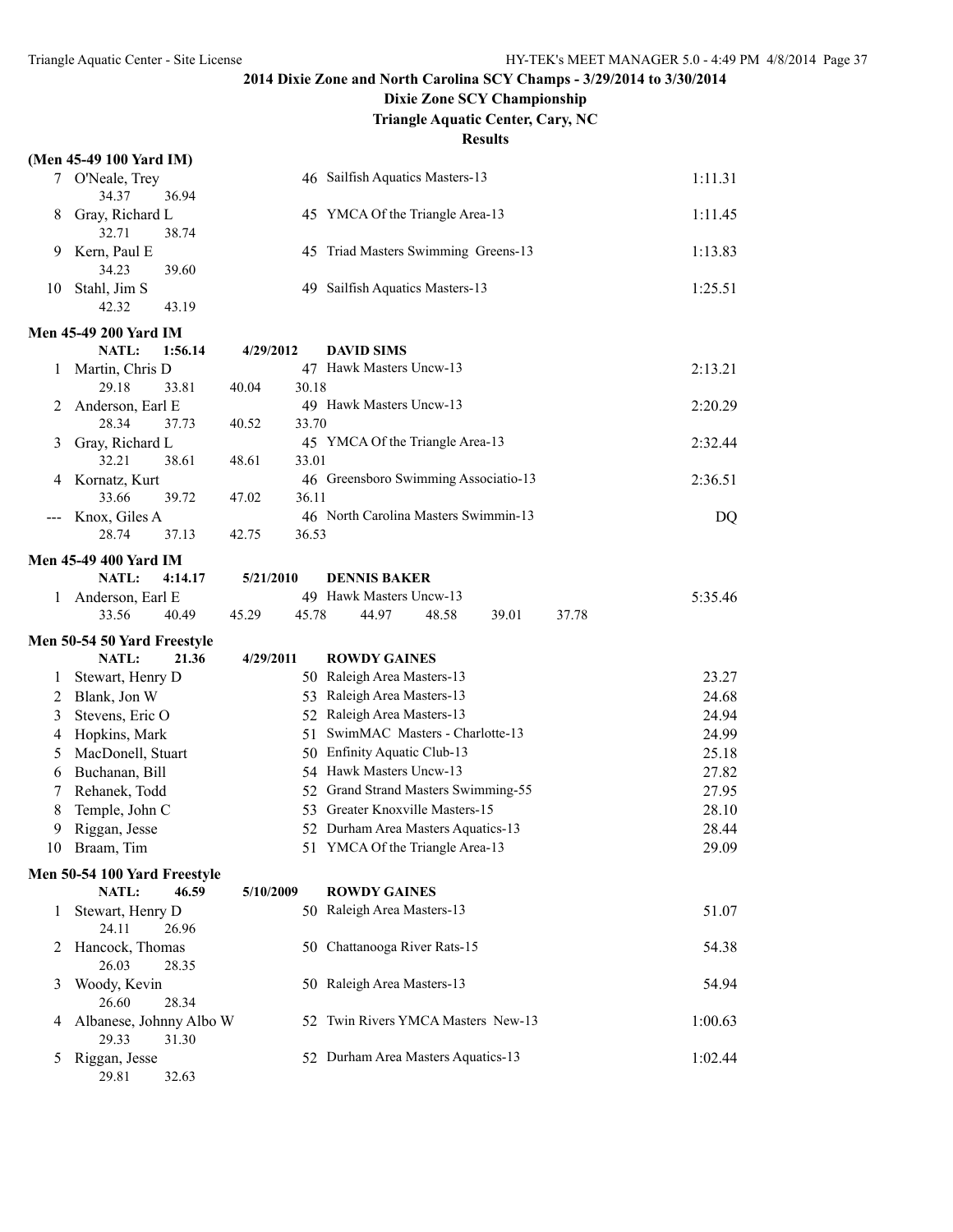## **Dixie Zone SCY Championship**

**Triangle Aquatic Center, Cary, NC**

|   | (Men 50-54 100 Yard Freestyle) |         |           |       |                                    |       |       |       |       |          |
|---|--------------------------------|---------|-----------|-------|------------------------------------|-------|-------|-------|-------|----------|
|   | 6 Braam, Tim<br>30.92          | 34.65   |           |       | 51 YMCA Of the Triangle Area-13    |       |       |       |       | 1:05.57  |
|   | Men 50-54 200 Yard Freestyle   |         |           |       |                                    |       |       |       |       |          |
|   | <b>NATL:</b>                   | 1:43.76 | 5/10/2009 |       | <b>ROWDY GAINES</b>                |       |       |       |       |          |
| 1 | Woody, Kevin                   |         |           |       | 50 Raleigh Area Masters-13         |       |       |       |       | 2:05.97  |
|   | 28.99                          | 31.72   | 32.61     | 32.65 |                                    |       |       |       |       |          |
| 2 | McFarland, Jim A               |         |           |       | 54 Hawk Masters Uncw-13            |       |       |       |       | 2:09.37  |
|   | 30.14                          | 32.61   | 33.54     | 33.08 |                                    |       |       |       |       |          |
| 3 | Buchanan, Bill                 |         |           |       | 54 Hawk Masters Uncw-13            |       |       |       |       | 2:24.24  |
|   | 32.77                          | 36.17   | 38.12     | 37.18 |                                    |       |       |       |       |          |
| 4 | Braam, Tim                     |         |           |       | 51 YMCA Of the Triangle Area-13    |       |       |       |       | 2:25.69  |
|   | 34.32                          | 37.76   | 37.64     | 35.97 |                                    |       |       |       |       |          |
| 5 | Riggan, Jesse                  |         |           |       | 52 Durham Area Masters Aquatics-13 |       |       |       |       | 2:29.52  |
|   | 35.18                          | 38.24   | 39.59     | 36.51 |                                    |       |       |       |       |          |
| 6 | Gardner, Jay G                 |         |           |       | 51 Rocky Mount YMCA Masters-13     |       |       |       |       | 3:02.07  |
|   | 40.87                          | 43.58   | 46.14     | 51.48 |                                    |       |       |       |       |          |
|   |                                |         |           |       |                                    |       |       |       |       |          |
|   | Men 50-54 500 Yard Freestyle   |         |           |       |                                    |       |       |       |       |          |
|   | <b>NATL:</b>                   | 4:47.57 | 5/20/2001 |       | <b>JIM MCCONICA</b>                |       |       |       |       |          |
|   | Albanese, Johnny Albo W        |         |           |       | 52 Twin Rivers YMCA Masters New-13 |       |       |       |       | 5:50.14  |
|   | 32.94                          | 34.49   | 34.62     | 35.62 | 35.70                              | 36.46 | 36.00 | 35.81 |       |          |
|   | 34.60                          | 33.90   |           |       |                                    |       |       |       |       |          |
|   | Men 50-54 1000 Yard Freestyle  |         |           |       |                                    |       |       |       |       |          |
|   | NATL:                          | 9:55.84 | 4/6/2013  |       | <b>KEITH SWITZER</b>               |       |       |       |       |          |
| 1 | Albanese, Johnny Albo W        |         |           |       | 52 Twin Rivers YMCA Masters New-13 |       |       |       |       | 13:18.76 |
|   | 38.12                          | 39.55   | 40.35     | 40.97 | 40.92                              | 40.51 | 40.51 | 41.70 |       |          |
|   | 39.97                          | 40.61   | 41.06     | 39.97 | 40.31                              | 40.97 | 41.04 | 40.47 |       |          |
|   | 35.41                          | 37.45   | 39.37     | 39.50 |                                    |       |       |       |       |          |
| 2 | Beck, John R                   |         |           |       | 53 Enfinity Aquatic Club-13        |       |       |       |       | 14:59.50 |
|   | 38.71                          | 42.84   | 44.96     | 44.32 | 45.59                              | 45.61 | 45.11 | 45.42 |       |          |
|   | 45.68                          | 44.92   | 45.86     | 46.24 | 46.08                              | 46.06 | 46.29 | 45.90 |       |          |
|   | 46.63                          | 46.43   | 44.80     | 42.05 |                                    |       |       |       |       |          |
|   | Men 50-54 1650 Yard Freestyle  |         |           |       |                                    |       |       |       |       |          |
|   | NATL: 16:42.07                 |         | 5/20/2001 |       | <b>JIM MC CONICA</b>               |       |       |       |       |          |
| 1 | Albanese, Johnny Albo W        |         |           |       | 52 Twin Rivers YMCA Masters New-13 |       |       |       |       | 21:36.92 |
|   | 36.02                          | 36.86   | 37.57     | 37.99 | 38.65                              | 39.10 | 39.18 | 39.18 |       |          |
|   | 39.21                          | 39.13   | 38.53     | 39.04 | 38.45                              | 40.65 | 40.65 | 39.21 |       |          |
|   | 39.81                          | 39.72   | 40.83     | 40.76 | 41.62                              | 40.55 | 40.45 | 40.41 |       |          |
|   | 40.53                          | 40.90   | 40.72     | 40.69 | 41.53                              | 41.76 | 37.20 | 35.49 | 34.53 |          |
| 2 | Mangrum, John W                |         |           |       | 51 Raleigh Area Masters-13         |       |       |       |       | 22:05.65 |
|   | 34.32                          | 37.72   | 38.32     | 39.39 | 40.08                              | 39.88 | 40.30 | 41.01 |       |          |
|   | 41.01                          | 40.89   | 40.72     | 40.64 | 40.78                              | 40.63 | 40.73 | 40.48 |       |          |
|   | 40.90                          | 40.94   | 40.38     | 41.07 | 40.37                              | 40.98 | 40.71 | 40.68 |       |          |
|   | 40.50                          | 40.34   | 40.13     | 40.20 | 40.72                              | 40.30 | 40.54 | 39.97 | 40.02 |          |
| 3 | Beck, John R                   |         |           |       | 53 Enfinity Aquatic Club-13        |       |       |       |       | 24:56.67 |
|   | 38.75                          | 41.26   | 43.28     | 43.97 | 43.96                              | 44.44 | 45.42 | 45.07 |       |          |
|   | 44.94                          | 45.85   | 45.92     | 45.34 | 45.39                              | 46.35 | 46.06 | 46.14 |       |          |
|   | 45.58                          | 46.33   | 46.40     | 46.21 | 45.36                              | 46.34 | 46.33 | 46.43 |       |          |
|   | 46.04                          | 45.81   | 46.14     | 46.22 | 46.54                              | 45.95 | 46.56 | 46.03 | 46.26 |          |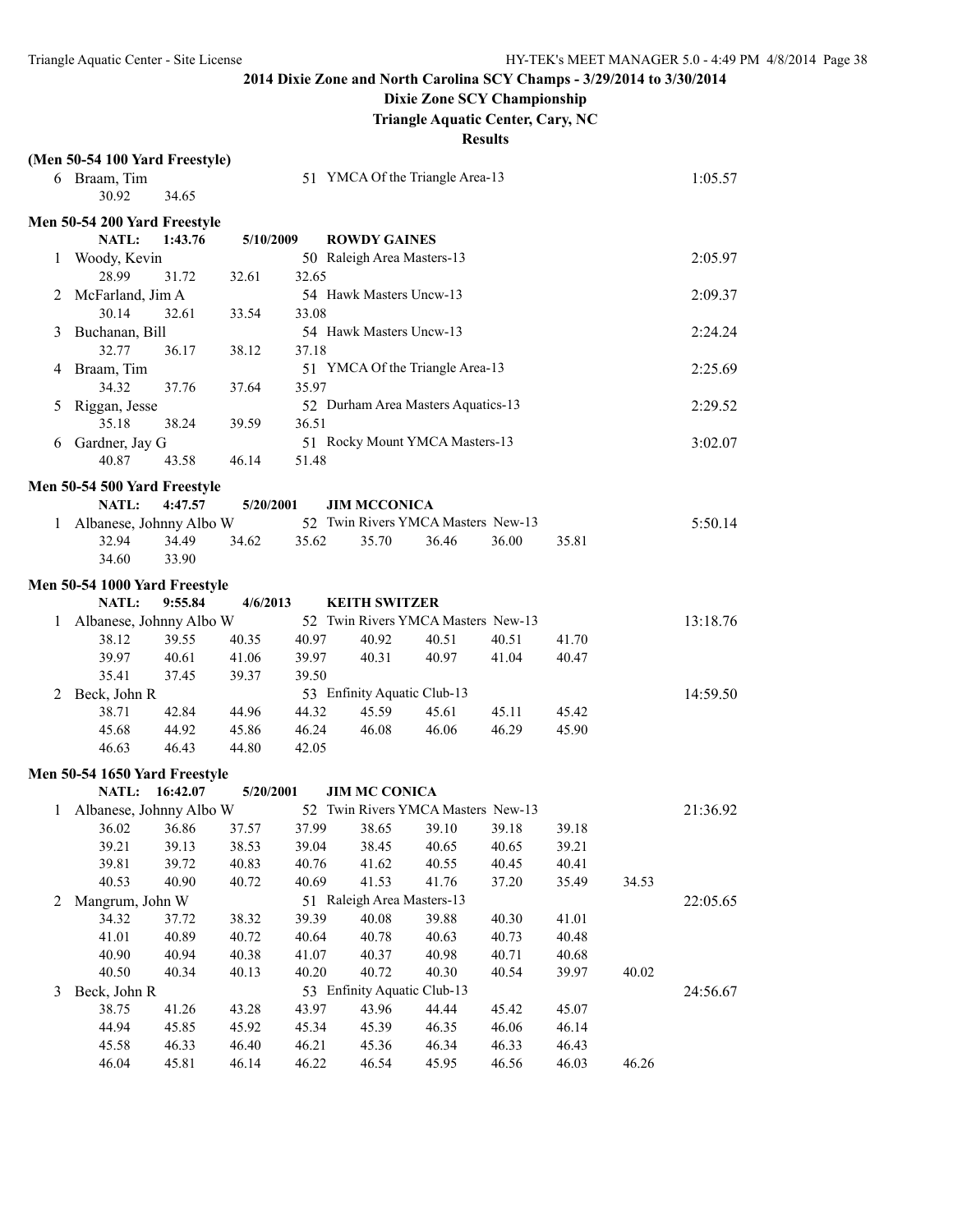## **Dixie Zone SCY Championship**

**Triangle Aquatic Center, Cary, NC**

|              | (Men 50-54 1650 Yard Freestyle)                 |         |           |       |                                     |       |       |       |       |          |
|--------------|-------------------------------------------------|---------|-----------|-------|-------------------------------------|-------|-------|-------|-------|----------|
|              | 4 Temple, John C                                |         |           |       | 53 Greater Knoxville Masters-15     |       |       |       |       | 26:15.90 |
|              | 37.66                                           | 39.77   | 43.50     | 44.42 | 44.28                               | 44.32 | 44.32 | 45.74 |       |          |
|              | 46.37                                           | 47.74   | 47.45     | 48.31 | 48.87                               | 49.28 | 49.27 | 49.69 |       |          |
|              | 49.18                                           | 50.68   | 50.18     | 50.40 | 50.00                               | 49.87 | 49.67 | 50.31 |       |          |
|              | 48.99                                           | 50.42   | 49.86     | 49.53 | 49.10                               | 49.14 | 49.76 | 50.30 | 47.52 |          |
|              | Men 50-54 50 Yard Backstroke                    |         |           |       |                                     |       |       |       |       |          |
|              | NATL:                                           | 24.75   | 4/3/2011  |       | <b>STEVE WOOD</b>                   |       |       |       |       |          |
| $\perp$      | Stewart, Henry D                                |         |           |       | 50 Raleigh Area Masters-13          |       |       |       |       | 27.10    |
| 2            | McFarland, Jim A                                |         |           |       | 54 Hawk Masters Uncw-13             |       |       |       |       | 31.05    |
| 3            | Woody, Kevin                                    |         |           |       | 50 Raleigh Area Masters-13          |       |       |       |       | 32.73    |
| 4            | Albanese, Johnny Albo W                         |         |           |       | 52 Twin Rivers YMCA Masters New-13  |       |       |       |       | 34.19    |
|              | Men 50-54 100 Yard Backstroke                   |         |           |       |                                     |       |       |       |       |          |
|              | NATL:                                           | 53.09   | 4/27/2012 |       | <b>CLAY BRITT</b>                   |       |       |       |       |          |
| 1            | Fenstermacher, Jim S                            |         |           |       | 50 Raleigh Area Masters-13          |       |       |       |       | 1:02.22  |
|              | 30.57                                           | 31.65   |           |       |                                     |       |       |       |       |          |
| 2            | McFarland, Jim A                                |         |           |       | 54 Hawk Masters Uncw-13             |       |       |       |       | 1:07.89  |
|              | 33.87                                           | 34.02   |           |       |                                     |       |       |       |       |          |
| 3            | Rehanek, Todd                                   |         |           |       | 52 Grand Strand Masters Swimming-55 |       |       |       |       | 1:18.19  |
|              | 37.45                                           | 40.74   |           |       |                                     |       |       |       |       |          |
|              | Gardner, Jay G                                  |         |           |       | 51 Rocky Mount YMCA Masters-13      |       |       |       |       | DQ       |
|              | 52.61                                           | 53.35   |           |       |                                     |       |       |       |       |          |
|              | Men 50-54 200 Yard Backstroke                   |         |           |       |                                     |       |       |       |       |          |
|              | NATL:                                           | 2:00.59 | 4/28/2012 |       | <b>CLAY BRITT</b>                   |       |       |       |       |          |
| 1            | Fenstermacher, Jim S                            |         |           |       | 50 Raleigh Area Masters-13          |       |       |       |       | 2:20.04  |
|              | 32.33                                           | 34.11   | 36.39     | 37.21 |                                     |       |       |       |       |          |
| 3            | McFarland, Jim A                                |         |           |       | 54 Hawk Masters Uncw-13             |       |       |       |       | 2:34.62  |
|              | 36.15                                           | 38.58   | 40.26     | 39.63 |                                     |       |       |       |       |          |
|              | Men 50-54 50 Yard Breaststroke                  |         |           |       |                                     |       |       |       |       |          |
|              | NATL:                                           | 26.98   | 5/21/2010 |       | <b>HOLDEN BANK</b>                  |       |       |       |       |          |
| 1            | Blank, Jon W                                    |         |           |       | 53 Raleigh Area Masters-13          |       |       |       |       | 29.76    |
| 2            | Hancock, Thomas                                 |         |           |       | 50 Chattanooga River Rats-15        |       |       |       |       | 30.05    |
| 3            | Stevens, Eric O                                 |         |           |       | 52 Raleigh Area Masters-13          |       |       |       |       | 33.06    |
| 4            | Temple, John C                                  |         |           |       | 53 Greater Knoxville Masters-15     |       |       |       |       | 36.33    |
| 5            | Braam, Tim                                      |         |           |       | 51 YMCA Of the Triangle Area-13     |       |       |       |       | 36.45    |
| 6            | Buchanan, Bill                                  |         |           |       | 54 Hawk Masters Uncw-13             |       |       |       |       | 37.56    |
|              | Riggan, Jesse                                   |         |           |       | 52 Durham Area Masters Aquatics-13  |       |       |       |       | 40.13    |
|              | Rehanek, Todd                                   |         |           |       | 52 Grand Strand Masters Swimming-55 |       |       |       |       | DQ       |
|              |                                                 |         |           |       |                                     |       |       |       |       |          |
|              | Men 50-54 100 Yard Breaststroke<br><b>NATL:</b> | 58.50   | 3/2/2014  |       | <b>DAVID GUTHRIE</b>                |       |       |       |       |          |
| $\mathbf{I}$ | Hancock, Thomas                                 |         |           |       | 50 Chattanooga River Rats-15        |       |       |       |       | 1:04.52  |
|              | 30.62                                           | 33.90   |           |       |                                     |       |       |       |       |          |
| 2            | Albanese, Johnny Albo W                         |         |           |       | 52 Twin Rivers YMCA Masters New-13  |       |       |       |       | 1:14.05  |
|              | 35.24                                           | 38.81   |           |       |                                     |       |       |       |       |          |
| 3            | Riggan, Jesse                                   |         |           |       | 52 Durham Area Masters Aquatics-13  |       |       |       |       | 1:25.14  |
|              | 40.76                                           | 44.38   |           |       |                                     |       |       |       |       |          |
| 4            | Rehanek, Todd                                   |         |           |       | 52 Grand Strand Masters Swimming-55 |       |       |       |       | 1:29.21  |
|              | 39.64                                           | 49.57   |           |       |                                     |       |       |       |       |          |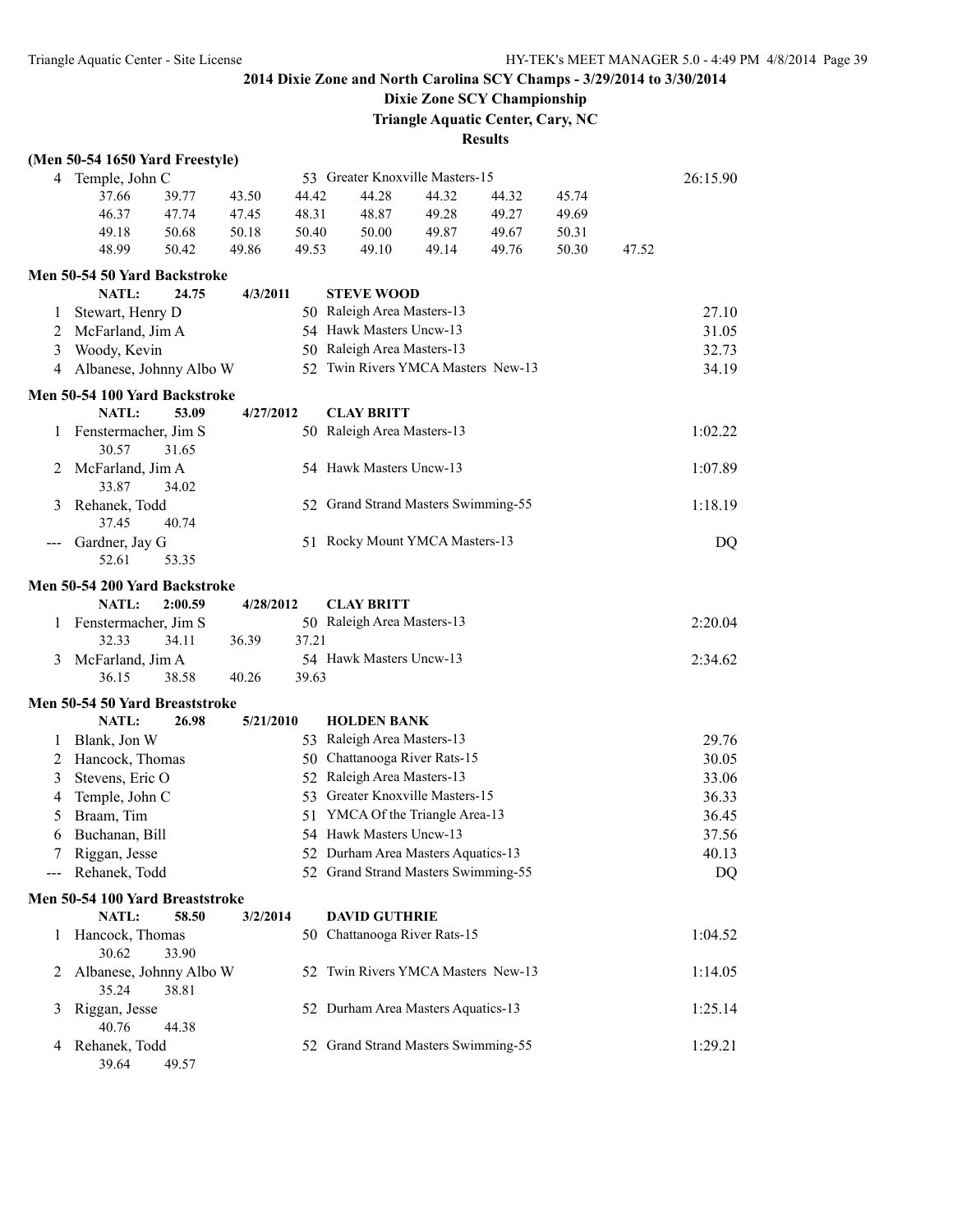## **Dixie Zone SCY Championship**

**Triangle Aquatic Center, Cary, NC**

|  |  | Men 50-54 200 Yard Breaststroke |  |
|--|--|---------------------------------|--|
|  |  |                                 |  |

|   | Men 50-54 200 Yard Breaststroke                   |                |                                                 |            |
|---|---------------------------------------------------|----------------|-------------------------------------------------|------------|
|   | <b>NATL:</b><br>2:10.76                           | 4/6/2013       | <b>DAVID GUTHRIE</b>                            |            |
| 1 | Hancock, Thomas                                   |                | 50 Chattanooga River Rats-15                    | 2:20.76    |
|   | 31.78<br>35.76                                    | 37.07<br>36.15 |                                                 |            |
| 2 | Albanese, Johnny Albo W                           |                | 52 Twin Rivers YMCA Masters New-13              | 2:46.98    |
|   | 37.37<br>41.93                                    | 44.20<br>43.48 |                                                 |            |
| 3 | Rehanek, Todd                                     |                | 52 Grand Strand Masters Swimming-55             | 3:13.89    |
|   | 41.00<br>49.57                                    | 49.95<br>53.37 |                                                 |            |
|   | Gardner, Jay G                                    |                | 51 Rocky Mount YMCA Masters-13                  | <b>DNF</b> |
|   | 48.66<br>54.05                                    | 1:09.43        |                                                 |            |
|   | Men 50-54 50 Yard Butterfly                       |                |                                                 |            |
|   | NATL:<br>23.19                                    | 4/25/2004      | <b>TRIP HEDRICK</b>                             |            |
| 1 | Stewart, Henry D                                  |                | 50 Raleigh Area Masters-13                      | 25.10      |
| 2 | Fenstermacher, Jim S                              |                | 50 Raleigh Area Masters-13                      | 26.35      |
| 3 | McFarland, Jim A                                  |                | 54 Hawk Masters Uncw-13                         | 28.17      |
| 4 | Riggan, Jesse                                     |                | 52 Durham Area Masters Aquatics-13              | 30.27      |
| 5 | Braam, Tim                                        |                | 51 YMCA Of the Triangle Area-13                 | 31.73      |
| 6 | Rehanek, Todd                                     |                | 52 Grand Strand Masters Swimming-55             | 37.62      |
|   |                                                   |                |                                                 |            |
|   | Men 50-54 100 Yard Butterfly                      |                |                                                 |            |
|   | NATL:<br>51.73                                    | 5/12/2013      | <b>DAVID SIMS</b>                               |            |
| 1 | Stewart, Henry D<br>25.44<br>29.53                |                | 50 Raleigh Area Masters-13                      | 54.97      |
| 2 | Fenstermacher, Jim S<br>28.54<br>32.71            |                | 50 Raleigh Area Masters-13                      | 1:01.25    |
| 3 | McFarland, Jim A<br>30.74<br>34.92                |                | 54 Hawk Masters Uncw-13                         | 1:05.66    |
| 4 | Hopkins, Mark<br>31.07<br>38.90                   |                | 51 SwimMAC Masters - Charlotte-13               | 1:09.97    |
|   | Men 50-54 200 Yard Butterfly                      |                |                                                 |            |
|   | NATL:<br>1:59.26                                  | 4/27/2013      | <b>DAVID SIMS</b>                               |            |
|   | 1 McFarland, Jim A                                |                | 54 Hawk Masters Uncw-13                         | 2:47.48    |
|   | 42.10<br>38.16                                    | 42.95<br>44.27 |                                                 |            |
|   |                                                   |                |                                                 |            |
|   | Men 50-54 100 Yard IM<br><b>NATL:</b><br>54.28    |                |                                                 |            |
|   |                                                   | 5/11/2013      | <b>DAVID SIMS</b><br>50 Raleigh Area Masters-13 | 58.89      |
| 1 | Stewart, Henry D<br>26.33<br>32.56                |                |                                                 |            |
|   | 2 Hancock, Thomas                                 |                | 50 Chattanooga River Rats-15                    | 1:00.13    |
| 3 | Fenstermacher, Jim S<br>27.73<br>32.90            |                | 50 Raleigh Area Masters-13                      | 1:00.63    |
| 4 | McFarland, Jim A<br>30.31<br>36.52                |                | 54 Hawk Masters Uncw-13                         | 1:06.83    |
| 5 | Hopkins, Mark<br>30.55<br>36.37                   |                | 51 SwimMAC Masters - Charlotte-13               | 1:06.92    |
| 6 | MacDonell, Stuart<br>32.06<br>35.47               |                | 50 Enfinity Aquatic Club-13                     | 1:07.53    |
| 7 | Albanese, Johnny Albo W                           |                | 52 Twin Rivers YMCA Masters New-13              | 1:09.50    |
| 8 | 35.86<br>33.64<br>Riggan, Jesse<br>33.37<br>40.26 |                | 52 Durham Area Masters Aquatics-13              | 1:13.63    |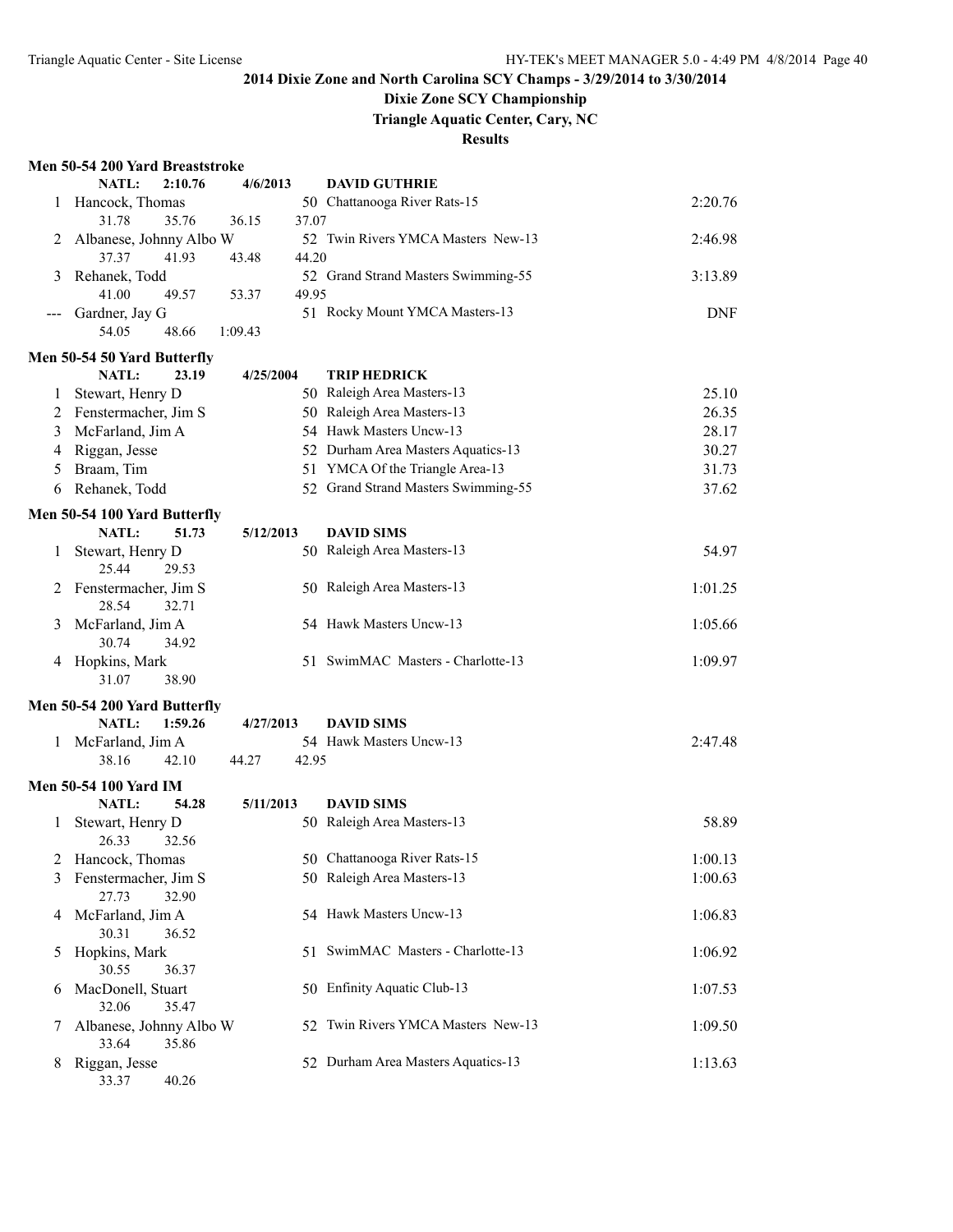## **Dixie Zone SCY Championship**

**Triangle Aquatic Center, Cary, NC**

|    | (Men 50-54 100 Yard IM)             |           |       |                                                                 |            |
|----|-------------------------------------|-----------|-------|-----------------------------------------------------------------|------------|
|    | 9 Buchanan, Bill                    |           |       | 54 Hawk Masters Uncw-13                                         | 1:20.75    |
|    | 38.68<br>42.07                      |           |       |                                                                 |            |
|    | <b>Men 50-54 200 Yard IM</b>        |           |       |                                                                 |            |
|    | NATL:<br>2:00.56                    | 4/27/2013 |       | <b>DAVID SIMS</b>                                               |            |
| 1  | Hancock, Thomas                     |           |       | 50 Chattanooga River Rats-15                                    | 2:09.66    |
|    | 27.88<br>34.84                      | 35.89     | 31.05 |                                                                 |            |
| 2  | Fenstermacher, Jim S                |           |       | 50 Raleigh Area Masters-13                                      | 2:16.49    |
|    | 28.53<br>34.63                      | 40.24     | 33.09 |                                                                 |            |
| 3  | McFarland, Jim A                    |           |       | 54 Hawk Masters Uncw-13                                         | 2:27.27    |
|    | 31.30<br>37.78                      | 45.06     | 33.13 |                                                                 |            |
| 4  | Albanese, Johnny Albo W             |           |       | 52 Twin Rivers YMCA Masters New-13                              | 2:30.95    |
|    | 36.62<br>38.42                      | 42.46     | 33.45 |                                                                 |            |
|    | <b>Men 50-54 400 Yard IM</b>        |           |       |                                                                 |            |
|    | NATL:<br>4:21.91                    | 4/28/2013 |       | <b>DAVID SIMS</b>                                               |            |
|    | 1 Hancock, Thomas                   |           |       | 50 Chattanooga River Rats-15                                    | 4:47.43    |
|    | 29.10<br>33.63                      | 38.99     | 39.34 | 38.21<br>39.92<br>34.36<br>33.88                                |            |
|    | Albanese, Johnny Albo W             |           |       | 52 Twin Rivers YMCA Masters New-13                              | DQ         |
|    | 39.79<br>43.40                      | 43.17     | 42.16 | 45.59<br>45.65<br>36.02<br>36.34                                |            |
|    | Mangrum, John W                     |           |       | 51 Raleigh Area Masters-13                                      | <b>DNF</b> |
|    | Men 55-59 50 Yard Freestyle         |           |       |                                                                 |            |
|    | <b>NATL:</b><br>21.82               | 4/30/2000 |       | <b>RICHARD ABRAHAMS</b>                                         |            |
| 1  | Slater, Douglas K                   |           |       | 56 Rocky Mount YMCA Masters-13                                  | 23.87      |
| 2  | Klein, Jonathan E                   |           |       | 56 North Carolina Masters Swimmin-13                            | 24.25      |
| 3  | Greve, Ted A                        |           |       | 56 Charlotte SwimMasters-13                                     | 24.80      |
| 4  | Crowder, Robert T                   |           |       | 58 Duke Aquatics-13                                             | 25.28      |
| 5  | Toll, Alan E                        |           |       | 59 Hawk Masters Uncw-13                                         | 27.22      |
| 6  | Harris, Patrick                     |           |       | 55 Ecam                                                         | 28.38      |
| 7  | Sharpe, Hal C                       |           |       | 56 North Carolina Masters Swimmin-13                            | 28.48      |
| 8  | Lindholm, Larry                     |           |       | 59 Triad Masters Swimming Greens-13                             | 28.62      |
| 9  | Byrd, Michael                       |           |       | 56 Hawk Masters Uncw-13                                         | 29.15      |
| 10 | Treman, Michael C                   |           |       | 57 Hawk Masters Uncw-13                                         | 31.35      |
| 11 | LaRue, Steven C                     |           |       | 58 Rocky Mount YMCA Masters-13                                  | 31.81      |
|    |                                     |           |       |                                                                 |            |
|    | Men 55-59 100 Yard Freestyle        |           |       |                                                                 |            |
|    | <b>NATL:</b><br>48.37               | 4/30/2000 |       | <b>RICHARD ABRAHAMS</b><br>56 North Carolina Masters Swimmin-13 | 53.58      |
| 1  | Klein, Jonathan E<br>25.86<br>27.72 |           |       |                                                                 |            |
| 2  | Slater, Douglas K                   |           |       | 56 Rocky Mount YMCA Masters-13                                  | 53.65      |
|    | 25.68<br>27.97                      |           |       |                                                                 |            |
| 3  | Washburn, Jonathan W                |           |       | 56 Hawk Masters Uncw-13                                         | 57.32      |
|    | 27.22<br>30.10                      |           |       |                                                                 |            |
| 4  | Vestal, Neal L                      |           |       | 59 North Carolina Masters Swimmin-13                            | 58.08      |
|    | 27.59<br>30.49                      |           |       |                                                                 |            |
| 5  | Toll, Alan E                        |           |       | 59 Hawk Masters Uncw-13                                         | 1:00.00    |
|    | 29.35<br>30.65                      |           |       |                                                                 |            |
| 6  | Harris, Patrick                     |           |       | 55 Ecam                                                         | 1:00.95    |
|    | 29.03<br>31.92                      |           |       |                                                                 |            |
| 7  | Sharpe, Hal C                       |           |       | 56 North Carolina Masters Swimmin-13                            | 1:06.17    |
|    | 31.96<br>34.21                      |           |       |                                                                 |            |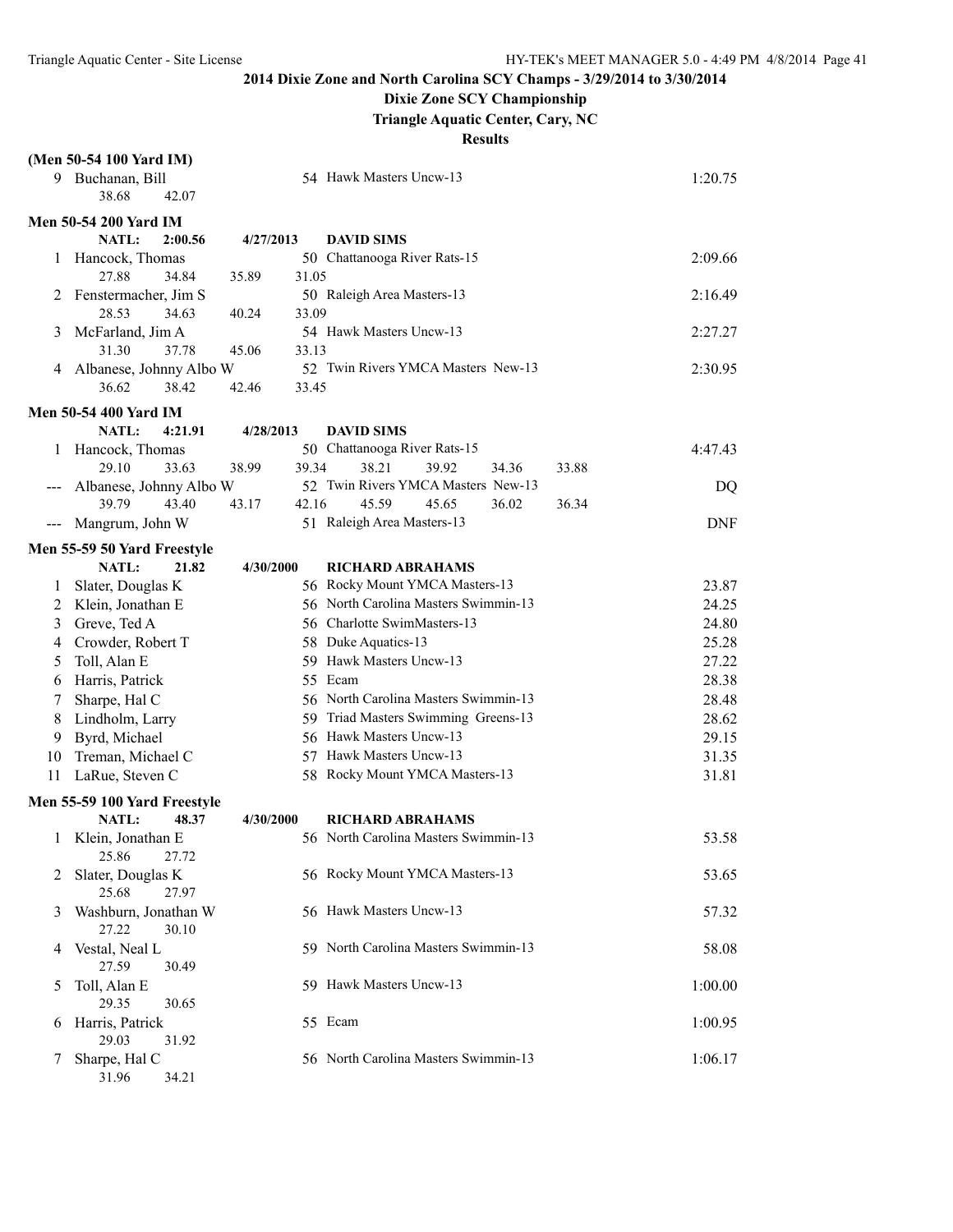## **Dixie Zone SCY Championship**

**Triangle Aquatic Center, Cary, NC**

|         | (Men 55-59 100 Yard Freestyle)                  |           |         |                            |                                      |       |       |          |
|---------|-------------------------------------------------|-----------|---------|----------------------------|--------------------------------------|-------|-------|----------|
|         | 8 Treman, Michael C<br>33.23<br>34.92           |           |         | 57 Hawk Masters Uncw-13    |                                      |       |       | 1:08.15  |
|         | 9 LaRue, Steven C<br>34.78<br>35.96             |           |         |                            | 58 Rocky Mount YMCA Masters-13       |       |       | 1:10.74  |
|         | Men 55-59 200 Yard Freestyle                    |           |         |                            |                                      |       |       |          |
|         | NATL:<br>1:48.79                                | 4/10/2010 |         | <b>MICHAEL MANN</b>        |                                      |       |       |          |
| $\perp$ | Klein, Jonathan E                               |           |         |                            | 56 North Carolina Masters Swimmin-13 |       |       | 1:59.49  |
|         | 26.96<br>30.50                                  | 30.91     | 31.12   |                            |                                      |       |       |          |
| 2       | Phillips, John M                                |           |         |                            | 55 North Carolina Masters Swimmin-13 |       |       | 2:10.73  |
|         | 29.02<br>32.62                                  | 34.47     | 34.62   |                            |                                      |       |       |          |
| 3       | Toll, Alan E                                    |           |         | 59 Hawk Masters Uncw-13    |                                      |       |       | 2:19.93  |
|         | 32.55<br>35.46                                  | 36.08     | 35.84   |                            |                                      |       |       |          |
| 4       | Harris, Patrick                                 |           | 55 Ecam |                            |                                      |       |       | 2:20.77  |
|         | 31.82<br>33.65                                  | 36.76     | 38.54   |                            |                                      |       |       |          |
| 5       | Byrd, Michael                                   |           |         | 56 Hawk Masters Uncw-13    |                                      |       |       | 2:35.17  |
|         | 34.67<br>38.52                                  | 41.24     | 40.74   |                            |                                      |       |       |          |
|         | Men 55-59 500 Yard Freestyle                    |           |         |                            |                                      |       |       |          |
|         | <b>NATL:</b><br>4:56.82                         | 4/11/2010 |         | <b>MICHAEL MANN</b>        |                                      |       |       |          |
|         | Washburn, Jonathan W                            |           |         | 56 Hawk Masters Uncw-13    |                                      |       |       | 5:38.41  |
|         | 30.06<br>33.08                                  | 34.08     | 34.25   | 34.67                      | 34.74                                | 35.12 | 34.74 |          |
|         | 34.62<br>33.05                                  |           |         |                            |                                      |       |       |          |
| 2       | Treman, Michael C                               |           |         | 57 Hawk Masters Uncw-13    |                                      |       |       | 7:06.98  |
|         | 37.59<br>42.53                                  | 44.01     | 44.30   | 44.20                      | 44.45                                | 44.74 | 43.51 |          |
|         | 42.29<br>39.36                                  |           |         |                            |                                      |       |       |          |
| 3       | Sasser, Jon D                                   |           |         | 58 Raleigh Area Masters-13 |                                      |       |       | 8:57.41  |
|         | 46.22<br>49.40                                  | 51.97     | 54.27   | 55.29                      | 56.40                                | 57.66 | 57.26 |          |
|         | 55.47<br>53.47                                  |           |         |                            |                                      |       |       |          |
| 4       | Miller, Jamie A                                 |           |         |                            | 59 Triad Masters Swimming Greens-13  |       |       | 9:31.72  |
|         |                                                 |           |         |                            |                                      |       | 56.91 |          |
|         | 49.62                                           |           |         |                            |                                      |       |       |          |
|         | Toll, Alan E                                    |           |         | 59 Hawk Masters Uncw-13    |                                      |       |       | DQ       |
|         |                                                 |           |         |                            |                                      |       | 42.03 |          |
|         | 36.92<br>40.40                                  |           |         |                            |                                      |       |       |          |
|         |                                                 |           |         |                            |                                      |       |       |          |
|         | Men 55-59 1000 Yard Freestyle<br>NATL: 10:07.36 | 5/14/2006 |         | <b>JIM MC CONICA</b>       |                                      |       |       |          |
|         |                                                 |           |         |                            | 55 Swim Fort Lauderdale-50           |       |       | 12:13.11 |
|         | 1 Hendrick, Marty<br>36.15<br>33.02             | 36.10     | 37.00   | 36.84                      | 36.97                                | 37.17 | 37.51 |          |
|         | 36.96<br>37.78                                  | 37.51     | 37.89   | 37.08                      | 37.06                                | 37.66 | 37.73 |          |
|         | 37.15<br>36.24                                  | 35.85     | 33.44   |                            |                                      |       |       |          |
| 2       | Treman, Michael C                               |           |         | 57 Hawk Masters Uncw-13    |                                      |       |       | 14:26.04 |
|         | 40.67<br>44.19                                  | 44.95     | 45.26   | 45.55                      | 45.01                                | 44.74 | 43.67 |          |
|         | 43.59<br>43.75                                  | 43.73     | 43.14   | 44.10                      | 43.19                                | 43.94 | 43.27 |          |
|         | 42.41<br>42.91                                  | 42.35     | 35.62   |                            |                                      |       |       |          |
| 3       | Sasser, Jon D                                   |           |         | 58 Raleigh Area Masters-13 |                                      |       |       | 18:05.08 |
|         | 43.57<br>49.34                                  | 51.08     | 54.49   | 55.14                      | 54.63                                | 55.74 | 56.61 |          |
|         | 56.33<br>55.63                                  | 56.62     | 55.95   | 55.15                      | 56.10                                | 57.10 | 55.01 |          |
|         | 54.23<br>54.68                                  | 54.60     | 53.08   |                            |                                      |       |       |          |
|         |                                                 |           |         |                            |                                      |       |       |          |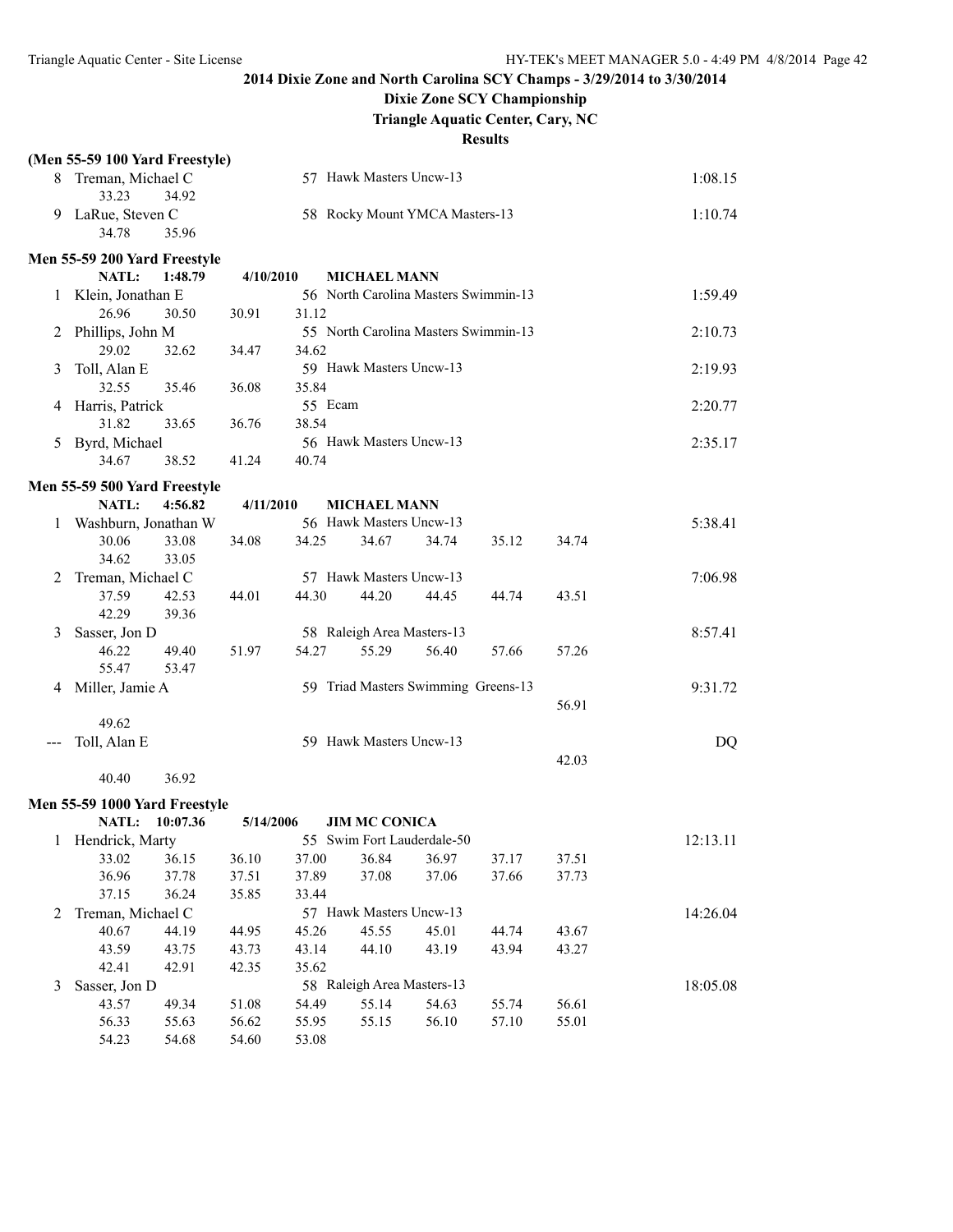# **Dixie Zone SCY Championship**

**Triangle Aquatic Center, Cary, NC**

|   | (Men 55-59 1000 Yard Freestyle)                 |           |       |                                      |       |       |       |       |            |
|---|-------------------------------------------------|-----------|-------|--------------------------------------|-------|-------|-------|-------|------------|
|   | 4 Miller, Jamie A                               |           |       | 59 Triad Masters Swimming Greens-13  |       |       |       |       | 18:43.29   |
|   |                                                 | 57.14     | 55.95 | 57.06                                | 57.74 | 58.06 | 58.03 |       |            |
|   | 58.67<br>58.84                                  | 57.56     | 57.51 | 57.25                                | 56.71 | 55.38 | 56.27 |       |            |
|   | 56.52<br>55.55                                  | 54.94     | 47.94 |                                      |       |       |       |       |            |
|   | Men 55-59 1650 Yard Freestyle                   |           |       |                                      |       |       |       |       |            |
|   | NATL:<br>17:11.12                               | 5/20/2007 |       | <b>JIM MC CONICA</b>                 |       |       |       |       |            |
| 1 | Treman, Michael C                               |           |       | 57 Hawk Masters Uncw-13              |       |       |       |       | 24:01.15   |
|   | 39.16<br>42.78                                  | 43.38     | 44.11 | 43.46                                | 43.89 | 44.12 | 43.38 |       |            |
|   | 44.03<br>44.96                                  | 44.08     | 44.59 | 44.80                                | 44.02 | 43.71 | 44.29 |       |            |
|   | 44.25<br>44.23                                  | 44.83     | 44.57 | 45.01                                | 44.67 | 43.80 | 44.47 |       |            |
|   | 43.68<br>44.11                                  | 44.11     | 43.86 | 43.52                                | 43.56 | 42.88 | 42.15 | 38.69 |            |
|   |                                                 |           |       | 58 Unattached South Carolina-55      |       |       |       |       | 27:48.32   |
| 2 | Appleton, Kevin J<br>42.52<br>47.33             | 49.21     | 49.91 | 50.68                                |       |       |       |       |            |
|   | 49.54                                           |           |       | 50.87                                | 50.58 | 50.21 | 50.54 |       |            |
|   | 50.84                                           | 51.48     | 50.20 |                                      |       |       | 51.92 |       |            |
|   | 50.76<br>52.46                                  | 50.77     | 50.79 | 51.61                                | 52.35 | 50.69 | 51.48 |       |            |
|   | 51.68<br>51.85                                  | 50.86     | 51.34 | 51.82                                | 52.14 | 50.88 | 49.92 | 49.28 |            |
| 3 | Narter, Erdem M                                 |           |       | 57 Durham Area Masters Aquatics-13   |       |       |       |       | 29:38.93   |
|   | 46.60<br>46.46                                  | 48.89     | 51.26 | 52.46                                | 53.18 | 52.02 | 52.90 |       |            |
|   | 52.85<br>53.68                                  | 54.49     | 54.28 | 54.68                                | 54.31 | 56.09 | 54.15 |       |            |
|   | 54.32<br>54.75                                  | 56.12     | 54.82 | 55.36                                | 54.23 | 55.30 | 55.65 |       |            |
|   | 57.56<br>55.09                                  | 56.22     | 54.96 | 54.70                                | 55.75 | 56.56 | 56.11 | 53.13 |            |
|   | McFarland, Jim                                  |           |       | 55 Virginia Masters Swim Team-12     |       |       |       |       | <b>DNF</b> |
|   | Men 55-59 50 Yard Backstroke                    |           |       |                                      |       |       |       |       |            |
|   | <b>NATL:</b><br>26.34                           | 5/1/2011  |       | <b>TOM BARTON</b>                    |       |       |       |       |            |
| 1 | Klein, Jonathan E                               |           |       | 56 North Carolina Masters Swimmin-13 |       |       |       |       | 27.85      |
| 2 | Slater, Douglas K                               |           |       | 56 Rocky Mount YMCA Masters-13       |       |       |       |       | 29.04      |
| 3 | Hendrick, Marty                                 |           |       | 55 Swim Fort Lauderdale-50           |       |       |       |       | 30.04      |
| 4 | Washburn, Jonathan W                            |           |       | 56 Hawk Masters Uncw-13              |       |       |       |       | 31.89      |
| 5 | Sharpe, Hal C                                   |           |       | 56 North Carolina Masters Swimmin-13 |       |       |       |       | 37.26      |
| 6 | Lindholm, Larry                                 |           |       | 59 Triad Masters Swimming Greens-13  |       |       |       |       | 39.34      |
| 7 | LaRue, Steven C                                 |           |       | 58 Rocky Mount YMCA Masters-13       |       |       |       |       | 39.49      |
| 8 | Treman, Michael C                               |           |       | 57 Hawk Masters Uncw-13              |       |       |       |       | 45.27      |
| 9 | Sasser, Jon D                                   |           |       | 58 Raleigh Area Masters-13           |       |       |       |       | 50.96      |
|   |                                                 |           |       |                                      |       |       |       |       |            |
|   | Men 55-59 100 Yard Backstroke 100 Split Request |           |       |                                      |       |       |       |       |            |
|   | <b>NATL:</b><br>56.55                           | 4/30/2011 |       | <b>TOM BARTON</b>                    |       |       |       |       |            |
| 1 | Klein, Jonathan E                               |           |       | 56 North Carolina Masters Swimmin-13 |       |       |       |       | 59.01      |
|   | Men 55-59 100 Yard Backstroke                   |           |       |                                      |       |       |       |       |            |
|   | NATL:<br>56.55                                  | 4/30/2011 |       | <b>TOM BARTON</b>                    |       |       |       |       |            |
| 1 | Slater, Douglas K                               |           |       | 56 Rocky Mount YMCA Masters-13       |       |       |       |       | 1:00.85    |
|   | 29.70<br>31.15                                  |           |       |                                      |       |       |       |       |            |
| 2 | Hendrick, Marty                                 |           |       | 55 Swim Fort Lauderdale-50           |       |       |       |       | 1:05.27    |
|   | 32.38<br>32.89                                  |           |       |                                      |       |       |       |       |            |
| 3 | Sharpe, Hal C                                   |           |       | 56 North Carolina Masters Swimmin-13 |       |       |       |       | 1:24.05    |
|   | 40.45<br>43.60                                  |           |       |                                      |       |       |       |       |            |
| 4 | Sasser, Jon D                                   |           |       | 58 Raleigh Area Masters-13           |       |       |       |       | 1:57.51    |
|   | 54.08<br>1:03.43                                |           |       |                                      |       |       |       |       |            |
|   |                                                 |           |       |                                      |       |       |       |       |            |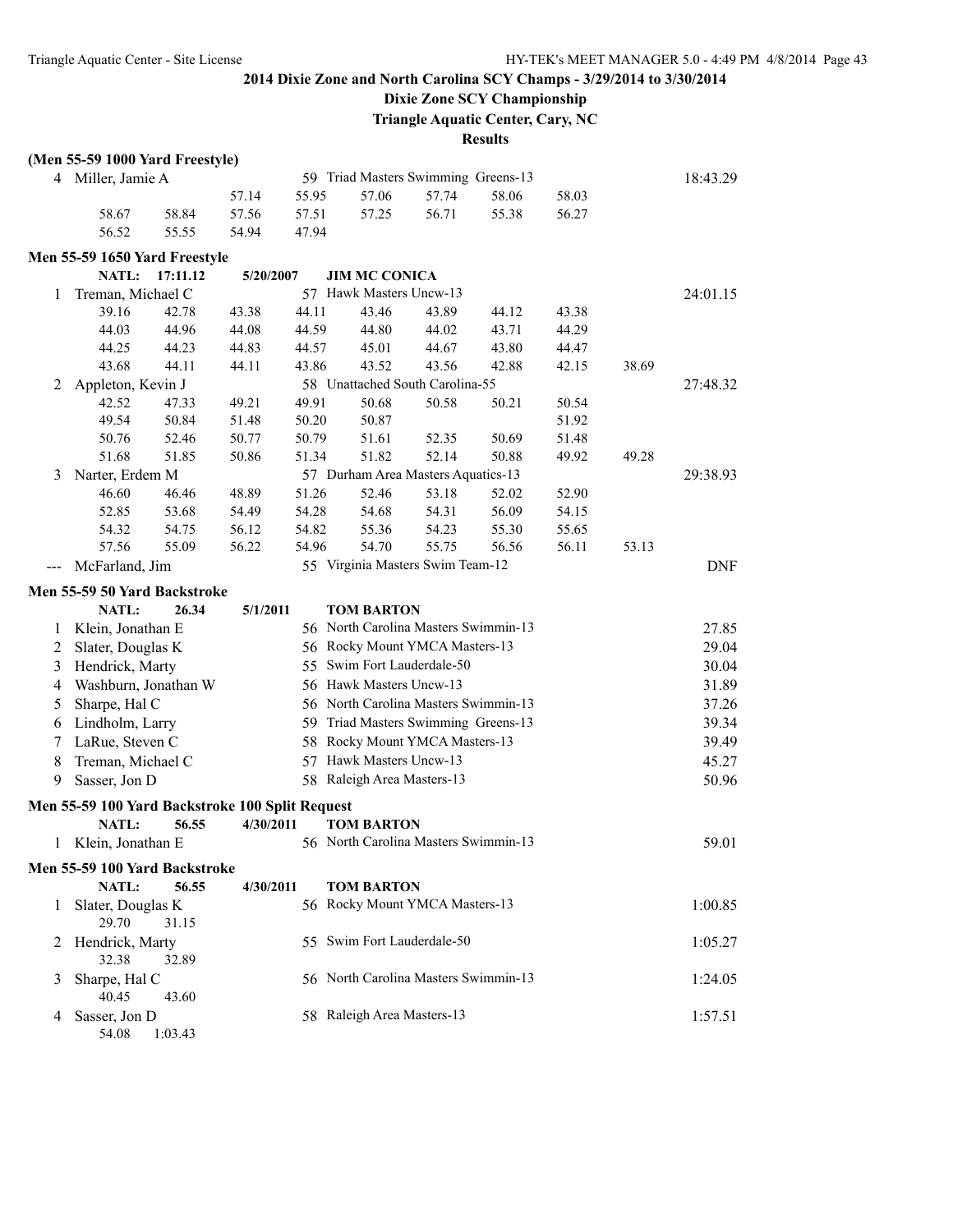### **Dixie Zone SCY Championship**

**Triangle Aquatic Center, Cary, NC**

**Results**

#### **Men 55-59 200 Yard Backstroke**

|              | NATL:<br>2:03.14                       | 3/31/2012        | <b>TOM BARTON</b>                    |         |
|--------------|----------------------------------------|------------------|--------------------------------------|---------|
| 1            | Klein, Jonathan E                      |                  | 56 North Carolina Masters Swimmin-13 | 2:12.34 |
|              | 30.86<br>33.88                         | 33.05<br>34.55   |                                      |         |
| 2            | Slater, Douglas K                      |                  | 56 Rocky Mount YMCA Masters-13       | 2:15.69 |
|              | 31.70<br>34.13                         | 35.12<br>34.74   |                                      |         |
| 3            | Hendrick, Marty                        |                  | 55 Swim Fort Lauderdale-50           | 2:24.43 |
|              | 35.44<br>37.01                         | 34.69<br>37.29   |                                      |         |
|              | Men 55-59 50 Yard Breaststroke         |                  |                                      |         |
|              | NATL:<br>27.81                         | 5/4/2008         | <b>TIMOTHY SHEAD</b>                 |         |
| 1            | Vestal, Neal L                         |                  | 59 North Carolina Masters Swimmin-13 | 30.45   |
| 2            | Slater, Douglas K                      |                  | 56 Rocky Mount YMCA Masters-13       | 31.56   |
| 3            | Symonds, Barry F                       |                  | 56 Durham Area Masters Aquatics-13   | 35.98   |
| 4            | Sharpe, Hal C                          |                  | 56 North Carolina Masters Swimmin-13 | 37.28   |
| 5            | Hearn, John W                          |                  | 55 Unattached North Carolina-13      | 37.72   |
| 6            | Lindholm, Larry                        |                  | 59 Triad Masters Swimming Greens-13  | 37.78   |
| 7            | Treman, Michael C                      |                  | 57 Hawk Masters Uncw-13              | 39.24   |
| 8            | Byrd, Michael                          |                  | 56 Hawk Masters Uncw-13              | 39.43   |
| 9            | Toll, Alan E                           |                  | 59 Hawk Masters Uncw-13              | 39.98   |
| 10           | LaRue, Steven C                        |                  | 58 Rocky Mount YMCA Masters-13       | 41.65   |
|              | Men 55-59 100 Yard Breaststroke        |                  |                                      |         |
|              | NATL:<br>1:01.42                       | 5/4/2008         | <b>TIMOTHY SHEAD</b>                 |         |
| 1            | Vestal, Neal L                         |                  | 59 North Carolina Masters Swimmin-13 | 1:07.85 |
|              | 36.24<br>31.61                         |                  |                                      |         |
| 2            | Slater, Douglas K                      |                  | 56 Rocky Mount YMCA Masters-13       | 1:12.84 |
|              | 34.65<br>38.19                         |                  |                                      |         |
| 3            | Washburn, Jonathan W<br>34.93<br>39.89 |                  | 56 Hawk Masters Uncw-13              | 1:14.82 |
| 4            | Symonds, Barry F                       |                  | 56 Durham Area Masters Aquatics-13   | 1:19.47 |
|              | 37.14<br>42.33                         |                  |                                      |         |
| 5            | Sharpe, Hal C                          |                  | 56 North Carolina Masters Swimmin-13 | 1:27.35 |
|              | 41.45<br>45.90                         |                  |                                      |         |
| 6            | Treman, Michael C                      |                  | 57 Hawk Masters Uncw-13              | 1:28.58 |
|              | 41.88<br>46.70                         |                  |                                      |         |
| 7            | LaRue, Steven C                        |                  | 58 Rocky Mount YMCA Masters-13       | 1:31.61 |
|              | 44.53<br>47.08                         |                  |                                      |         |
| 8            | Miller, Jamie A                        |                  | 59 Triad Masters Swimming Greens-13  | 1:47.90 |
|              | 52.70<br>55.20                         |                  |                                      |         |
|              | Men 55-59 200 Yard Breaststroke        |                  |                                      |         |
|              | NATL:<br>2:17.00                       | 5/4/2008         | <b>TIMOTHY SHEAD</b>                 |         |
| $\perp$      | Symonds, Barry F                       |                  | 56 Durham Area Masters Aquatics-13   | 2:57.26 |
|              | 37.22<br>44.16                         | 47.79<br>48.09   |                                      |         |
| 2            | Treman, Michael C                      |                  | 57 Hawk Masters Uncw-13              | 3:29.94 |
|              | 43.96<br>53.22                         | 53.82<br>58.94   |                                      |         |
| 3            | Miller, Jamie A                        |                  | 59 Triad Masters Swimming Greens-13  | 3:56.84 |
|              | 54.65<br>1:02.76                       | 1:02.61<br>56.82 |                                      |         |
|              | Men 55-59 50 Yard Butterfly            |                  |                                      |         |
|              | <b>NATL:</b><br>24.16                  | 3/25/2007        | <b>GREG SHAW</b>                     |         |
| $\mathbf{L}$ | Greve, Ted A                           |                  | 56 Charlotte SwimMasters-13          | 26.07   |
| 2            | Phillips, John M                       |                  | 55 North Carolina Masters Swimmin-13 | 26.38   |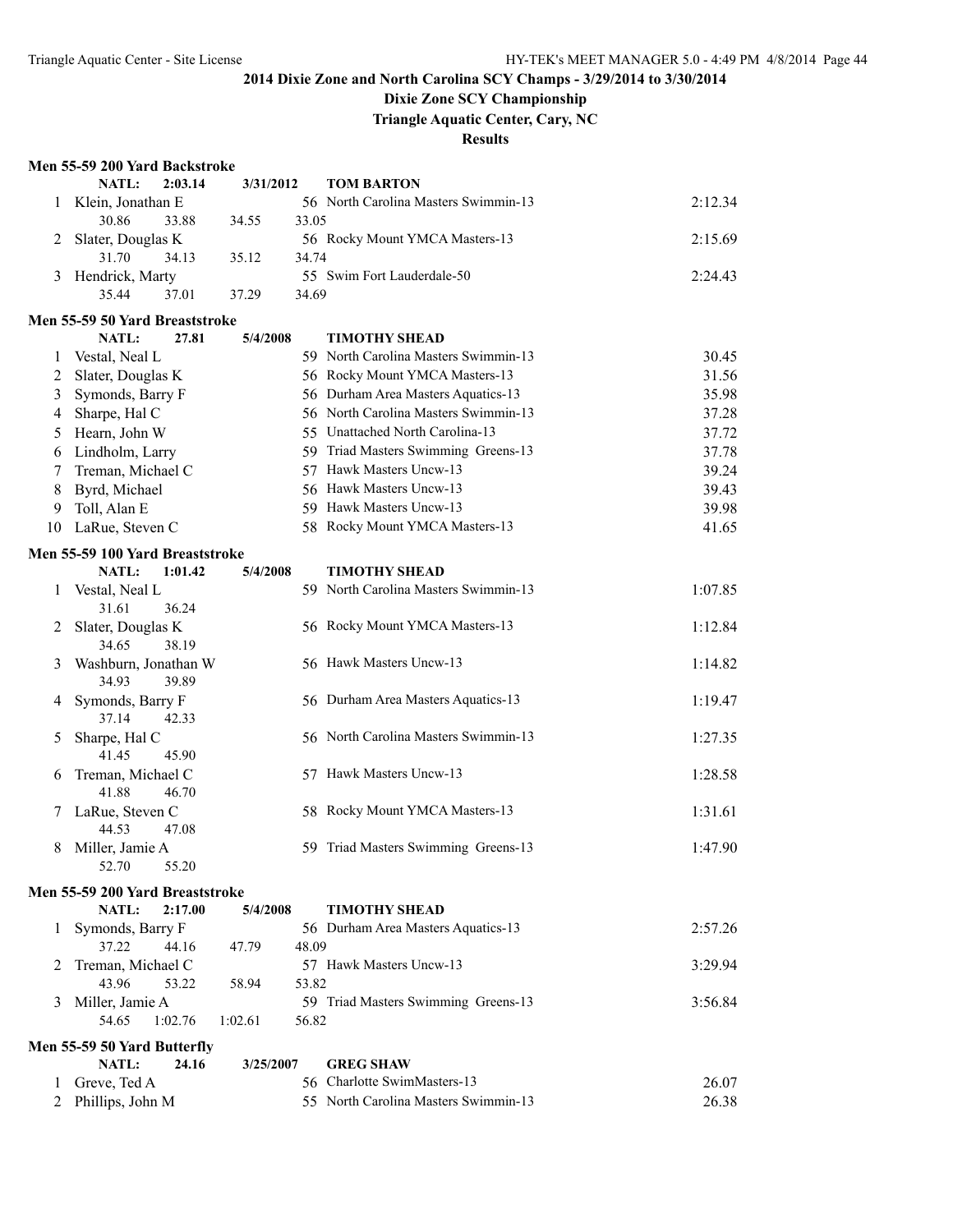## **Dixie Zone SCY Championship**

**Triangle Aquatic Center, Cary, NC**

|   | (Men 55-59 50 Yard Butterfly)       |                    |                                      |         |
|---|-------------------------------------|--------------------|--------------------------------------|---------|
| 3 | Toll, Alan E                        |                    | 59 Hawk Masters Uncw-13              | 29.63   |
| 4 | Harris, Patrick                     |                    | 55 Ecam                              | 31.54   |
| 5 | Sharpe, Hal C                       |                    | 56 North Carolina Masters Swimmin-13 | 32.25   |
|   | 6 Lindholm, Larry                   |                    | 59 Triad Masters Swimming Greens-13  | 32.91   |
|   | Men 55-59 100 Yard Butterfly        |                    |                                      |         |
|   | NATL:<br>53.90                      | 5/12/2013          | <b>PAUL CARTER</b>                   |         |
| 1 | Greve, Ted A<br>28.38<br>33.40      |                    | 56 Charlotte SwimMasters-13          | 1:01.78 |
| 2 | Phillips, John M<br>29.16<br>33.27  |                    | 55 North Carolina Masters Swimmin-13 | 1:02.43 |
| 3 | Crowder, Robert T<br>29.58<br>34.12 |                    | 58 Duke Aquatics-13                  | 1:03.70 |
| 4 | Toll, Alan E<br>34.18<br>40.92      |                    | 59 Hawk Masters Uncw-13              | 1:15.10 |
| 5 | Miller, Jamie A<br>52.19<br>59.54   |                    | 59 Triad Masters Swimming Greens-13  | 1:51.73 |
|   | Men 55-59 200 Yard Butterfly        |                    |                                      |         |
|   | <b>NATL:</b><br>2:03.18             | 5/23/2010          | <b>BRAD HORNER</b>                   |         |
| 1 | Miller, Jamie A                     |                    | 59 Triad Masters Swimming Greens-13  | 4:27.82 |
|   | 59.37<br>1:07.60                    | 1:09.73<br>1:11.12 |                                      |         |
|   | <b>Men 55-59 100 Yard IM</b>        |                    |                                      |         |
|   | NATL:<br>56.20                      | 5/4/2008           | <b>TIMOTHY SHEAD</b>                 |         |
| 1 | Slater, Douglas K                   |                    | 56 Rocky Mount YMCA Masters-13       | 1:02.11 |
|   | 28.55<br>33.56                      |                    |                                      |         |
| 2 | Greve, Ted A                        |                    | 56 Charlotte SwimMasters-13          | 1:03.69 |
| 3 | 29.16<br>34.53<br>Hendrick, Marty   |                    | 55 Swim Fort Lauderdale-50           | 1:06.74 |
|   | 30.52<br>36.22                      |                    |                                      |         |
| 4 | Symonds, Barry F<br>32.45<br>37.30  |                    | 56 Durham Area Masters Aquatics-13   | 1:09.75 |
| 5 | Toll, Alan E<br>34.47<br>38.75      |                    | 59 Hawk Masters Uncw-13              | 1:13.22 |
| 6 | Lindholm, Larry<br>39.86<br>35.85   |                    | 59 Triad Masters Swimming Greens-13  | 1:15.71 |
| 7 | Byrd, Michael<br>41.60<br>41.19     |                    | 56 Hawk Masters Uncw-13              | 1:22.79 |
| 8 | Miller, Jamie A<br>1:48.68          |                    | 59 Triad Masters Swimming Greens-13  | 1:48.68 |
|   | Sharpe, Hal C<br>36.84<br>39.00     |                    | 56 North Carolina Masters Swimmin-13 | DQ      |
|   | <b>Men 55-59 200 Yard IM</b>        |                    |                                      |         |
|   | <b>NATL:</b><br>2:04.09             | 5/4/2008           | <b>TIMOTHY SHEAD</b>                 |         |
| 1 | Slater, Douglas K                   |                    | 56 Rocky Mount YMCA Masters-13       | 2:16.18 |
|   | 28.28<br>34.86                      | 33.06<br>39.98     |                                      |         |
| 2 | Greve, Ted A                        |                    | 56 Charlotte SwimMasters-13          | 2:24.02 |
|   | 30.10<br>37.02                      | 33.95<br>42.95     |                                      |         |
| 3 | Hendrick, Marty<br>31.29<br>39.47   | 33.07<br>43.63     | 55 Swim Fort Lauderdale-50           | 2:27.46 |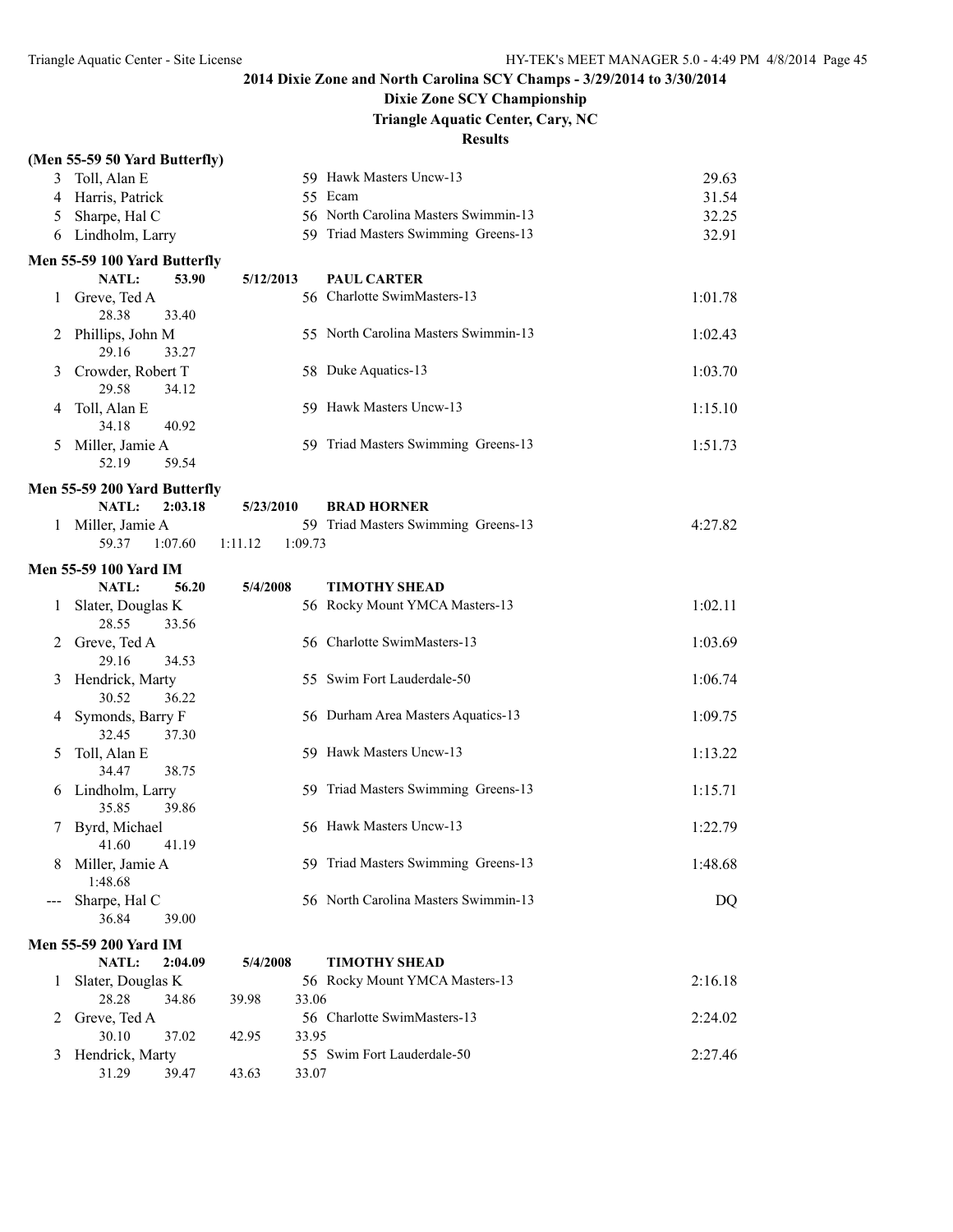## **Dixie Zone SCY Championship**

**Triangle Aquatic Center, Cary, NC**

|                     | (Men 55-59 200 Yard IM)             |           |         |                                                                              |         |         |       |         |
|---------------------|-------------------------------------|-----------|---------|------------------------------------------------------------------------------|---------|---------|-------|---------|
|                     | 4 Washburn, Jonathan W              |           |         | 56 Hawk Masters Uncw-13                                                      |         |         |       | 2:40.83 |
|                     | 49.21<br>37.76                      | 41.27     | 32.59   |                                                                              |         |         |       |         |
| 5                   | Symonds, Barry F                    |           |         | 56 Durham Area Masters Aquatics-13                                           |         |         |       | 2:42.96 |
|                     | 33.63<br>41.98                      | 46.56     | 40.79   |                                                                              |         |         |       |         |
| 6                   | Treman, Michael C                   |           |         | 57 Hawk Masters Uncw-13                                                      |         |         |       | 3:23.44 |
|                     | 45.39<br>56.96                      | 59.71     | 41.38   |                                                                              |         |         |       |         |
|                     | Miller, Jamie A                     |           |         | 59 Triad Masters Swimming Greens-13                                          |         |         |       | 4:00.07 |
|                     | 50.14<br>1:12.76                    | 1:09.60   | 47.57   | 59 Hawk Masters Uncw-13                                                      |         |         |       |         |
| $---$               | Toll, Alan E<br>32.82<br>43.42      | 53.28     | 37.25   |                                                                              |         |         |       | DQ      |
|                     |                                     |           |         |                                                                              |         |         |       |         |
|                     | <b>Men 55-59 400 Yard IM</b>        |           |         |                                                                              |         |         |       |         |
|                     | <b>NATL:</b><br>4:28.69             | 4/10/2010 |         | <b>MICHAEL MANN</b>                                                          |         |         |       |         |
| 1                   | Hendrick, Marty<br>34.19            |           |         | 55 Swim Fort Lauderdale-50<br>46.80                                          |         |         |       | 5:17.43 |
|                     | 37.91                               | 42.63     | 39.22   | 59 Triad Masters Swimming Greens-13                                          | 44.97   | 37.08   | 34.63 |         |
| $\qquad \qquad - -$ | Miller, Jamie A<br>55.82<br>1:03.47 | 1:19.23   | 1:11.34 | 1:09.09                                                                      | 1:11.37 | 1:40.20 |       | DQ      |
|                     |                                     |           |         |                                                                              |         |         |       |         |
|                     | Men 60-64 50 Yard Freestyle         |           |         |                                                                              |         |         |       |         |
|                     | NATL:<br>22.30                      | 5/22/2005 |         | <b>RICHARD ABRAHAMS</b>                                                      |         |         |       |         |
| 1                   | Trevisan, Paul T                    |           |         | 62 North Carolina Masters Swimmin-13<br>60 Greensboro Swimming Associatio-13 |         |         |       | 23.59   |
| 2                   | Gilchrist, Donald B                 |           |         | 61 Triad Masters Swimming Greens-13                                          |         |         |       | 24.66   |
| 3                   | Haney, Rich<br>McCrea, Bill         |           |         | 60 YMCA Of the Triangle Area-13                                              |         |         |       | 26.77   |
| 4                   |                                     |           |         |                                                                              |         |         |       | 32.77   |
|                     | Men 60-64 100 Yard Freestyle        |           |         |                                                                              |         |         |       |         |
|                     | <b>NATL:</b><br>49.14               | 5/22/2005 |         | <b>RICHARD ABRAHAMS</b>                                                      |         |         |       |         |
| 1                   | Trevisan, Paul T                    |           |         | 62 North Carolina Masters Swimmin-13                                         |         |         |       | 53.09   |
|                     | 25.00<br>28.09                      |           |         |                                                                              |         |         |       |         |
| 2                   | Gilchrist, Donald B                 |           |         | 60 Greensboro Swimming Associatio-13                                         |         |         |       | 56.98   |
|                     | 27.31<br>29.67                      |           |         | 61 Triad Masters Swimming Greens-13                                          |         |         |       |         |
| 3                   | Haney, Rich<br>27.86<br>31.74       |           |         |                                                                              |         |         |       | 59.60   |
| 4                   | Beachler, Michael P                 |           |         | 62 Triad Masters Swimming Greens-13                                          |         |         |       | 1:13.34 |
|                     | 34.75<br>38.59                      |           |         |                                                                              |         |         |       |         |
| 5                   | McCrea, Bill                        |           |         | 60 YMCA Of the Triangle Area-13                                              |         |         |       | 1:14.17 |
|                     | 35.29<br>38.88                      |           |         |                                                                              |         |         |       |         |
| 6                   | Bean, Gary O                        |           |         | 64 Raleigh Area Masters-13                                                   |         |         |       | 1:19.63 |
|                     | 39.42<br>40.21                      |           |         |                                                                              |         |         |       |         |
|                     | Men 60-64 200 Yard Freestyle        |           |         |                                                                              |         |         |       |         |
|                     | NATL:<br>1:54.14                    | 3/29/2009 |         | <b>FRED SCHLICHER</b>                                                        |         |         |       |         |
|                     | 1 Gilchrist, Donald B               |           |         | 60 Greensboro Swimming Associatio-13                                         |         |         |       | 2:05.84 |
|                     | 29.45<br>31.67                      | 32.51     | 32.21   |                                                                              |         |         |       |         |
|                     | 2 Haney, Rich                       |           |         | 61 Triad Masters Swimming Greens-13                                          |         |         |       | 2:26.46 |
|                     | 30.45<br>36.77                      | 39.44     | 39.80   |                                                                              |         |         |       |         |
|                     | Men 60-64 500 Yard Freestyle        |           |         |                                                                              |         |         |       |         |
|                     | NATL:<br>5:11.17                    | 4/29/2012 |         | <b>JIM MC CONICA</b>                                                         |         |         |       |         |
|                     | 1 Beachler, Michael P               |           |         | 62 Triad Masters Swimming Greens-13                                          |         |         |       | 7:13.70 |
|                     | 38.08<br>43.66                      | 45.84     | 45.72   | 46.21                                                                        | 46.21   | 45.46   | 45.16 |         |
|                     | 44.83<br>32.53                      |           |         |                                                                              |         |         |       |         |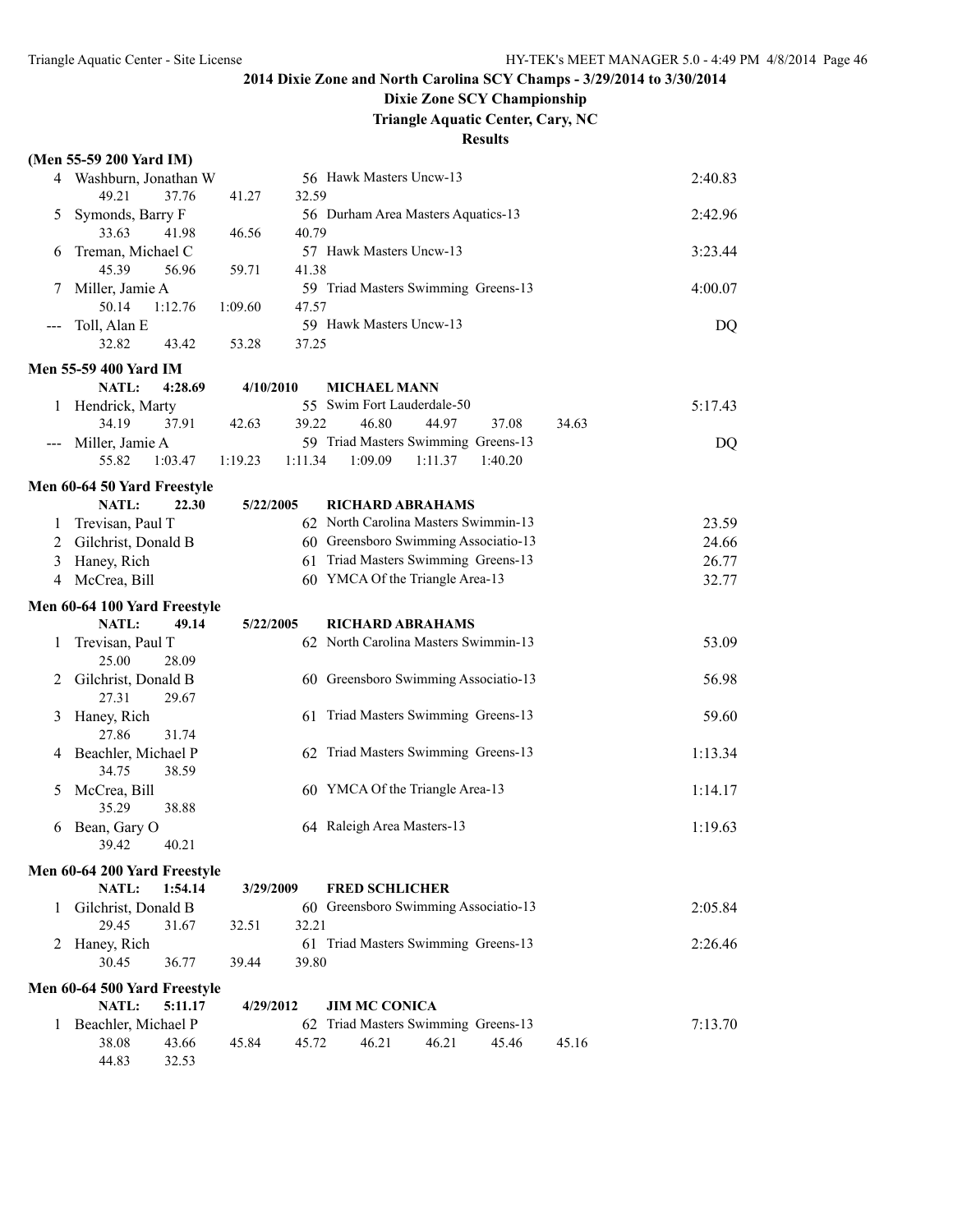## **Dixie Zone SCY Championship**

**Triangle Aquatic Center, Cary, NC**

|              | Men 60-64 50 Yard Backstroke                  |                |                                      |         |
|--------------|-----------------------------------------------|----------------|--------------------------------------|---------|
|              | NATL:<br>26.82                                | 5/4/2008       | <b>HUGH WILDER</b>                   |         |
|              | 1 Beachler, Michael P                         |                | 62 Triad Masters Swimming Greens-13  | 46.06   |
|              | Men 60-64 100 Yard Backstroke                 |                |                                      |         |
|              | NATL:<br>59.29                                | 5/4/2008       | <b>HUGH WILDER</b>                   |         |
| 1            | Shead, Timothy M                              |                | 61 P2life-50                         | 1:05.14 |
|              | 31.64<br>33.50                                |                |                                      |         |
| 2            | Bean, Gary O                                  |                | 64 Raleigh Area Masters-13           | 1:36.67 |
|              | 47.20<br>49.47                                |                |                                      |         |
|              |                                               |                |                                      |         |
|              | Men 60-64 50 Yard Breaststroke                |                |                                      |         |
|              | NATL:<br>29.26                                | 5/10/2013      | <b>RICK COLELLA</b>                  |         |
| 1            | Shead, Timothy M                              |                | 61 P2life-50                         | 30.40   |
| 2            | Gilchrist, Donald B                           |                | 60 Greensboro Swimming Associatio-13 | 32.67   |
| 3            | McCrea, Bill                                  |                | 60 YMCA Of the Triangle Area-13      | 41.90   |
|              | Men 60-64 100 Yard Breaststroke               |                |                                      |         |
|              | NATL:<br>1:02.97                              | 5/11/2013      | <b>RICK COLELLA</b>                  |         |
| 1            | Shead, Timothy M                              |                | 61 P2life-50                         | 1:07.68 |
|              | 31.72<br>35.96                                |                |                                      |         |
|              | Gilchrist, Donald B                           |                | 60 Greensboro Swimming Associatio-13 | 1:13.80 |
|              | 35.02<br>38.78                                |                |                                      |         |
| 3            | McCrea, Bill                                  |                | 60 YMCA Of the Triangle Area-13      | 1:33.32 |
|              | 44.44<br>48.88                                |                |                                      |         |
| 4            | Bean, Gary O                                  |                | 64 Raleigh Area Masters-13           | 1:38.72 |
|              | 48.59<br>50.13                                |                |                                      |         |
|              | Men 60-64 200 Yard Breaststroke               |                |                                      |         |
|              | NATL:<br>2:18.40                              | 5/12/2013      | <b>RICK COLELLA</b>                  |         |
| $\mathbf{1}$ | Shead, Timothy M                              |                | 61 P2life-50                         | 2:30.53 |
|              | 33.98<br>38.52                                | 38.64<br>39.39 |                                      |         |
|              |                                               |                |                                      |         |
|              | Men 60-64 50 Yard Butterfly<br>24.46<br>NATL: | 5/22/2005      | <b>RICHARD ABRAHAMS</b>              |         |
|              | Shead, Timothy M                              |                | 61 P2life-50                         | 27.98   |
|              | Gilchrist, Donald B                           |                | 60 Greensboro Swimming Associatio-13 | 28.15   |
| 2            |                                               |                |                                      |         |
|              | Men 60-64 100 Yard Butterfly                  |                |                                      |         |
|              | NATL:<br>54.92                                | 5/22/2005      | <b>RICHARD ABRAHAMS</b>              |         |
| 1.           | Gilchrist, Donald B                           |                | 60 Greensboro Swimming Associatio-13 | 1:02.58 |
|              | 29.50 33.08                                   |                |                                      |         |
|              | <b>Men 60-64 100 Yard IM</b>                  |                |                                      |         |
|              | NATL:<br>57.23                                | 5/11/2013      | <b>RICK COLELLA</b>                  |         |
| 1            | Shead, Timothy M                              |                | 61 P2life-50                         | 1:01.57 |
|              | 29.31<br>32.26                                |                |                                      |         |
| 2            | Gilchrist, Donald B                           |                | 60 Greensboro Swimming Associatio-13 | 1:04.85 |
|              | 30.61<br>34.24                                |                |                                      |         |
| 3            | Bean, Gary O                                  |                | 64 Raleigh Area Masters-13           | 1:32.61 |
|              | 44.14<br>48.47                                |                |                                      |         |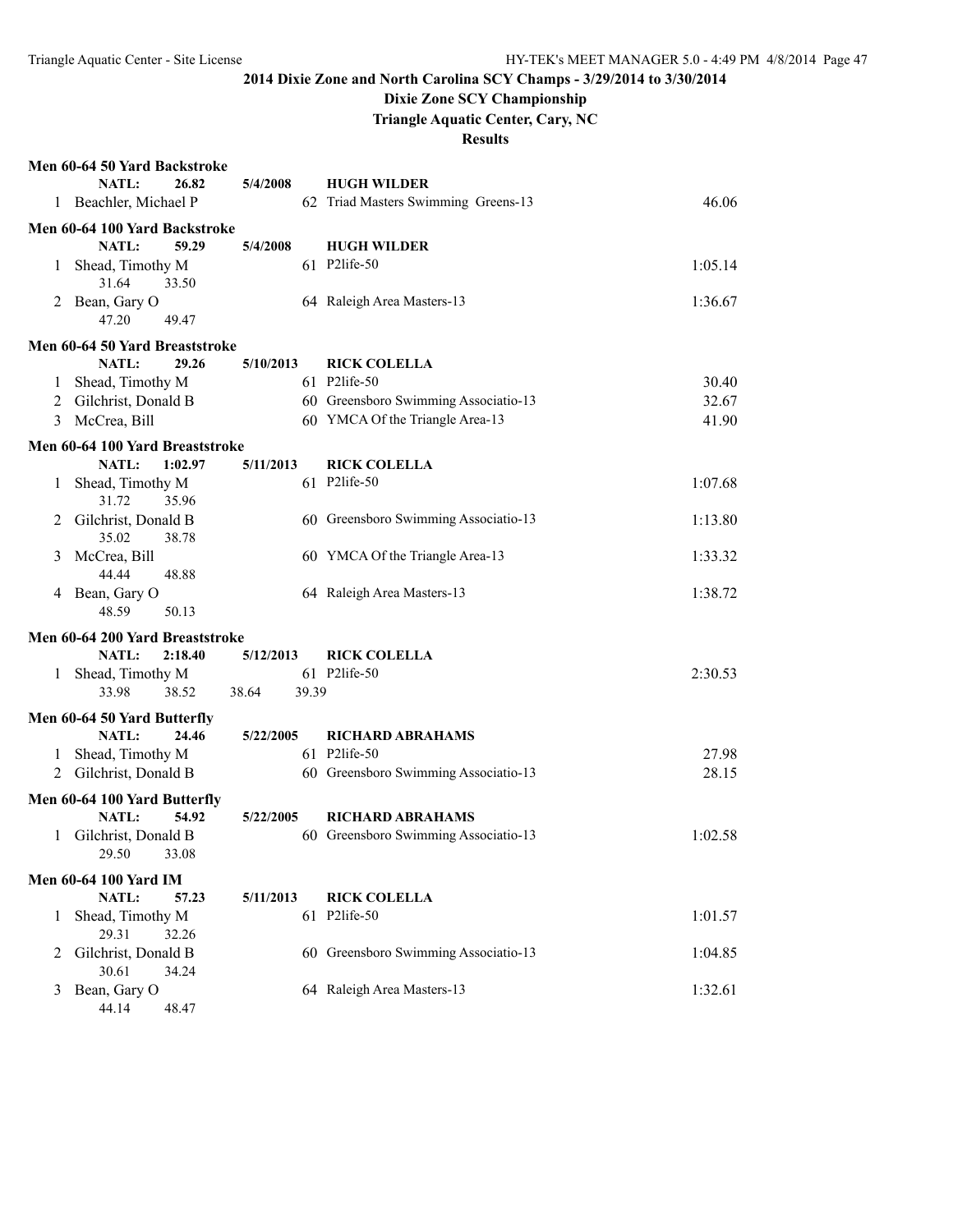## **Dixie Zone SCY Championship**

**Triangle Aquatic Center, Cary, NC**

| <b>Men 60-64 200 Yard IM</b> |  |  |
|------------------------------|--|--|
|                              |  |  |

|         | NATL:                                  | 2:03.73 | 5/12/2013 |       | <b>RICK COLELLA</b>                  |       |       |       |       |          |
|---------|----------------------------------------|---------|-----------|-------|--------------------------------------|-------|-------|-------|-------|----------|
| 1       | Gilchrist, Donald B                    |         |           |       | 60 Greensboro Swimming Associatio-13 |       |       |       |       | 2:23.38  |
|         | 30.09                                  | 38.49   | 41.66     | 33.14 |                                      |       |       |       |       |          |
|         | Shead, Timothy M                       |         |           |       | 61 P2life-50                         |       |       |       |       | DQ       |
|         | 29.99                                  | 37.07   | 38.52     | 33.28 |                                      |       |       |       |       |          |
|         | Men 65-69 50 Yard Freestyle            |         |           |       |                                      |       |       |       |       |          |
|         | NATL:                                  | 22.10   | 5/23/2010 |       | <b>RICHARD ABRAHAMS</b>              |       |       |       |       |          |
|         | 1 Bedient, Jim M                       |         |           |       | 67 Sun City Hilton Head Masters-55   |       |       |       |       | 36.22    |
| 2       | Himwich, Alec A                        |         |           |       | 68 YMCA Of the Triangle Area-13      |       |       |       |       | 41.80    |
|         | Men 65-69 100 Yard Freestyle           |         |           |       |                                      |       |       |       |       |          |
|         | NATL:                                  | 49.42   | 5/22/2010 |       | <b>RICHARD ABRAHAMS</b>              |       |       |       |       |          |
| 1       | Burris, John E                         |         |           |       | 65 Raleigh Area Masters-13           |       |       |       |       | 1:13.88  |
|         | 36.18                                  | 37.70   |           |       |                                      |       |       |       |       |          |
|         | 2 Bedient, Jim M                       |         |           |       | 67 Sun City Hilton Head Masters-55   |       |       |       |       | 1:25.67  |
|         | Men 65-69 1650 Yard Freestyle          |         |           |       |                                      |       |       |       |       |          |
|         | NATL: 19:16.25                         |         | 5/20/2007 |       | <b>TOM LANDIS</b>                    |       |       |       |       |          |
| 1       | Diel, Bruce N                          |         |           |       | 65 North Carolina Masters Swimmin-13 |       |       |       |       | 25:56.95 |
|         | 37.99                                  | 43.66   | 46.14     | 45.98 | 46.13                                | 47.42 | 47.82 | 47.42 |       |          |
|         | 47.67                                  | 47.31   | 48.11     | 47.49 | 47.91                                | 48.07 | 49.03 | 48.29 |       |          |
|         | 47.60                                  | 47.71   | 47.80     | 48.04 | 48.57                                | 47.79 | 47.88 | 47.68 |       |          |
|         | 48.07                                  | 48.95   | 47.63     | 47.86 | 47.88                                | 47.88 | 47.35 | 46.73 | 45.09 |          |
|         | Men 65-69 50 Yard Backstroke           |         |           |       |                                      |       |       |       |       |          |
|         | NATL:                                  | 27.74   | 5/23/2010 |       | <b>RICHARD ABRAHAMS</b>              |       |       |       |       |          |
| 1       | Burris, John E                         |         |           |       | 65 Raleigh Area Masters-13           |       |       |       |       | 35.17    |
| 2       | Bedient, Jim M                         |         |           |       | 67 Sun City Hilton Head Masters-55   |       |       |       |       | 43.46    |
|         | Men 65-69 100 Yard Backstroke          |         |           |       |                                      |       |       |       |       |          |
|         | NATL:                                  | 59.62   | 5/12/2013 |       | <b>HUGH WILDER</b>                   |       |       |       |       |          |
| 1       | Burris, John E                         |         |           |       | 65 Raleigh Area Masters-13           |       |       |       |       | 1:22.60  |
|         |                                        |         |           |       |                                      |       |       |       |       |          |
|         | Men 65-69 200 Yard Backstroke<br>NATL: | 2:16.72 | 5/11/2013 |       | <b>HUGH WILDER</b>                   |       |       |       |       |          |
|         | Burris, John E                         |         |           |       | 65 Raleigh Area Masters-13           |       |       |       |       | 3:09.86  |
| 1       | 45.64                                  | 47.29   | 48.82     | 48.11 |                                      |       |       |       |       |          |
|         |                                        |         |           |       |                                      |       |       |       |       |          |
|         | Men 65-69 50 Yard Breaststroke         |         |           |       |                                      |       |       |       |       |          |
|         | <b>NATL:</b>                           | 30.53   | 5/10/2013 |       | <b>ROBERT STRAND</b>                 |       |       |       |       |          |
|         | 1 Bedient, Jim M                       |         |           |       | 67 Sun City Hilton Head Masters-55   |       |       |       |       | 43.09    |
|         | Himwich, Alec A                        |         |           |       | 68 YMCA Of the Triangle Area-13      |       |       |       |       | 50.75    |
|         | Men 65-69 100 Yard Breaststroke        |         |           |       |                                      |       |       |       |       |          |
|         | NATL:                                  | 1:07.35 | 5/11/2013 |       | <b>ROBERT STRAND</b>                 |       |       |       |       |          |
| 1       | Bedient, Jim M                         |         |           |       | 67 Sun City Hilton Head Masters-55   |       |       |       |       | 1:39.20  |
|         | 46.15                                  | 53.05   |           |       |                                      |       |       |       |       |          |
|         | Men 65-69 50 Yard Butterfly            |         |           |       |                                      |       |       |       |       |          |
|         | NATL:                                  | 24.94   | 5/22/2010 |       | <b>RICHARD ABRAHAMS</b>              |       |       |       |       |          |
| $\perp$ | Burris, John E                         |         |           |       | 65 Raleigh Area Masters-13           |       |       |       |       | 38.49    |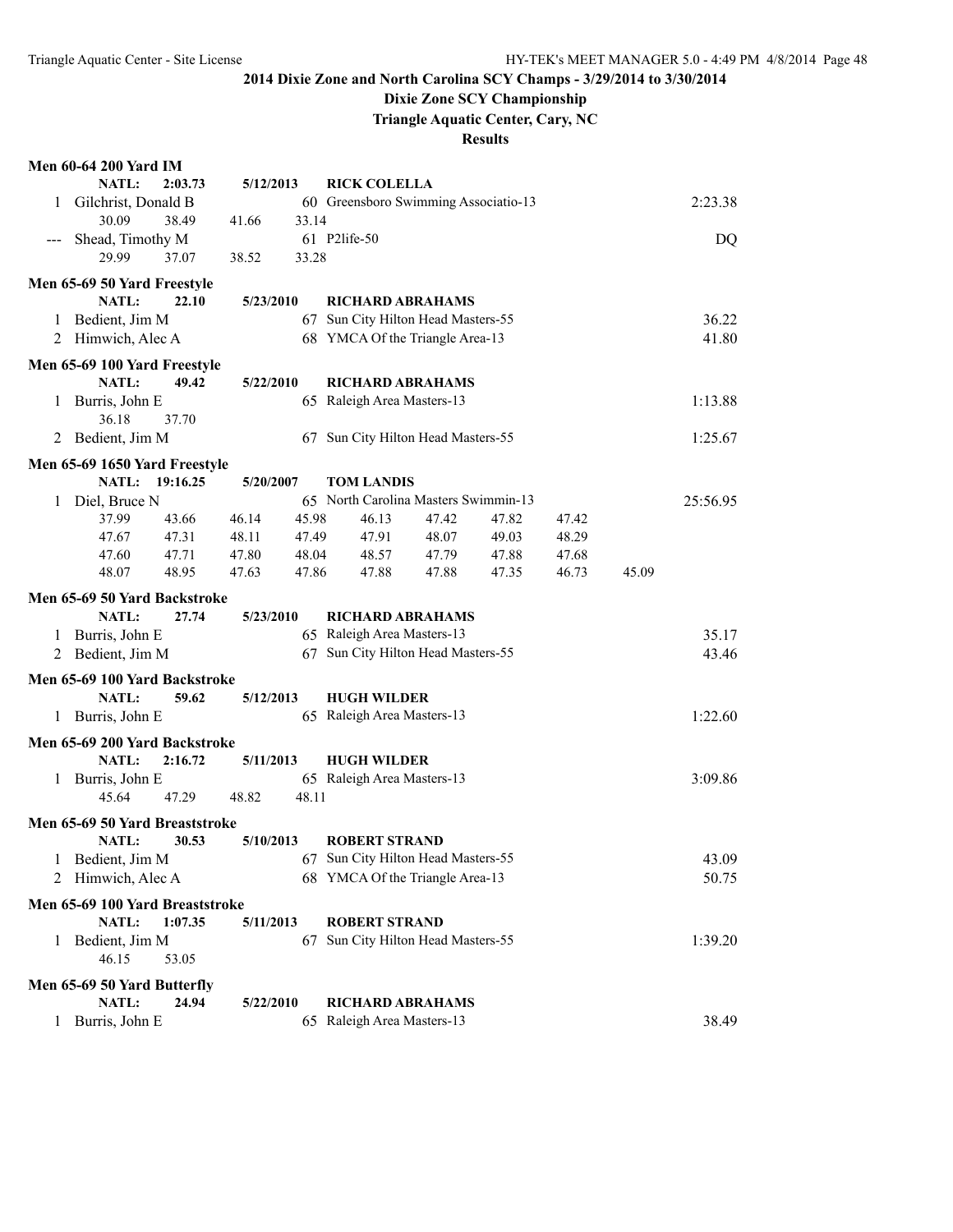### **Dixie Zone SCY Championship**

**Triangle Aquatic Center, Cary, NC**

|                                          | Men 70-74 50 Yard Freestyle                         |          |           |                                     |                                     |                            |         |         |         |            |  |
|------------------------------------------|-----------------------------------------------------|----------|-----------|-------------------------------------|-------------------------------------|----------------------------|---------|---------|---------|------------|--|
|                                          | NATL:                                               | 24.13    | 5/4/2008  |                                     | <b>JEFF FARRELL</b>                 |                            |         |         |         |            |  |
|                                          | 1 Lauer, Pete M                                     |          |           |                                     | 70 Sun City Hilton Head Masters-55  |                            |         |         |         | 36.43      |  |
|                                          | 2 Casper, Mike                                      |          |           |                                     | 71 Grand Strand Masters Swimming-55 |                            |         |         |         | 48.14      |  |
|                                          | Men 70-74 100 Yard Freestyle                        |          |           |                                     |                                     |                            |         |         |         |            |  |
|                                          | NATL:                                               | 56.05    | 5/4/2008  |                                     | <b>JEFF FARRELL</b>                 |                            |         |         |         |            |  |
| $\mathbf{1}$                             | Brundage, Warner F<br>33.73                         | 35.70    |           |                                     | 70 Virginia Masters Swim Team-12    |                            |         |         |         | 1:09.43    |  |
| 2                                        | Lauer, Pete M<br>38.91                              | 40.50    |           |                                     | 70 Sun City Hilton Head Masters-55  |                            |         |         |         | 1:19.41    |  |
| 3                                        | Casper, Mike<br>51.99                               | 55.43    |           | 71 Grand Strand Masters Swimming-55 |                                     |                            |         |         |         | 1:47.42    |  |
|                                          | Men 70-74 200 Yard Freestyle                        |          |           |                                     |                                     |                            |         |         |         |            |  |
|                                          | <b>NATL:</b>                                        | 2:08.68  | 4/27/2012 |                                     | <b>TOM LANDIS</b>                   |                            |         |         |         |            |  |
| 1                                        | Brundage, Warner F                                  |          |           |                                     | 70 Virginia Masters Swim Team-12    |                            |         |         |         | 2:33.24    |  |
|                                          | 35.66                                               | 38.18    | 39.73     | 39.67                               |                                     |                            |         |         |         |            |  |
| 2                                        | Lauer, Pete M                                       |          |           |                                     | 70 Sun City Hilton Head Masters-55  |                            |         |         |         | 2:55.32    |  |
|                                          | 42.06                                               | 44.34    | 44.64     | 44.28                               |                                     |                            |         |         |         |            |  |
| 3                                        | Fletcher, Doug                                      |          |           |                                     |                                     | 71 Raleigh Area Masters-13 |         |         |         |            |  |
|                                          | 43.24                                               | 49.67    | 50.62     | 50.23                               |                                     |                            |         |         |         | 3:13.76    |  |
| 4                                        | Casper, Mike                                        |          |           |                                     | 71 Grand Strand Masters Swimming-55 |                            |         |         |         | 3:40.64    |  |
|                                          | 50.86                                               | 56.62    | 57.23     | 55.93                               |                                     |                            |         |         |         |            |  |
| Men 70-74 500 Yard Freestyle             |                                                     |          |           |                                     |                                     |                            |         |         |         |            |  |
|                                          | <b>NATL:</b>                                        | 5:51.37  | 5/20/2001 |                                     | <b>GRAHAM JOHNSTON</b>              |                            |         |         |         |            |  |
|                                          | 1 Lauer, Pete M                                     |          |           |                                     | 70 Sun City Hilton Head Masters-55  |                            |         |         |         | 7:51.54    |  |
|                                          | 43.27                                               | 46.40    | 47.78     | 48.50                               | 47.77                               | 48.28                      | 47.83   | 48.68   |         |            |  |
|                                          | 47.69                                               | 45.34    |           |                                     |                                     |                            |         |         |         |            |  |
|                                          | Men 70-74 1000 Yard Freestyle                       |          |           |                                     |                                     |                            |         |         |         |            |  |
|                                          | NATL:                                               | 12:19.05 | 5/20/2001 |                                     | <b>GRAHAM JOHNSTON</b>              |                            |         |         |         |            |  |
| 1                                        | Casper, Mike                                        |          |           |                                     | 71 Grand Strand Masters Swimming-55 |                            |         |         |         | 19:41.89   |  |
|                                          | 51.98                                               | 57.08    | 58.37     | 59.12                               | 59.47                               | 58.45                      | 59.37   | 1:00.32 |         |            |  |
|                                          | 59.78                                               | 59.41    | 59.63     | 59.82                               | 1:01.61                             | 1:00.35                    | 1:00.16 | 59.81   |         |            |  |
|                                          | 59.43                                               | 1:00.35  | 58.78     | 58.60                               |                                     |                            |         |         |         |            |  |
| $\hspace{0.05cm} \ldots \hspace{0.05cm}$ | Fletcher, Doug                                      |          |           |                                     | 71 Raleigh Area Masters-13          |                            |         |         |         | <b>DNF</b> |  |
|                                          | Men 70-74 1650 Yard Freestyle                       |          |           |                                     |                                     |                            |         |         |         |            |  |
|                                          | NATL: 20:29.18                                      |          | 5/20/2001 |                                     | <b>GRAHAM JOHNSTON</b>              |                            |         |         |         |            |  |
| 1                                        | Casper, Mike                                        |          |           |                                     | 71 Grand Strand Masters Swimming-55 |                            |         |         |         | 33:14.92   |  |
|                                          | 52.86                                               | 58.13    | 59.17     | 1:00.29                             | 59.06                               | 59.40                      | 59.24   | 59.73   |         |            |  |
|                                          | 59.84                                               | 1:01.12  | 1:01.32   | 59.55                               | 1:01.65                             | 1:00.95                    | 1:01.47 | 1:00.62 |         |            |  |
|                                          | 1:01.02                                             | 1:00.55  | 1:01.27   | 1:01.99                             | 1:02.23                             | 1:01.51                    | 1:03.20 | 1:01.18 |         |            |  |
|                                          | 1:00.52                                             | 1:01.65  | 1:01.97   | 1:01.34                             | 1:01.70                             | 1:01.33                    | 59.80   | 1:01.20 | 58.06   |            |  |
|                                          | Men 70-74 50 Yard Backstroke                        |          |           |                                     |                                     |                            |         |         |         |            |  |
|                                          | NATL:                                               | 30.25    | 4/25/2004 |                                     | YOSHI OYAKAWA                       |                            |         |         |         |            |  |
| 1                                        | Lauer, Pete M                                       |          |           | 70                                  | Sun City Hilton Head Masters-55     |                            |         |         |         | 46.51      |  |
| 2                                        | 71 Grand Strand Masters Swimming-55<br>Casper, Mike |          |           |                                     |                                     |                            |         |         | 1:00.88 |            |  |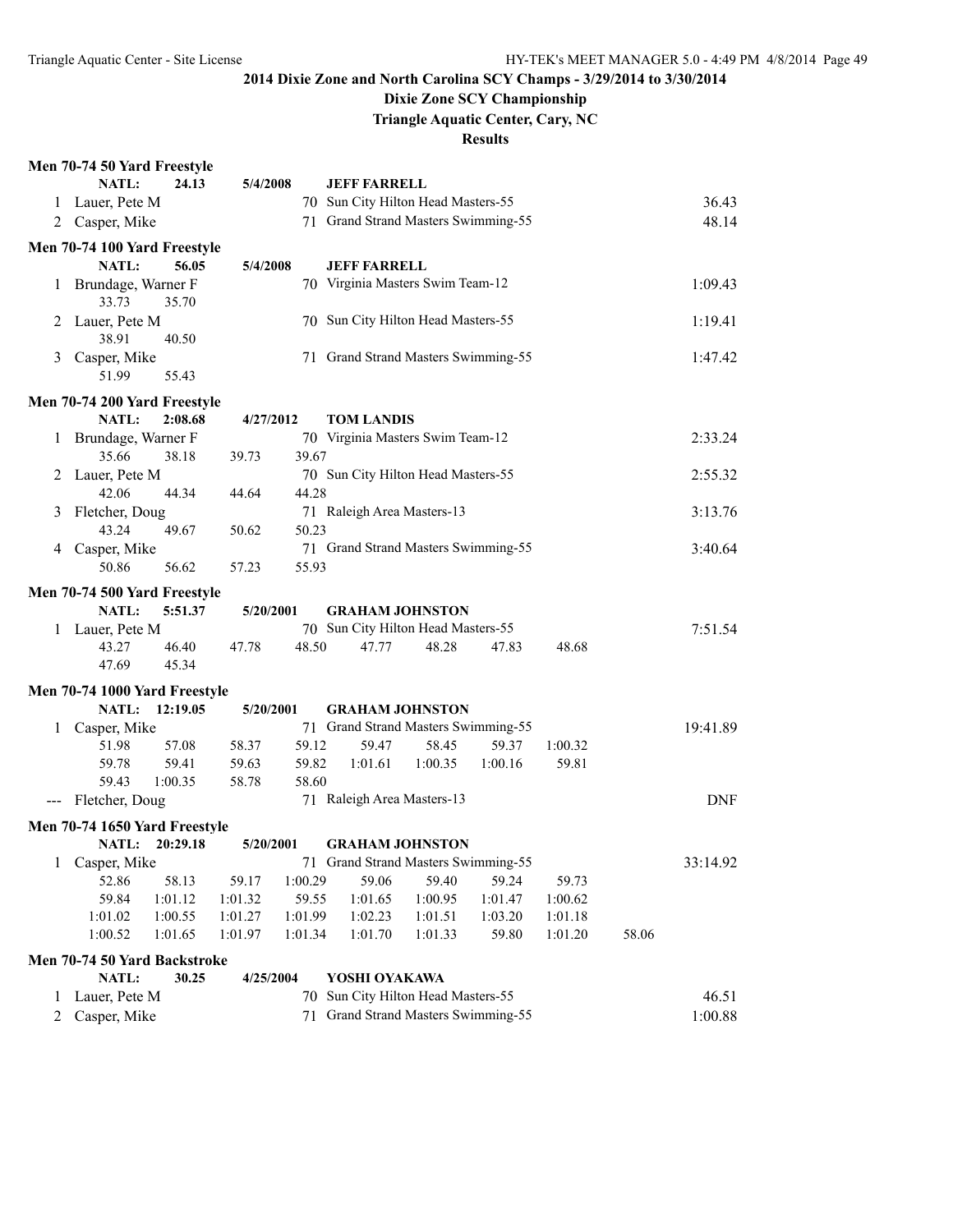## **Dixie Zone SCY Championship**

**Triangle Aquatic Center, Cary, NC**

|              | Men 70-74 100 Yard Backstroke                  |                    |                                     |         |
|--------------|------------------------------------------------|--------------------|-------------------------------------|---------|
|              | NATL:<br>1:06.83                               | 4/25/2004          | YOSHI OYAKAWA                       |         |
|              | 1 Brundage, Warner F<br>41.90<br>43.27         |                    | 70 Virginia Masters Swim Team-12    | 1:25.17 |
|              | 2 Lauer, Pete M<br>52.43<br>1:00.38            |                    | 70 Sun City Hilton Head Masters-55  | 1:52.81 |
| 3            | Casper, Mike<br>1:03.45<br>1:05.82             |                    | 71 Grand Strand Masters Swimming-55 | 2:09.27 |
|              | Men 70-74 200 Yard Backstroke                  |                    |                                     |         |
|              | NATL:<br>2:25.77                               | 1/11/2014          | <b>RICHARD BURNS</b>                |         |
|              | 1 Lauer, Pete M                                |                    | 70 Sun City Hilton Head Masters-55  | 3:56.63 |
|              | 53.67<br>59.20                                 | 1:00.49<br>1:03.27 |                                     |         |
|              | Men 70-74 50 Yard Breaststroke                 |                    |                                     |         |
|              | NATL:<br>32.86                                 | 9/29/2013          | <b>DAVID GILDEA</b>                 |         |
|              | 1 Brundage, Warner F                           |                    | 70 Virginia Masters Swim Team-12    | 41.23   |
|              | --- Lauer, Pete M                              |                    | 70 Sun City Hilton Head Masters-55  | DQ      |
|              | Men 70-74 100 Yard Breaststroke                |                    |                                     |         |
|              | NATL:<br>1:11.75                               | 9/29/2013          | <b>DAVID GILDEA</b>                 |         |
|              | 1 Brundage, Warner F                           |                    | 70 Virginia Masters Swim Team-12    | 1:31.00 |
|              | 43.09<br>47.91                                 |                    |                                     |         |
|              | Men 70-74 200 Yard Breaststroke                |                    |                                     |         |
|              | NATL:<br>2:46.46                               | 4/15/2011          | <b>MIKE FRESHLEY</b>                |         |
|              | 1 Fletcher, Doug                               |                    | 71 Raleigh Area Masters-13          | 3:29.60 |
|              | 47.32<br>53.42                                 | 54.50<br>54.36     |                                     |         |
|              | Men 70-74 50 Yard Butterfly                    |                    |                                     |         |
|              | NATL:<br>28.61                                 | 5/11/2013          | <b>JAMES ELDER</b>                  |         |
|              | 1 Lauer, Pete M                                |                    | 70 Sun City Hilton Head Masters-55  | 54.99   |
|              | <b>Men 70-74 100 Yard IM</b>                   |                    |                                     |         |
|              | NATL:<br>1:06.55                               | 5/11/2013          | <b>JAMES ELDER</b>                  |         |
|              | 1 Fletcher, Doug                               |                    | 71 Raleigh Area Masters-13          | 1:39.64 |
|              | 51.32<br>48.32                                 |                    |                                     |         |
|              | 2 Lauer, Pete M                                |                    | 70 Sun City Hilton Head Masters-55  | 1:57.97 |
|              | 53.29<br>1:04.68                               |                    |                                     |         |
|              | <b>Men 70-74 200 Yard IM</b>                   |                    |                                     |         |
|              | NATL:<br>2:29.92                               | 2/23/2008          | <b>DAVID COSTILL</b>                |         |
|              | 1 Brundage, Warner F                           |                    | 70 Virginia Masters Swim Team-12    | 2:58.07 |
|              | 37.95<br>46.98                                 | 52.42<br>40.72     |                                     |         |
|              | Men 75-79 50 Yard Freestyle                    |                    |                                     |         |
|              | NATL:<br>25.58                                 | 3/4/2012           | <b>JEFF FARRELL</b>                 |         |
| 1            | Clark, Jerry                                   |                    | 76 Charlotte SwimMasters-13         | 31.52   |
|              |                                                |                    |                                     |         |
|              | Men 75-79 100 Yard Freestyle<br>NATL:<br>58.68 | 5/10/2009          | <b>DAVID RADCLIFF</b>               |         |
| $\mathbf{1}$ | Clark, Jerry                                   |                    | 76 Charlotte SwimMasters-13         | 1:13.02 |
|              | 34.43<br>38.59                                 |                    |                                     |         |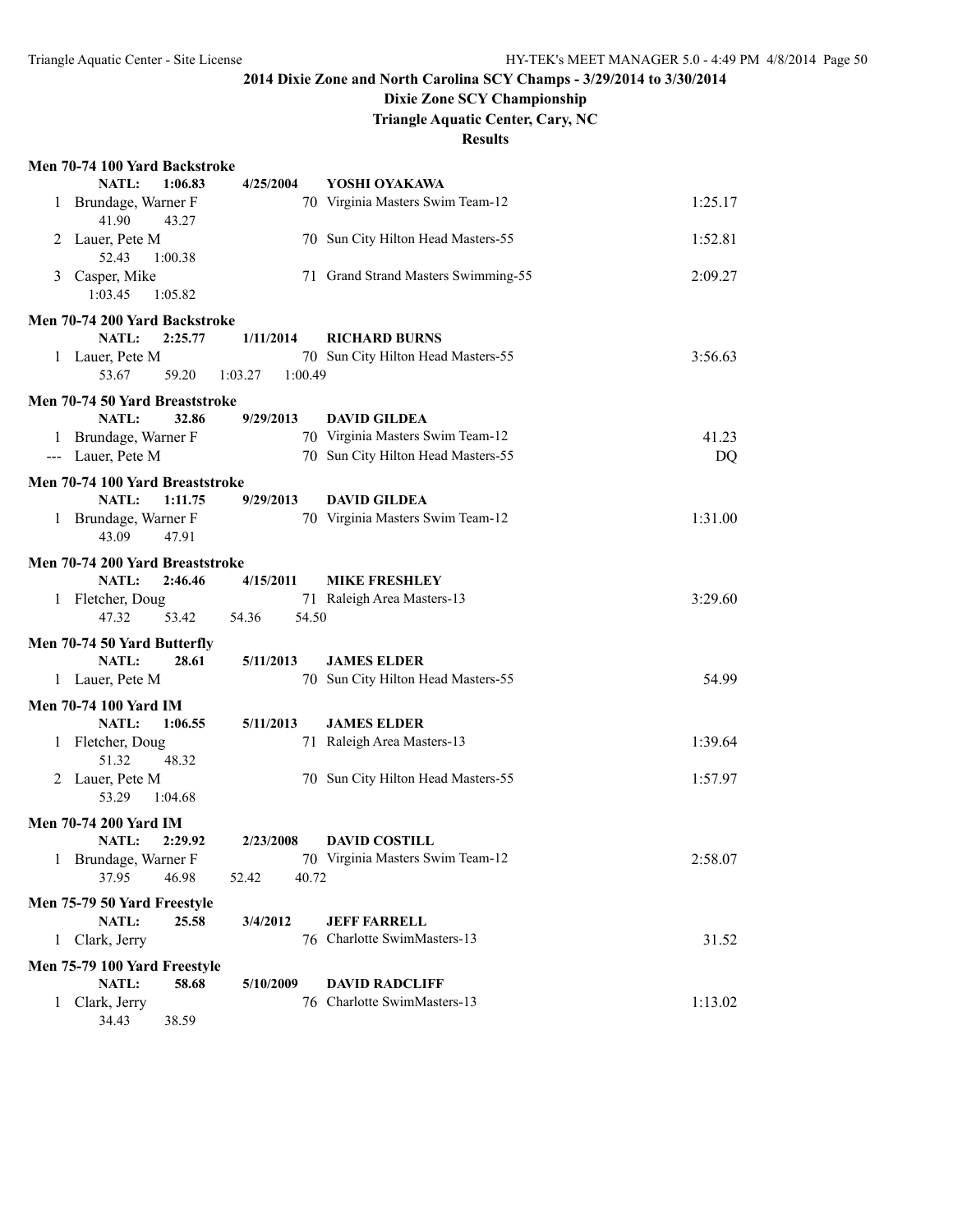# **Dixie Zone SCY Championship**

**Triangle Aquatic Center, Cary, NC**

| Men 75-79 200 Yard Freestyle                      |                |                                                              |         |
|---------------------------------------------------|----------------|--------------------------------------------------------------|---------|
| <b>NATL:</b><br>2:08.77                           | 5/10/2009      | <b>DAVID RADCLIFF</b>                                        |         |
| Clark, Jerry<br>1                                 |                | 76 Charlotte SwimMasters-13                                  | 2:49.14 |
| 39.35<br>42.80                                    | 44.57<br>42.42 |                                                              |         |
| Pinkerton, Rolffs S<br>2                          |                | 75 North Carolina Masters Swimmin-13                         | 2:49.99 |
| 39.82<br>44.82                                    | 41.07<br>44.28 |                                                              |         |
| Men 75-79 50 Yard Backstroke                      |                |                                                              |         |
| <b>NATL:</b><br>32.11                             | 4/19/2009      | YOSHI OYAKAWA                                                |         |
| 1 Pinkerton, Rolffs S                             |                | 75 North Carolina Masters Swimmin-13                         | 39.91   |
| Men 75-79 100 Yard Backstroke                     |                |                                                              |         |
| NATL:<br>1:08.55                                  | 4/19/2009      | <b>BURWELL JONES</b>                                         |         |
| 1 Pinkerton, Rolffs S                             |                | 75 North Carolina Masters Swimmin-13                         | 1:29.61 |
| 43.37<br>46.24                                    |                |                                                              |         |
|                                                   |                |                                                              |         |
| Men 75-79 200 Yard Backstroke                     |                |                                                              |         |
| NATL:<br>2:31.41<br>1 Pinkerton, Rolffs S         | 4/17/2010      | <b>BURWELL JONES</b><br>75 North Carolina Masters Swimmin-13 | 3:20.26 |
|                                                   | 53.40<br>51.32 |                                                              |         |
|                                                   |                |                                                              |         |
| Men 75-79 50 Yard Breaststroke                    |                |                                                              |         |
| <b>NATL:</b><br>35.64                             | 4/30/2006      | <b>JOHN KORTHEUER</b>                                        |         |
| 1 Clark, Jerry                                    |                | 76 Charlotte SwimMasters-13                                  | 44.66   |
| Men 80-84 50 Yard Freestyle                       |                |                                                              |         |
| NATL:<br>29.25                                    | 4/10/2005      | <b>FRANK PIEMME</b>                                          |         |
| 1 Mitchell, Clarke                                |                | 81 Georgia Masters-45                                        | 30.35   |
| Men 80-84 50 Yard Backstroke                      |                |                                                              |         |
| <b>NATL:</b><br>34.56                             | 5/10/2013      | <b>CLARKE MITCHELL</b>                                       |         |
| 1 Mitchell, Clarke                                |                | 81 Georgia Masters-45                                        | 35.84   |
|                                                   |                |                                                              |         |
| Men 80-84 100 Yard Backstroke<br>NATL:<br>1:18.31 | 5/12/2013      | <b>CLARKE MITCHELL</b>                                       |         |
|                                                   |                | 81 Georgia Masters-45                                        | 1:19.09 |
| 1 Mitchell, Clarke<br>38.06<br>41.03              |                |                                                              |         |
|                                                   |                |                                                              |         |
| Men 80-84 200 Yard Backstroke                     |                |                                                              |         |
| NATL:<br>2:48.59                                  | 3/23/2013      | <b>BURWELL JONES</b>                                         |         |
| 1 Mitchell, Clarke                                |                | 81 Georgia Masters-45                                        | 2:59.75 |
| 41.77<br>45.29                                    | 45.46<br>47.23 |                                                              |         |
| Men 80-84 50 Yard Butterfly                       |                |                                                              |         |
| NATL:<br>33.73                                    | 5/11/2013      | <b>CLARKE MITCHELL</b>                                       |         |
| Mitchell, Clarke<br>1                             |                | 81 Georgia Masters-45                                        | 34.65   |
| <b>Men 80-84 100 Yard IM</b>                      |                |                                                              |         |
| NATL:<br>1:19.72                                  | 4/6/2013       | <b>CLARKE MITCHELL</b>                                       |         |
| 1 Mitchell, Clarke                                |                | 81 Georgia Masters-45                                        | 1:21.52 |
| 38.35<br>43.17                                    |                |                                                              |         |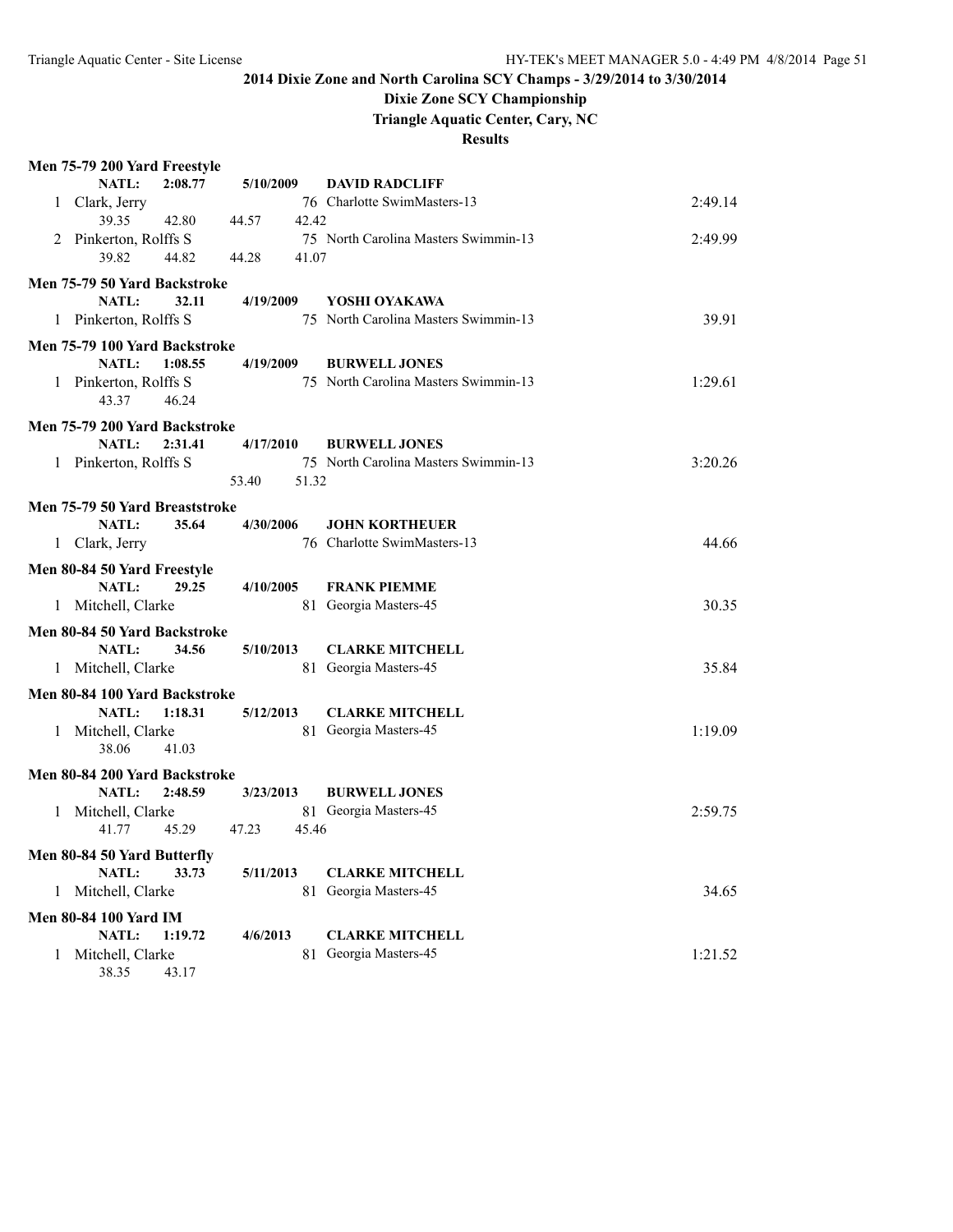### **Dixie Zone SCY Championship**

**Triangle Aquatic Center, Cary, NC**

#### **Results**

### **Men 90-94 500 Yard Freestyle**

1:10.57 1:08.42

| NATL:                         | 8:54.93        | 3/24/2013 |         | <b>WILLARD LAMB</b>              |         |          |         |         |
|-------------------------------|----------------|-----------|---------|----------------------------------|---------|----------|---------|---------|
| Barnes, Calvin W              |                |           |         | 90 Virginia Masters Swim Team-12 |         | 11:59.25 |         |         |
| 1:05.25                       | 1:08.63        | 1:11.39   | 1:12.27 | 1:14.43                          | 1:14.26 | 1:14.79  | 1:13.39 |         |
| 1:12.72                       | 1:12.12        |           |         |                                  |         |          |         |         |
| Men 90-94 1000 Yard Freestyle |                |           |         |                                  |         |          |         |         |
|                               | NATL: 18:13.07 | 11/9/2013 |         | <b>WILLARD LAMB</b>              |         |          |         |         |
| Barnes, Calvin W              |                |           |         | 90 Virginia Masters Swim Team-12 |         |          |         | 23.3720 |
| 1:05.24                       | 1:07.90        | 1:10.54   | 1:12.83 | 1:12.84                          | 1:13.25 | 1:12.76  | 1:13.41 |         |

1:10.96 1:11.93 1:09.57 1:11.70 1:11.01 1:11.56 1:09.65 1:10.34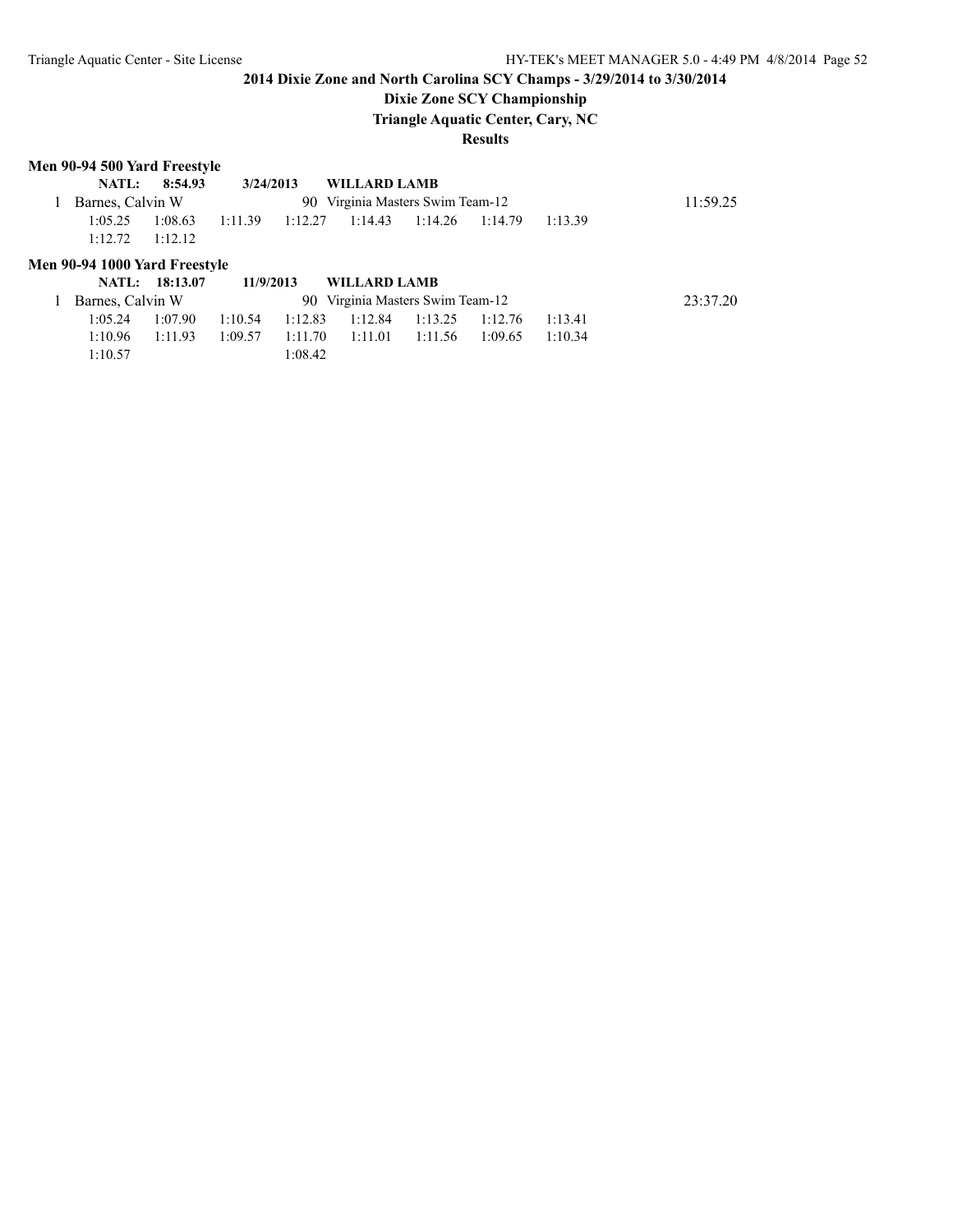## **Dixie Zone SCY Championship**

**Triangle Aquatic Center, Cary, NC**

|              | Women 18+200 Yard Freestyle Relay  |         |          |           |                              |         |                      |                                                 |                           |
|--------------|------------------------------------|---------|----------|-----------|------------------------------|---------|----------------------|-------------------------------------------------|---------------------------|
|              | NATL:                              | 1:36.25 |          | 5/18/2003 | <b>SAN DIEGO SWIM</b>        |         |                      |                                                 |                           |
|              |                                    |         |          |           |                              |         |                      | K PIPES-NEILSEN, H DEFELICE, A FROGLEY, A TERRY |                           |
|              | 1 Hawk Masters Uncw-13             |         |          |           | A                            |         |                      |                                                 | 1:44.69                   |
|              | 1) Uhl, Alicia K W37               |         |          |           | 2) Smith, Kristen B W30      |         |                      | 3) Lynskey, Lindsey E W30                       | 4) Munger, Anna R W23     |
|              | 25.75                              | 27.84   | 26.82    | 24.28     |                              |         |                      |                                                 |                           |
|              | Women 18+400 Yard Freestyle Relay  |         |          |           |                              |         |                      |                                                 |                           |
|              | NATL:                              | 3:38.39 |          | 3/29/2009 | <b>RED TIDE OF NYC</b>       |         |                      |                                                 |                           |
|              |                                    |         |          |           |                              |         |                      | K MOUGHTY, T SHPAIZER, S WAGER, K GARY          |                           |
|              | 1 Hawk Masters Uncw-13             |         |          |           | A                            |         |                      |                                                 | 3:54.49                   |
|              | 1) Lynskey, Lindsey E W30          |         |          |           | 2) Dahl, Jenny W32           |         |                      | 3) Smith, Kristen B W30                         | 4) Tanner, Carly R W22    |
|              | 27.66                              | 58.83   | 27.69    | 58.66     | 28.61                        | 1:00.68 | 27.22                | 56.32                                           |                           |
|              | Women 18+200 Yard Medley Relay     |         |          |           |                              |         |                      |                                                 |                           |
|              | <b>NATL:</b>                       | 1:47.44 |          | 4/22/2012 | <b>CHICAGO MASTERS</b>       |         |                      |                                                 |                           |
|              |                                    |         |          |           |                              |         |                      | H SCHLEEBS, K MCNICHOLS, K BRAUN, J SHALLCROSS  |                           |
|              | 1 Hawk Masters Uncw-13             |         |          |           | A                            |         |                      |                                                 | 1:54.74                   |
|              |                                    |         |          |           | 2) Tanner, Carly R W22       |         |                      |                                                 | 4) Lynskey, Lindsey E W30 |
|              | 1) Uhl, Alicia K W37<br>30.57      | 31.65   | 26.29    | 26.23     |                              |         |                      | 3) Munger, Anna R W23                           |                           |
|              |                                    |         |          |           | $\mathbf{A}$                 |         |                      |                                                 |                           |
|              | 2 Raleigh Area Masters-13          |         |          |           |                              |         |                      |                                                 | 2:03.75                   |
|              | 1) Ostberg, Kristen J W30<br>37.49 | 33.93   | 29.10    | 23.23     | 2) Stein, Dani W26           |         |                      | 3) Copeland, Brittany W24                       | 4) Jones, Ruth N W30      |
|              |                                    |         |          |           |                              |         |                      |                                                 |                           |
|              | Women 18+400 Yard Medley Relay     |         |          |           |                              |         |                      |                                                 |                           |
|              | NATL:                              | 4:03.73 | 4/4/2004 |           | <b>TERRAPIN</b>              |         |                      |                                                 |                           |
|              |                                    |         |          |           |                              |         |                      | J TEERLINK, J MARTIN, K BOWMAN, M STAKEM        |                           |
| $\mathbf{1}$ | Hawk Masters Uncw-13               |         |          |           | A                            |         |                      |                                                 | 4:23.01                   |
|              | 1) Gutermuth, Samantha J W36       |         |          |           | 2) Tanner, Carly R W22       |         |                      | 3) Munger, Anna R W23                           | 4) Lynskey, Lindsey E W30 |
|              | 36.73                              | 1:14.68 | 32.41    | 1:10.09   | 26.98                        | 58.89   | 27.45                | 59.35                                           |                           |
|              | Women 25+200 Yard Freestyle Relay  |         |          |           |                              |         |                      |                                                 |                           |
|              | NATL:                              | 1:35.40 | 5/3/2008 |           | <b>SMU MASTERS</b>           |         |                      |                                                 |                           |
|              |                                    |         |          |           |                              |         |                      | D DIEZI, L HOLT, M CHOW, K MCCLELLAND           |                           |
|              | 1 Hawk Masters Uncw-13             |         |          |           | A                            |         |                      |                                                 | 1:55.94                   |
|              | 1) Perrottet, Jennifer K W34       |         |          |           | 2) Gutermuth, Samantha J W36 |         | 3) Vella, Leanne W44 |                                                 | 4) Dahl, Jenny W32        |
|              | 28.62                              | 29.08   | 30.76    | 27.48     |                              |         |                      |                                                 |                           |
|              | Women 25+400 Yard Freestyle Relay  |         |          |           |                              |         |                      |                                                 |                           |
|              | <b>NATL:</b>                       | 3:37.75 |          | 4/14/1991 | <b>WALNUT CREEK</b>          |         |                      |                                                 |                           |
|              |                                    |         |          |           |                              |         |                      | C LEWIS, P ROEMER, W INGRAHM, S SHAND           |                           |
|              | 1 Hawk Masters Uncw-13             |         |          |           | A                            |         |                      |                                                 | 4:28.93                   |
|              | 1) Gutermuth, Samantha J W36       |         |          |           | 2) Brown, Misty W41          |         | 3) Vella, Leanne W44 |                                                 | 4) Drury, Heather M W30   |
|              | 32.29                              | 1:08.88 | 32.46    | 1:10.01   | 32.02                        | 1:07.96 | 29.18                | 1:02.08                                         |                           |
|              |                                    |         |          |           |                              |         |                      |                                                 |                           |
|              | Women 25+200 Yard Medley Relay     |         |          |           |                              |         |                      |                                                 |                           |
|              | NATL:                              | 1:45.01 | 5/4/2008 |           | <b>SMU MASTERS</b>           |         |                      |                                                 |                           |
|              |                                    |         |          |           |                              |         |                      | L OBERSTAR-BROWN, K MCCLELLAND, L HOLT, D DIEZI |                           |
| 1            | Hawk Masters Uncw-13               |         |          |           | A                            |         |                      |                                                 | 2:08.91                   |
|              | 1) Drury, Heather M W30            |         |          |           | 2) Gutermuth, Samantha J W36 |         | 3) Dahl, Jenny W32   |                                                 | 4) Smith, Kristen B W30   |
|              | 34.44                              | 38.76   | 27.82    | 27.89     |                              |         |                      |                                                 |                           |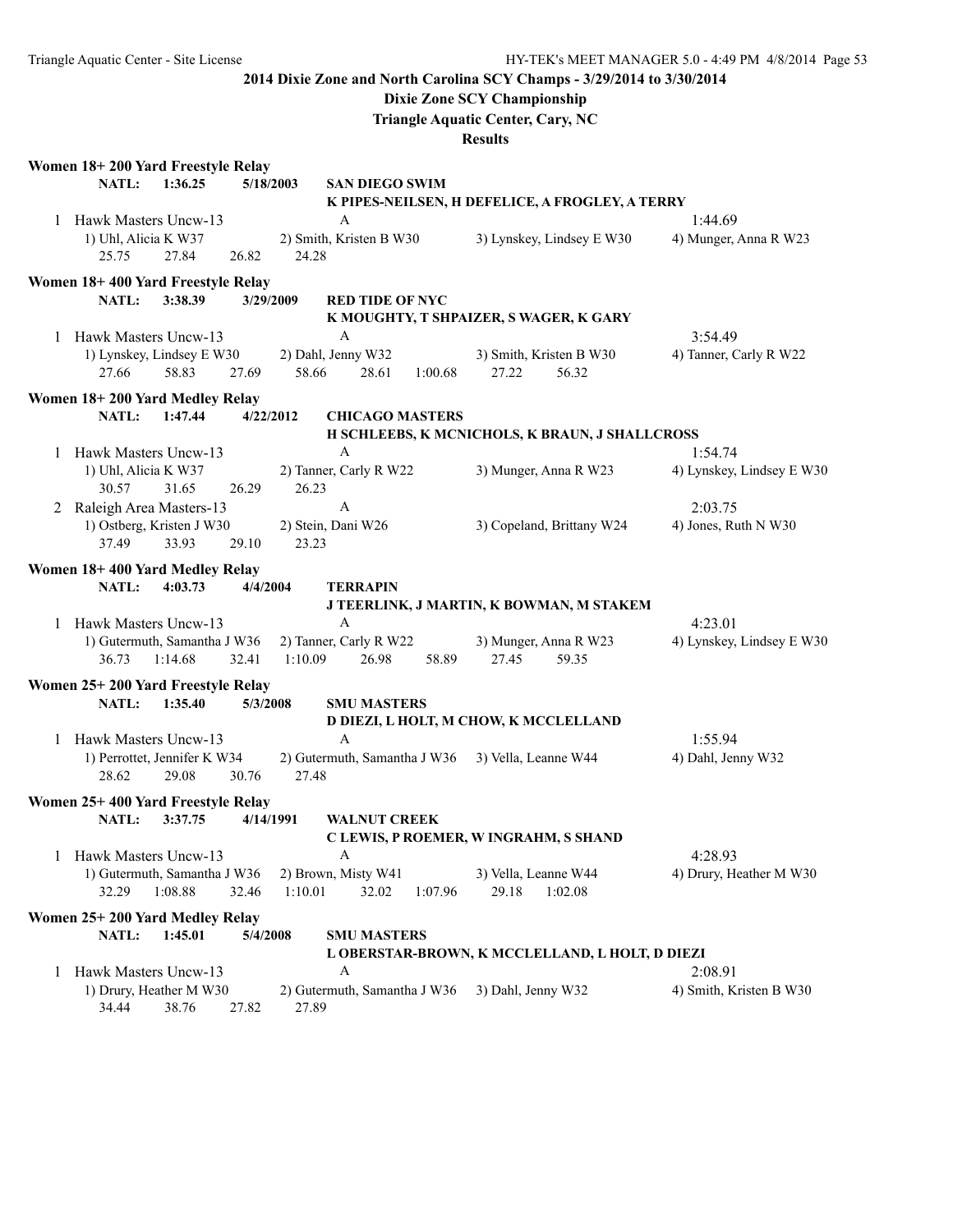## **Dixie Zone SCY Championship**

**Triangle Aquatic Center, Cary, NC**

| Women 35+400 Yard Freestyle Relay  |                           |                           |                        |         |                      |                                                |                           |
|------------------------------------|---------------------------|---------------------------|------------------------|---------|----------------------|------------------------------------------------|---------------------------|
| NATL:<br>3:41.37                   |                           | 4/15/2007                 | <b>TEAM ILLINOIS M</b> |         |                      |                                                |                           |
|                                    |                           |                           |                        |         |                      | K PIPES-NEILSEN, J RIDGE, N DAY, S SULLIVAN    |                           |
| 1 North Carolina Masters Swimmin   |                           |                           | A                      |         |                      |                                                | 3:34.28                   |
| 1) Lindauer, Kerry W39             |                           | 2) Stringer, Jen W38      |                        |         |                      | 3) Uhl, Alicia K W37                           | 4) Braun, Erika L W42     |
| 25.65<br>54.55                     | 25.81                     | 54.08                     | 25.49                  | 54.28   | 24.24                | 51.37                                          |                           |
| 2 Hawk Masters Uncw-13             |                           |                           | $\mathbf{A}$           |         |                      |                                                | 4:46.22                   |
| 1) Wilkerson, Felicia S W42        |                           | 2) Levintow, Kathy A W57  |                        |         |                      | 3) Fogleman, Jana W35                          | 4) Pawlowski, Kathy W52   |
| 31.77<br>1:06.32                   | 38.13                     | 1:19.38                   | 31.92                  | 1:09.18 | 33.75                | 1:11.34                                        |                           |
| 3 Swim Fort Lauderdale-50          |                           |                           | $\mathbf{A}$           |         |                      |                                                | 4:47.55                   |
| 1) Thomas, Ann B W53               |                           | 2) Volz, Kristin R W40    |                        |         |                      | 3) Larson, Linda L W58                         | 4) Rosenblat, Daniela W38 |
| 31.00<br>1:04.90                   | 38.43                     | 1:20.06                   | 33.14                  | 1:09.06 | 35.79                | 1:13.53                                        |                           |
| Women 35+200 Yard Medley Relay     |                           |                           |                        |         |                      |                                                |                           |
| NATL:<br>1:48.55                   |                           | 5/14/2006                 | <b>COLORADO MASTER</b> |         |                      |                                                |                           |
|                                    |                           |                           |                        |         |                      | S HART, S VON DER LIPPE, E CAMPBELL, K GARNIER |                           |
| 1 Hawk Masters Uncw-13             |                           |                           | $\mathbf{A}$           |         |                      |                                                | 2:28.04                   |
| 1) Wilkerson, Felicia S W42        |                           | 2) Fogleman, Jana W35     |                        |         |                      | 3) Vella, Leanne W44                           | 4) Brown, Misty W41       |
|                                    | 34.94                     | 31.72                     |                        |         |                      |                                                |                           |
| 2 Swim Fort Lauderdale-50          |                           |                           | A                      |         |                      |                                                | 2:33.75                   |
| 1) Larson, Linda L W58             | 2) Rosenblat, Daniela W38 |                           |                        |         | 3) Thomas, Ann B W53 | 4) Volz, Kristin R W40                         |                           |
| 35.48<br>41.70                     | 35.67                     | 40.90                     |                        |         |                      |                                                |                           |
| 3 Durham Area Masters Aquatics-1   |                           |                           | A                      |         |                      |                                                | 2:47.55                   |
| 1) Barrell, Sharon M W52           |                           | 2) Hovey, Mary Anna W70   |                        |         |                      | 3) Williams, Heidi W45                         | 4) Grego, Sonia W44       |
| 39.86<br>59.16                     | 32.71                     | 35.82                     |                        |         |                      |                                                |                           |
| Women 35+400 Yard Medley Relay     |                           |                           |                        |         |                      |                                                |                           |
| 4:07.99<br>NATL:                   |                           | 4/27/2003                 | <b>SAN DIEGO SWIM</b>  |         |                      |                                                |                           |
|                                    |                           |                           |                        |         |                      | K PIPES-NEILSEN, C KRATTLI, J COOVER, B KNIGHT |                           |
| 1 Swim Fort Lauderdale-50          |                           |                           | $\mathbf{A}$           |         |                      |                                                | 5:31.07                   |
| 1) Larson, Linda L W58             |                           | 2) Rosenblat, Daniela W38 |                        |         |                      | 3) Thomas, Ann B W53                           | 4) Volz, Kristin R W40    |
| 38.49 1:17.06                      | 43.48                     | 1:30.77                   | 37.11                  | 1:21.17 | 39.99                | 1:22.07                                        |                           |
| --- North Carolina Masters Swimmin |                           |                           | $\mathbf{A}$           |         |                      |                                                | <b>DQ</b>                 |
| 1) Stringer, Jen W38               |                           | 2) Lindauer, Kerry W39    |                        |         |                      | 3) Uhl, Alicia K W37                           | 4) Braun, Erika L W42     |
| 30.44<br>1:02.27                   | 31.54                     | 1:09.15                   | 27.38                  | 59.26   | 24.37                | 51.32                                          |                           |
| Women 45+400 Yard Freestyle Relay  |                           |                           |                        |         |                      |                                                |                           |
| NATL:<br>3:55.16                   | 4/7/2002                  |                           | <b>NEW ENGLAND MAS</b> |         |                      |                                                |                           |
|                                    |                           |                           |                        |         |                      | J FELDMANN, J LUKER, G WETTACH, J HIRSTY       |                           |
| 1 Durham Area Masters Aquatics-1   |                           |                           | $\mathbf{A}$           |         |                      |                                                | 5:21.94                   |
| 1) Williams, Heidi W45             |                           | 2) Grego, Sonia W44       |                        |         |                      | 3) Hovey, Mary Anna W70                        | 4) Barrell, Sharon M W52  |
| 33.10<br>1:07.97                   | 38.37                     | 1:21.33                   | 46.39                  | 1:37.93 | 35.12                | 1:14.71                                        |                           |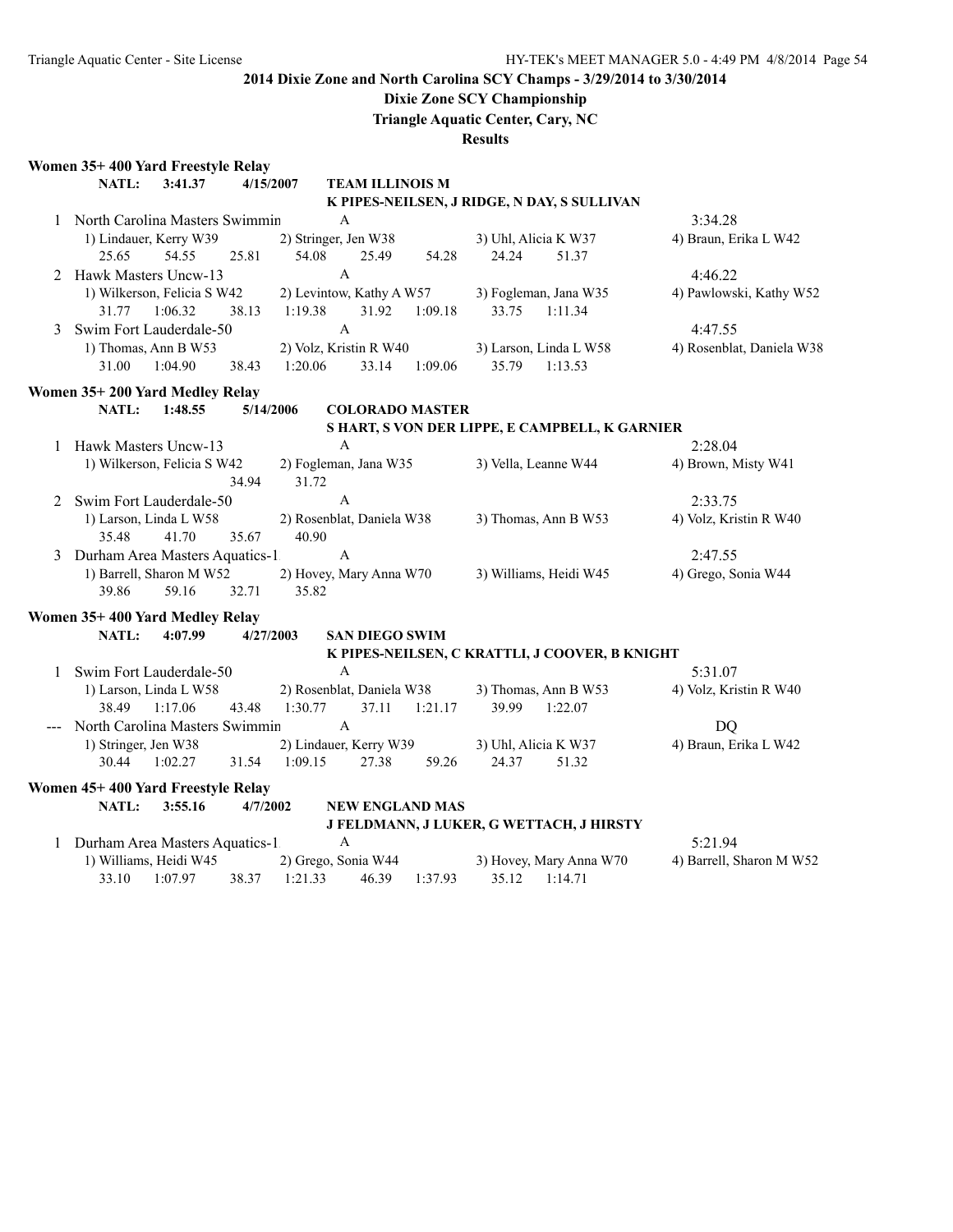## **Dixie Zone SCY Championship**

**Triangle Aquatic Center, Cary, NC**

|   | Men 18+200 Yard Freestyle Relay          |         |           |           |                                                       |                           |                           |                          |
|---|------------------------------------------|---------|-----------|-----------|-------------------------------------------------------|---------------------------|---------------------------|--------------------------|
|   | <b>NATL:</b>                             | 1:18.32 |           | 5/22/2010 | <b>NORTH CAROLINA</b>                                 |                           |                           |                          |
|   |                                          |         |           |           | N BRUNELLI, C JONES, N WESTBY, J SKUBA                |                           |                           |                          |
|   | 1 Raleigh Area Masters-13                |         |           |           | A                                                     |                           |                           | 1:42.32                  |
|   | 1) Henry, Bryan R M21                    |         |           |           | 2) Loveland, Brian H M29                              | 3) Underwood, Jarrod M26  |                           | 4) Estes, David M33      |
|   | 26.06                                    | 24.66   | 23.52     | 28.08     |                                                       |                           |                           |                          |
|   | Men 18+400 Yard Freestyle Relay          |         |           |           |                                                       |                           |                           |                          |
|   | NATL:                                    | 3:05.05 |           | 4/16/2010 | <b>WMAC</b>                                           |                           |                           |                          |
|   |                                          |         |           |           | A BELTON, C GRAVENGOOD, D DICKINSON, A MANIA          |                           |                           |                          |
|   | 1 Raleigh Area Masters-13                |         |           |           | $\mathbf{A}$                                          |                           |                           | 3:46.92                  |
|   | 1) Sadosky, Daniel M M39                 |         |           |           | 2) Estes, David M33                                   | 3) Loveland, Brian H M29  |                           | 4) Henry, Bryan R M21    |
|   | 25.15                                    | 53.38   | 29.59     | 1:02.57   | 26.81                                                 | 26.22<br>55.97            | 55.00                     |                          |
|   | Men 18+200 Yard Medley Relay             |         |           |           |                                                       |                           |                           |                          |
|   | <b>NATL:</b>                             | 1:28.85 |           | 5/12/2013 | <b>BUCKEYE UNIV MA</b>                                |                           |                           |                          |
|   |                                          |         |           |           | A ELLIOTT, E KEEFER, L FAHRBACH, S SPRINGER           |                           |                           |                          |
|   | 1 Raleigh Area Masters-13                |         |           |           | A                                                     |                           |                           | 1:57.04                  |
|   | 1) Henry, Bryan R M21                    |         |           |           | 2) Sadosky, Daniel M M39                              | 3) Estes, David M33       |                           | 4) Lutz, Andrew G M38    |
|   | 29.63                                    | 32.08   | 27.26     | 28.07     |                                                       |                           |                           |                          |
|   | Men 25+200 Yard Freestyle Relay          |         |           |           |                                                       |                           |                           |                          |
|   | NATL:                                    | 1:21.82 |           | 5/22/2010 | <b>CLEMSON AQUATIC</b>                                |                           |                           |                          |
|   |                                          |         |           |           | LASTI, B MAC LENNAN, B HERRINGTON, A SCHEERHORN       |                           |                           |                          |
| 1 | Hawk Masters Uncw-13                     |         |           |           | A                                                     |                           |                           | 1:59.37                  |
|   | 1) Llinas, Alex C M36                    |         |           |           | 2) De la Cruz, Juan J M25                             | 3) Treman, Michael C M57  |                           | 4) Toll, Alan E M59      |
|   | 24.91                                    | 27.45   | 34.70     | 32.31     |                                                       |                           |                           |                          |
|   |                                          |         |           |           |                                                       |                           |                           |                          |
|   | Men 25+400 Yard Freestyle Relay<br>NATL: | 3:06.20 | 4/10/2011 |           | <b>ILLINOIS MASTER</b>                                |                           |                           |                          |
|   |                                          |         |           |           | D KINSELLA, T CARLSON, V ALLEGRA, D SIMS              |                           |                           |                          |
|   | 1 Hawk Masters Uncw-13                   |         |           |           | A                                                     |                           |                           | 3:28.45                  |
|   | 1) Erdem, Burak M40                      |         |           |           | 2) Carmine, Jay R M36                                 | 3) Pletcher, Todd M44     |                           | 4) Gallagher, Dan R M34  |
|   | 23.24                                    | 49.28   | 25.51     | 53.63     | 25.40                                                 | 24.41<br>52.55            | 52.99                     |                          |
|   | 2 Durham Area Masters Aquatics-1         |         |           |           | $\mathbf{A}$                                          |                           |                           | 4:20.99                  |
|   | 1) Horton, Robert C M38                  |         |           |           | 2) Wuchter, Timothy M M39                             | 3) Riggan, Jesse M52      |                           | 4) Krebs, David K M29    |
|   | 34.87                                    | 1:11.61 | 31.23     | 1:06.20   | 29.60<br>1:02.71                                      | 28.60                     | 1:00.47                   |                          |
|   | 3 Rocky Mount YMCA Masters-13            |         |           |           | $\mathbf{A}$                                          |                           |                           | 4:25.04                  |
|   |                                          |         |           |           | 1) Worsinger, Christopher R M27 2) Gardner, Jay G M51 | 3) LaRue, Steven C M58    |                           | 4) Slater, Douglas K M56 |
|   | 29.41                                    | 1:01.02 | 39.02     | 1:19.29   | 34.26<br>1:10.53                                      | 25.20                     | 54.20                     |                          |
|   | Men 25+200 Yard Medley Relay             |         |           |           |                                                       |                           |                           |                          |
|   | NATL:                                    | 1:31.43 |           | 5/23/2010 | <b>CLEMSON AQUATIC</b>                                |                           |                           |                          |
|   |                                          |         |           |           | J JOHNSON, B MAC LENNAN, LASTI, A SCHEERHORN          |                           |                           |                          |
| 1 | Hawk Masters Uncw-13                     |         |           |           | A                                                     |                           |                           | 1:41.91                  |
|   | 1) Erdem, Burak M40                      |         |           |           | 2) Llinas, Alex C M36                                 | 3) Dallamura, Scott J M35 |                           | 4) Gallagher, Dan R M34  |
|   | 26.25                                    | 29.38   | 24.55     | 21.73     |                                                       |                           |                           |                          |
| 2 | Durham Area Masters Aquatics-1           |         |           |           | A                                                     |                           |                           | 2:11.81                  |
|   | 1) Krebs, David K M29                    |         |           |           | 2) Symonds, Barry F M56                               |                           | 3) Wuchter, Timothy M M39 | 4) Riggan, Jesse M52     |
|   | 32.76                                    | 35.55   | 33.52     | 29.98     |                                                       |                           |                           |                          |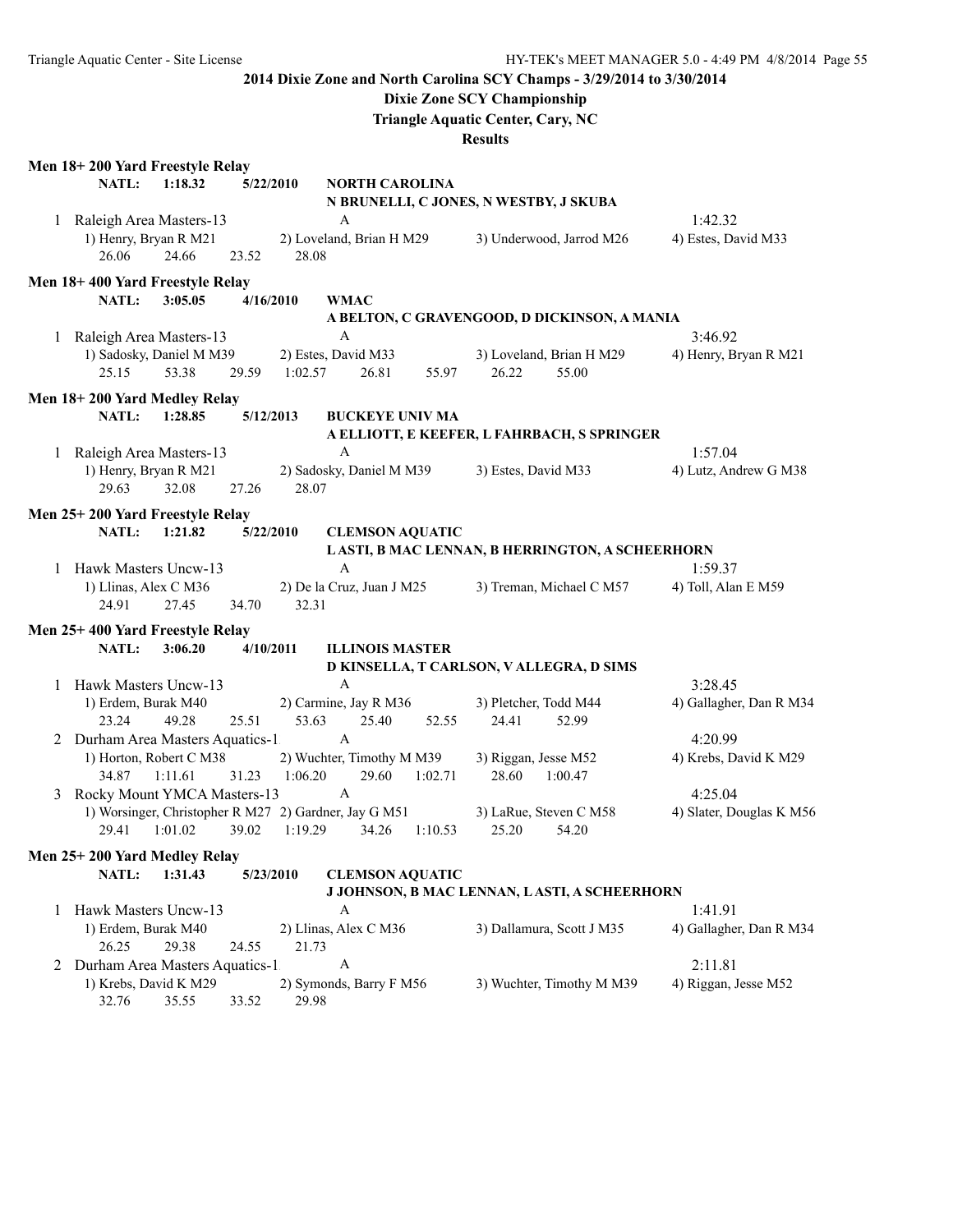## **Dixie Zone SCY Championship**

**Triangle Aquatic Center, Cary, NC**

|              | Men 35+200 Yard Freestyle Relay          |         |          |                              |                             |         |                      |                                                 |                         |
|--------------|------------------------------------------|---------|----------|------------------------------|-----------------------------|---------|----------------------|-------------------------------------------------|-------------------------|
|              | <b>NATL:</b>                             | 1:23.32 |          | 5/29/2010                    | <b>LONGHORN AQUATI</b>      |         |                      |                                                 |                         |
|              |                                          |         |          |                              |                             |         |                      | T BLESSING, M VAROZZA, B BAILEY, C ECKERMAN     |                         |
|              | 1 Hawk Masters Uncw-13                   |         |          |                              | A                           |         |                      |                                                 | 1:34.64                 |
|              | 1) Erdem, Burak M40                      |         |          |                              | 2) Dallamura, Scott J M35   |         |                      | 3) Carmine, Jay R M36                           | 4) Pletcher, Todd M44   |
|              | 23.53                                    | 24.17   | 24.05    | 22.89                        |                             |         |                      |                                                 |                         |
|              | 2 Raleigh Area Masters-13                |         |          |                              | A                           |         |                      |                                                 | 1:39.53                 |
|              | 1) Sadosky, Daniel M M39                 |         |          |                              | 2) Fenstermacher, Jim S M50 |         |                      | 3) Bitzenhofer, Mike A M49                      | 4) Stewart, Henry D M50 |
|              | 25.11                                    | 25.21   | 23.87    | 25.34                        |                             |         |                      |                                                 |                         |
|              | Men 35+400 Yard Freestyle Relay          |         |          |                              |                             |         |                      |                                                 |                         |
|              | NATL:                                    | 3:06.12 |          | 5/30/2010                    | <b>LONGHORN AQUATI</b>      |         |                      |                                                 |                         |
|              |                                          |         |          |                              |                             |         |                      | T BLESSING, M VAROZZA, B BAILEY, C ECKERMAN     |                         |
|              | 1 Swim Fort Lauderdale-50                |         |          |                              | A                           |         |                      |                                                 | 4:00.40                 |
|              | 1) Tiozzo, Eduard M40                    |         |          |                              | 2) Hendrick, Marty M55      |         | 3) Martz, Adam J M43 |                                                 | 4) Pardo, Robert R M40  |
|              | 25.05                                    | 52.48   | 28.97    | 1:00.48                      | 33.54                       | 1:10.53 | 27.27                | 56.91                                           |                         |
|              |                                          |         |          |                              |                             |         |                      |                                                 |                         |
|              | Men 35+200 Yard Medley Relay             |         |          |                              |                             |         |                      |                                                 |                         |
|              | <b>NATL:</b>                             | 1:34.16 |          | 5/10/2009                    | <b>LONGHORN AQUATI</b>      |         |                      | T BLESSING, T BARTEE, B BAILEY, M VAROZZA       |                         |
| $\mathbf{1}$ | Hawk Masters Uncw-13                     |         |          |                              | A                           |         |                      |                                                 | 1:49.36                 |
|              | 1) Martin, Chris D M47                   |         |          |                              | 2) Carmine, Jay R M36       |         | 3) Erdem, Murat M42  |                                                 | 4) Pletcher, Todd M44   |
|              | 28.20                                    | 30.97   | 26.75    | 23.44                        |                             |         |                      |                                                 |                         |
|              | 2 Raleigh Area Masters-13                |         |          |                              | A                           |         |                      |                                                 | 1:52.06                 |
|              | 1) Beck, Thomas M49                      |         |          |                              | 2) Blank, Jon W M53         |         |                      | 3) Fenstermacher, Jim S M50                     | 4) Stevens, Eric O M52  |
|              | 29.05                                    | 30.49   | 26.95    | 25.57                        |                             |         |                      |                                                 |                         |
| 3            | Swim Fort Lauderdale-50                  |         |          |                              | $\mathbf{A}$                |         |                      |                                                 | 2:03.93                 |
|              | 1) Hendrick, Marty M55                   |         |          |                              | 2) Tiozzo, Eduard M40       |         |                      | 3) Pardo, Robert R M40                          | 4) Martz, Adam J M43    |
|              | 30.46                                    | 30.65   | 31.29    | 31.53                        |                             |         |                      |                                                 |                         |
|              |                                          |         |          |                              |                             |         |                      |                                                 |                         |
|              | Men 35+400 Yard Medley Relay<br>NATL:    | 3:28.46 |          |                              |                             |         |                      |                                                 |                         |
|              |                                          |         | 3/5/2009 |                              | <b>LONGHORN AQUATI</b>      |         |                      | A RASMUSSEN, T BARTEE, T BLESSING, M VAROZZA    |                         |
| $\mathbf{1}$ | Hawk Masters Uncw-13                     |         |          |                              | $\mathbf{A}$                |         |                      |                                                 | 4:05.44                 |
|              | 1) Erdem, Burak M40                      |         |          |                              | 2) Llinas, Alex C M36       |         |                      | 3) McFarland, Jim A M54                         | 4) Carmine, Jay R M36   |
|              | 28.29                                    | 58.14   | 33.07    | 1:09.54                      | 29.09                       | 1:02.91 | 25.78                | 54.85                                           |                         |
| 2            | Swim Fort Lauderdale-50                  |         |          |                              | A                           |         |                      |                                                 | 4:47.43                 |
|              | 1) Hendrick, Marty M55                   |         |          |                              | 2) Tiozzo, Eduard M40       |         |                      | 3) Pardo, Robert R M40                          | 4) Martz, Adam J M43    |
|              | 34.75                                    | 1:09.24 | 34.01    | 1:11.77                      | 34.54                       | 1:15.07 | 36.53                | 1:11.35                                         |                         |
|              | Hawk Masters Uncw-13                     |         |          |                              | B                           |         |                      |                                                 | DQ                      |
|              | 1) Martin, Chris D M47                   |         |          |                              | 2) Anderson, Earl E M49     |         | 3) Erdem, Murat M42  |                                                 | 4) Pletcher, Todd M44   |
|              | 31.79                                    | 1:04.88 | 32.89    | 1:10.02                      | 28.19                       | 1:01.72 | 25.13                | 54.09                                           |                         |
|              |                                          |         |          |                              |                             |         |                      |                                                 |                         |
|              | Men 45+200 Yard Freestyle Relay          |         |          |                              |                             |         |                      |                                                 |                         |
|              | NATL:                                    | 1:27.70 | 5/4/2008 |                              | <b>ARIZONA MASTERS</b>      |         |                      |                                                 |                         |
|              |                                          |         |          |                              |                             |         |                      | JOHN SMITH, AL JAEGERS, PAUL HAFNER, PAUL SMITH |                         |
|              | Hawk Masters Uncw-13<br>1                |         |          | A<br>2) McFarland, Jim A M54 |                             |         |                      | 1:42.76                                         |                         |
|              | 1) Martin, Chris D M47<br>25.45<br>26.60 |         |          | 24.68                        |                             |         |                      | 3) Washburn, Jonathan W M56                     | 4) Anderson, Earl E M49 |
|              |                                          |         | 26.03    |                              |                             |         |                      |                                                 |                         |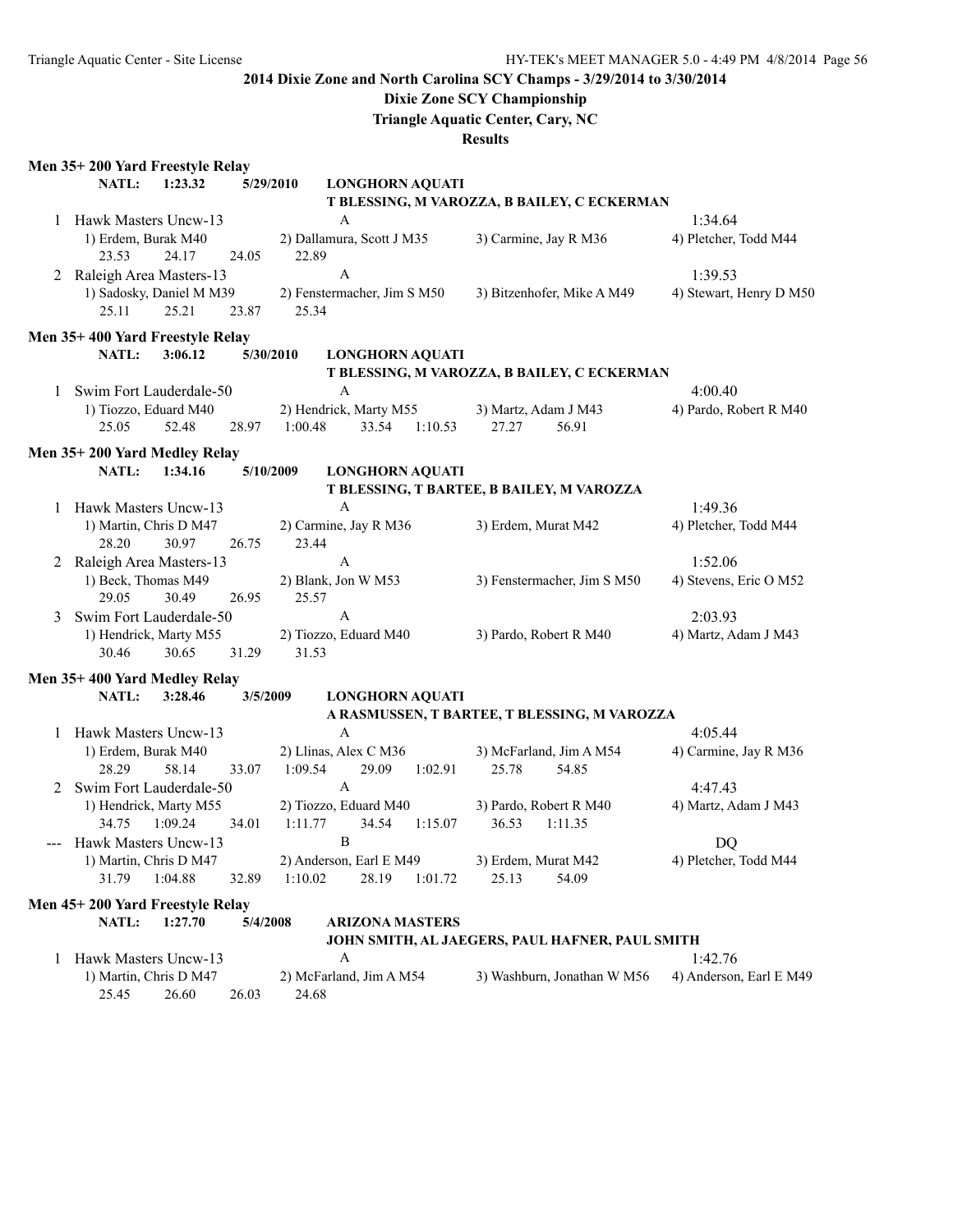## **Dixie Zone SCY Championship**

**Triangle Aquatic Center, Cary, NC**

|                | Men 45+400 Yard Freestyle Relay |                          |           |                       |                            |         |       |                                                     |                         |
|----------------|---------------------------------|--------------------------|-----------|-----------------------|----------------------------|---------|-------|-----------------------------------------------------|-------------------------|
|                | <b>NATL:</b>                    | 3:18.25                  | 5/7/2010  |                       | <b>WILDCAT ALUMNI</b>      |         |       |                                                     |                         |
|                |                                 |                          |           |                       |                            |         |       | A JAEGERS, T HARVILL, M VOLZING, D CUNNIFF          |                         |
|                | Hawk Masters Uncw-13            |                          |           |                       | A                          |         |       |                                                     | 3:40.19                 |
|                |                                 | 1) McFarland, Jim A M54  |           |                       | 2) Toll, Alan E M59        |         |       | 3) Martin, Chris D M47                              | 4) Anderson, Earl E M49 |
|                | 29.61                           | 1:00.40                  | 26.72     | 56.34                 | 24.24                      | 52.24   | 24.41 | 51.21                                               |                         |
| $\overline{2}$ | Raleigh Area Masters-13         |                          |           |                       | $\mathbf{A}$               |         |       |                                                     | 4:35.77                 |
|                |                                 | 1) Bean, Gary O M64      |           | 2) Beck, Thomas M49   |                            |         |       | 3) Burris, John E M65                               | 4) Mangrum, John W M51  |
|                | 38.23                           | 1:20.61                  | 26.64     | 56.73                 | 34.72                      | 1:14.96 | 30.09 | 1:03.47                                             |                         |
|                | Men 45+200 Yard Medley Relay    |                          |           |                       |                            |         |       |                                                     |                         |
|                | <b>NATL:</b>                    | 1:36.56                  |           | 5/23/2010             | <b>GEORGIA MASTERS</b>     |         |       |                                                     |                         |
|                |                                 |                          |           |                       |                            |         |       | E ERICSON, C WEISSMAN, B BUGG, M ELLISON            |                         |
|                | Hawk Masters Uncw-13            |                          |           |                       | A                          |         |       |                                                     | 2:03.23                 |
|                |                                 | 1) McFarland, Jim A M54  |           |                       | 2) Anderson, Earl E M49    |         |       | 3) Toll, Alan E M59                                 | 4) Byrd, Michael M56    |
|                | 31.08                           | 32.82                    | 30.32     | 29.01                 |                            |         |       |                                                     |                         |
| 2              | Raleigh Area Masters-13         |                          |           |                       | $\mathbf{A}$               |         |       |                                                     | 2:14.79                 |
|                | 1) Bean, Gary O M64             |                          |           |                       | 2) Bitzenhofer, Mike A M49 |         |       | 3) Mangrum, John W M51                              | 4) Rubacky, Mark S M44  |
|                | 35.96                           | 45.45                    | 26.14     | 27.24                 |                            |         |       |                                                     |                         |
|                | Men 55+200 Yard Medley Relay    |                          |           |                       |                            |         |       |                                                     |                         |
|                | <b>NATL:</b>                    | 1:45.32                  | 4/11/2009 |                       | <b>OREGON</b>              |         |       |                                                     |                         |
|                |                                 |                          |           |                       |                            |         |       | W EDWARDS, A STARK, L PHILBRICK, M TENNANT          |                         |
|                | North Carolina Masters Swimmin  |                          |           |                       | A                          |         |       |                                                     | <b>DQ</b>               |
|                |                                 | 1) Klein, Jonathan E M56 |           |                       | 2) Vestal, Neal L M59      |         |       | 3) Phillips, John M M55                             | 4) Trevisan, Paul T M62 |
|                | 27.55                           | 30.19                    | 25.60     | 23.35                 |                            |         |       |                                                     |                         |
|                | Men 55+400 Yard Medley Relay    |                          |           |                       |                            |         |       |                                                     |                         |
|                | NATL:                           | 4:02.52                  | 4/6/2013  |                       | <b>LONGHORN AQUATI</b>     |         |       |                                                     |                         |
|                |                                 |                          |           |                       |                            |         |       | <b>J SAUER, B HAMILTON, D VANDAM, M STINCHCOMBE</b> |                         |
|                | North Carolina Masters Swimmin  |                          |           |                       | $\mathbf{A}$               |         |       |                                                     | 3:57.78                 |
|                |                                 | 1) Klein, Jonathan E M56 |           | 2) Vestal, Neal L M59 |                            |         |       | 3) Phillips, John M M55                             | 4) Trevisan, Paul T M62 |
|                | 28.59                           | 59.01                    | 31.60     | 1:08.08               | 27.04                      | 57.95   | 24.99 | 52.74                                               |                         |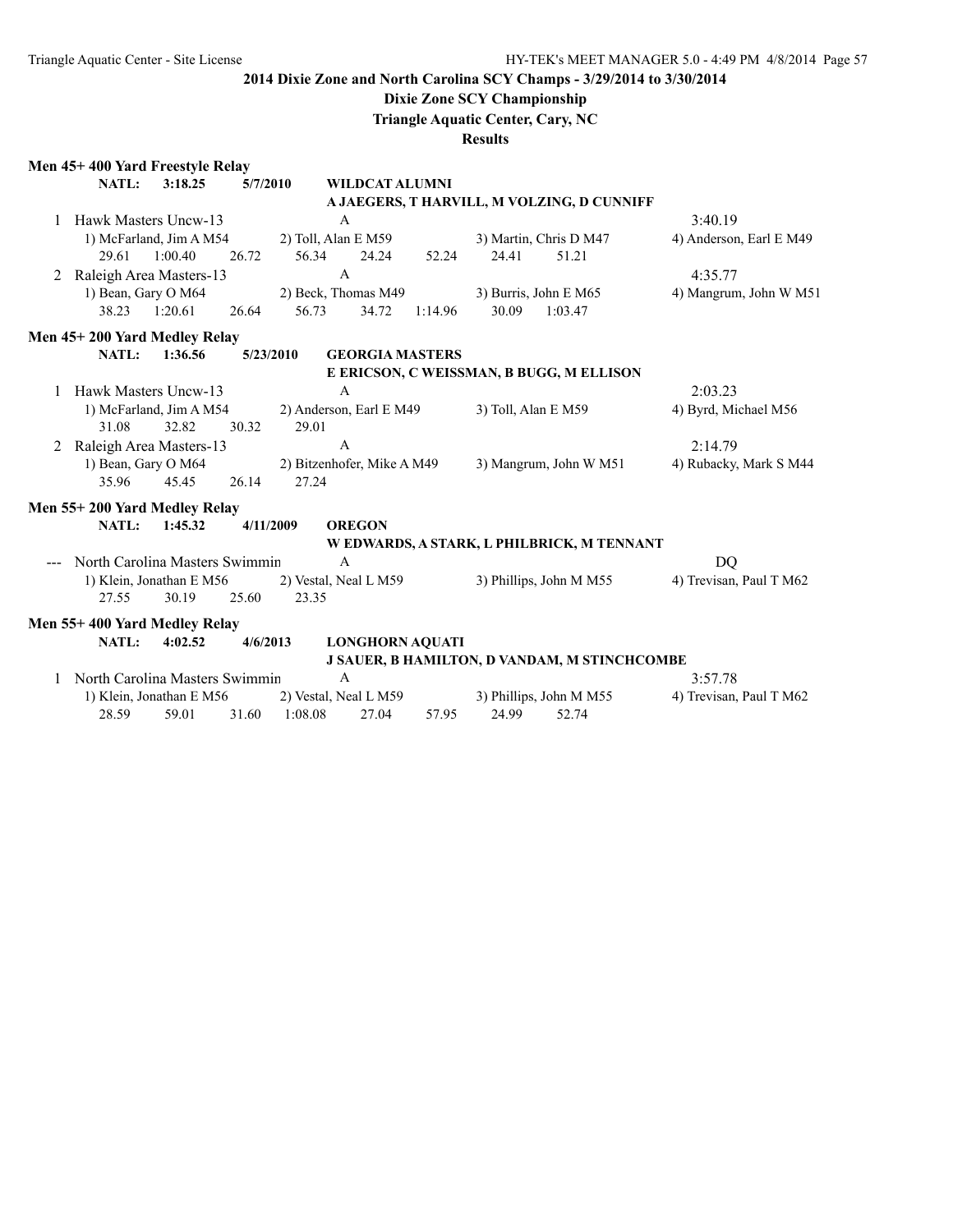## **Dixie Zone SCY Championship**

**Triangle Aquatic Center, Cary, NC**

|                                                  | Mixed 18+200 Yard Freestyle Relay                  |           |                              |                                                    |                                      |
|--------------------------------------------------|----------------------------------------------------|-----------|------------------------------|----------------------------------------------------|--------------------------------------|
|                                                  | NATL:<br>1:29.18                                   | 5/21/2010 | <b>AUBURN MASTERS</b>        |                                                    |                                      |
|                                                  |                                                    |           |                              | R HUGHEY, C HUGHEY, A HUGHEY, E EWING              |                                      |
|                                                  | 1 Hawk Masters Uncw-13<br>1) Tanner, Carly R W22   |           | A<br>2) Martin, Chris D M47  | 3) Munger, Anna R W23                              | 1:35.34<br>4) Dallamura, Scott J M35 |
|                                                  | 24.76<br>24.18                                     | 23.18     | 23.22                        |                                                    |                                      |
|                                                  | 2 Raleigh Area Masters-13                          |           | $\mathbf{A}$                 |                                                    | 1:44.34                              |
|                                                  | 1) Estes, David M33                                |           | 2) Copeland, Brittany W24    | 3) Henry, Bryan R M21                              | 4) Jones, Ruth N W30                 |
|                                                  | 23.64<br>28.67                                     | 25.75     | 26.28                        |                                                    |                                      |
| 3                                                | YMCA Of the Triangle Area-13                       |           | $\mathbf{A}$                 |                                                    | 2:02.74                              |
|                                                  | 1) Chandler, Carolyn J W22                         |           | 2) McCrea, Bill M60          | 3) Soleo, Cari S W45                               | 4) Braam, Tim M51                    |
|                                                  | 30.32<br>32.47                                     | 30.91     | 29.04                        |                                                    |                                      |
|                                                  | Mixed 18+200 Yard Medley Relay                     |           |                              |                                                    |                                      |
|                                                  | NATL:<br>1:39.06                                   | 4/30/2011 | THE OLYMPIC CLU              |                                                    |                                      |
|                                                  |                                                    |           |                              | O'DONNELL-MCCARTH, G MARSHALL, B BISHOP, S GREENWO |                                      |
|                                                  | 1 Hawk Masters Uncw-13                             |           | $\mathbf{A}$                 |                                                    | 1:58.16                              |
|                                                  | 1) Carmine, Jay R M36                              |           | 2) Tanner, Carly R W22       | 3) Munger, Anna R W23                              | 4) De la Cruz, Juan J M25            |
|                                                  | 31.08<br>29.03                                     | 26.56     | 31.49                        |                                                    |                                      |
|                                                  |                                                    |           |                              |                                                    |                                      |
|                                                  | Mixed 25+200 Yard Freestyle Relay                  |           |                              |                                                    |                                      |
|                                                  | <b>NATL:</b><br>1:29.40                            | 5/21/1990 | <b>S. CALAQUATIC</b>         |                                                    |                                      |
|                                                  |                                                    |           | A                            | C PONTHIER, D GRANER, K BUSH, P MCCLAFFERTY        |                                      |
|                                                  | 1 Hawk Masters Uncw-13<br>1) Pletcher, Todd M44    |           | 2) Perrottet, Jennifer K W34 | 3) Uhl, Alicia K W37                               | 1:41.30<br>4) Erdem, Burak M40       |
|                                                  | 23.95<br>28.16                                     | 25.17     | 24.02                        |                                                    |                                      |
|                                                  | Hawk Masters Uncw-13                               |           | B                            |                                                    | 1:42.07                              |
|                                                  | 1) Llinas, Alex C M36                              |           | 2) Dahl, Jenny W32           | 3) Lynskey, Lindsey E W30                          | 4) Carmine, Jay R M36                |
|                                                  | 24.89<br>26.62                                     | 26.60     | 23.96                        |                                                    |                                      |
| 3                                                | Raleigh Area Masters-13                            |           | A                            |                                                    | 1:47.75                              |
|                                                  | 1) Woody, Kevin M50                                |           | 2) Hulett, Jennifer A W45    | 3) Stein, Dani W26                                 | 4) Bitzenhofer, Mike A M49           |
|                                                  | 24.82<br>29.37                                     | 28.29     | 25.27                        |                                                    |                                      |
|                                                  |                                                    |           |                              |                                                    |                                      |
|                                                  | Mixed 25+200 Yard Medley Relay<br>NATL:<br>1:37.19 | 4/30/2011 | PHOENIX SWIM CL              |                                                    |                                      |
|                                                  |                                                    |           |                              | N INADA, J COMMINGS, K SHORES, M MCCUE             |                                      |
|                                                  | 1 Raleigh Area Masters-13                          |           | $\mathbf{A}$                 |                                                    | 1:50.20                              |
|                                                  | 1) Stewart, Henry D M50                            |           | 2) Stein, Dani W26           | 3) Jones, Ruth N W30                               | 4) Fletcher, Van M38                 |
|                                                  | 34.18<br>28.65                                     | 25.53     | 21.84                        |                                                    |                                      |
|                                                  | *2 Hawk Masters Uncw-13                            |           | $\mathsf{A}$                 |                                                    | 1:52.35                              |
|                                                  | 1) Perrottet, Jennifer K W34                       |           | 2) Anderson, Earl E M49      | 3) Uhl, Alicia K W37                               | 4) Gallagher, Dan R M34              |
|                                                  | 31.46<br>31.98                                     | 27.53     | 21.38                        |                                                    |                                      |
| *2                                               | Raleigh Area Masters-13                            |           | B                            |                                                    | 1:59.02                              |
|                                                  | 1) Lutz, Andrew G M38                              |           | 2) Ostberg, Kristen J W30    | 3) Carson, Emily C W35                             | 4) Underwood, Jarrod M26             |
|                                                  | 37.41<br>29.46                                     | 28.56     | 23.59                        |                                                    |                                      |
| 3                                                | Hawk Masters Uncw-13                               |           | $\mathcal{C}$                |                                                    | 2:04.16                              |
|                                                  | 1) Erdem, Burak M40                                |           | 2) Drury, Heather M W30      | 3) Erdem, Murat M42                                | 4) Lynskey, Lindsey E W30            |
|                                                  | 27.88<br>42.72                                     | 27.09     | 26.47                        |                                                    |                                      |
| 4 Durham Area Masters Aquatics-1<br>2:18.52<br>A |                                                    |           |                              |                                                    |                                      |
|                                                  | 1) Krebs, David K M29                              |           | 2) Wuchter, Timothy M M39    | 3) Williams, Heidi W45                             | 4) Grego, Sonia W44                  |
|                                                  | 32.61<br>37.79                                     | 32.13     | 35.99                        |                                                    |                                      |
|                                                  | Hawk Masters Uncw-13                               |           | B                            |                                                    | DQ                                   |
|                                                  | 1) Smith, Kristen B W30                            |           | 2) Llinas, Alex C M36        | 3) Dahl, Jenny W32                                 | 4) Dallamura, Scott J M35            |
|                                                  | 33.67<br>29.60                                     | 28.07     | 22.94                        |                                                    |                                      |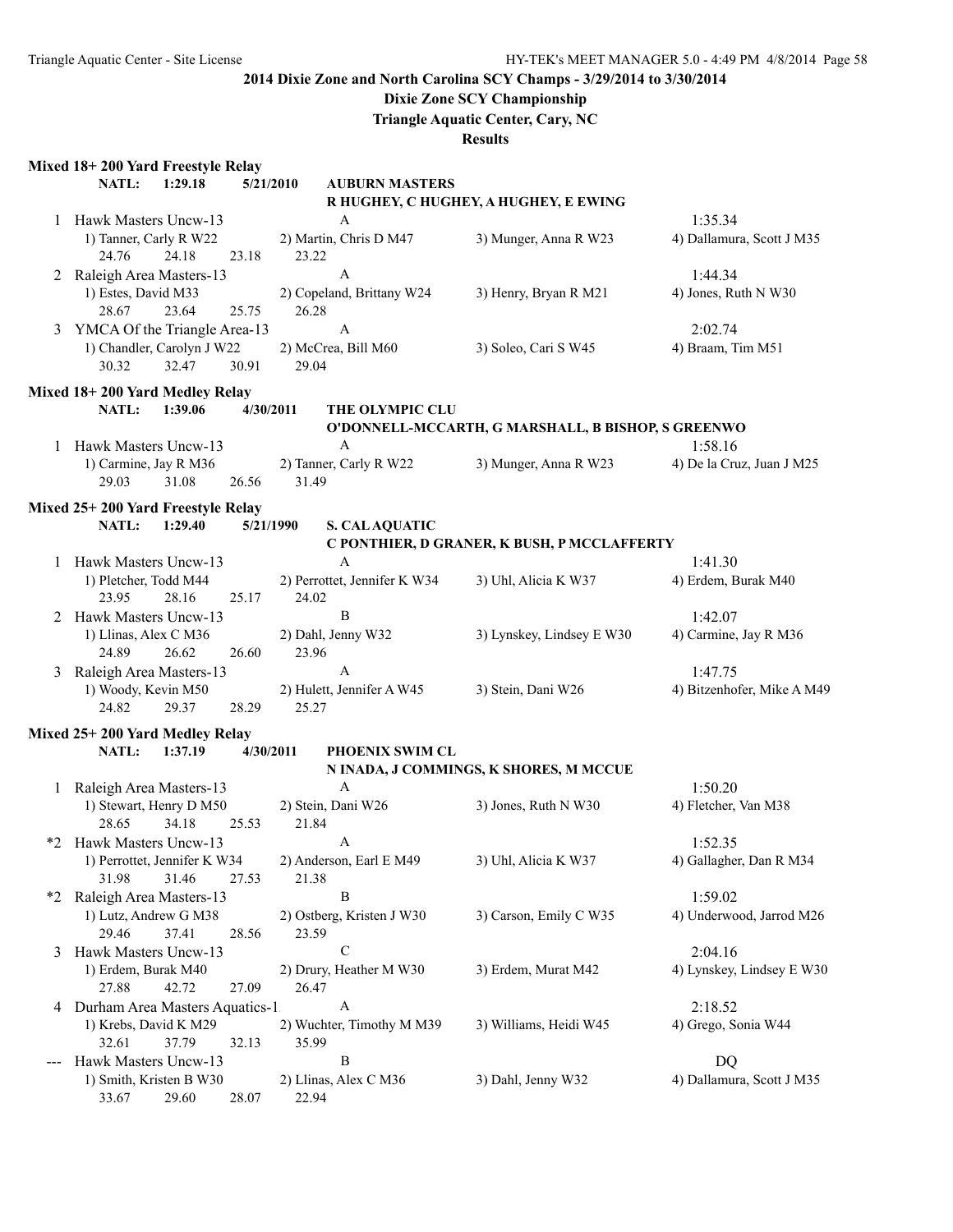# **Dixie Zone SCY Championship**

**Triangle Aquatic Center, Cary, NC**

|  |  | <b>Mixed 35+ 200 Yard Freestyle Relay</b> |  |
|--|--|-------------------------------------------|--|
|  |  |                                           |  |

|       | Mixed 35+ 200 yard Freestyle Relay                         |         |           |                                    |                                              |                                 |
|-------|------------------------------------------------------------|---------|-----------|------------------------------------|----------------------------------------------|---------------------------------|
|       | NATL:                                                      | 1:30.17 | 4/25/2004 | <b>ROCKYMT</b>                     |                                              |                                 |
|       |                                                            |         |           |                                    | K GARNIER, S VON DER LIPPE, J SMITH, P SMITH |                                 |
|       | Hawk Masters Uncw-13                                       |         |           | A                                  |                                              | 1:49.95                         |
|       | 1) McFarland, Jim A M54                                    |         |           | 2) Vella, Leanne W44               | 3) Gutermuth, Samantha J W36                 | 4) Anderson, Earl E M49         |
|       | 26.87                                                      | 30.16   | 28.66     | 24.26                              |                                              |                                 |
| 2     | Swim Fort Lauderdale-50                                    |         |           | A                                  |                                              | 1:51.91                         |
|       | 1) Tiozzo, Eduard M40<br>23.93                             | 31.49   | 30.14     | 2) Larson, Linda L W58<br>26.35    | 3) Thomas, Ann B W53                         | 4) Pardo, Robert R M40          |
| 3     | Swim Fort Lauderdale-50                                    |         |           | $\, {\bf B}$                       |                                              | 2:13.99                         |
|       | 1) Martz, Adam J M43<br>31.31                              | 37.30   | 38.47     | 2) Rosenblat, Daniela W38<br>26.91 | 3) Volz, Kristin R W40                       | 4) Hendrick, Marty M55          |
| $---$ | Ecam                                                       |         |           | A                                  |                                              | DQ                              |
|       | 1) Patterson, Robert B M42<br>28.32                        | 27.71   | 30.50     | 2) Eagle, Lisa W49<br>29.59        | 3) Perdue, Tammy O W51                       | 4) Harris, Patrick M55          |
|       |                                                            |         |           |                                    |                                              |                                 |
|       | Mixed 35+200 Yard Medley Relay                             |         |           |                                    |                                              |                                 |
|       | NATL:                                                      | 1:39.85 | 5/22/2010 | <b>COLORADO MASTER</b>             |                                              |                                 |
|       |                                                            |         |           |                                    | S HART, M EISENHUTH, C O'SULLIVAN, C SAPPEY  |                                 |
|       | Hawk Masters Uncw-13<br>1) Pletcher, Todd M44              |         |           | A                                  | 3) McFarland, Jim A M54                      | 2:08.68                         |
|       | 29.63                                                      | 41.92   |           | 2) Vella, Leanne W44<br>29.15      |                                              | 4) Gutermuth, Samantha J W36    |
|       | Swim Fort Lauderdale-50                                    |         | 27.98     | B                                  |                                              |                                 |
| 2     |                                                            |         |           | 2) Rosenblat, Daniela W38          | 3) Volz, Kristin R W40                       | 2:12.48<br>4) Martz, Adam J M43 |
|       | 1) Hendrick, Marty M55<br>35.41                            | 40.40   | 31.41     | 25.26                              |                                              |                                 |
| 3     | Ecam                                                       |         |           | A                                  |                                              | 2:13.95                         |
|       | 1) Patterson, Robert B M42                                 |         |           | 2) Harris, Patrick M55             | 3) Perdue, Tammy O W51                       | 4) Eagle, Lisa W49              |
|       | 35.20                                                      | 40.48   | 30.35     | 27.92                              |                                              |                                 |
| 4     | Raleigh Area Masters-13                                    |         |           | A                                  |                                              | 2:21.94                         |
|       | 1) Rubacky, Mark S M44                                     |         |           | 2) Beck, Thomas M49                | 3) Whelchel, Nancy L W54                     | 4) Addison, Polly F W56         |
|       | 35.07                                                      | 34.96   | 38.63     | 33.28                              |                                              |                                 |
| 5     | Swim Fort Lauderdale-50                                    |         |           | A                                  |                                              | 2:26.01                         |
|       | 1) Larson, Linda L W58                                     |         |           | 2) Tiozzo, Eduard M40              | 3) Thomas, Ann B W53                         | 4) Pardo, Robert R M40          |
|       | 30.14                                                      | 41.53   | 43.29     | 31.05                              |                                              |                                 |
|       |                                                            |         |           |                                    |                                              |                                 |
|       | Mixed 45+200 Yard Freestyle Relay                          | 1:34.48 |           | <b>ARIZONA MASTERS</b>             |                                              |                                 |
|       | NATL:                                                      |         | 5/4/2008  |                                    | <b>J SMITH, M BAILEY, S ROLLINS, P SMITH</b> |                                 |
|       | Hawk Masters Uncw-13                                       |         |           | A                                  |                                              | 2:02.95                         |
|       | 1) Toll, Alan E M59                                        |         |           | 2) Levintow, Kathy A W57           | 3) Pawlowski, Kathy W52                      | 4) Washburn, Jonathan W M56     |
|       | 27.76                                                      | 36.84   | 32.27     | 26.08                              |                                              |                                 |
| 2     | Durham Area Masters Aquatics-1                             |         |           | A                                  |                                              | 2:13.17                         |
|       | 1) Barrell, Sharon M W52                                   |         |           | 2) Riggan, Jesse M52               | 3) Hovey, Mary Anna W70                      | 4) Symonds, Barry F M56         |
|       | 32.50                                                      | 20.97   | 49.75     | 29.95                              |                                              |                                 |
| 3     | <b>Grand Strand Masters Swimming</b>                       |         |           | A                                  |                                              | 2:30.02                         |
|       | 1) Rehanek, Rhonda G W50                                   |         |           | 2) Casper, Juliet M W46            | 3) Casper, Mike M71                          | 4) Hilton, Patti K W61          |
|       | 28.63                                                      | 40.48   | 46.04     | 34.87                              |                                              |                                 |
|       |                                                            |         |           |                                    |                                              |                                 |
|       | Mixed 45+ 200 Yard Medley Relay                            |         |           |                                    |                                              |                                 |
|       | NATL:                                                      | 1:44.02 | 5/4/2008  | <b>ARIZONA MASTERS</b>             |                                              |                                 |
|       |                                                            |         |           | A                                  | <b>J SMITH, G MILLS, S ROLLINS, M BAILEY</b> |                                 |
| 1     | Durham Area Masters Aquatics-1<br>1) Barrell, Sharon M W52 |         |           |                                    |                                              | 2:25.02                         |
|       | 36.82                                                      | 35.80   |           | 2) Symonds, Barry F M56<br>42.25   | 3) Riggan, Jesse M52                         | 4) Hovey, Mary Anna W70         |
|       |                                                            |         | 30.15     |                                    |                                              |                                 |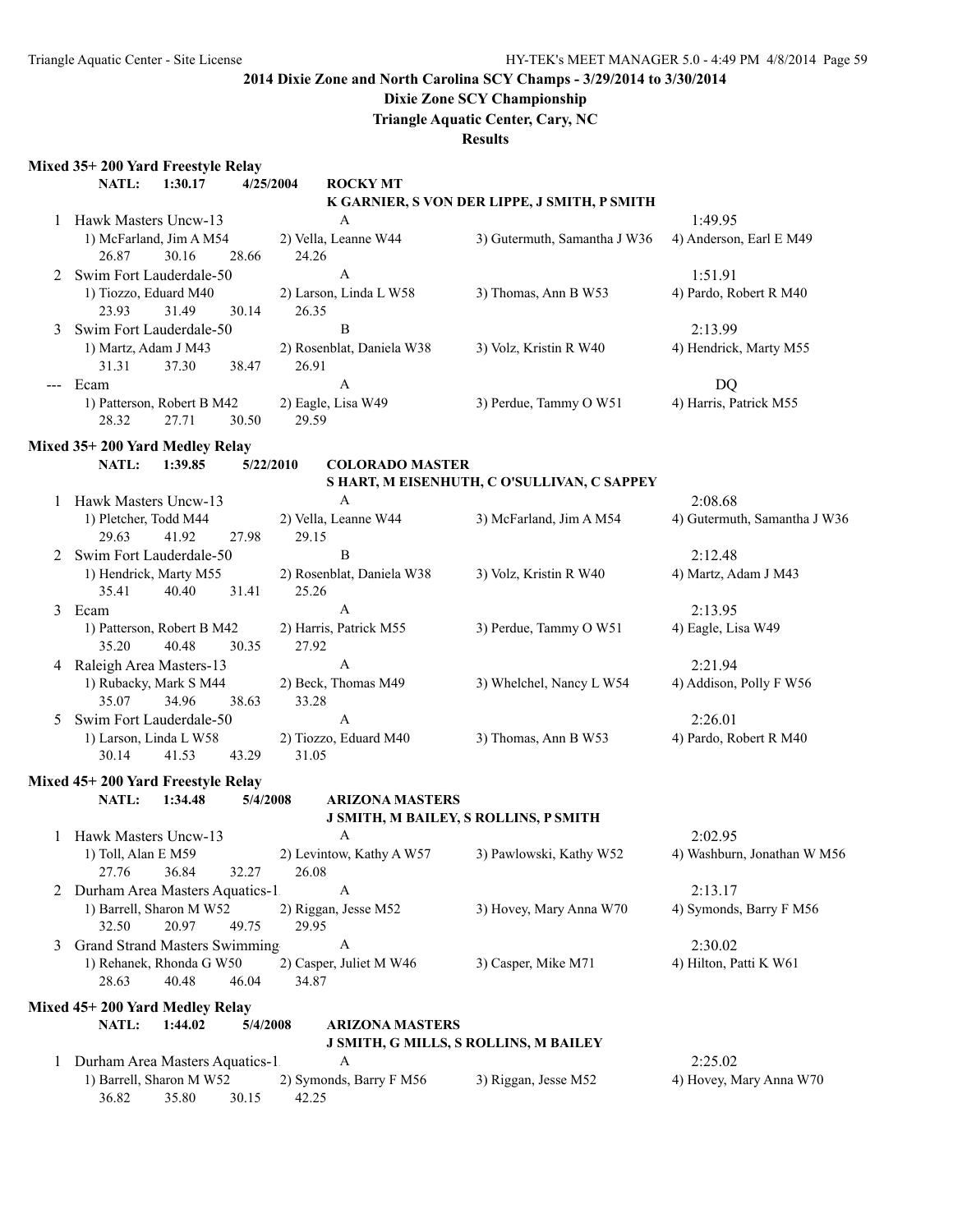## **Dixie Zone SCY Championship**

**Triangle Aquatic Center, Cary, NC**

| (Mixed 45+200 Yard Medley Relay)   |                                          |                                             |                         |
|------------------------------------|------------------------------------------|---------------------------------------------|-------------------------|
| 2 Hawk Masters Uncw-13             | A                                        |                                             | 2:29.69                 |
| 1) Martin, Chris D M47             | 2) Levintow, Kathy A W57                 | 3) Byrd, Michael M56                        | 4) Pawlowski, Kathy W52 |
| 28.84<br>47.65<br>39.46            | 33.74                                    |                                             |                         |
| Mixed 55+200 Yard Freestyle Relay  |                                          |                                             |                         |
| NATL:<br>1:41.82<br>4/29/2011      | <b>PLANO WETCATS</b>                     |                                             |                         |
|                                    |                                          | J GOODING, L MORRISON, K MACCURDY, T BARTON |                         |
| Raleigh Area Masters-13            | A                                        |                                             | <b>DQ</b>               |
| 1) Burris, John E M65              | 2) Blackwell, Ceil W W73                 | 3) Addison, Polly F W56                     | 4) Bean, Gary O M64     |
| 33.13<br>42.63<br>34.90            | 33.57                                    |                                             |                         |
| <b>Combined Team Scores</b>        |                                          |                                             |                         |
|                                    | Combined Team Scores - Through Event 42  |                                             |                         |
| 1. Hawk Masters Uncw               | 1643                                     | 2. Raleigh Area Masters                     | 1179                    |
| 3. Swim Fort Lauderdale            | 477                                      | 4. North Carolina Masters Swimmin           | 353                     |
| 5. Durham Area Masters Aquatics    | 320                                      | 6. Grand Strand Masters Swimming            | 309                     |
| 7. Greensboro Swimming Associatio  | 274                                      | 8. YMCA Of the Triangle Area                | 226                     |
| 9. Rocky Mount YMCA Masters        | 181                                      | 10. Duke Aquatics                           | 180                     |
| 11. Maine Masters Swim Club        | 173                                      | 12. Ecam                                    | 169                     |
| 13. Triad Masters Swimming Greens  | 146                                      | 14. North Carolina Aquatic Club Ma          | 139                     |
| 15. Stonewall Masters              | 135                                      | 16. Sun City Hilton Head Masters            | 114                     |
| 17. SwimMAC Masters - Charlotte    | 105                                      | 18. Unattached North Carolina               | 83                      |
| 19. Georgia Masters                | 81                                       | 20. Charlotte SwimMasters                   | 74                      |
| 21. Virginia Masters Swim Team     | 72                                       | 22. Sailfish Aquatics Masters               | 65                      |
| 23. Twin Rivers YMCA Masters New   | 58                                       | 24. Chattanooga River Rats                  | 57                      |
| 25. P2life                         | 54                                       | 26. Greater Knoxville Masters               | 41                      |
| 27. Well                           | 37                                       | 28. Maryland Masters                        | 36                      |
| 29. Colonials 1776                 | 31                                       | 29. YMCA Seahorse Swim Team - Hick          | 31                      |
| 31. Christiansburg Blue Fin Master | 27                                       | 32. Fort Bragg Masters                      | 25                      |
| 33. Unattached Georgia             | 24                                       | 34. Bearcat Masters                         | 23                      |
| 35. One Step Beyond Cary           | 21                                       | 36. Enfinity Aquatic Club                   | 20                      |
| 37. Arlington Masters              | 15                                       | 38. Unattached South Carolina               | 7                       |
| 39. Unattached Southeastern        | $\overline{4}$                           |                                             |                         |
| <b>Scores - Women</b>              |                                          |                                             |                         |
|                                    | Women - Team Rankings - Through Event 42 |                                             |                         |
| $TT = 1.34$                        | $\sqrt{20}$                              |                                             | 200                     |

| <b>Hawk Masters Uncw</b>           | 678 | 2. Raleigh Area Masters           | 355 |
|------------------------------------|-----|-----------------------------------|-----|
| 3. Swim Fort Lauderdale            | 226 | 4. Grand Strand Masters Swimming  | 212 |
| 5. Durham Area Masters Aquatics    | 148 | 6. Greensboro Swimming Associatio | 141 |
| 7. Ecam                            | 136 | 8. North Carolina Masters Swimmin | 118 |
| 9. North Carolina Aquatic Club Ma  | 114 | 10. Duke Aquatics                 | 103 |
| 11. Maine Masters Swim Club        | 90  | 12. Unattached North Carolina     | 79  |
| 13. YMCA Of the Triangle Area      | 75  | 14. Stonewall Masters             | 62  |
| 15. Rocky Mount YMCA Masters       | 44  | 16. Well                          | 37  |
| 17. Triad Masters Swimming Greens  | 35  | 18. Sailfish Aquatics Masters     | 32  |
| 19. Greater Knoxville Masters      | 30  | 20. Georgia Masters               | 27  |
| 20. Christiansburg Blue Fin Master | 27  | 22. Fort Bragg Masters            | 25  |
| (Scores - Women)                   |     |                                   |     |
| 23. Unattached Georgia             | 24  | 24. Bearcat Masters               | 23  |
| (Scores - Women)                   |     |                                   |     |
| 25. Colonials 1776                 | 18  | 26. One Step Beyond Cary          | 14  |
|                                    |     |                                   |     |